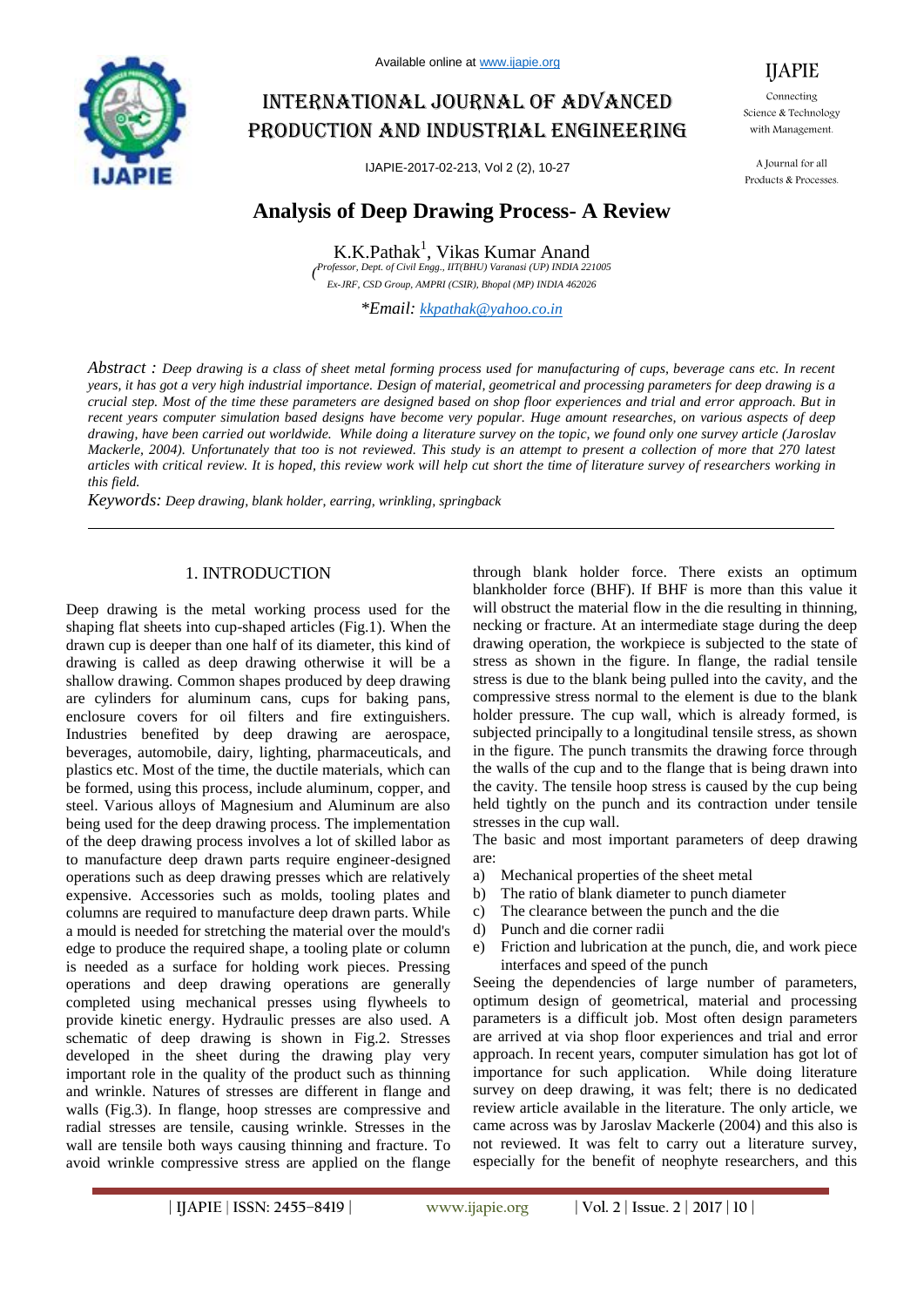article is the outgrowth of that very idea. High quality articles, appeared in the prestigious journals, are given priority. It is felt, this work will reduce the burden of literature review to certain extent.

### 2. DEEP DRAWING ANALYSIS

Analyses of the deep drawing processes have drawn attention of researchers from the quite sometime. Strides have been made on, experimental, analytical and numerical fronts. In this section articles dealing with generalized analysis of deep drawing are included.

#### **2.1 Experimental and Analytical Methods**

[Marques](http://apps.isiknowledge.com/WoS/CIW.cgi?SID=1AJM5iKdKA546ePn1B6&Func=OneClickSearch&field=AU&val=MARQUES+MJMB&ut=A1990EP16200007&auloc=1&curr_doc=1/1181&Form=FullRecordPage&doc=1/1181) and [Baptista](http://apps.isiknowledge.com/WoS/CIW.cgi?SID=1AJM5iKdKA546ePn1B6&Func=OneClickSearch&field=AU&val=BAPTISTA+RMSO&ut=A1990EP16200007&auloc=2&curr_doc=1/1181&Form=FullRecordPage&doc=1/1181) (1990) compared analytically obtained load-displacement curve with the experimental ones. [Yossifon](http://apps.isiknowledge.com/WoS/CIW.cgi?SID=1AJM5iKdKA546ePn1B6&Func=OneClickSearch&field=AU&val=YOSSIFON+S&ut=A1991FL96100003&auloc=1&curr_doc=1/1171&Form=FullRecordPage&doc=1/1171) and [Tirosh \(](http://apps.isiknowledge.com/WoS/CIW.cgi?SID=1AJM5iKdKA546ePn1B6&Func=OneClickSearch&field=AU&val=TIROSH+J&ut=A1991FL96100003&auloc=2&curr_doc=1/1171&Form=FullRecordPage&doc=1/1171)1991) reported that the final geometry of the product depends on the overall history by which the fluid pressure-path is operated during the drawing process. [Yang,](http://apps.isiknowledge.com/WoS/CIW.cgi?SID=1AJM5iKdKA546ePn1B6&Func=OneClickSearch&field=AU&val=YANG+YY&ut=A1992HR82800003&auloc=1&curr_doc=1/1133&Form=FullRecordPage&doc=1/1133) [Li](http://apps.isiknowledge.com/WoS/CIW.cgi?SID=1AJM5iKdKA546ePn1B6&Func=OneClickSearch&field=AU&val=LI+CF&ut=A1992HR82800003&auloc=2&curr_doc=1/1133&Form=FullRecordPage&doc=1/1133) and [Xu \(](http://apps.isiknowledge.com/WoS/CIW.cgi?SID=1AJM5iKdKA546ePn1B6&Func=OneClickSearch&field=AU&val=XU+HZ&ut=A1992HR82800003&auloc=3&curr_doc=1/1133&Form=FullRecordPage&doc=1/1133)1992) analyzed residual tangential stresses and the content of induced martensite transformation in two kinds of stainless steel using X-ray diffraction. [Pasierb](http://apps.isiknowledge.com/WoS/CIW.cgi?SID=1AJM5iKdKA546ePn1B6&Func=OneClickSearch&field=AU&val=PASIERB+A&ut=A1992JQ97700062&auloc=1&curr_doc=1/1115&Form=FullRecordPage&doc=1/1115) and [Wojnar](http://apps.isiknowledge.com/WoS/CIW.cgi?SID=1AJM5iKdKA546ePn1B6&Func=OneClickSearch&field=AU&val=WOJNAR+A&ut=A1992JQ97700062&auloc=2&curr_doc=1/1115&Form=FullRecordPage&doc=1/1115) (1992) investigated deep drawing and drawing processes of thin walled products using ultrasonic vibrations. [Thiruvarudchelvan](http://apps.isiknowledge.com/WoS/CIW.cgi?SID=1AJM5iKdKA546ePn1B6&Func=OneClickSearch&field=AU&val=THIRUVARUDCHELVAN+S&ut=A1992KF05400006&auloc=1&curr_doc=1/1107&Form=FullRecordPage&doc=1/1107) and [Travis](http://apps.isiknowledge.com/WoS/CIW.cgi?SID=1AJM5iKdKA546ePn1B6&Func=OneClickSearch&field=AU&val=TRAVIS+FW&ut=A1992KF05400006&auloc=2&curr_doc=1/1107&Form=FullRecordPage&doc=1/1107) (1992) designed, fabricated and tested a novel hydraulic short-stroke device for deep drawing. [Yamaguchi,](http://apps.isiknowledge.com/WoS/CIW.cgi?SID=1AJM5iKdKA546ePn1B6&Func=OneClickSearch&field=AU&val=YAMAGUCHI+K&ut=A1993LD99500008&auloc=1&curr_doc=1/1093&Form=FullRecordPage&doc=1/1093) [Kanayama,](http://apps.isiknowledge.com/WoS/CIW.cgi?SID=1AJM5iKdKA546ePn1B6&Func=OneClickSearch&field=AU&val=KANAYAMA+K&ut=A1993LD99500008&auloc=2&curr_doc=1/1093&Form=FullRecordPage&doc=1/1093) [Parsa](http://apps.isiknowledge.com/WoS/CIW.cgi?SID=1AJM5iKdKA546ePn1B6&Func=OneClickSearch&field=AU&val=PARSA+MH&ut=A1993LD99500008&auloc=3&curr_doc=1/1093&Form=FullRecordPage&doc=1/1093) and [Takakura](http://apps.isiknowledge.com/WoS/CIW.cgi?SID=1AJM5iKdKA546ePn1B6&Func=OneClickSearch&field=AU&val=TAKAKURA+N&ut=A1993LD99500008&auloc=4&curr_doc=1/1093&Form=FullRecordPage&doc=1/1093) (1993) developed a new deep drawing process to facilitate small-lot production of deep cups with large drawing ratio. [Yang](http://apps.isiknowledge.com/WoS/CIW.cgi?SID=1AJM5iKdKA546ePn1B6&Func=OneClickSearch&field=AU&val=YANG+DY&ut=A1993LH41700004&auloc=1&curr_doc=1/1090&Form=FullRecordPage&doc=1/1090) and [Lee](http://apps.isiknowledge.com/WoS/CIW.cgi?SID=1AJM5iKdKA546ePn1B6&Func=OneClickSearch&field=AU&val=LEE+HS&ut=A1993LH41700004&auloc=2&curr_doc=1/1090&Form=FullRecordPage&doc=1/1090) (1993) proposed a systematic energy approach to analyze the three-dimensional sheet metal forming of noncircular cups with complicated shape. [Courbon](http://apps.isiknowledge.com/WoS/CIW.cgi?SID=1AJM5iKdKA546ePn1B6&Func=OneClickSearch&field=AU&val=COURBON+J&ut=A1993MT43600039&auloc=1&curr_doc=1/1063&Form=FullRecordPage&doc=1/1063) and [Duval \(](http://apps.isiknowledge.com/WoS/CIW.cgi?SID=1AJM5iKdKA546ePn1B6&Func=OneClickSearch&field=AU&val=DUVAL+JL&ut=A1993MT43600039&auloc=2&curr_doc=1/1063&Form=FullRecordPage&doc=1/1063)1993) investigated evolution of material hardening resulting from the canmaking operations of aluminum beverage. [Shirizly,](http://apps.isiknowledge.com/WoS/CIW.cgi?SID=1AJM5iKdKA546ePn1B6&Func=OneClickSearch&field=AU&val=SHIRIZLY+A&ut=A1994MR84400004&auloc=1&curr_doc=1/1066&Form=FullRecordPage&doc=1/1066) [Yossifon](http://apps.isiknowledge.com/WoS/CIW.cgi?SID=1AJM5iKdKA546ePn1B6&Func=OneClickSearch&field=AU&val=YOSSIFON+S&ut=A1994MR84400004&auloc=2&curr_doc=1/1066&Form=FullRecordPage&doc=1/1066) and [Tirosh \(](http://apps.isiknowledge.com/WoS/CIW.cgi?SID=1AJM5iKdKA546ePn1B6&Func=OneClickSearch&field=AU&val=TIROSH+J&ut=A1994MR84400004&auloc=3&curr_doc=1/1066&Form=FullRecordPage&doc=1/1066)1994) utilized hydromechanical process to study the roles played by die curvature, interfacial friction, material hardening etc. on deep drawing performance. [Les](http://apps.isiknowledge.com/WoS/CIW.cgi?SID=1AJM5iKdKA546ePn1B6&Func=OneClickSearch&field=AU&val=LES+P&ut=A1994QP58700009&auloc=1&curr_doc=1/1020&Form=FullRecordPage&doc=1/1020) and [Volk \(](http://apps.isiknowledge.com/WoS/CIW.cgi?SID=1AJM5iKdKA546ePn1B6&Func=OneClickSearch&field=AU&val=VOLK+D&ut=A1994QP58700009&auloc=2&curr_doc=1/1020&Form=FullRecordPage&doc=1/1020)1994) showed that hydrostatic deep drawing had an edge over classical methods. [Ceretti,](http://apps.isiknowledge.com/WoS/CIW.cgi?SID=1AJM5iKdKA546ePn1B6&Func=OneClickSearch&field=AU&val=Ceretti+E&ut=A1995TP97400054&auloc=1&curr_doc=1/981&Form=FullRecordPage&doc=1/981) [Giardini](http://apps.isiknowledge.com/WoS/CIW.cgi?SID=1AJM5iKdKA546ePn1B6&Func=OneClickSearch&field=AU&val=Giardini+C&ut=A1995TP97400054&auloc=2&curr_doc=1/981&Form=FullRecordPage&doc=1/981) and [Maccarini](http://apps.isiknowledge.com/WoS/CIW.cgi?SID=1AJM5iKdKA546ePn1B6&Func=OneClickSearch&field=AU&val=Maccarini+G&ut=A1995TP97400054&auloc=3&curr_doc=1/981&Form=FullRecordPage&doc=1/981) (1995) studied effects of technological parameters, such as strain rate, type of lubricant, die-punch clearance and sheet-metal thickness, on drawing force and deformation of deep drawing of non-symmetrical bodies. [Leu](http://apps.isiknowledge.com/WoS/CIW.cgi?SID=1AJM5iKdKA546ePn1B6&Func=OneClickSearch&field=AU&val=Leu+DK&ut=000071451400013&auloc=1&curr_doc=1/857&Form=FullRecordPage&doc=1/857) (1997) investigated effects of coefficient of friction, radius of die and thickness of blank for evaluating the maximum drawing load at a particular drawing ratio in the cup-drawing of a cylindrical cup with a flat-nosed punch. [Jimma,](http://apps.isiknowledge.com/WoS/CIW.cgi?SID=2DkOCF9aP3omdaABJnA&Func=OneClickSearch&field=AU&val=Jimma+T&ut=000075700400068&auloc=1&curr_doc=1/804&Form=FullRecordPage&doc=1/804) [Kasuga,](http://apps.isiknowledge.com/WoS/CIW.cgi?SID=2DkOCF9aP3omdaABJnA&Func=OneClickSearch&field=AU&val=Kasuga+Y&ut=000075700400068&auloc=2&curr_doc=1/804&Form=FullRecordPage&doc=1/804) [Iwaki,](http://apps.isiknowledge.com/WoS/CIW.cgi?SID=2DkOCF9aP3omdaABJnA&Func=OneClickSearch&field=AU&val=Iwaki+N&ut=000075700400068&auloc=3&curr_doc=1/804&Form=FullRecordPage&doc=1/804) [Miyazawa,](http://apps.isiknowledge.com/WoS/CIW.cgi?SID=2DkOCF9aP3omdaABJnA&Func=OneClickSearch&field=AU&val=Miyazawa+O&ut=000075700400068&auloc=4&curr_doc=1/804&Form=FullRecordPage&doc=1/804) [Mori,](http://apps.isiknowledge.com/WoS/CIW.cgi?SID=2DkOCF9aP3omdaABJnA&Func=OneClickSearch&field=AU&val=Mori+E&ut=000075700400068&auloc=5&curr_doc=1/804&Form=FullRecordPage&doc=1/804) [Ito](http://apps.isiknowledge.com/WoS/CIW.cgi?SID=2DkOCF9aP3omdaABJnA&Func=OneClickSearch&field=AU&val=Ito+K&ut=000075700400068&auloc=6&curr_doc=1/804&Form=FullRecordPage&doc=1/804) and [Hatano](http://apps.isiknowledge.com/WoS/CIW.cgi?SID=2DkOCF9aP3omdaABJnA&Func=OneClickSearch&field=AU&val=Hatano+H&ut=000075700400068&auloc=7&curr_doc=1/804&Form=FullRecordPage&doc=1/804) (1998) developed an experimental setup with the blank-holder or die plate vibrated in a radial mode. [Thiruvarudchelvan](http://apps.isiknowledge.com/WoS/CIW.cgi?SID=1AJM5iKdKA546ePn1B6&Func=OneClickSearch&field=AU&val=Thiruvarudchelvan+S&ut=000071656400042&auloc=1&curr_doc=1/854&Form=FullRecordPage&doc=1/854) and [Wang](http://apps.isiknowledge.com/WoS/CIW.cgi?SID=1AJM5iKdKA546ePn1B6&Func=OneClickSearch&field=AU&val=Wang+HB&ut=000071656400042&auloc=2&curr_doc=1/854&Form=FullRecordPage&doc=1/854) (1998) developed a hydraulic-pressure augmented deep drawing process to draw cups at large draw ratios. Zhang and Danckert (1998) worked on the development of hydromechanical deep drawing of sheet components with concave features. [Wan,](http://apps.isiknowledge.com/WoS/CIW.cgi?SID=2DkOCF9aP3omdaABJnA&Func=OneClickSearch&field=AU&val=Wan+M&ut=000169769000003&auloc=1&curr_doc=1/584&Form=FullRecordPage&doc=1/584) [Yang](http://apps.isiknowledge.com/WoS/CIW.cgi?SID=2DkOCF9aP3omdaABJnA&Func=OneClickSearch&field=AU&val=Yang+YY&ut=000169769000003&auloc=2&curr_doc=1/584&Form=FullRecordPage&doc=1/584) and [Li](http://apps.isiknowledge.com/WoS/CIW.cgi?SID=2DkOCF9aP3omdaABJnA&Func=OneClickSearch&field=AU&val=Li+SB&ut=000169769000003&auloc=3&curr_doc=1/584&Form=FullRecordPage&doc=1/584) (2001) obtained limit load during conical cup drawing using Swift's instability criterion and proved it experimentally to be accurate. [Schuocker](http://apps.isiknowledge.com/WoS/CIW.cgi?SID=2DkOCF9aP3omdaABJnA&Func=OneClickSearch&field=AU&val=Schuocker+D&ut=000170255500020&auloc=1&curr_doc=1/580&Form=FullRecordPage&doc=1/580) (2001), based on mathematical analysis of laser-assisted deep drawing, showed that even much larger reductions were feasible. [Haupt](http://apps.isiknowledge.com/WoS/CIW.cgi?SID=2DkOCF9aP3omdaABJnA&Func=OneClickSearch&field=AU&val=Haupt+H&ut=000170787500003&auloc=1&curr_doc=1/570&Form=FullRecordPage&doc=1/570) and [Barschdorff](http://apps.isiknowledge.com/WoS/CIW.cgi?SID=2DkOCF9aP3omdaABJnA&Func=OneClickSearch&field=AU&val=Barschdorff+D&ut=000170787500003&auloc=2&curr_doc=1/570&Form=FullRecordPage&doc=1/570) (2001) proposed an approach

for pattern recognition in the frequency domain using characteristics of mechanical waves and laboratory tests with dynamic load. [Fu](http://apps.isiknowledge.com/WoS/CIW.cgi?SID=2DkOCF9aP3omdaABJnA&Func=OneClickSearch&field=AU&val=Fu+MW&ut=000171487900016&auloc=1&curr_doc=1/557&Form=FullRecordPage&doc=1/557) and [Huang](http://apps.isiknowledge.com/WoS/CIW.cgi?SID=2DkOCF9aP3omdaABJnA&Func=OneClickSearch&field=AU&val=Huang+MH&ut=000171487900016&auloc=2&curr_doc=1/557&Form=FullRecordPage&doc=1/557) (2001) developed a new deepdrawing technology of sheet-metal forming by way of flexible-die forming using a viscoplastic pressure-carrying medium. [Neutz,](http://apps.isiknowledge.com/WoS/CIW.cgi?SID=2DkOCF9aP3omdaABJnA&Func=OneClickSearch&field=AU&val=Neutz+J&ut=000176726400011&auloc=1&curr_doc=1/496&Form=FullRecordPage&doc=1/496) [Ebeling,](http://apps.isiknowledge.com/WoS/CIW.cgi?SID=2DkOCF9aP3omdaABJnA&Func=OneClickSearch&field=AU&val=Ebeling+H&ut=000176726400011&auloc=2&curr_doc=1/496&Form=FullRecordPage&doc=1/496) [Hill,](http://apps.isiknowledge.com/WoS/CIW.cgi?SID=2DkOCF9aP3omdaABJnA&Func=OneClickSearch&field=AU&val=Hill+W&ut=000176726400011&auloc=3&curr_doc=1/496&Form=FullRecordPage&doc=1/496) [Konig,](http://apps.isiknowledge.com/WoS/CIW.cgi?SID=2DkOCF9aP3omdaABJnA&Func=OneClickSearch&field=AU&val=Konig+A&ut=000176726400011&auloc=4&curr_doc=1/496&Form=FullRecordPage&doc=1/496) [Klose](http://apps.isiknowledge.com/WoS/CIW.cgi?SID=2DkOCF9aP3omdaABJnA&Func=OneClickSearch&field=AU&val=Klose+L&ut=000176726400011&auloc=5&curr_doc=1/496&Form=FullRecordPage&doc=1/496) and [Muller](http://apps.isiknowledge.com/WoS/CIW.cgi?SID=2DkOCF9aP3omdaABJnA&Func=OneClickSearch&field=AU&val=Muller+A&ut=000176726400011&auloc=6&curr_doc=1/496&Form=FullRecordPage&doc=1/496) (2002) carried out deep drawing experiments using gas generator materials. [Thuillier,](http://apps.isiknowledge.com/WoS/CIW.cgi?SID=2DkOCF9aP3omdaABJnA&Func=OneClickSearch&field=AU&val=Thuillier+S&ut=000179553200127&auloc=1&curr_doc=1/451&Form=FullRecordPage&doc=1/451) [Manach,](http://apps.isiknowledge.com/WoS/CIW.cgi?SID=2DkOCF9aP3omdaABJnA&Func=OneClickSearch&field=AU&val=Manach+PY&ut=000179553200125&auloc=1&curr_doc=1/450&Form=FullRecordPage&doc=1/450) [Alves](http://apps.isiknowledge.com/WoS/CIW.cgi?SID=2DkOCF9aP3omdaABJnA&Func=OneClickSearch&field=AU&val=Oliveira+MC&ut=000179553200125&auloc=2&curr_doc=1/450&Form=FullRecordPage&doc=1/450) and [Menezes](http://apps.isiknowledge.com/WoS/CIW.cgi?SID=2DkOCF9aP3omdaABJnA&Func=OneClickSearch&field=AU&val=Menezes+LF&ut=000179553200125&auloc=4&curr_doc=1/450&Form=FullRecordPage&doc=1/450) (2002) developed a device to perform deep drawing tests on a classical tensile machine which was also simulated using dynamic explicit finite element code Pam-Stamp. [Park,](http://apps.isiknowledge.com/WoS/CIW.cgi?SID=2DkOCF9aP3omdaABJnA&Func=OneClickSearch&field=AU&val=Park+DH&ut=000179981100014&auloc=1&curr_doc=1/430&Form=FullRecordPage&doc=1/430) [Huh](http://apps.isiknowledge.com/WoS/CIW.cgi?SID=2DkOCF9aP3omdaABJnA&Func=OneClickSearch&field=AU&val=Huh+YM&ut=000179981100014&auloc=2&curr_doc=1/430&Form=FullRecordPage&doc=1/430) and [Kang](http://apps.isiknowledge.com/WoS/CIW.cgi?SID=2DkOCF9aP3omdaABJnA&Func=OneClickSearch&field=AU&val=Kang+SS&ut=000179981100014&auloc=3&curr_doc=1/430&Form=FullRecordPage&doc=1/430) (2002) investigated the effects of blank shapes using three kinds of blank shapes and three frictional conditions. Colgan and Monaghan (2003) determined the most important factors influencing deep drawing process using design of experiments and statistical analysis. Fereshteh and Montazeran (2003) worked on comparative estimation of the forming load in the deep drawing process using analytical, numerical and experimental techniques. Gotoh, Yamashita and Itoh (2003) worked on an experimental study on the deep-drawing of metal-wire cloth. Lang, Danckert and Nielsen (2004) proposed hydromechanical deep drawing (HDD) with uniform pressure onto the blank and investigated in detail both primarily in experiments and simulation. [Zhang,](http://apps.isiknowledge.com/WoS/CIW.cgi?SID=2FlDIFKMAffmlO8GHpf&Func=OneClickSearch&field=AU&val=Zhang+SH&ut=000220705300007&auloc=1&curr_doc=1/332&Form=FullRecordPage&doc=1/332) [Zhang,](http://apps.isiknowledge.com/WoS/CIW.cgi?SID=2FlDIFKMAffmlO8GHpf&Func=OneClickSearch&field=AU&val=Zhang+K&ut=000220705300007&auloc=2&curr_doc=1/332&Form=FullRecordPage&doc=1/332) [Wang,](http://apps.isiknowledge.com/WoS/CIW.cgi?SID=2FlDIFKMAffmlO8GHpf&Func=OneClickSearch&field=AU&val=Wang+ZT&ut=000220705300007&auloc=3&curr_doc=1/332&Form=FullRecordPage&doc=1/332) [Yu,](http://apps.isiknowledge.com/WoS/CIW.cgi?SID=2FlDIFKMAffmlO8GHpf&Func=OneClickSearch&field=AU&val=Yu+CF&ut=000220705300007&auloc=4&curr_doc=1/332&Form=FullRecordPage&doc=1/332) [Xu](http://apps.isiknowledge.com/WoS/CIW.cgi?SID=2FlDIFKMAffmlO8GHpf&Func=OneClickSearch&field=AU&val=Xu+Y&ut=000220705300007&auloc=5&curr_doc=1/332&Form=FullRecordPage&doc=1/332) and [Wang](http://apps.isiknowledge.com/WoS/CIW.cgi?SID=2FlDIFKMAffmlO8GHpf&Func=OneClickSearch&field=AU&val=Wang+Q&ut=000220705300007&auloc=6&curr_doc=1/332&Form=FullRecordPage&doc=1/332) (2004) carried out thermal deep drawing experiments used in forming of Mg alloy. [Behrens,](http://apps.isiknowledge.com/WoS/CIW.cgi?SID=4F4DgpBnmJOk2a7nieI&Func=OneClickSearch&field=AU&val=Behrens+BA&ut=000230592900002&auloc=1&curr_doc=1/201&Form=FullRecordPage&doc=1/201) [Doege](http://apps.isiknowledge.com/WoS/CIW.cgi?SID=4F4DgpBnmJOk2a7nieI&Func=OneClickSearch&field=AU&val=Doege+E&ut=000230592900002&auloc=2&curr_doc=1/201&Form=FullRecordPage&doc=1/201) and [Springub](http://apps.isiknowledge.com/WoS/CIW.cgi?SID=4F4DgpBnmJOk2a7nieI&Func=OneClickSearch&field=AU&val=Springub+B&ut=000230592900002&auloc=3&curr_doc=1/201&Form=FullRecordPage&doc=1/201) (2005) gave analytical model for deep drawing processes of rotationally symmetric cups. [Park](http://apps.isiknowledge.com/WoS/CIW.cgi?SID=4F4DgpBnmJOk2a7nieI&Func=OneClickSearch&field=AU&val=Park+DH&ut=000229609100111&auloc=1&curr_doc=1/214&Form=FullRecordPage&doc=1/214) and [Yarlagadda \(](http://apps.isiknowledge.com/WoS/CIW.cgi?SID=4F4DgpBnmJOk2a7nieI&Func=OneClickSearch&field=AU&val=Yarlagadda+PKDV&ut=000229609100111&auloc=2&curr_doc=1/214&Form=FullRecordPage&doc=1/214)2005) developed a surface area calculating system for design of blank shape for non-axisymmetric deep drawing products with elliptical shape. Lang, Danckert, Nielsen and Zhou (2005) investigated the forming of a complex cup locally constrained by a round die based on an innovative hydro mechanical deep drawing (HDD) method.

# **2.2 Numerical Techniques**

Probably finite element method (FEM) is the most popular numerical tool used for deep drawing simulations. Finite element analysis (FEA) and computer aided design (CAD) provide most powerful platform for its virtual simulation. [Shinagawa,](http://apps.isiknowledge.com/WoS/CIW.cgi?SID=1AJM5iKdKA546ePn1B6&Func=OneClickSearch&field=AU&val=SHINAGAWA+K&ut=A1991GB70500020&auloc=1&curr_doc=1/1159&Form=FullRecordPage&doc=1/1159) [Mori](http://apps.isiknowledge.com/WoS/CIW.cgi?SID=1AJM5iKdKA546ePn1B6&Func=OneClickSearch&field=AU&val=MORI+KI&ut=A1991GB70500020&auloc=2&curr_doc=1/1159&Form=FullRecordPage&doc=1/1159) and [Osakada](http://apps.isiknowledge.com/WoS/CIW.cgi?SID=1AJM5iKdKA546ePn1B6&Func=OneClickSearch&field=AU&val=OSAKADA+K&ut=A1991GB70500020&auloc=3&curr_doc=1/1159&Form=FullRecordPage&doc=1/1159) (1991) simulated plastic deformation and temperature distribution in deep drawing of stainless steel sheets with deformation-induced martensitic transformation by using the rigid-plastic FEM. [Doege](http://apps.isiknowledge.com/WoS/CIW.cgi?SID=1AJM5iKdKA546ePn1B6&Func=OneClickSearch&field=AU&val=DOEGE+E&ut=A1992JD99200014&auloc=1&curr_doc=1/1127&Form=FullRecordPage&doc=1/1127) and [Eldsoki](http://apps.isiknowledge.com/WoS/CIW.cgi?SID=1AJM5iKdKA546ePn1B6&Func=OneClickSearch&field=AU&val=ELDSOKI+T&ut=A1992JD99200014&auloc=2&curr_doc=1/1127&Form=FullRecordPage&doc=1/1127) (1992) used FEM for prediction of cracks in deep drawing and stretching processes. [Kampus](http://apps.isiknowledge.com/WoS/CIW.cgi?SID=1AJM5iKdKA546ePn1B6&Func=OneClickSearch&field=AU&val=KAMPUS+Z&ut=A1992JQ97700016&auloc=1&curr_doc=1/1112&Form=FullRecordPage&doc=1/1112) and [Kuzman](http://apps.isiknowledge.com/WoS/CIW.cgi?SID=1AJM5iKdKA546ePn1B6&Func=OneClickSearch&field=AU&val=KUZMAN+K&ut=A1992JQ97700016&auloc=2&curr_doc=1/1112&Form=FullRecordPage&doc=1/1112) (1992) analysed deep drawing without blankholder with special emphasis on workpiece geometry. [Elmouatassim,](http://apps.isiknowledge.com/WoS/CIW.cgi?SID=1AJM5iKdKA546ePn1B6&Func=OneClickSearch&field=AU&val=ELMOUATASSIM+M&ut=A1994PD42300051&auloc=1&curr_doc=1/1049&Form=FullRecordPage&doc=1/1049) [Jameux,](http://apps.isiknowledge.com/WoS/CIW.cgi?SID=1AJM5iKdKA546ePn1B6&Func=OneClickSearch&field=AU&val=JAMEUX+JP&ut=A1994PD42300051&auloc=2&curr_doc=1/1049&Form=FullRecordPage&doc=1/1049) [Thomas,](http://apps.isiknowledge.com/WoS/CIW.cgi?SID=1AJM5iKdKA546ePn1B6&Func=OneClickSearch&field=AU&val=THOMAS+B&ut=A1994PD42300051&auloc=3&curr_doc=1/1049&Form=FullRecordPage&doc=1/1049) [Mehrez](http://apps.isiknowledge.com/WoS/CIW.cgi?SID=1AJM5iKdKA546ePn1B6&Func=OneClickSearch&field=AU&val=MEHREZ+F&ut=A1994PD42300051&auloc=4&curr_doc=1/1049&Form=FullRecordPage&doc=1/1049) and [Milcent \(](http://apps.isiknowledge.com/WoS/CIW.cgi?SID=1AJM5iKdKA546ePn1B6&Func=OneClickSearch&field=AU&val=MILCENT+G&ut=A1994PD42300051&auloc=5&curr_doc=1/1049&Form=FullRecordPage&doc=1/1049)1994) carried out three dimensional explicit finite element simulation of multioperation deep drawing process. FEM was used by Shaghouei, Webb and Kormi (1995) as a flexible aid in the simulation of deep drawing and multiple rigid-body collisions. Yang, Jung, Song, Yoo and Lee (1995) made a comparison of the effectiveness of implicit, explicit and iterative implicit/explicit finite-element analysis methods for the analysis of static and dynamic sheet-forming problems. Huo and Nakamachi (1995) evaluated the dynamic explicit/ elasto-viscoplastic finite-element method in sheet-forming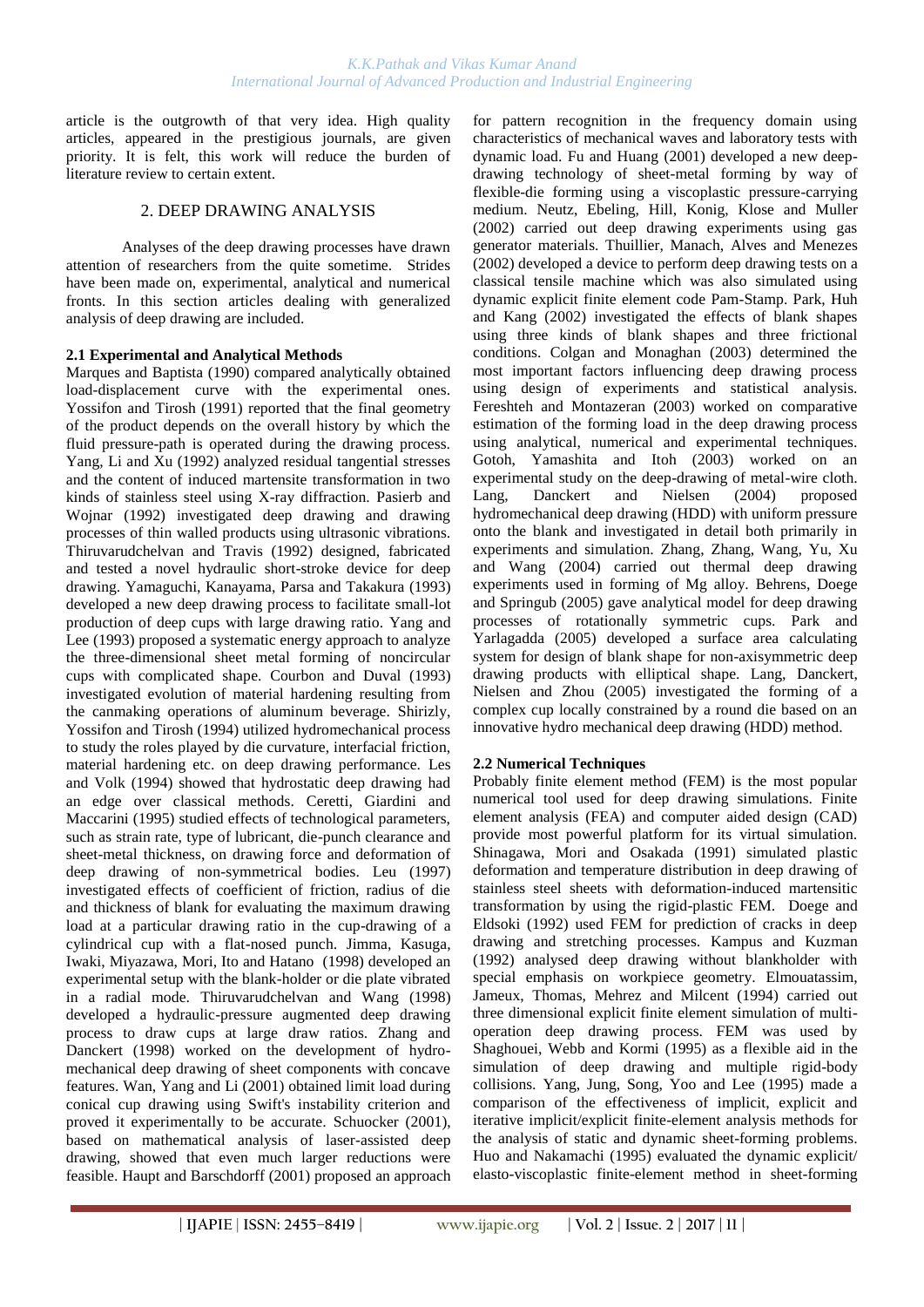#### *K.K.Pathak and Vikas Kumar Anand International Journal of Advanced Production and Industrial Engineering*

simulation. Estimation of dynamic effects and the evaluation of numerical schemes of so-called mass scaling, damping scaling and material viscosity are investigated by the approaches of the theoretical formulation and numerical verification. Wang and Zhu (1995) reported numerical and experimental studies of deep-drawing process to analyze axisymmetric deep-drawing process. Kaiping, Habraken and Bruneel (1995) simulated a square-cup deep-drawing with different types of 2D and 3D finite elements. Sato, Shimizu, Sano and Fuchizawa (1995) carried out square cup deep drawing of thick plate by multi-axial loading. Finite element analysis was performed in order to verify the validity of the proposed method. Mamalis et al (1996) carried out finiteelement simulation of the deep-drawing of square sections of coated steels. The proposed FE model predicts the load curves and the material flow efficiently. Eriksen (1997), using numerical simulation, showed the influence of die geometry on tool wear in deep drawing. [Shim](http://apps.isiknowledge.com/WoS/CIW.cgi?SID=1AJM5iKdKA546ePn1B6&Func=OneClickSearch&field=AU&val=Shim+HB&ut=A1997XV70800011&auloc=1&curr_doc=1/887&Form=FullRecordPage&doc=1/887) and [Yang](http://apps.isiknowledge.com/WoS/CIW.cgi?SID=1AJM5iKdKA546ePn1B6&Func=OneClickSearch&field=AU&val=Yang+DY&ut=A1997XV70800011&auloc=2&curr_doc=1/887&Form=FullRecordPage&doc=1/887)  (1997) analyzed cylindrical and square cup drawing using both membrane analysis and shell analysis by the elasticplastic finite element method. Jung et al (1998) combined step-wise implicit–explicit finite-element simulation of auto body stamping processes. Ferran et al (1998) and Colgan et al (2003) explained the importance of computer-aided design of bending drawing test. [Park,](http://apps.isiknowledge.com/WoS/CIW.cgi?SID=1AJM5iKdKA546ePn1B6&Func=OneClickSearch&field=AU&val=Park+SB&ut=000072750200003&auloc=1&curr_doc=1/844&Form=FullRecordPage&doc=1/844) [Choi,](http://apps.isiknowledge.com/WoS/CIW.cgi?SID=1AJM5iKdKA546ePn1B6&Func=OneClickSearch&field=AU&val=Choi+Y&ut=000072750200003&auloc=2&curr_doc=1/844&Form=FullRecordPage&doc=1/844) [Kim](http://apps.isiknowledge.com/WoS/CIW.cgi?SID=1AJM5iKdKA546ePn1B6&Func=OneClickSearch&field=AU&val=Kim+BM&ut=000072750200003&auloc=3&curr_doc=1/844&Form=FullRecordPage&doc=1/844) and [Choi](http://apps.isiknowledge.com/WoS/CIW.cgi?SID=1AJM5iKdKA546ePn1B6&Func=OneClickSearch&field=AU&val=Choi+JC&ut=000072750200003&auloc=4&curr_doc=1/844&Form=FullRecordPage&doc=1/844) (1999) developed a CAD/CAM system for axisymmetric deep drawing processes. Menezes and Teodosiu (2000) worked on three-dimensional numerical simulation of the deep-drawing process using solid finite elements accounting the large elastoplastic strains and rotations and Hill's orthotropic yield criteria. [Abichou,](http://apps.isiknowledge.com/WoS/CIW.cgi?SID=2DkOCF9aP3omdaABJnA&Func=OneClickSearch&field=AU&val=Abichou+H&ut=000086621100118&auloc=1&curr_doc=1/677&Form=FullRecordPage&doc=1/677) [Zahrouni](http://apps.isiknowledge.com/WoS/CIW.cgi?SID=2DkOCF9aP3omdaABJnA&Func=OneClickSearch&field=AU&val=Zahrouni+H&ut=000086621100118&auloc=2&curr_doc=1/677&Form=FullRecordPage&doc=1/677) an[d Potier-Ferry](http://apps.isiknowledge.com/WoS/CIW.cgi?SID=2DkOCF9aP3omdaABJnA&Func=OneClickSearch&field=AU&val=Potier-Ferry+M&ut=000086621100118&auloc=3&curr_doc=1/677&Form=FullRecordPage&doc=1/677) (2000) presented an asymptotic numerical method to simulate a 3D hemispherical deep-drawing of a circular sheet. [Park,](http://apps.isiknowledge.com/WoS/CIW.cgi?SID=2DkOCF9aP3omdaABJnA&Func=OneClickSearch&field=AU&val=Park+DH&ut=000089404200082&auloc=1&curr_doc=1/652&Form=FullRecordPage&doc=1/652) [Bae](http://apps.isiknowledge.com/WoS/CIW.cgi?SID=2DkOCF9aP3omdaABJnA&Func=OneClickSearch&field=AU&val=Bae+WR&ut=000089404200082&auloc=2&curr_doc=1/652&Form=FullRecordPage&doc=1/652) and [Kang](http://apps.isiknowledge.com/WoS/CIW.cgi?SID=2DkOCF9aP3omdaABJnA&Func=OneClickSearch&field=AU&val=Kang+SS&ut=000089404200082&auloc=3&curr_doc=1/652&Form=FullRecordPage&doc=1/652) (2000) developed computer aided process planning (CAPP) system for rotationally symmetric deep drawing products. Parsa, Yamaguchi and Takakura, (2001), examined the behavior of two-layer aluminum–stainless-steel (AL-SUS) laminated sheets during deep drawing, direct and reverse redrawing processes (first and second drawing stages), by simulations and laboratory experiments. For the simulation a rigid-plastic finite element program has been used. Shi, Wei and Ruan, (2001), based on a one-step simulation algorithm, developed a finite element program for direct prediction of blank shapes and strain distributions for desired final shapes in sheet metal forming. [Manach,](http://apps.isiknowledge.com/WoS/CIW.cgi?SID=2DkOCF9aP3omdaABJnA&Func=OneClickSearch&field=AU&val=Manach+PY&ut=000179553200127&auloc=4&curr_doc=1/451&Form=FullRecordPage&doc=1/451) Oliveira, Thuillier and Menezes, (2002) compared the numerical simulation of the mechanical behaviour of steels under different loading with experimental results. Gantar and Kuzman, (2002) studied the stability of the production process of deep drawing of a rectangular box by experiments and numerical simulations. [Kang](http://apps.isiknowledge.com/WoS/CIW.cgi?SID=2DkOCF9aP3omdaABJnA&Func=OneClickSearch&field=AU&val=Kang+SS&ut=000176776800007&auloc=1&curr_doc=1/497&Form=FullRecordPage&doc=1/497) and [Park \(](http://apps.isiknowledge.com/WoS/CIW.cgi?SID=2DkOCF9aP3omdaABJnA&Func=OneClickSearch&field=AU&val=Park+DH&ut=000176776800007&auloc=2&curr_doc=1/497&Form=FullRecordPage&doc=1/497)2002) investigated process sequence design and constructed a computer-aided process planning system for nonaxisymmetric deep drawing products with elliptical shape. Kirby and Wild (2000) modeled the workpiece as a deformable body using a quadrilateral axisymmetric element. Zhang et al (2000) analyzed deep-drawing process using the explicit finite element method considering various process parameters. [Choi,](http://apps.isiknowledge.com/WoS/CIW.cgi?SID=2DkOCF9aP3omdaABJnA&Func=OneClickSearch&field=AU&val=Choi+TH&ut=000179981100013&auloc=1&curr_doc=1/429&Form=FullRecordPage&doc=1/429) [Choi,](http://apps.isiknowledge.com/WoS/CIW.cgi?SID=2DkOCF9aP3omdaABJnA&Func=OneClickSearch&field=AU&val=Choi+S&ut=000179981100013&auloc=2&curr_doc=1/429&Form=FullRecordPage&doc=1/429) [Na,](http://apps.isiknowledge.com/WoS/CIW.cgi?SID=2DkOCF9aP3omdaABJnA&Func=OneClickSearch&field=AU&val=Na+KJ&ut=000179981100013&auloc=3&curr_doc=1/429&Form=FullRecordPage&doc=1/429) [Bae](http://apps.isiknowledge.com/WoS/CIW.cgi?SID=2DkOCF9aP3omdaABJnA&Func=OneClickSearch&field=AU&val=Bae+HS&ut=000179981100013&auloc=4&curr_doc=1/429&Form=FullRecordPage&doc=1/429) and [Chung](http://apps.isiknowledge.com/WoS/CIW.cgi?SID=2DkOCF9aP3omdaABJnA&Func=OneClickSearch&field=AU&val=Chung+WJ&ut=000179981100013&auloc=5&curr_doc=1/429&Form=FullRecordPage&doc=1/429) (2002) reported an application of intelligent design support system for the

deep drawing process of the circular cup. Liu, Peng et al (2004) worked on numerical and FE analyses that can be applied to various aspects of deep-drawing such as the large elastoplastic strains and rotations. Thiruvarudchelvan et al (2000) and Lang et al (2004) investigated the hydraulicpressure deep drawing process considering various parameters. Natarajan et al (2002) carried out numerical simulation and experimental validation of deep drawing of circular blanks into axisymmetric cylindrical cups at different draw conditions and emphasized on the flange thickness variation. [Ahmed](http://apps.isiknowledge.com/WoS/CIW.cgi?SID=2DkOCF9aP3omdaABJnA&Func=OneClickSearch&field=AU&val=Ahmed+M&ut=000181587100008&auloc=1&curr_doc=1/425&Form=FullRecordPage&doc=1/425) and [Sekhon](http://apps.isiknowledge.com/WoS/CIW.cgi?SID=2DkOCF9aP3omdaABJnA&Func=OneClickSearch&field=AU&val=Sekhon+GS&ut=000181587100008&auloc=2&curr_doc=1/425&Form=FullRecordPage&doc=1/425) (2003) incorporated the concept of adaptive meshing for finite-element analysis of the deep-drawing process. A comparative estimation of the forming load in the deep drawing process was done by Saniee et al (2003). [Duchene,](http://apps.isiknowledge.com/WoS/CIW.cgi?SID=2DkOCF9aP3omdaABJnA&Func=OneClickSearch&field=AU&val=Duchene+L&ut=000183274400027&auloc=1&curr_doc=1/406&Form=FullRecordPage&doc=1/406) [Godinas,](http://apps.isiknowledge.com/WoS/CIW.cgi?SID=2DkOCF9aP3omdaABJnA&Func=OneClickSearch&field=AU&val=Godinas+A&ut=000183274400027&auloc=2&curr_doc=1/406&Form=FullRecordPage&doc=1/406) [Cescotto](http://apps.isiknowledge.com/WoS/CIW.cgi?SID=2DkOCF9aP3omdaABJnA&Func=OneClickSearch&field=AU&val=Cescotto+S&ut=000183274400027&auloc=3&curr_doc=1/406&Form=FullRecordPage&doc=1/406) and [Habraken](http://apps.isiknowledge.com/WoS/CIW.cgi?SID=2DkOCF9aP3omdaABJnA&Func=OneClickSearch&field=AU&val=Habraken+AM&ut=000183274400027&auloc=4&curr_doc=1/406&Form=FullRecordPage&doc=1/406) (2003) presented a constitutive law based on Taylor's model implemented in a non-linear finite element code. FEM and neural network prediction on hydrodynamic deep drawing was studied by Lin (2003). [Geiger,](http://apps.isiknowledge.com/WoS/CIW.cgi?SID=2FlDIFKMAffmlO8GHpf&Func=OneClickSearch&field=AU&val=Geiger+M&ut=000222519700054&auloc=1&curr_doc=1/308&Form=FullRecordPage&doc=1/308) [Merklein](http://apps.isiknowledge.com/WoS/CIW.cgi?SID=2FlDIFKMAffmlO8GHpf&Func=OneClickSearch&field=AU&val=Merklein+M&ut=000222519700054&auloc=2&curr_doc=1/308&Form=FullRecordPage&doc=1/308) and [Kerausch](http://apps.isiknowledge.com/WoS/CIW.cgi?SID=2FlDIFKMAffmlO8GHpf&Func=OneClickSearch&field=AU&val=Kerausch+M&ut=000222519700054&auloc=3&curr_doc=1/308&Form=FullRecordPage&doc=1/308) (2004) presented a finite element based procedure to determine adequate laser parameters for the heat treatment process to enhance the forming limits. Naceur et al (2004) developed "one step" finite element method called the Inverse Approach (IA) to estimate the large elasto-plastic strains in thin sheet metal parts obtained by deep drawing. [Incandela,](http://apps.isiknowledge.com/WoS/CIW.cgi?SID=4F4DgpBnmJOk2a7nieI&Func=OneClickSearch&field=AU&val=Incandela+O&ut=000225845800001&auloc=1&curr_doc=1/252&Form=FullRecordPage&doc=1/252) [Tabourot,](http://apps.isiknowledge.com/WoS/CIW.cgi?SID=4F4DgpBnmJOk2a7nieI&Func=OneClickSearch&field=AU&val=Tabourot+L&ut=000225845800001&auloc=2&curr_doc=1/252&Form=FullRecordPage&doc=1/252) [Porret,](http://apps.isiknowledge.com/WoS/CIW.cgi?SID=4F4DgpBnmJOk2a7nieI&Func=OneClickSearch&field=AU&val=Porret+P&ut=000225845800001&auloc=3&curr_doc=1/252&Form=FullRecordPage&doc=1/252) [Balland,](http://apps.isiknowledge.com/WoS/CIW.cgi?SID=4F4DgpBnmJOk2a7nieI&Func=OneClickSearch&field=AU&val=Balland+P&ut=000225845800001&auloc=4&curr_doc=1/252&Form=FullRecordPage&doc=1/252) [Arrieux](http://apps.isiknowledge.com/WoS/CIW.cgi?SID=4F4DgpBnmJOk2a7nieI&Func=OneClickSearch&field=AU&val=Arrieux+R&ut=000225845800001&auloc=5&curr_doc=1/252&Form=FullRecordPage&doc=1/252) and [Ducher](http://apps.isiknowledge.com/WoS/CIW.cgi?SID=4F4DgpBnmJOk2a7nieI&Func=OneClickSearch&field=AU&val=Ducher+F&ut=000225845800001&auloc=6&curr_doc=1/252&Form=FullRecordPage&doc=1/252) (2004) carried out finite element simulations of deep-drawing operations including spring-back effect until the occurrence of strain localisation. [Ku](http://apps.isiknowledge.com/WoS/CIW.cgi?SID=4F4DgpBnmJOk2a7nieI&Func=OneClickSearch&field=AU&val=Ku+TW&ut=000227161500069&auloc=1&curr_doc=1/239&Form=FullRecordPage&doc=1/239) and [Kang \(](http://apps.isiknowledge.com/WoS/CIW.cgi?SID=4F4DgpBnmJOk2a7nieI&Func=OneClickSearch&field=AU&val=Kang+BS&ut=000227161500069&auloc=2&curr_doc=1/239&Form=FullRecordPage&doc=1/239)2004) illustrated the application of process modeling to deep drawing and redrawing operations. Moura et al (2004) calculated the failure analysis of a deep drawing die in the manufacturing of an automotive shock absorber cap. Qin and Balendra (2004) worked over the detailed considerations that are required for the forming of components with convex features.

Tabourot, Vacher, Coudert, Toussaint, and Arrieux, (2005) presented a purely numerical criterion to determine the onset of necking during finite element simulation of a deepdrawing process. Vacher et al (2005) carried out FE analysis of deep drawing process in order to determine the strain localization. [Zhao,](http://apps.isiknowledge.com/WoS/CIW.cgi?SID=4F4DgpBnmJOk2a7nieI&Func=OneClickSearch&field=AU&val=Zhao+J&ut=000231929200009&auloc=1&curr_doc=1/180&Form=FullRecordPage&doc=1/180) [Wang](http://apps.isiknowledge.com/WoS/CIW.cgi?SID=4F4DgpBnmJOk2a7nieI&Func=OneClickSearch&field=AU&val=Wang+FQ&ut=000231929200009&auloc=2&curr_doc=1/180&Form=FullRecordPage&doc=1/180) et al (2005) presented a feedforward neural network model based on the LM algorithm (put forward by Levenberg and Marquardt) which established to realize real-time identification of material properties and friction coefficient for axisymmetric workpiece. [Endelt,](http://apps.isiknowledge.com/WoS/CIW.cgi?SID=3Cic8Oijl8M@MI142Hp&Func=OneClickSearch&field=AU&val=Endelt+B&ut=000239611900095&auloc=1&fullauth=%20(Endelt,%20Benny)&curr_doc=1/94&Form=FullRecordPage&doc=1/94) [Nielsen,](http://apps.isiknowledge.com/WoS/CIW.cgi?SID=3Cic8Oijl8M@MI142Hp&Func=OneClickSearch&field=AU&val=Nielsen+KB&ut=000239611900095&auloc=2&fullauth=%20(Nielsen,%20Karl%20Brian)&curr_doc=1/94&Form=FullRecordPage&doc=1/94) [Danckert](http://apps.isiknowledge.com/WoS/CIW.cgi?SID=3Cic8Oijl8M@MI142Hp&Func=OneClickSearch&field=AU&val=Danckert+J&ut=000239611900095&auloc=3&fullauth=%20(Danckert,%20Joachim)&curr_doc=1/94&Form=FullRecordPage&doc=1/94) (2006) presented a new framework for the design of controllers for highly non-linear systems. Peng, Zhong-qin, Long and Muamme (2006) worked on parametric analysis of warm forming of aluminum blanks with FEA and Design of Experiments (DOE). Zhang et al (2006) carried out numerical and experimental studies on deep drawing of magnesium alloy sheets at warm temperatures. Experiments were carried out to verify the computer simulation results. Garc´ia et al (2006) worked on the FE modeling using axisymmetric elements and experimental validation of steel deep drawing processes. [Manabe,](http://apps.isiknowledge.com/WoS/CIW.cgi?SID=3Cic8Oijl8M@MI142Hp&Func=OneClickSearch&field=AU&val=Manabe+K&ut=000245898200055&auloc=1&fullauth=%20(Manabe,%20K.)&curr_doc=1/18&Form=FullRecordPage&doc=1/18) [Shimizu](http://apps.isiknowledge.com/WoS/CIW.cgi?SID=3Cic8Oijl8M@MI142Hp&Func=OneClickSearch&field=AU&val=Shimizu+T&ut=000245898200055&auloc=2&fullauth=%20(Shimizu,%20T.)&curr_doc=1/18&Form=FullRecordPage&doc=1/18) and [Koyama](http://apps.isiknowledge.com/WoS/CIW.cgi?SID=3Cic8Oijl8M@MI142Hp&Func=OneClickSearch&field=AU&val=Koyama+H&ut=000245898200055&auloc=3&fullauth=%20(Koyama,%20H.)&curr_doc=1/18&Form=FullRecordPage&doc=1/18) (2007) investigated the product accuracy in two-stage cylindrical cup deep drawings**.**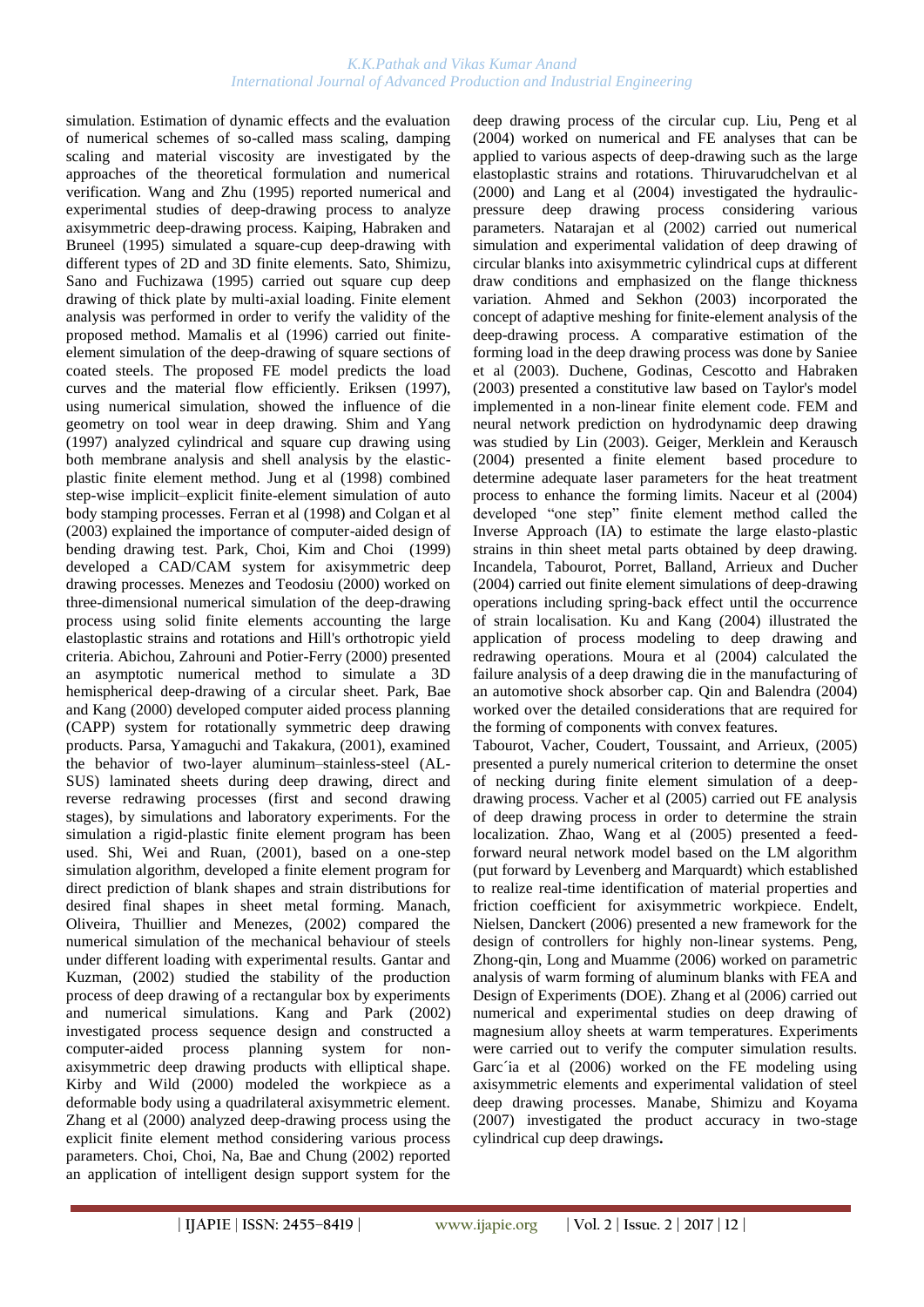# 3. BLANK HOLDER FORCE (BHF)

The blank holder plays a key role in regulating the metal flow by exerting a predefined blank holder force (BHF). When selected properly, BHF can eliminate wrinkles and delay fracture in the drawn part. The blank holder pressure is generally 0.7 % to 1.0 % of the sum of the yield and ultimate tensile strength of the sheet metal. It is useful in controlling flow of blank into the die cavity. Draw beads are helpful in reducing blank holder forces, as stiffness is imparted to flange by bent regions at the beads. [Yossifon,](http://apps.isiknowledge.com/WoS/CIW.cgi?SID=1AJM5iKdKA546ePn1B6&Func=OneClickSearch&field=AU&val=YOSSIFON+S&ut=A1992KN32900003&auloc=1&curr_doc=1/1102&Form=FullRecordPage&doc=1/1102) [Tirosh](http://apps.isiknowledge.com/WoS/CIW.cgi?SID=1AJM5iKdKA546ePn1B6&Func=OneClickSearch&field=AU&val=TIROSH+J&ut=A1992KN32900003&auloc=2&curr_doc=1/1102&Form=FullRecordPage&doc=1/1102) (1992) examined the feasibility of replacing the rigid blankholder with a 'soft' hydrostatic fluid pressure. [Thiruvarudchelvan,](http://apps.isiknowledge.com/WoS/CIW.cgi?SID=1AJM5iKdKA546ePn1B6&Func=OneClickSearch&field=AU&val=THIRUVARUDCHELVAN+S&ut=A1992KF05400006&auloc=1&curr_doc=1/1107&Form=FullRecordPage&doc=1/1107) [Travis](http://apps.isiknowledge.com/WoS/CIW.cgi?SID=1AJM5iKdKA546ePn1B6&Func=OneClickSearch&field=AU&val=TRAVIS+FW&ut=A1992KF05400006&auloc=2&curr_doc=1/1107&Form=FullRecordPage&doc=1/1107) (1992) designed, fabricated and tested a novel hydraulic short-stroke device for deep drawing. Punch force and the blank-holder force were calculated at several values of the punch stroke. [Thiruvarudchelvan,](http://apps.isiknowledge.com/WoS/CIW.cgi?SID=1AJM5iKdKA546ePn1B6&Func=OneClickSearch&field=AU&val=THIRUVARUDCHELVAN+S&ut=A1994MW12600008&auloc=1&curr_doc=1/1065&Form=FullRecordPage&doc=1/1065) [Loh](http://apps.isiknowledge.com/WoS/CIW.cgi?SID=1AJM5iKdKA546ePn1B6&Func=OneClickSearch&field=AU&val=LOH+NH&ut=A1994MW12600008&auloc=2&curr_doc=1/1065&Form=FullRecordPage&doc=1/1065) (1994) discussed differences between the theoretical and the experimental BHF variations. Jung et al (1995) worked on an improved method for the application of BHF considering the sheet thickness in the deep-drawing simulation of planar anisotropic sheet. Traversin et al (1995) worked on closedloop control of the blank-holder force in deep drawing using finite-element modeling. [Thiruvarudchelvan](http://apps.isiknowledge.com/WoS/CIW.cgi?SID=1AJM5iKdKA546ePn1B6&Func=OneClickSearch&field=AU&val=THIRUVARUDCHELVAN+S&ut=A1995RH06700008&auloc=1&curr_doc=1/998&Form=FullRecordPage&doc=1/998) (1995) presented the concept of hydraulic short-stroke device that applies automatically a blank-holder force proportional to the punch force. [Shulkin,](http://apps.isiknowledge.com/WoS/CIW.cgi?SID=1AJM5iKdKA546ePn1B6&Func=OneClickSearch&field=AU&val=Shulkin+L&ut=A1996UY65800006&auloc=1&curr_doc=1/945&Form=FullRecordPage&doc=1/945) [Jansen,](http://apps.isiknowledge.com/WoS/CIW.cgi?SID=1AJM5iKdKA546ePn1B6&Func=OneClickSearch&field=AU&val=Jansen+SW&ut=A1996UY65800006&auloc=2&curr_doc=1/945&Form=FullRecordPage&doc=1/945) [Ahmetoglu,](http://apps.isiknowledge.com/WoS/CIW.cgi?SID=1AJM5iKdKA546ePn1B6&Func=OneClickSearch&field=AU&val=Ahmetoglu+MA&ut=A1996UY65800006&auloc=3&curr_doc=1/945&Form=FullRecordPage&doc=1/945) [Kinzel,](http://apps.isiknowledge.com/WoS/CIW.cgi?SID=1AJM5iKdKA546ePn1B6&Func=OneClickSearch&field=AU&val=Kinzel+GL&ut=A1996UY65800006&auloc=4&curr_doc=1/945&Form=FullRecordPage&doc=1/945) [Altan](http://apps.isiknowledge.com/WoS/CIW.cgi?SID=1AJM5iKdKA546ePn1B6&Func=OneClickSearch&field=AU&val=Altan+T&ut=A1996UY65800006&auloc=5&curr_doc=1/945&Form=FullRecordPage&doc=1/945) (1996) conducted FEM simulations for net shape manufacturing to investigate the influence of elastic deflections of the blank holder. [Siegert,](http://apps.isiknowledge.com/WoS/CIW.cgi?SID=1AJM5iKdKA546ePn1B6&Func=OneClickSearch&field=AU&val=Siegert+K&ut=A1997YA23400018&auloc=1&curr_doc=1/879&Form=FullRecordPage&doc=1/879) [Ziegler,](http://apps.isiknowledge.com/WoS/CIW.cgi?SID=1AJM5iKdKA546ePn1B6&Func=OneClickSearch&field=AU&val=Ziegler+M&ut=A1997YA23400018&auloc=2&curr_doc=1/879&Form=FullRecordPage&doc=1/879) [Wagner](http://apps.isiknowledge.com/WoS/CIW.cgi?SID=1AJM5iKdKA546ePn1B6&Func=OneClickSearch&field=AU&val=Wagner+S&ut=A1997YA23400018&auloc=3&curr_doc=1/879&Form=FullRecordPage&doc=1/879) (1997) used a special die with hydraulically supported segmented binders to built up a closed loop control to vary the BHF during the forming process. Lembit et al (1998) proposed the techniques for minimization of undesirable dynamic effects in quasi-static FE simulation of deep drawing. [Gunnarsson,](http://apps.isiknowledge.com/WoS/CIW.cgi?SID=1AJM5iKdKA546ePn1B6&Func=OneClickSearch&field=AU&val=Gunnarsson+L&ut=000071336800013&auloc=1&curr_doc=1/862&Form=FullRecordPage&doc=1/862) [Asnafi,](http://apps.isiknowledge.com/WoS/CIW.cgi?SID=1AJM5iKdKA546ePn1B6&Func=OneClickSearch&field=AU&val=Asnafi+N&ut=000071336800013&auloc=2&curr_doc=1/862&Form=FullRecordPage&doc=1/862) [Schedin](http://apps.isiknowledge.com/WoS/CIW.cgi?SID=1AJM5iKdKA546ePn1B6&Func=OneClickSearch&field=AU&val=Schedin+E&ut=000071336800013&auloc=3&curr_doc=1/862&Form=FullRecordPage&doc=1/862) (1998) developed new blank-holder system with degressive gas springs and evaluated it for axi-symmetric deep drawing. Thiruvarudchelvan and Wang (2001) described a method of reducing the blank-holding force applied on the flange of the cup, and steps taken to reduce the speed of the emerging cup to acceptable values. [Kampus,](http://apps.isiknowledge.com/WoS/CIW.cgi?SID=2DkOCF9aP3omdaABJnA&Func=OneClickSearch&field=AU&val=Kampus+Z&ut=000181145700022&auloc=1&curr_doc=1/437&Form=FullRecordPage&doc=1/437) [Balic](http://apps.isiknowledge.com/WoS/CIW.cgi?SID=2DkOCF9aP3omdaABJnA&Func=OneClickSearch&field=AU&val=Balic+J&ut=000181145700022&auloc=2&curr_doc=1/437&Form=FullRecordPage&doc=1/437) (2003) described experiments involving the deep drawing of tailored blanks without a blankholder. [Koyama,](http://apps.isiknowledge.com/WoS/CIW.cgi?SID=2DkOCF9aP3omdaABJnA&Func=OneClickSearch&field=AU&val=Koyama+H&ut=000187510100050&auloc=1&curr_doc=1/357&Form=FullRecordPage&doc=1/357) [Manabe](http://apps.isiknowledge.com/WoS/CIW.cgi?SID=2DkOCF9aP3omdaABJnA&Func=OneClickSearch&field=AU&val=Manabe+K&ut=000187510100050&auloc=2&curr_doc=1/357&Form=FullRecordPage&doc=1/357) et al (2003) proposed virtual processing algorithm with intelligent BHF which did considerable time and cost saving. [Peled,](http://apps.isiknowledge.com/WoS/CIW.cgi?SID=2DkOCF9aP3omdaABJnA&Func=OneClickSearch&field=AU&val=Peled+A&ut=000189092400004&auloc=1&curr_doc=1/341&Form=FullRecordPage&doc=1/341) [Rubin,](http://apps.isiknowledge.com/WoS/CIW.cgi?SID=2DkOCF9aP3omdaABJnA&Func=OneClickSearch&field=AU&val=Rubin+MB&ut=000189092400004&auloc=2&curr_doc=1/341&Form=FullRecordPage&doc=1/341) [Tirosh](http://apps.isiknowledge.com/WoS/CIW.cgi?SID=2DkOCF9aP3omdaABJnA&Func=OneClickSearch&field=AU&val=Tirosh+J&ut=000189092400004&auloc=3&curr_doc=1/341&Form=FullRecordPage&doc=1/341) (2004) focused on plastic flow beneath the blankholder using Cosserat theory of a generalized membrane. [Sun,](http://apps.isiknowledge.com/WoS/CIW.cgi?SID=4F4DgpBnmJOk2a7nieI&Func=OneClickSearch&field=AU&val=Sun+CZ&ut=000223667300008&auloc=1&curr_doc=1/288&Form=FullRecordPage&doc=1/288) [Chen,](http://apps.isiknowledge.com/WoS/CIW.cgi?SID=4F4DgpBnmJOk2a7nieI&Func=OneClickSearch&field=AU&val=Chen+GL&ut=000223667300008&auloc=2&curr_doc=1/288&Form=FullRecordPage&doc=1/288) [Lin,](http://apps.isiknowledge.com/WoS/CIW.cgi?SID=4F4DgpBnmJOk2a7nieI&Func=OneClickSearch&field=AU&val=Lin+ZQ&ut=000223667300008&auloc=3&curr_doc=1/288&Form=FullRecordPage&doc=1/288) [Zhao](http://apps.isiknowledge.com/WoS/CIW.cgi?SID=4F4DgpBnmJOk2a7nieI&Func=OneClickSearch&field=AU&val=Zhao+YX&ut=000223667300008&auloc=4&curr_doc=1/288&Form=FullRecordPage&doc=1/288) (2004) presented a new optimization algorithm and adaptive response surface method to determinate the optimal BHFs for deep drawing of a aluminum rectangular box. [Park,](http://apps.isiknowledge.com/WoS/CIW.cgi?SID=4F4DgpBnmJOk2a7nieI&Func=OneClickSearch&field=AU&val=Park+CS&ut=000225845500122&auloc=1&curr_doc=1/264&Form=FullRecordPage&doc=1/264) [Ku,](http://apps.isiknowledge.com/WoS/CIW.cgi?SID=4F4DgpBnmJOk2a7nieI&Func=OneClickSearch&field=AU&val=Ku+TW&ut=000225845500122&auloc=2&curr_doc=1/264&Form=FullRecordPage&doc=1/264) [Kang,](http://apps.isiknowledge.com/WoS/CIW.cgi?SID=4F4DgpBnmJOk2a7nieI&Func=OneClickSearch&field=AU&val=Kang+BS&ut=000225845500122&auloc=3&curr_doc=1/264&Form=FullRecordPage&doc=1/264) [Hwang](http://apps.isiknowledge.com/WoS/CIW.cgi?SID=4F4DgpBnmJOk2a7nieI&Func=OneClickSearch&field=AU&val=Hwang+SM&ut=000225845500122&auloc=4&curr_doc=1/264&Form=FullRecordPage&doc=1/264) (2004) achieved multistage deep drawing of rectangular configuration with an extreme aspect ratio, focusing on the process design including BHF. Sheng et al (2004) proposed an adaptive FEM simulation for prediction of variable blank holder force in conical cup drawing. [Wang](http://apps.isiknowledge.com/WoS/CIW.cgi?SID=4F4DgpBnmJOk2a7nieI&Func=OneClickSearch&field=AU&val=Wang+L&ut=000230414200006&auloc=1&curr_doc=1/205&Form=FullRecordPage&doc=1/205) and [Lee](http://apps.isiknowledge.com/WoS/CIW.cgi?SID=4F4DgpBnmJOk2a7nieI&Func=OneClickSearch&field=AU&val=Lee+TC&ut=000230414200006&auloc=2&curr_doc=1/205&Form=FullRecordPage&doc=1/205) (2005) proved that space-variant blank-holder force could improve the quality of forming to achieve a targeted shape product. [Gavas](http://apps.isiknowledge.com/WoS/CIW.cgi?SID=4F4DgpBnmJOk2a7nieI&Func=OneClickSearch&field=AU&val=Gavas+M&ut=000234864200014&auloc=1&curr_doc=1/143&Form=FullRecordPage&doc=1/143) and [Izciler](http://apps.isiknowledge.com/WoS/CIW.cgi?SID=4F4DgpBnmJOk2a7nieI&Func=OneClickSearch&field=AU&val=Izciler+M&ut=000234864200014&auloc=2&curr_doc=1/143&Form=FullRecordPage&doc=1/143) (2006) presented innovative blank holder

concept of square cup to reduce friction between blank and blank holder. [Yagami,](http://apps.isiknowledge.com/WoS/CIW.cgi?SID=3Cic8Oijl8M@MI142Hp&Func=OneClickSearch&field=AU&val=Yagami+T&ut=000245898200042&auloc=1&fullauth=%20(Yagami,%20T.)&curr_doc=1/15&Form=FullRecordPage&doc=1/15) [Manabe](http://apps.isiknowledge.com/WoS/CIW.cgi?SID=3Cic8Oijl8M@MI142Hp&Func=OneClickSearch&field=AU&val=Manabe+K&ut=000245898200042&auloc=2&fullauth=%20(Manabe,%20K.)&curr_doc=1/15&Form=FullRecordPage&doc=1/15) and [Yamauchi](http://apps.isiknowledge.com/WoS/CIW.cgi?SID=3Cic8Oijl8M@MI142Hp&Func=OneClickSearch&field=AU&val=Yamauchi+Y&ut=000245898200042&auloc=3&fullauth=%20(Yamauchi,%20Y.)&curr_doc=1/15&Form=FullRecordPage&doc=1/15) (2007) proposed an algorithm for controlling blank holder motion by temporarily allowing wrinkling such that blank holder force is extremely low. [Gavas](http://apps.isiknowledge.com/WoS/CIW.cgi?SID=3Cic8Oijl8M@MI142Hp&Func=OneClickSearch&field=AU&val=Gavas+M&ut=000245047300024&auloc=1&fullauth=%20(Gavas,%20M.)&curr_doc=1/28&Form=FullRecordPage&doc=1/28) and [Izciler](http://apps.isiknowledge.com/WoS/CIW.cgi?SID=3Cic8Oijl8M@MI142Hp&Func=OneClickSearch&field=AU&val=Izciler+M&ut=000245047300024&auloc=2&fullauth=%20(Izciler,%20M.)&curr_doc=1/28&Form=FullRecordPage&doc=1/28) (2007) studied the effect of blank holder gap of square cups of ETIAL-8 sheets by experimental approach. [Savas](http://apps.isiknowledge.com/WoS/CIW.cgi?SID=3Cic8Oijl8M@MI142Hp&Func=OneClickSearch&field=AU&val=Savas+V&ut=000244232400030&auloc=1&fullauth=%20(Savas,%20Vedat)&curr_doc=1/38&Form=FullRecordPage&doc=1/38) and [Secgine](http://apps.isiknowledge.com/WoS/CIW.cgi?SID=3Cic8Oijl8M@MI142Hp&Func=OneClickSearch&field=AU&val=Secgin+O&ut=000244232400030&auloc=2&fullauth=%20(Secgin,%20Omer)&curr_doc=1/38&Form=FullRecordPage&doc=1/38)t (2007) investigated the effects of blank holder and die shapes using five kinds of blank holder and die shapes.

### 4. FORMING LIMIT DIAGRAM

Due to the complexity of sheet-forming operations, simple mechanical property measurements made from the tension test are of limited value. Over the years a number of laboratory tests have been developed to evaluate the formability of sheet materials. A useful technique for controlling failure in sheet-metal forming is the FLD. The surface of the sheet is covered by a grid of circles, produced by electrochemical marking. When the sheet is deformed, the circles distort into ellipses. The major and minor axes of an ellipse represent the two principal strain directions in the stamping. The strain in these two directions is measured by the percentage change in the lengths of the major and minor axes. These strains, at any point on the surface, are then compared with the Keeler-Goodwin diagram, also called forming limit diagram, for the material (Fig.4). Strain states above the curve represent failure; those below do not cause failure. The failure curve for the tension-tension region was determined by Keeler and is nearly fixed for a variety of lowcarbon steels. Other metals such as aluminum have a different curve. Mechanical properties, which are considered to be important sheet formability, are average plastic strain ratio(r) and strain hardening exponent (n). The higher the normal anisotropy and strain hardening and lower the planer anisotropy the greater will be the sheet formability. Sheets having improved formability are called extra deep drawing (EDD) sheets.

[Takuda,](http://apps.isiknowledge.com/WoS/CIW.cgi?SID=1AJM5iKdKA546ePn1B6&Func=OneClickSearch&field=AU&val=Takuda+H&ut=A1996UT57300046&auloc=1&curr_doc=1/955&Form=FullRecordPage&doc=1/955) [Mori,](http://apps.isiknowledge.com/WoS/CIW.cgi?SID=1AJM5iKdKA546ePn1B6&Func=OneClickSearch&field=AU&val=Mori+K&ut=A1996UT57300046&auloc=2&curr_doc=1/955&Form=FullRecordPage&doc=1/955) [Fujimoto,](http://apps.isiknowledge.com/WoS/CIW.cgi?SID=1AJM5iKdKA546ePn1B6&Func=OneClickSearch&field=AU&val=Fujimoto+H&ut=A1996UT57300046&auloc=3&curr_doc=1/955&Form=FullRecordPage&doc=1/955) [Hatta](http://apps.isiknowledge.com/WoS/CIW.cgi?SID=1AJM5iKdKA546ePn1B6&Func=OneClickSearch&field=AU&val=Hatta+N&ut=A1996UT57300046&auloc=4&curr_doc=1/955&Form=FullRecordPage&doc=1/955) (1996) predicted fracture initiation site and the forming limit using ductile fracture criterion and compared with experimental observations. [Paul,](http://apps.isiknowledge.com/WoS/CIW.cgi?SID=1AJM5iKdKA546ePn1B6&Func=OneClickSearch&field=AU&val=Paul+SK&ut=A1997WF87400003&auloc=1&curr_doc=1/916&Form=FullRecordPage&doc=1/916) [Ray](http://apps.isiknowledge.com/WoS/CIW.cgi?SID=1AJM5iKdKA546ePn1B6&Func=OneClickSearch&field=AU&val=Ray+A&ut=A1997WF87400003&auloc=2&curr_doc=1/916&Form=FullRecordPage&doc=1/916) (1997) evaluated formability and impact properties of three commercially produced hot-rolled deep-drawing quality steels. Takuda et al (1999) worked on the formability of a magnesium-based alloy, AZ31, sheet and examined experimentally using Erichsen tests. [Wan,](http://apps.isiknowledge.com/WoS/CIW.cgi?SID=2DkOCF9aP3omdaABJnA&Func=OneClickSearch&field=AU&val=Wan+M&ut=000169769000004&auloc=1&curr_doc=1/585&Form=FullRecordPage&doc=1/585) [Yang,](http://apps.isiknowledge.com/WoS/CIW.cgi?SID=2DkOCF9aP3omdaABJnA&Func=OneClickSearch&field=AU&val=Yang+YY&ut=000169769000004&auloc=2&curr_doc=1/585&Form=FullRecordPage&doc=1/585) [Li \(](http://apps.isiknowledge.com/WoS/CIW.cgi?SID=2DkOCF9aP3omdaABJnA&Func=OneClickSearch&field=AU&val=Li+SB&ut=000169769000004&auloc=3&curr_doc=1/585&Form=FullRecordPage&doc=1/585)2001) derived equations of the forming limit curves expressed by limiting drawing coefficient. [Kohzu,](http://apps.isiknowledge.com/WoS/CIW.cgi?SID=2DkOCF9aP3omdaABJnA&Func=OneClickSearch&field=AU&val=Kohzu+M&ut=000170408600021&auloc=1&curr_doc=1/577&Form=FullRecordPage&doc=1/577) [Yoshida,](http://apps.isiknowledge.com/WoS/CIW.cgi?SID=2DkOCF9aP3omdaABJnA&Func=OneClickSearch&field=AU&val=Yoshida+F&ut=000170408600021&auloc=2&curr_doc=1/577&Form=FullRecordPage&doc=1/577) [Somekawa,](http://apps.isiknowledge.com/WoS/CIW.cgi?SID=2DkOCF9aP3omdaABJnA&Func=OneClickSearch&field=AU&val=Somekawa+H&ut=000170408600021&auloc=3&curr_doc=1/577&Form=FullRecordPage&doc=1/577) [Yoshikawa,](http://apps.isiknowledge.com/WoS/CIW.cgi?SID=2DkOCF9aP3omdaABJnA&Func=OneClickSearch&field=AU&val=Yoshikawa+M&ut=000170408600021&auloc=4&curr_doc=1/577&Form=FullRecordPage&doc=1/577) [Tanabe,](http://apps.isiknowledge.com/WoS/CIW.cgi?SID=2DkOCF9aP3omdaABJnA&Func=OneClickSearch&field=AU&val=Tanabe+S&ut=000170408600021&auloc=5&curr_doc=1/577&Form=FullRecordPage&doc=1/577) [Higashi \(](http://apps.isiknowledge.com/WoS/CIW.cgi?SID=2DkOCF9aP3omdaABJnA&Func=OneClickSearch&field=AU&val=Higashi+K&ut=000170408600021&auloc=6&curr_doc=1/577&Form=FullRecordPage&doc=1/577)2001) investigated fracture mechanism and forming limit of commercially rolled sheet of magnesium alloy AZ31 in cylindrical deep-drawing below  $473^{\circ}$  K. [Oh,](http://apps.isiknowledge.com/WoS/CIW.cgi?SID=2DkOCF9aP3omdaABJnA&Func=OneClickSearch&field=AU&val=Oh+JE&ut=000178202200189&auloc=1&curr_doc=1/469&Form=FullRecordPage&doc=1/469) [Kim,](http://apps.isiknowledge.com/WoS/CIW.cgi?SID=2DkOCF9aP3omdaABJnA&Func=OneClickSearch&field=AU&val=Kim+JK&ut=000178202200189&auloc=2&curr_doc=1/469&Form=FullRecordPage&doc=1/469) [Park](http://apps.isiknowledge.com/WoS/CIW.cgi?SID=2DkOCF9aP3omdaABJnA&Func=OneClickSearch&field=AU&val=Park+YB&ut=000178202200189&auloc=3&curr_doc=1/469&Form=FullRecordPage&doc=1/469) (2002), investigated the effect of sulfur on formability in galvannealed Ti bearing interstitial free steel sheets fabricated with different sulfur contents. [Ueda,](http://apps.isiknowledge.com/WoS/CIW.cgi?SID=2DkOCF9aP3omdaABJnA&Func=OneClickSearch&field=AU&val=Ueda+K&ut=000179535200002&auloc=1&curr_doc=1/453&Form=FullRecordPage&doc=1/453) [Kanai,](http://apps.isiknowledge.com/WoS/CIW.cgi?SID=2DkOCF9aP3omdaABJnA&Func=OneClickSearch&field=AU&val=Kanai+H&ut=000179535200002&auloc=2&curr_doc=1/453&Form=FullRecordPage&doc=1/453) [Amari \(](http://apps.isiknowledge.com/WoS/CIW.cgi?SID=2DkOCF9aP3omdaABJnA&Func=OneClickSearch&field=AU&val=Amari+T&ut=000179535200002&auloc=3&curr_doc=1/453&Form=FullRecordPage&doc=1/453)2002) reported that paint films, which exhibit high elongation and low elastic strain energy have good formability. Kumar et al (2002) studied the formability analysis of extra-deep drawing steel. Yang, [Yu,](http://apps.isiknowledge.com/WoS/CIW.cgi?SID=2FlDIFKMAffmlO8GHpf&Func=OneClickSearch&field=AU&val=Yu+ZQ&ut=000220898800074&auloc=2&curr_doc=1/329&Form=FullRecordPage&doc=1/329) [Li,](http://apps.isiknowledge.com/WoS/CIW.cgi?SID=2FlDIFKMAffmlO8GHpf&Func=OneClickSearch&field=AU&val=Li+XC&ut=000220898800074&auloc=3&curr_doc=1/329&Form=FullRecordPage&doc=1/329) [Sun](http://apps.isiknowledge.com/WoS/CIW.cgi?SID=2FlDIFKMAffmlO8GHpf&Func=OneClickSearch&field=AU&val=Sun+ZZ&ut=000220898800074&auloc=4&curr_doc=1/329&Form=FullRecordPage&doc=1/329) (2003) developed a new ductile fracture criterion and proved that it is reliable to predict the forming limit in deep drawing.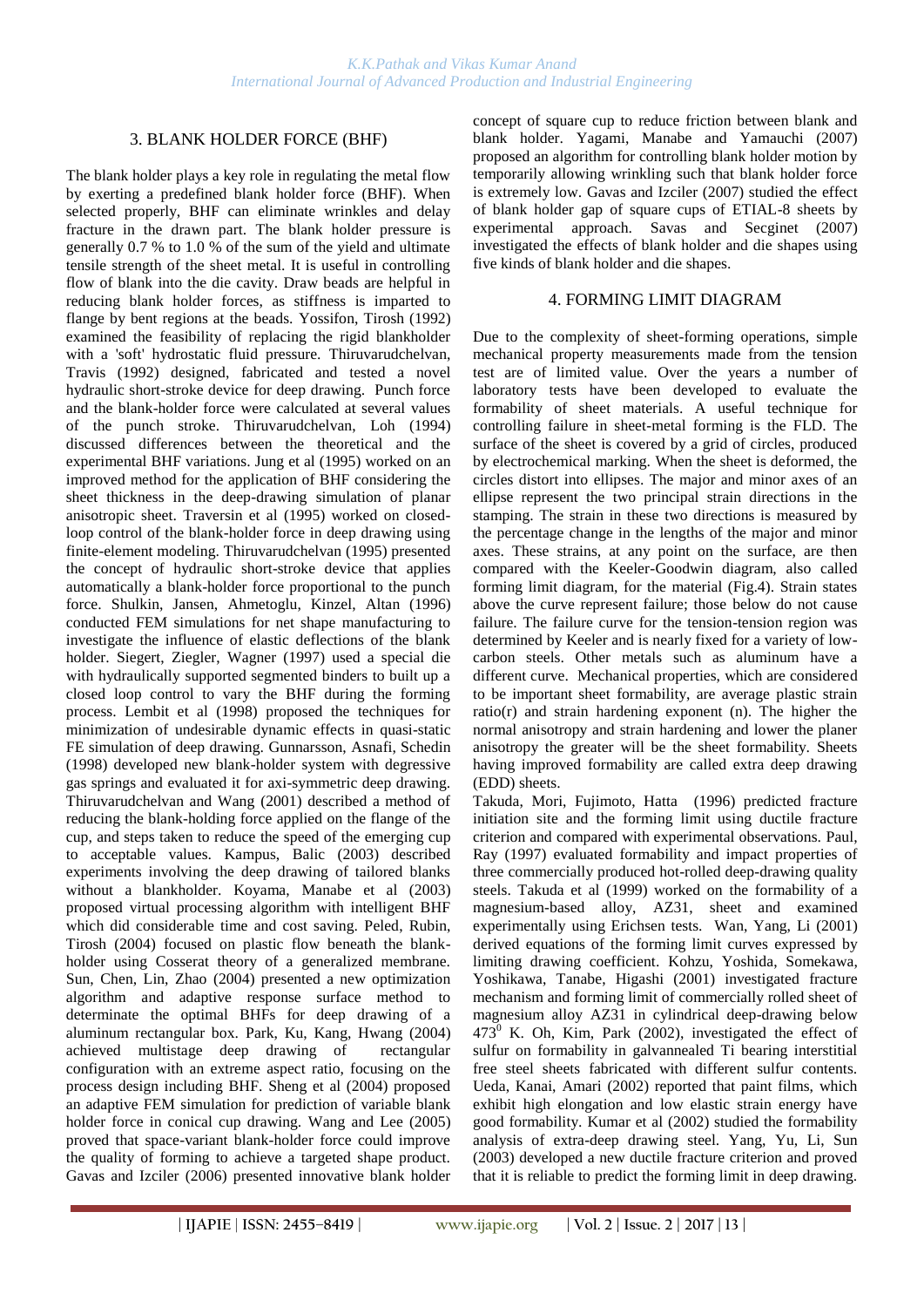Wu et al (2004) and Lang et al (2004) proposed various simulation and mathematical models for the FLD. Samuel (2004) worked on numerical and experimental studies of forming limit diagrams in metal sheets. [Ambrogio,](http://apps.isiknowledge.com/WoS/CIW.cgi?SID=4F4DgpBnmJOk2a7nieI&Func=OneClickSearch&field=AU&val=Ambrogio+G&ut=000229375500072&auloc=1&curr_doc=1/218&Form=FullRecordPage&doc=1/218) [Filice,](http://apps.isiknowledge.com/WoS/CIW.cgi?SID=4F4DgpBnmJOk2a7nieI&Func=OneClickSearch&field=AU&val=Filice+L&ut=000229375500072&auloc=2&curr_doc=1/218&Form=FullRecordPage&doc=1/218) [Palumbo,](http://apps.isiknowledge.com/WoS/CIW.cgi?SID=4F4DgpBnmJOk2a7nieI&Func=OneClickSearch&field=AU&val=Palumbo+G&ut=000229375500072&auloc=3&curr_doc=1/218&Form=FullRecordPage&doc=1/218) [Pinto](http://apps.isiknowledge.com/WoS/CIW.cgi?SID=4F4DgpBnmJOk2a7nieI&Func=OneClickSearch&field=AU&val=Pinto+S&ut=000229375500072&auloc=4&curr_doc=1/218&Form=FullRecordPage&doc=1/218) (2005) succeeded in enhancing the formability by localised heating of the blank using an electric heater. [Oh,](http://apps.isiknowledge.com/WoS/CIW.cgi?SID=4F4DgpBnmJOk2a7nieI&Func=OneClickSearch&field=AU&val=Oh+ST&ut=000237302600004&auloc=1&curr_doc=1/116&Form=FullRecordPage&doc=1/116) [Chan,](http://apps.isiknowledge.com/WoS/CIW.cgi?SID=4F4DgpBnmJOk2a7nieI&Func=OneClickSearch&field=AU&val=Chan+HJ&ut=000237302600004&auloc=2&curr_doc=1/116&Form=FullRecordPage&doc=1/116) [Oh,](http://apps.isiknowledge.com/WoS/CIW.cgi?SID=4F4DgpBnmJOk2a7nieI&Func=OneClickSearch&field=AU&val=Oh+KH&ut=000237302600004&auloc=3&curr_doc=1/116&Form=FullRecordPage&doc=1/116) [Han](http://apps.isiknowledge.com/WoS/CIW.cgi?SID=4F4DgpBnmJOk2a7nieI&Func=OneClickSearch&field=AU&val=Han+HN&ut=000237302600004&auloc=4&curr_doc=1/116&Form=FullRecordPage&doc=1/116) (2006), to predict the forming limit for hydro-mechanical deep drawing of steel sheets, the ductile fracture criteria were integrated into a finite element simulation. Huang, Tyng-Bin et al (2006) studied the formability of non-isothermal deep drawing of AZ31B sheets using experiments and finite element analysis. The experimental results showed that the highest limit drawing ratio, 2.63, is at forming temperature of  $260^{\circ}$  C for 0.58 mm thick sheet which is in good agreement with the simulation results. [Lee,](http://apps.isiknowledge.com/WoS/CIW.cgi?SID=3Cic8Oijl8M@MI142Hp&Func=OneClickSearch&field=AU&val=Lee+YS&ut=000245898200024&auloc=1&fullauth=%20(Lee,%20Y.%20S.)&curr_doc=1/13&Form=FullRecordPage&doc=1/13) [Kim,](http://apps.isiknowledge.com/WoS/CIW.cgi?SID=3Cic8Oijl8M@MI142Hp&Func=OneClickSearch&field=AU&val=Kim+MC&ut=000245898200024&auloc=2&fullauth=%20(Kim,%20M.%20C.)&curr_doc=1/13&Form=FullRecordPage&doc=1/13) [Kim,](http://apps.isiknowledge.com/WoS/CIW.cgi?SID=3Cic8Oijl8M@MI142Hp&Func=OneClickSearch&field=AU&val=Kim+SW&ut=000245898200024&auloc=3&fullauth=%20(Kim,%20S.%20W.)&curr_doc=1/13&Form=FullRecordPage&doc=1/13) [Kwon,](http://apps.isiknowledge.com/WoS/CIW.cgi?SID=3Cic8Oijl8M@MI142Hp&Func=OneClickSearch&field=AU&val=Kwon+YN&ut=000245898200024&auloc=4&fullauth=%20(Kwon,%20Y.%20N.)&curr_doc=1/13&Form=FullRecordPage&doc=1/13) [Choi,](http://apps.isiknowledge.com/WoS/CIW.cgi?SID=3Cic8Oijl8M@MI142Hp&Func=OneClickSearch&field=AU&val=Choi+SW&ut=000245898200024&auloc=5&fullauth=%20(Choi,%20S.%20W.)&curr_doc=1/13&Form=FullRecordPage&doc=1/13) [Lee](http://apps.isiknowledge.com/WoS/CIW.cgi?SID=3Cic8Oijl8M@MI142Hp&Func=OneClickSearch&field=AU&val=Lee+JH&ut=000245898200024&auloc=6&fullauth=%20(Lee,%20J.%20H.)&curr_doc=1/13&Form=FullRecordPage&doc=1/13) (2007) predicted forming limit at elevated temperature using FLD developed based on diffuse necking. [Zhao,](http://apps.isiknowledge.com/WoS/CIW.cgi?SID=3Cic8Oijl8M@MI142Hp&Func=OneClickSearch&field=AU&val=Zhao+SD&ut=000245898200067&auloc=1&fullauth=%20(Zhao,%20S.%20D.)&curr_doc=1/19&Form=FullRecordPage&doc=1/19) [Zhang,](http://apps.isiknowledge.com/WoS/CIW.cgi?SID=3Cic8Oijl8M@MI142Hp&Func=OneClickSearch&field=AU&val=Zhang+ZY&ut=000245898200067&auloc=2&fullauth=%20(Zhang,%20Z.%20Y.)&curr_doc=1/19&Form=FullRecordPage&doc=1/19) [Zhang,](http://apps.isiknowledge.com/WoS/CIW.cgi?SID=3Cic8Oijl8M@MI142Hp&Func=OneClickSearch&field=AU&val=Zhang+Y&ut=000245898200067&auloc=3&fullauth=%20(Zhang,%20Y.)&curr_doc=1/19&Form=FullRecordPage&doc=1/19) [Yuan](http://apps.isiknowledge.com/WoS/CIW.cgi?SID=3Cic8Oijl8M@MI142Hp&Func=OneClickSearch&field=AU&val=Yuan+JH&ut=000245898200067&auloc=4&fullauth=%20(Yuan,%20J.%20H.)&curr_doc=1/19&Form=FullRecordPage&doc=1/19) (2007) developed a novel device of hydro-mechanical reverse deep drawing with axial pushing effect for cylindrical cups which enhanced the formability. [Hama,](http://apps.isiknowledge.com/WoS/CIW.cgi?SID=3Cic8Oijl8M@MI142Hp&Func=OneClickSearch&field=AU&val=Hama+T&ut=000243654500005&auloc=1&fullauth=%20(Hama,%20Takayuki)&curr_doc=1/44&Form=FullRecordPage&doc=1/44) [Hatakeyama,](http://apps.isiknowledge.com/WoS/CIW.cgi?SID=3Cic8Oijl8M@MI142Hp&Func=OneClickSearch&field=AU&val=Hatakeyama+T&ut=000243654500005&auloc=2&fullauth=%20(Hatakeyama,%20Tomohiro)&curr_doc=1/44&Form=FullRecordPage&doc=1/44) [Asakawa,](http://apps.isiknowledge.com/WoS/CIW.cgi?SID=3Cic8Oijl8M@MI142Hp&Func=OneClickSearch&field=AU&val=Asakawa+M&ut=000243654500005&auloc=3&fullauth=%20(Asakawa,%20Motoo)&curr_doc=1/44&Form=FullRecordPage&doc=1/44) [Amino,](http://apps.isiknowledge.com/WoS/CIW.cgi?SID=3Cic8Oijl8M@MI142Hp&Func=OneClickSearch&field=AU&val=Amino+H&ut=000243654500005&auloc=4&fullauth=%20(Amino,%20Hiroyuki)&curr_doc=1/44&Form=FullRecordPage&doc=1/44) [Makinouchi,](http://apps.isiknowledge.com/WoS/CIW.cgi?SID=3Cic8Oijl8M@MI142Hp&Func=OneClickSearch&field=AU&val=Makinouchi+A&ut=000243654500005&auloc=5&fullauth=%20(Makinouchi,%20Akitake)&curr_doc=1/44&Form=FullRecordPage&doc=1/44) [Fujimoto,](http://apps.isiknowledge.com/WoS/CIW.cgi?SID=3Cic8Oijl8M@MI142Hp&Func=OneClickSearch&field=AU&val=Fujimoto+H&ut=000243654500005&auloc=6&fullauth=%20(Fujimoto,%20Hitoshi)&curr_doc=1/44&Form=FullRecordPage&doc=1/44) [Takuda](http://apps.isiknowledge.com/WoS/CIW.cgi?SID=3Cic8Oijl8M@MI142Hp&Func=OneClickSearch&field=AU&val=Takuda+H&ut=000243654500005&auloc=7&fullauth=%20(Takuda,%20Hirohiko)&curr_doc=1/44&Form=FullRecordPage&doc=1/44) (2007) reported that the sheet hydroforming (SHF) process gave much better formability than the conventional press forming process.

# 5. DEEP DRAWABILITY

Deep drawability or limiting drawing ratio (LDR) is defined as the maximum ratio of blank diameter to punch diameter that can be drawn without failure. [Ohsawa,](http://apps.isiknowledge.com/WoS/CIW.cgi?SID=1AJM5iKdKA546ePn1B6&Func=OneClickSearch&field=AU&val=OHSAWA+H&ut=A1993LN32300005&auloc=1&curr_doc=1/1086&Form=FullRecordPage&doc=1/1086) [Ikeda](http://apps.isiknowledge.com/WoS/CIW.cgi?SID=1AJM5iKdKA546ePn1B6&Func=OneClickSearch&field=AU&val=IKEDA+M&ut=A1993LN32300005&auloc=2&curr_doc=1/1086&Form=FullRecordPage&doc=1/1086) (1993) carried out numerical and experimental studies on LDR of pure aluminum and zinc sheets for varying geometries. [Parsa,](http://apps.isiknowledge.com/WoS/CIW.cgi?SID=1AJM5iKdKA546ePn1B6&Func=OneClickSearch&field=AU&val=PARSA+MH&ut=A1993LC00700009&auloc=1&curr_doc=1/1095&Form=FullRecordPage&doc=1/1095) [Yamaguchi,](http://apps.isiknowledge.com/WoS/CIW.cgi?SID=1AJM5iKdKA546ePn1B6&Func=OneClickSearch&field=AU&val=YAMAGUCHI+K&ut=A1993LC00700009&auloc=2&curr_doc=1/1095&Form=FullRecordPage&doc=1/1095) [Takakura](http://apps.isiknowledge.com/WoS/CIW.cgi?SID=1AJM5iKdKA546ePn1B6&Func=OneClickSearch&field=AU&val=TAKAKURA+N&ut=A1993LC00700009&auloc=3&curr_doc=1/1095&Form=FullRecordPage&doc=1/1095) (1993) investigated partially thickened blank to increase the LDR. [Iseki,](http://apps.isiknowledge.com/WoS/CIW.cgi?SID=1AJM5iKdKA546ePn1B6&Func=OneClickSearch&field=AU&val=ISEKI+H&ut=A1993KT38500010&auloc=1&curr_doc=1/1099&Form=FullRecordPage&doc=1/1099) [Sowerby \(](http://apps.isiknowledge.com/WoS/CIW.cgi?SID=1AJM5iKdKA546ePn1B6&Func=OneClickSearch&field=AU&val=SOWERBY+R&ut=A1993KT38500010&auloc=2&curr_doc=1/1099&Form=FullRecordPage&doc=1/1099)1993) used analytical tool for predicting the LDR of prismatic cups. [Eldomiaty,](http://apps.isiknowledge.com/WoS/CIW.cgi?SID=1AJM5iKdKA546ePn1B6&Func=OneClickSearch&field=AU&val=ELDOMIATY+A&ut=A1995QK23400007&auloc=1&curr_doc=1/1021&Form=FullRecordPage&doc=1/1021) [Shabara](http://apps.isiknowledge.com/WoS/CIW.cgi?SID=1AJM5iKdKA546ePn1B6&Func=OneClickSearch&field=AU&val=SHABARA+MA&ut=A1995QK23400007&auloc=2&curr_doc=1/1021&Form=FullRecordPage&doc=1/1021) (1995) theoretically analyzed the idea of applying hydraulic pressure in the radial direction on the periphery of the blank to improve drawability. Takuda, Mori (2002) reported experimental and numerical studies of the formability of an austenitic stainless steel sheet in warm deep drawing. Lee and Chun (2005) investigated the variation of deep drawability of STS304 using FEM simulations considering combined effects of mechanical properties and deep drawing processing parameters such as temperature, blank shape and holding pressure. [Singh,](http://apps.isiknowledge.com/WoS/CIW.cgi?SID=2FlDIFKMAffmlO8GHpf&Func=OneClickSearch&field=AU&val=Singh+SK&ut=000222601300008&auloc=1&curr_doc=1/303&Form=FullRecordPage&doc=1/303) [Kumar](http://apps.isiknowledge.com/WoS/CIW.cgi?SID=2FlDIFKMAffmlO8GHpf&Func=OneClickSearch&field=AU&val=Kumar+DR&ut=000222601300008&auloc=2&curr_doc=1/303&Form=FullRecordPage&doc=1/303) (2004) developed experimental facility to conduct hydromechanical deep drawing and obtained higher drawability and more uniform thickness distribution. Changa et al (2006) carried out experimental and numerical studies of warm deep drawing of AZ31 magnesium alloy sheet. The simulation demonstrated that variable blank holder force technology could improve the LDR from 3.0 to 3.5, and decrease the wall-thinning ratio from 15.21% to 12.35%. [Gavas,](http://apps.isiknowledge.com/WoS/CIW.cgi?SID=3Cic8Oijl8M@MI142Hp&Func=OneClickSearch&field=AU&val=Gavas+M&ut=000241994900005&auloc=1&fullauth=%20(Gavas,%20M.)&curr_doc=1/65&Form=FullRecordPage&doc=1/65) [Izciler](http://apps.isiknowledge.com/WoS/CIW.cgi?SID=3Cic8Oijl8M@MI142Hp&Func=OneClickSearch&field=AU&val=Izciler+M&ut=000241994900005&auloc=2&fullauth=%20(Izciler,%20M.)&curr_doc=1/65&Form=FullRecordPage&doc=1/65)  (2006), in order to improve the formability and limiting drawing ratio (LDR), developed a new method deep drawing with anti-lock braking system (ABS). Results showed, higher drawing height and LDR of the cup could be achieved by the use of ABS. [Fazli,](http://apps.isiknowledge.com/WoS/CIW.cgi?SID=3Cic8Oijl8M@MI142Hp&Func=OneClickSearch&field=AU&val=Fazli+A&ut=000243418200003&auloc=1&fullauth=%20(Fazli,%20A.)&curr_doc=1/45&Form=FullRecordPage&doc=1/45) [Dariani](http://apps.isiknowledge.com/WoS/CIW.cgi?SID=3Cic8Oijl8M@MI142Hp&Func=OneClickSearch&field=AU&val=Dariani+BM&ut=000243418200003&auloc=2&fullauth=%20(Mollaei%20Dariani,%20B.)&curr_doc=1/45&Form=FullRecordPage&doc=1/45) (2006) showed that increasing the friction between blank and die or blank and blank-holder decreases the LDR value. Namoco, Iizuka, Narita, Takakura,

Yamaguchi (2007) utilized embossing and restoration for increasing drawability of aluminum alloy sheets for their deep drawing.

# 6. TEXTURE & ANISOTROPY

 The preferred orientation of grains, or "texture", has received a lot of attention because of the important effect it has on the properties of commercial products. Sheets used for deep drawing purpose are manufactured through rolling process. During rolling grains of the sheet material attains preferred orientation resulting in anisotropic sheet. The anisotropy plays a very important role in formability and earring of the drawn component. Darmannnowak, Engl (1991) reported that the hot strip textures could be of great importance for the resulting annealing textures and the according material properties. [Daniel,](http://apps.isiknowledge.com/WoS/CIW.cgi?SID=1AJM5iKdKA546ePn1B6&Func=OneClickSearch&field=AU&val=DANIEL+D&ut=A1991FW79000006&auloc=1&curr_doc=1/1162&Form=FullRecordPage&doc=1/1162) [Sakata,](http://apps.isiknowledge.com/WoS/CIW.cgi?SID=1AJM5iKdKA546ePn1B6&Func=OneClickSearch&field=AU&val=SAKATA+K&ut=A1991FW79000006&auloc=2&curr_doc=1/1162&Form=FullRecordPage&doc=1/1162) [Jonas \(](http://apps.isiknowledge.com/WoS/CIW.cgi?SID=1AJM5iKdKA546ePn1B6&Func=OneClickSearch&field=AU&val=JONAS+JJ&ut=A1991FW79000006&auloc=3&curr_doc=1/1162&Form=FullRecordPage&doc=1/1162)1991) analyzed and measured textures of five types of deep drawing steels using the series expansion method, modul-r and electromagnetic acoustic (EMAT) techniques. Daniel, Savoie, Jonas (1993) investigated texture evolution induced by tensile deformation and by deep drawing. Results indicated that the initial texture changed drastically after a few percent of plastic strain and evolved towards a single orientation. Nakamachi et al (1995) developed a texture code for the characterization of the sheet forming process. Savoie, Zhou, Jonas, Mac Ewen, (1996) analyzed the earring behaviors of the three materials in terms of the initial strengths of the Cube  $\{100\}$ [100], Goss  $\{011\}$ [100] and R {113}[574] components. Tourki et al (1996) proposed a new model for orthotropic plasticity in sheet metal forming. Effects of the orthotropic sheet in the deep drawing were studied by Nhat et al (1998). The effect of material and forming characteristics on the simulation of the deep drawing of square cups of coated steels can be looked in Mamalis et al (1997). [Park \(1](http://apps.isiknowledge.com/WoS/CIW.cgi?SID=2DkOCF9aP3omdaABJnA&Func=OneClickSearch&field=AU&val=Park+NJ&ut=000074597700048&auloc=1&curr_doc=1/822&Form=FullRecordPage&doc=1/822)998) showed that sharp cube component of initial texture remained after deep drawing but the weak betafiber disappeared from the fully recrystallized sheet. [Choi,](http://apps.isiknowledge.com/WoS/CIW.cgi?SID=2DkOCF9aP3omdaABJnA&Func=OneClickSearch&field=AU&val=Choi+SH&ut=000074597700052&auloc=1&curr_doc=1/823&Form=FullRecordPage&doc=1/823) [Oh,](http://apps.isiknowledge.com/WoS/CIW.cgi?SID=2DkOCF9aP3omdaABJnA&Func=OneClickSearch&field=AU&val=Oh+KH&ut=000074597700052&auloc=2&curr_doc=1/823&Form=FullRecordPage&doc=1/823) [Chung ,](http://apps.isiknowledge.com/WoS/CIW.cgi?SID=2DkOCF9aP3omdaABJnA&Func=OneClickSearch&field=AU&val=Chung+KS&ut=000074597700052&auloc=3&curr_doc=1/823&Form=FullRecordPage&doc=1/823) [Barlat, \(1](http://apps.isiknowledge.com/WoS/CIW.cgi?SID=2DkOCF9aP3omdaABJnA&Func=OneClickSearch&field=AU&val=Barlat+F&ut=000074597700052&auloc=4&curr_doc=1/823&Form=FullRecordPage&doc=1/823)998) examined the stability of orientations and texture formations at the sequential strain paths such as flange deformation and wall deformation. [Kestens,](http://apps.isiknowledge.com/WoS/CIW.cgi?SID=2DkOCF9aP3omdaABJnA&Func=OneClickSearch&field=AU&val=Kestens+L&ut=000083514400002&auloc=1&curr_doc=1/722&Form=FullRecordPage&doc=1/722) [Jonas](http://apps.isiknowledge.com/WoS/CIW.cgi?SID=2DkOCF9aP3omdaABJnA&Func=OneClickSearch&field=AU&val=Jonas+JJ&ut=000083514400002&auloc=2&curr_doc=1/722&Form=FullRecordPage&doc=1/722) (1999) found strong evidence for the operation of a selective growth mechanism during the late stages of recrystallization of ultra low carbon steel that was cold rolled to a reduction of 95%. [Choi,](http://apps.isiknowledge.com/WoS/CIW.cgi?SID=2DkOCF9aP3omdaABJnA&Func=OneClickSearch&field=AU&val=Choi+SH&ut=000087434100008&auloc=1&curr_doc=1/672&Form=FullRecordPage&doc=1/672) [Cho,](http://apps.isiknowledge.com/WoS/CIW.cgi?SID=2DkOCF9aP3omdaABJnA&Func=OneClickSearch&field=AU&val=Cho+JH&ut=000087434100008&auloc=2&curr_doc=1/672&Form=FullRecordPage&doc=1/672) [Oh,](http://apps.isiknowledge.com/WoS/CIW.cgi?SID=2DkOCF9aP3omdaABJnA&Func=OneClickSearch&field=AU&val=Oh+KH&ut=000087434100008&auloc=3&curr_doc=1/672&Form=FullRecordPage&doc=1/672) [Chung,](http://apps.isiknowledge.com/WoS/CIW.cgi?SID=2DkOCF9aP3omdaABJnA&Func=OneClickSearch&field=AU&val=Chung+KK&ut=000087434100008&auloc=4&curr_doc=1/672&Form=FullRecordPage&doc=1/672) [Barlat](http://apps.isiknowledge.com/WoS/CIW.cgi?SID=2DkOCF9aP3omdaABJnA&Func=OneClickSearch&field=AU&val=Barlat+F&ut=000087434100008&auloc=5&curr_doc=1/672&Form=FullRecordPage&doc=1/672) (2000) experimentally investigated texture evolution in AA1050 sheet metals during deep drawing. Choi, Cho (2000) evaluated the FCC sheet metal texture during deep drawing process. Meinders et al (2000) investigated the behaviour of the laminated composite sheets and the texture effect on the deep drawability. [Knockaert,](http://apps.isiknowledge.com/WoS/CIW.cgi?SID=2DkOCF9aP3omdaABJnA&Func=OneClickSearch&field=AU&val=Knockaert+R&ut=000167487800005&auloc=1&curr_doc=1/613&Form=FullRecordPage&doc=1/613) [Chastel,](http://apps.isiknowledge.com/WoS/CIW.cgi?SID=2DkOCF9aP3omdaABJnA&Func=OneClickSearch&field=AU&val=Chastel+Y&ut=000167487800005&auloc=2&curr_doc=1/613&Form=FullRecordPage&doc=1/613) [Massoni, \(2001\)](http://apps.isiknowledge.com/WoS/CIW.cgi?SID=2DkOCF9aP3omdaABJnA&Func=OneClickSearch&field=AU&val=Massoni+E&ut=000167487800005&auloc=3&curr_doc=1/613&Form=FullRecordPage&doc=1/613)  compared the texture evolution obtained from an elastoplastic rate-independent polycrystalline material model with experiments. [Lu,](http://apps.isiknowledge.com/WoS/CIW.cgi?SID=2DkOCF9aP3omdaABJnA&Func=OneClickSearch&field=AU&val=Lu+QG&ut=000172766900002&auloc=1&curr_doc=1/540&Form=FullRecordPage&doc=1/540) [Chen,](http://apps.isiknowledge.com/WoS/CIW.cgi?SID=2DkOCF9aP3omdaABJnA&Func=OneClickSearch&field=AU&val=Chen+GN&ut=000172766900002&auloc=2&curr_doc=1/540&Form=FullRecordPage&doc=1/540) [Chang,](http://apps.isiknowledge.com/WoS/CIW.cgi?SID=2DkOCF9aP3omdaABJnA&Func=OneClickSearch&field=AU&val=Chang+J&ut=000172766900002&auloc=3&curr_doc=1/540&Form=FullRecordPage&doc=1/540) [Cheng,](http://apps.isiknowledge.com/WoS/CIW.cgi?SID=2DkOCF9aP3omdaABJnA&Func=OneClickSearch&field=AU&val=Cheng+XD&ut=000172766900002&auloc=4&curr_doc=1/540&Form=FullRecordPage&doc=1/540) [Tang,](http://apps.isiknowledge.com/WoS/CIW.cgi?SID=2DkOCF9aP3omdaABJnA&Func=OneClickSearch&field=AU&val=Tang+L&ut=000172766900002&auloc=5&curr_doc=1/540&Form=FullRecordPage&doc=1/540) [Zhou](http://apps.isiknowledge.com/WoS/CIW.cgi?SID=2DkOCF9aP3omdaABJnA&Func=OneClickSearch&field=AU&val=Zhou+JC&ut=000172766900002&auloc=6&curr_doc=1/540&Form=FullRecordPage&doc=1/540) (2001) investigated texture characteristics and it's effect on over-bar and delta r values. [Duchene,](http://apps.isiknowledge.com/WoS/CIW.cgi?SID=2DkOCF9aP3omdaABJnA&Func=OneClickSearch&field=AU&val=Duchene+L&ut=000178405200014&auloc=1&curr_doc=1/472&Form=FullRecordPage&doc=1/472) [Godinas,](http://apps.isiknowledge.com/WoS/CIW.cgi?SID=2DkOCF9aP3omdaABJnA&Func=OneClickSearch&field=AU&val=Godinas+A&ut=000178405200014&auloc=2&curr_doc=1/472&Form=FullRecordPage&doc=1/472) [Cescotto,](http://apps.isiknowledge.com/WoS/CIW.cgi?SID=2DkOCF9aP3omdaABJnA&Func=OneClickSearch&field=AU&val=Cescotto+S&ut=000178405200014&auloc=3&curr_doc=1/472&Form=FullRecordPage&doc=1/472) [Habraken](http://apps.isiknowledge.com/WoS/CIW.cgi?SID=2DkOCF9aP3omdaABJnA&Func=OneClickSearch&field=AU&val=Habraken+AM&ut=000178405200014&auloc=4&curr_doc=1/472&Form=FullRecordPage&doc=1/472)  (2002) simulated a deep-drawing application using interpolation method in order to show up the influence of the texture evolution during forming processes. [Jiang,](http://apps.isiknowledge.com/WoS/CIW.cgi?SID=2DkOCF9aP3omdaABJnA&Func=OneClickSearch&field=AU&val=Jiang+QW&ut=000178202200173&auloc=1&curr_doc=1/468&Form=FullRecordPage&doc=1/468) [Zhang,](http://apps.isiknowledge.com/WoS/CIW.cgi?SID=2DkOCF9aP3omdaABJnA&Func=OneClickSearch&field=AU&val=Zhang+YD&ut=000178202200173&auloc=2&curr_doc=1/468&Form=FullRecordPage&doc=1/468) [Zhao,](http://apps.isiknowledge.com/WoS/CIW.cgi?SID=2DkOCF9aP3omdaABJnA&Func=OneClickSearch&field=AU&val=Zhao+X&ut=000178202200173&auloc=3&curr_doc=1/468&Form=FullRecordPage&doc=1/468) [Liang,](http://apps.isiknowledge.com/WoS/CIW.cgi?SID=2DkOCF9aP3omdaABJnA&Func=OneClickSearch&field=AU&val=Liang+ZD&ut=000178202200173&auloc=4&curr_doc=1/468&Form=FullRecordPage&doc=1/468) [Wang,](http://apps.isiknowledge.com/WoS/CIW.cgi?SID=2DkOCF9aP3omdaABJnA&Func=OneClickSearch&field=AU&val=Wang+F&ut=000178202200173&auloc=5&curr_doc=1/468&Form=FullRecordPage&doc=1/468) [Zuo](http://apps.isiknowledge.com/WoS/CIW.cgi?SID=2DkOCF9aP3omdaABJnA&Func=OneClickSearch&field=AU&val=Zuo+L&ut=000178202200173&auloc=6&curr_doc=1/468&Form=FullRecordPage&doc=1/468) (2002) showed that the r-values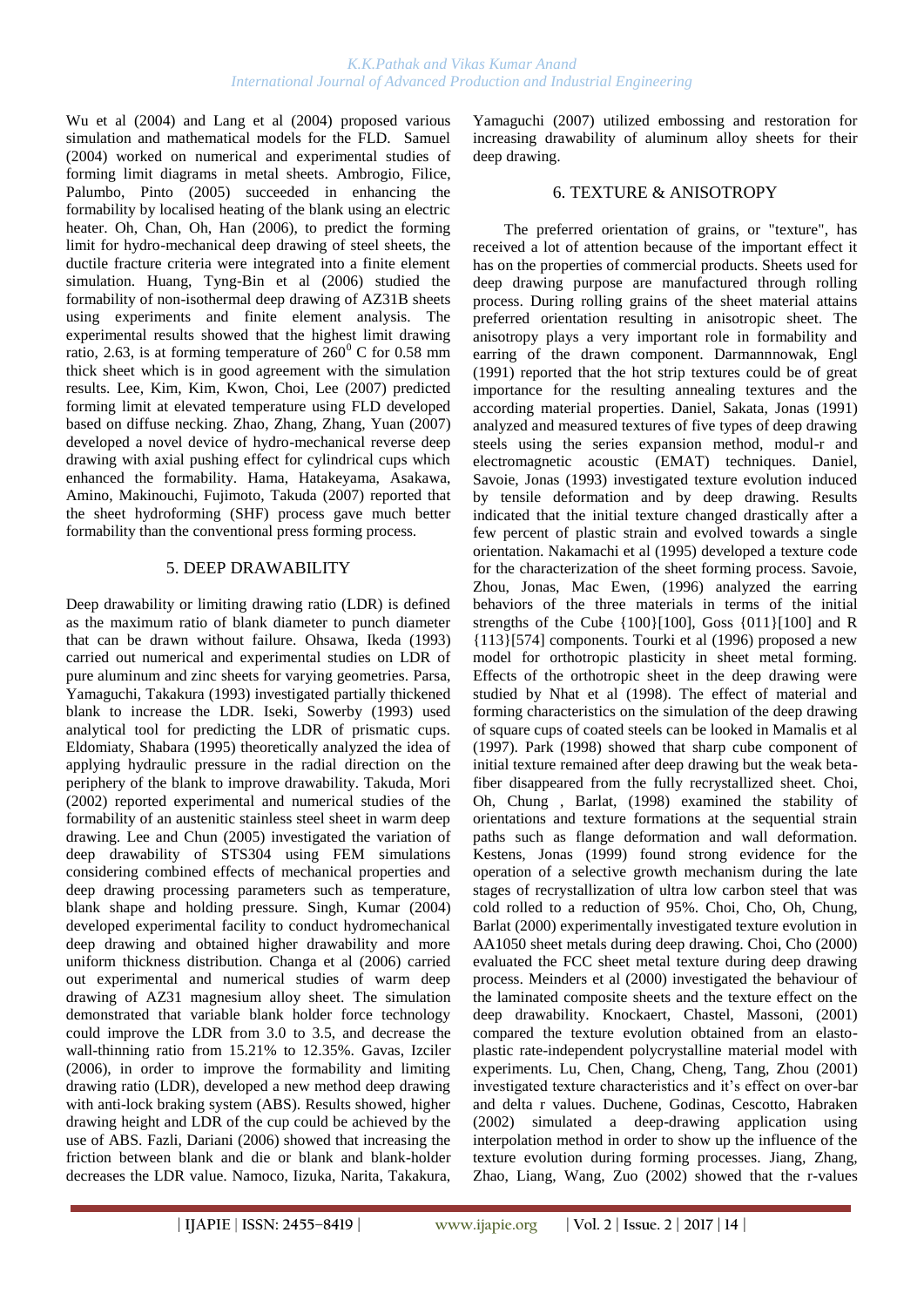calculated with the Modified Maximum Entropy Method (MMEM) are in good agreement with the experimental results. Cherouata et al (2001), Garc´ia et al (2006) and Liu et al (2003) investigated the sheet texture and effects of anisotropy on the deep-drawability. [Liu,](http://apps.isiknowledge.com/WoS/CIW.cgi?SID=2DkOCF9aP3omdaABJnA&Func=OneClickSearch&field=AU&val=Liu+YZ&ut=000185489700089&auloc=1&curr_doc=1/375&Form=FullRecordPage&doc=1/375) [Sun,](http://apps.isiknowledge.com/WoS/CIW.cgi?SID=2DkOCF9aP3omdaABJnA&Func=OneClickSearch&field=AU&val=Sun+JH&ut=000185489700089&auloc=2&curr_doc=1/375&Form=FullRecordPage&doc=1/375) [Zhou,](http://apps.isiknowledge.com/WoS/CIW.cgi?SID=2DkOCF9aP3omdaABJnA&Func=OneClickSearch&field=AU&val=Zhou+LY&ut=000185489700089&auloc=3&curr_doc=1/375&Form=FullRecordPage&doc=1/375) [Tu,](http://apps.isiknowledge.com/WoS/CIW.cgi?SID=2DkOCF9aP3omdaABJnA&Func=OneClickSearch&field=AU&val=Tu+YG&ut=000185489700089&auloc=4&curr_doc=1/375&Form=FullRecordPage&doc=1/375) [Xing,](http://apps.isiknowledge.com/WoS/CIW.cgi?SID=2DkOCF9aP3omdaABJnA&Func=OneClickSearch&field=AU&val=Xing+F&ut=000185489700089&auloc=5&curr_doc=1/375&Form=FullRecordPage&doc=1/375) [Guo,](http://apps.isiknowledge.com/WoS/CIW.cgi?SID=2DkOCF9aP3omdaABJnA&Func=OneClickSearch&field=AU&val=Guo+YC&ut=000185489700089&auloc=6&curr_doc=1/375&Form=FullRecordPage&doc=1/375) [Tong](http://apps.isiknowledge.com/WoS/CIW.cgi?SID=2DkOCF9aP3omdaABJnA&Func=OneClickSearch&field=AU&val=Tong+Q&ut=000185489700089&auloc=7&curr_doc=1/375&Form=FullRecordPage&doc=1/375) (2003) studied texture evolution in different process. An optimum technique to improve the deep-drawability of the deep-drawing sheet was put forward. Zhao, Hu, Zuo (2006) investigated effects of electric field on recrystallization texture.

#### 7. WRINKLING

Wrinkles are the surface defects in the form of small waves and folds. During deep drawing when sheet of larger diameter moves into die of lower diameter, large compressive hoop stress arise in the sheet, which causes wrinkling and buckling. Approximately eighty percent of the part failure in automotive pressing can be attributed to wrinkling of the flange or corner region. Wrinkling in the sheet is controlled by blank holder force (BHF). If blankholder force is low wrinkle will form and if high necking will form. Hence BHF should be optimized in order to avoid wrinkling, necking, thinning and fracture. A typical wrinkling in square cup drawing is shown in Fig.5.

[Narayanasamy,](http://apps.isiknowledge.com/WoS/CIW.cgi?SID=1AJM5iKdKA546ePn1B6&Func=OneClickSearch&field=AU&val=NARAYANASAMY+R&ut=A1994MY38000003&auloc=1&curr_doc=1/1062&Form=FullRecordPage&doc=1/1062) [Sowerby](http://apps.isiknowledge.com/WoS/CIW.cgi?SID=1AJM5iKdKA546ePn1B6&Func=OneClickSearch&field=AU&val=SOWERBY+R&ut=A1994MY38000003&auloc=2&curr_doc=1/1062&Form=FullRecordPage&doc=1/1062) (1994) studied wrinkling using flatbottomed and hemispherical-ended punches for deep drawing of circular blanks into cylindrical cups through a conical die. Doege et al (1995) predicted necking and wrinkling using Continuum Damage Mechanics (CDM) and extended Gurson model. [Breuer,](http://apps.isiknowledge.com/WoS/CIW.cgi?SID=1AJM5iKdKA546ePn1B6&Func=OneClickSearch&field=AU&val=Breuer+U&ut=A1996VC39100012&auloc=1&curr_doc=1/939&Form=FullRecordPage&doc=1/939) [Neitzel,](http://apps.isiknowledge.com/WoS/CIW.cgi?SID=1AJM5iKdKA546ePn1B6&Func=OneClickSearch&field=AU&val=Neitzel+M&ut=A1996VC39100012&auloc=2&curr_doc=1/939&Form=FullRecordPage&doc=1/939) [Ketzer,](http://apps.isiknowledge.com/WoS/CIW.cgi?SID=1AJM5iKdKA546ePn1B6&Func=OneClickSearch&field=AU&val=Ketzer+V&ut=A1996VC39100012&auloc=3&curr_doc=1/939&Form=FullRecordPage&doc=1/939) [Reinicke](http://apps.isiknowledge.com/WoS/CIW.cgi?SID=1AJM5iKdKA546ePn1B6&Func=OneClickSearch&field=AU&val=Reinicke+R&ut=A1996VC39100012&auloc=4&curr_doc=1/939&Form=FullRecordPage&doc=1/939) et al (1996) performed shear tests for different types of reinforcing glass and carbon fabric both dry and impregnated with a polyamide (PA12) matrix, to understand the mechanisms of wrinkle formation. Ahmetoglu, Kinzel and Altan (1997) determined wrinkling and fracture limits and devised BHF control methods on the forming of aluminum alloys using- computer simulations and blank holding force control. [Zeng,](http://apps.isiknowledge.com/WoS/CIW.cgi?SID=2DkOCF9aP3omdaABJnA&Func=OneClickSearch&field=AU&val=Zeng+XM&ut=000076724300005&auloc=1&curr_doc=1/788&Form=FullRecordPage&doc=1/788) [Mahdavian](http://apps.isiknowledge.com/WoS/CIW.cgi?SID=2DkOCF9aP3omdaABJnA&Func=OneClickSearch&field=AU&val=Mahdavian+SM&ut=000076724300005&auloc=2&curr_doc=1/788&Form=FullRecordPage&doc=1/788) et al (1998) developed theoretical model to predict the critical conditions of wrinkling and the number of wrinkles, both at room temperature and elevated temperature. [Lei](http://apps.isiknowledge.com/WoS/CIW.cgi?SID=2DkOCF9aP3omdaABJnA&Func=OneClickSearch&field=AU&val=Lei+JX&ut=000080921800010&auloc=1&curr_doc=1/744&Form=FullRecordPage&doc=1/744) (1998), based on the wrinkle and fracture model, calculated the wrinkle critical tangent pressure and the critical fracture radial tensile stress. Chu and Xu (2001) analyzed flange wrinkling of a deep drawing cup as an elastoplastic bifurcation problem. A closed-form solution for the critical drawing stress is developed based on an assumed nonlinear plastic stress field and the deformation theory of plasticity. Meindersa et al (2000) simulated the tailored blanks and gave experimental verification both results are quite close. Kawkaa et al (2001) found that the most important parameter affecting wrinkling simulation was the initial finite element mesh. [Hematian,](http://apps.isiknowledge.com/WoS/CIW.cgi?SID=2DkOCF9aP3omdaABJnA&Func=OneClickSearch&field=AU&val=Hematian+J&ut=000087560100006&auloc=1&curr_doc=1/671&Form=FullRecordPage&doc=1/671) [Wild](http://apps.isiknowledge.com/WoS/CIW.cgi?SID=2DkOCF9aP3omdaABJnA&Func=OneClickSearch&field=AU&val=Wild+PM&ut=000087560100006&auloc=2&curr_doc=1/671&Form=FullRecordPage&doc=1/671) (2000) assessed the effect of initial imperfections on the initiation of wrinkling in deep drawing operations. [Kim,](http://apps.isiknowledge.com/WoS/CIW.cgi?SID=2DkOCF9aP3omdaABJnA&Func=OneClickSearch&field=AU&val=Kim+JB&ut=000168462000033&auloc=1&curr_doc=1/606&Form=FullRecordPage&doc=1/606) [Yoon,](http://apps.isiknowledge.com/WoS/CIW.cgi?SID=2DkOCF9aP3omdaABJnA&Func=OneClickSearch&field=AU&val=Yoon+JW&ut=000168462000033&auloc=2&curr_doc=1/606&Form=FullRecordPage&doc=1/606) [Yang,](http://apps.isiknowledge.com/WoS/CIW.cgi?SID=2DkOCF9aP3omdaABJnA&Func=OneClickSearch&field=AU&val=Yang+DY&ut=000168462000033&auloc=3&curr_doc=1/606&Form=FullRecordPage&doc=1/606) [Barlat](http://apps.isiknowledge.com/WoS/CIW.cgi?SID=2DkOCF9aP3omdaABJnA&Func=OneClickSearch&field=AU&val=Barlat+F&ut=000168462000033&auloc=4&curr_doc=1/606&Form=FullRecordPage&doc=1/606) (2001) introduced bifurcation theory for the finite element analysis of wrinkling initiation and growth. [Hematian,](http://apps.isiknowledge.com/WoS/CIW.cgi?SID=2DkOCF9aP3omdaABJnA&Func=OneClickSearch&field=AU&val=Hematian+J&ut=000171892600012&auloc=1&curr_doc=1/548&Form=FullRecordPage&doc=1/548) [Wild](http://apps.isiknowledge.com/WoS/CIW.cgi?SID=2DkOCF9aP3omdaABJnA&Func=OneClickSearch&field=AU&val=Wild+PM&ut=000171892600012&auloc=2&curr_doc=1/548&Form=FullRecordPage&doc=1/548) (2001) investigated the effect of initial tooling imperfections on the initiation of wrinkling of thick sheet. [Correia,](http://apps.isiknowledge.com/WoS/CIW.cgi?SID=2DkOCF9aP3omdaABJnA&Func=OneClickSearch&field=AU&val=Correia+JPD&ut=000178711000022&auloc=1&curr_doc=1/462&Form=FullRecordPage&doc=1/462) [Ferron](http://apps.isiknowledge.com/WoS/CIW.cgi?SID=2DkOCF9aP3omdaABJnA&Func=OneClickSearch&field=AU&val=Ferron+G&ut=000178711000022&auloc=2&curr_doc=1/462&Form=FullRecordPage&doc=1/462) et al (2002) studied plastic yielding

and wrinkling using a criterion proposed for transversely anisotropic materials. [Kim,](http://apps.isiknowledge.com/WoS/CIW.cgi?SID=2DkOCF9aP3omdaABJnA&Func=OneClickSearch&field=AU&val=Kim+JB&ut=000181820800001&auloc=1&curr_doc=1/424&Form=FullRecordPage&doc=1/424) [Yoon,](http://apps.isiknowledge.com/WoS/CIW.cgi?SID=2DkOCF9aP3omdaABJnA&Func=OneClickSearch&field=AU&val=Yoon+JW&ut=000181820800001&auloc=2&curr_doc=1/424&Form=FullRecordPage&doc=1/424) [Yang](http://apps.isiknowledge.com/WoS/CIW.cgi?SID=2DkOCF9aP3omdaABJnA&Func=OneClickSearch&field=AU&val=Yang+DY&ut=000181820800001&auloc=3&curr_doc=1/424&Form=FullRecordPage&doc=1/424) (2003) studied the influence of stress ratios, mechanical properties of the sheet material, geometry of work piece, and contact condition on the wrinkles using finite element analysis. [Correia,](http://apps.isiknowledge.com/WoS/CIW.cgi?SID=2DkOCF9aP3omdaABJnA&Func=OneClickSearch&field=AU&val=Correia+JPD&ut=000183274400011&auloc=1&curr_doc=1/405&Form=FullRecordPage&doc=1/405) [Ferron](http://apps.isiknowledge.com/WoS/CIW.cgi?SID=2DkOCF9aP3omdaABJnA&Func=OneClickSearch&field=AU&val=Ferron+G&ut=000183274400011&auloc=2&curr_doc=1/405&Form=FullRecordPage&doc=1/405) (2003) developed methods to capture the onset of wrinkling on the wall of the blank. [Correia,](http://apps.isiknowledge.com/WoS/CIW.cgi?SID=4F4DgpBnmJOk2a7nieI&Func=OneClickSearch&field=AU&val=Correia+JPD&ut=000225845800076&auloc=1&curr_doc=1/256&Form=FullRecordPage&doc=1/256) [Ferron \(](http://apps.isiknowledge.com/WoS/CIW.cgi?SID=4F4DgpBnmJOk2a7nieI&Func=OneClickSearch&field=AU&val=Ferron+G&ut=000225845800076&auloc=2&curr_doc=1/256&Form=FullRecordPage&doc=1/256)2004) investigated onset of wrinkling in sheet metal forming using an analytical approach and finite element (FE) simulations Fan et al (2006) worked on 3D finite element simulation of deep drawing with damage development. Experiments had been conducted to investigate the effect of blank holding force on wrinkling, and determine the position of crack initiation. [Narayanasmy,](http://apps.isiknowledge.com/WoS/CIW.cgi?SID=3Cic8Oijl8M@MI142Hp&Func=OneClickSearch&field=AU&val=Narayanasmy+R&ut=000243733400019&auloc=1&fullauth=%20(Narayanasmy,%20R.)&curr_doc=1/42&Form=FullRecordPage&doc=1/42) [Loganathan](http://apps.isiknowledge.com/WoS/CIW.cgi?SID=3Cic8Oijl8M@MI142Hp&Func=OneClickSearch&field=AU&val=Loganathan+C&ut=000243733400019&auloc=2&fullauth=%20(Loganathan,%20C.)&curr_doc=1/42&Form=FullRecordPage&doc=1/42) (2007), showed that onset of wrinkling took place when the ratio of the plastic strain increment reached a critical value.

#### 8. EARRING

Planer anisotropy of the sheet results in ears to form in the drawn cups by producing a wave edge. The number of ears produced may be 2, 4 or 6. Height of ears increases with increase in planer anisotropy (Hasford and Caddell, 1983). Earring in a typical deep drawn component is shown in Fig.6. It not only necessitates another process like trimming but also puts extra burden in terms of enhanced material and energy consumptions. [Naess](http://apps.isiknowledge.com/WoS/CIW.cgi?SID=1AJM5iKdKA546ePn1B6&Func=OneClickSearch&field=AU&val=NAESS+SE&ut=A1991FK79200002&auloc=1&curr_doc=1/1172&Form=FullRecordPage&doc=1/1172) (1991) carried out experiments to investigate how the rolling texture and earring develop from two widely different annealing textures. [Barlat,](http://apps.isiknowledge.com/WoS/CIW.cgi?SID=1AJM5iKdKA546ePn1B6&Func=OneClickSearch&field=AU&val=BARLAT+F&ut=A1991FV34900006&auloc=1&curr_doc=1/1165&Form=FullRecordPage&doc=1/1165) [Panchanadeeswaran,](http://apps.isiknowledge.com/WoS/CIW.cgi?SID=1AJM5iKdKA546ePn1B6&Func=OneClickSearch&field=AU&val=PANCHANADEESWARAN+S&ut=A1991FV34900006&auloc=2&curr_doc=1/1165&Form=FullRecordPage&doc=1/1165) [Richmond](http://apps.isiknowledge.com/WoS/CIW.cgi?SID=1AJM5iKdKA546ePn1B6&Func=OneClickSearch&field=AU&val=RICHMOND+O&ut=A1991FV34900006&auloc=3&curr_doc=1/1165&Form=FullRecordPage&doc=1/1165) (1991) established relationship between yield surface shape and earring tendency of flange. Yoon, Song, Yang, Chung and Barlat (1995) carried out finite element analysis of sheet forming using an anisotropic strain-rate potential and the convicted coordinate system model. [Chen,](http://apps.isiknowledge.com/WoS/CIW.cgi?SID=1AJM5iKdKA546ePn1B6&Func=OneClickSearch&field=AU&val=Chen+X&ut=A1996TZ86800004&auloc=1&curr_doc=1/973&Form=FullRecordPage&doc=1/973) [Sowerby](http://apps.isiknowledge.com/WoS/CIW.cgi?SID=1AJM5iKdKA546ePn1B6&Func=OneClickSearch&field=AU&val=Sowerby+R&ut=A1996TZ86800004&auloc=2&curr_doc=1/973&Form=FullRecordPage&doc=1/973) (1996), based on particular form of anisotropy, predicted four fold symmetrical earring. [Hu,](http://apps.isiknowledge.com/WoS/CIW.cgi?SID=2DkOCF9aP3omdaABJnA&Func=OneClickSearch&field=AU&val=Hu+P&ut=000084540900002&auloc=2&curr_doc=1/710&Form=FullRecordPage&doc=1/710) [Liu,](http://apps.isiknowledge.com/WoS/CIW.cgi?SID=2DkOCF9aP3omdaABJnA&Func=OneClickSearch&field=AU&val=Liu+YQ&ut=000084540900002&auloc=1&curr_doc=1/710&Form=FullRecordPage&doc=1/710) wang (1999) focused on numerical simulation of flange earring of anisotropic circular sheets. Hu, Jian and Guo (1998) worked on FEM simulation of the forming of textured aluminum sheets using Taylor's model of crystal plasticity. Inala and Wub (2000) worked on FE simulation of earring in textured aluminum sheets using a polycrystal and a phenomenological model. For the polycrystal model, the material behaviour was described using crystal plasticity theory where each material point in the sheet was considered to be a polycrystalline aggregate of a very large number of FCC grains. Kishor and Kumar, (2002) worked on optimization of initial blank shape to minimize earring in deep drawing using finite element method. [Li,](http://apps.isiknowledge.com/WoS/CIW.cgi?SID=4F4DgpBnmJOk2a7nieI&Func=OneClickSearch&field=AU&val=Li+DY&ut=000227161500091&auloc=1&curr_doc=1/240&Form=FullRecordPage&doc=1/240) [Zhang,](http://apps.isiknowledge.com/WoS/CIW.cgi?SID=4F4DgpBnmJOk2a7nieI&Func=OneClickSearch&field=AU&val=Zhang+SR&ut=000227161500091&auloc=2&curr_doc=1/240&Form=FullRecordPage&doc=1/240) [Peng](http://apps.isiknowledge.com/WoS/CIW.cgi?SID=4F4DgpBnmJOk2a7nieI&Func=OneClickSearch&field=AU&val=Peng+YH&ut=000227161500091&auloc=3&curr_doc=1/240&Form=FullRecordPage&doc=1/240) (2004) developed rate-independent crystalline plasticity constitutive model and introduced into elasto-plastic dynamic explicit FEM. Simulation of earring profiles from texture data, by means of a visco-plastic selfconsistent polycrystal plasticity approach, was done by Engler and Kalz (2004). [Raabe,](http://apps.isiknowledge.com/WoS/CIW.cgi?SID=4F4DgpBnmJOk2a7nieI&Func=OneClickSearch&field=AU&val=Raabe+D&ut=000231284400234&auloc=1&curr_doc=1/185&Form=FullRecordPage&doc=1/185) [Roters,](http://apps.isiknowledge.com/WoS/CIW.cgi?SID=4F4DgpBnmJOk2a7nieI&Func=OneClickSearch&field=AU&val=Roters+F&ut=000231284400234&auloc=2&curr_doc=1/185&Form=FullRecordPage&doc=1/185) [Wang](http://apps.isiknowledge.com/WoS/CIW.cgi?SID=4F4DgpBnmJOk2a7nieI&Func=OneClickSearch&field=AU&val=Wang+Y&ut=000231284400234&auloc=3&curr_doc=1/185&Form=FullRecordPage&doc=1/185) (2005) observed that an increase in orientation scatter of certain texture components entails a drop in ear sharpness while for others the effect is opposite. Vahdat, Vahid, Santhanam, Sridhar, Chun, Young (2006) carried out numerical investigation on the use of draw beads to minimize ear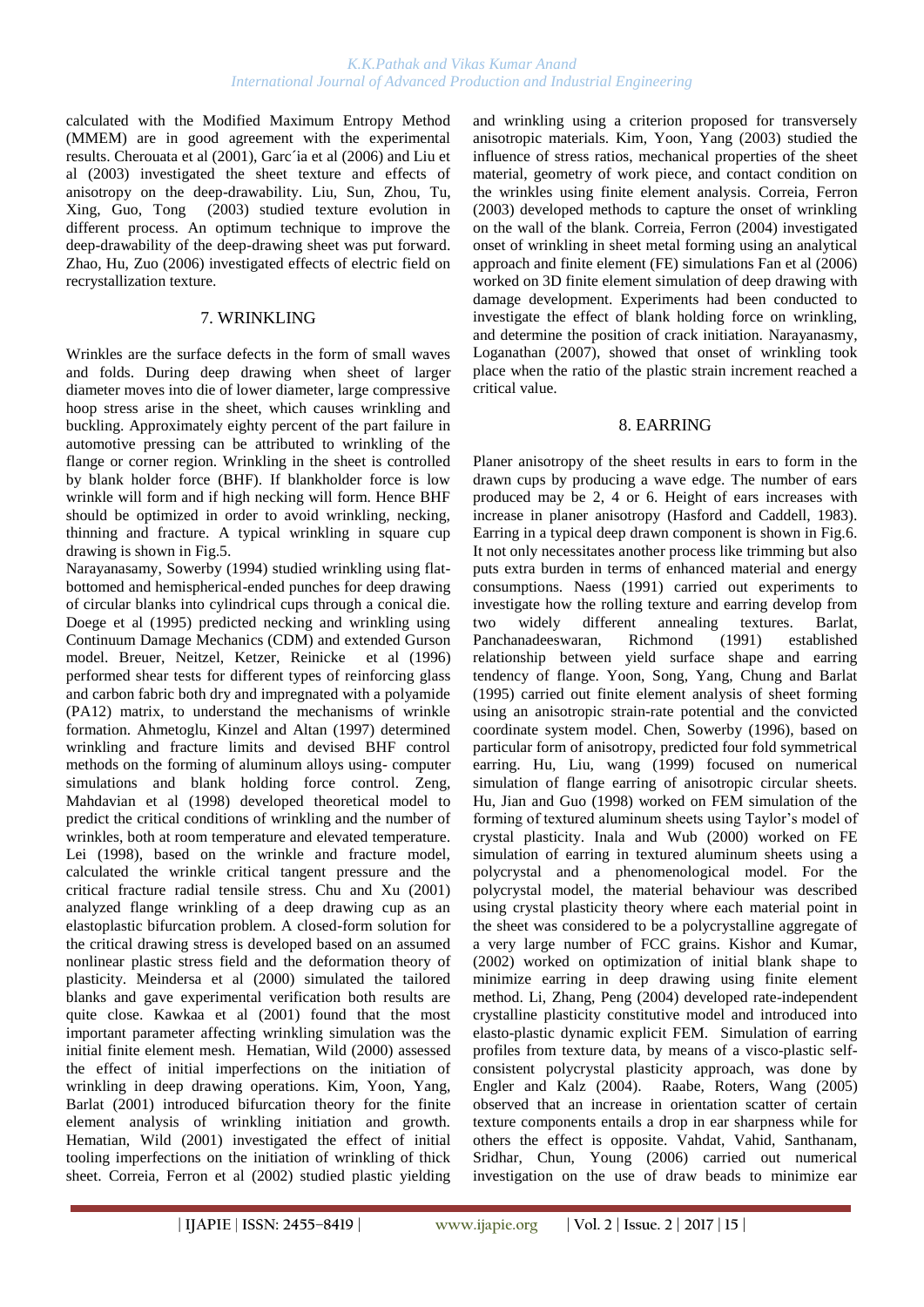formation in deep drawing. [Mahmudi,](http://apps.isiknowledge.com/WoS/CIW.cgi?SID=3Cic8Oijl8M@MI142Hp&Func=OneClickSearch&field=AU&val=Mahmudi+R&ut=000240309000245&auloc=1&fullauth=%20(Mahmudi,%20R.)&curr_doc=1/78&Form=FullRecordPage&doc=1/78) [Alaiha](http://apps.isiknowledge.com/WoS/CIW.cgi?SID=3Cic8Oijl8M@MI142Hp&Func=OneClickSearch&field=AU&val=Alaiha+MM&ut=000240309000245&auloc=2&fullauth=%20(Alaiha,%20M.%20M.)&curr_doc=1/78&Form=FullRecordPage&doc=1/78) (2006) concluded that "non-earing" quality in material can be obtained by proper combination of processing variables such as; homogenization, cold reduction, and annealing cycles. [Walde,](http://apps.isiknowledge.com/WoS/CIW.cgi?SID=3Cic8Oijl8M@MI142Hp&Func=OneClickSearch&field=AU&val=Walde+T&ut=000246435100010&auloc=1&fullauth=%20(Walde,%20Tom)&curr_doc=1/7&Form=FullRecordPage&doc=1/7) [Riedel](http://apps.isiknowledge.com/WoS/CIW.cgi?SID=3Cic8Oijl8M@MI142Hp&Func=OneClickSearch&field=AU&val=Riedel+H&ut=000246435100010&auloc=2&fullauth=%20(Riedel,%20Hermann)&curr_doc=1/7&Form=FullRecordPage&doc=1/7) (2007) found that earring pattern depended not only on initial texture, but to a large extent also on the evolution of texture during drawing. [Engler,](http://apps.isiknowledge.com/WoS/CIW.cgi?SID=3Cic8Oijl8M@MI142Hp&Func=OneClickSearch&field=AU&val=Engler+O&ut=000245639800087&auloc=1&fullauth=%20(Engler,%20Olaf)&curr_doc=1/24&Form=FullRecordPage&doc=1/24) [Hirsch](http://apps.isiknowledge.com/WoS/CIW.cgi?SID=3Cic8Oijl8M@MI142Hp&Func=OneClickSearch&field=AU&val=Hirsch+J&ut=000245639800087&auloc=2&fullauth=%20(Hirsch,%20Juergen)&curr_doc=1/24&Form=FullRecordPage&doc=1/24) (2007) simulated the formation of earring from crystallographic texture by means of a polycrystal-plasticity model. [Tikhovskiy,](http://apps.isiknowledge.com/WoS/CIW.cgi?SID=3Cic8Oijl8M@MI142Hp&Func=OneClickSearch&field=AU&val=Tikhovskiy+I&ut=000244827000004&auloc=1&fullauth=%20(Tikhovskiy,%20I.)&curr_doc=1/30&Form=FullRecordPage&doc=1/30) [Raabe,](http://apps.isiknowledge.com/WoS/CIW.cgi?SID=3Cic8Oijl8M@MI142Hp&Func=OneClickSearch&field=AU&val=Raabe+D&ut=000244827000004&auloc=2&fullauth=%20(Raabe,%20D.)&curr_doc=1/30&Form=FullRecordPage&doc=1/30) [Roters](http://apps.isiknowledge.com/WoS/CIW.cgi?SID=3Cic8Oijl8M@MI142Hp&Func=OneClickSearch&field=AU&val=Roters+F&ut=000244827000004&auloc=3&fullauth=%20(Roters,%20F.)&curr_doc=1/30&Form=FullRecordPage&doc=1/30) (2007) developed texture component crystal plasticity finite element method (TCCP-FEM) for the simulation of the earring behavior.

# **9.** SPRINGBACK

In the deep drawing process, when tools are released after the forming stage, the product springs back due to the action of elastic recovery. Because the geometric tolerances can be tight for sheet metal products, this shape deviation can be unacceptable. In many cases springback compensation is needed: the tools of the deep drawing process are changed so that the product becomes geometrically accurate. Bayraktar, Altintas (1996) worked on springback and sidewall curls in 2D-draw bending operation. Hsu, Shien (1997) obtained numerical solutions of springback effect using a total Lagrangian formulation of a finite-strain thin shell theory. [Jourdan,](http://apps.isiknowledge.com/WoS/CIW.cgi?SID=2DkOCF9aP3omdaABJnA&Func=OneClickSearch&field=AU&val=Jourdan+F&ut=000075700400042&auloc=1&curr_doc=1/802&Form=FullRecordPage&doc=1/802) [Jean,](http://apps.isiknowledge.com/WoS/CIW.cgi?SID=2DkOCF9aP3omdaABJnA&Func=OneClickSearch&field=AU&val=Jean+M&ut=000075700400042&auloc=2&curr_doc=1/802&Form=FullRecordPage&doc=1/802) [Alart](http://apps.isiknowledge.com/WoS/CIW.cgi?SID=2DkOCF9aP3omdaABJnA&Func=OneClickSearch&field=AU&val=Alart+P&ut=000075700400042&auloc=3&curr_doc=1/802&Form=FullRecordPage&doc=1/802) (1998) developed an implicit numerical method to overcome the convergence problems due to strong non-linearities and to simulate spring-back effect. Morestin, Boivin, Silva (2001) predicted the sheet metal's springback after deep drawing for the control of manufacturing processes. [Acquisto](http://findarticles.com/p/search?tb=art&qt=%22D%27Acquisto%2C+L%22) and [Fratini](http://findarticles.com/p/search?tb=art&qt=%22Fratini%2C+L%22) (2001) used measurement technique, based on the shadow Moire method, in order to evaluate the springback phenomenon in deep drawing operations. [Liu,](http://apps.isiknowledge.com/WoS/CIW.cgi?SID=2DkOCF9aP3omdaABJnA&Func=OneClickSearch&field=AU&val=Liu+YQ&ut=000176582600007&auloc=1&curr_doc=1/501&Form=FullRecordPage&doc=1/501) [Hu,](http://apps.isiknowledge.com/WoS/CIW.cgi?SID=2DkOCF9aP3omdaABJnA&Func=OneClickSearch&field=AU&val=Hu+P&ut=000176582600007&auloc=2&curr_doc=1/501&Form=FullRecordPage&doc=1/501) [Wang \(](http://apps.isiknowledge.com/WoS/CIW.cgi?SID=2DkOCF9aP3omdaABJnA&Func=OneClickSearch&field=AU&val=Wang+JC&ut=000176582600007&auloc=3&curr_doc=1/501&Form=FullRecordPage&doc=1/501)2002) presented numerical simulation of the springback characteristics of the strong anisotropic sheet metals after unloading. Effects of the planar anisotropy coefficients and yield function exponent on the springback characteristics were discussed in detail. Lee et al (2002) applied implicit finite element method in the study of springback. [Viswanathan,](http://scitation.aip.org/vsearch/servlet/VerityServlet?KEY=ALL&possible1=Viswanathan%2C+Vikram&possible1zone=author&maxdisp=25&smode=strresults&aqs=true) [Kinsey,](http://scitation.aip.org/vsearch/servlet/VerityServlet?KEY=ALL&possible1=Kinsey%2C+Brad&possible1zone=author&maxdisp=25&smode=strresults&aqs=true) [Cao](http://scitation.aip.org/vsearch/servlet/VerityServlet?KEY=ALL&possible1=Cao%2C+Jian&possible1zone=author&maxdisp=25&smode=strresults&aqs=true) (2003) studied springback of a steel channel forming process using artificial neural network and a stepped binder force trajectory. [Song,](http://apps.isiknowledge.com/WoS/CIW.cgi?SID=2DkOCF9aP3omdaABJnA&Func=OneClickSearch&field=AU&val=Song+YT&ut=000185638700062&auloc=1&curr_doc=1/372&Form=FullRecordPage&doc=1/372) [Yao,](http://apps.isiknowledge.com/WoS/CIW.cgi?SID=2DkOCF9aP3omdaABJnA&Func=OneClickSearch&field=AU&val=Yao+DM&ut=000185638700062&auloc=2&curr_doc=1/372&Form=FullRecordPage&doc=1/372) [Wu,](http://apps.isiknowledge.com/WoS/CIW.cgi?SID=2DkOCF9aP3omdaABJnA&Func=OneClickSearch&field=AU&val=Wu+ST&ut=000185638700062&auloc=3&curr_doc=1/372&Form=FullRecordPage&doc=1/372) [Weng \(](http://apps.isiknowledge.com/WoS/CIW.cgi?SID=2DkOCF9aP3omdaABJnA&Func=OneClickSearch&field=AU&val=Weng+PD&ut=000185638700062&auloc=4&curr_doc=1/372&Form=FullRecordPage&doc=1/372)2003) adopted updated Lagrange formulation and elasto-plastic constitutive equation to solve the problem of springback in sheet forming process. Behrens, Yun, Schäffner, Sundkötter, Kröning, Altpeter, Kopp (2005) discussed the effects of relevant forming parameters on springback. Lingbeek, Hu´etink, Ohnimusb, Petzoldt, Weiher (2005) presented the smooth displacement adjustment (SDA) and the surface controlled overbending (SCO) methods to overcome springback. Thomas, Timothy, Henry, Richard (2005) investigated residual stresses by means of neutron diffraction and found that thermal relief of cold work in the initial AISI-1010 cold rolled blank had no discernable effect both on the residual stresses and the springback. Oliveira, Alves, Chaparro, Menezes (2007) evaluated the influence of work-hardening in springback prediction. From the several work-hardening models tested, the differences in springback prediction are not significantly higher than those previously

reported for components with lower equivalent plastic strain levels. Jung and [Huh](http://scitation.aip.org/vsearch/servlet/VerityServlet?KEY=ALL&possible1=Huh%2C+Hoon&possible1zone=author&maxdisp=25&smode=strresults&aqs=true) (2007) optimized process parameters in order to reduce the amount of springback and improve shape accuracy of a deep drawn product of the channel shape.

# 10. FRICTION & LUBRICATION

[Lin,](http://apps.isiknowledge.com/WoS/CIW.cgi?SID=1AJM5iKdKA546ePn1B6&Func=OneClickSearch&field=AU&val=LIN+JF&ut=A1992JF58500014&auloc=1&curr_doc=1/1124&Form=FullRecordPage&doc=1/1124) [Wang,](http://apps.isiknowledge.com/WoS/CIW.cgi?SID=1AJM5iKdKA546ePn1B6&Func=OneClickSearch&field=AU&val=WANG+LY&ut=A1992JF58500014&auloc=2&curr_doc=1/1124&Form=FullRecordPage&doc=1/1124) [Huang](http://apps.isiknowledge.com/WoS/CIW.cgi?SID=1AJM5iKdKA546ePn1B6&Func=OneClickSearch&field=AU&val=HUANG+TK&ut=A1992JF58500014&auloc=3&curr_doc=1/1124&Form=FullRecordPage&doc=1/1124) (1992), developed a testing device to investigate the mechanism of friction and lubrication by examining optical micrographs of the worn surface and the variation in the surface roughness on the flange during the deep-drawing process. [Lin,](http://apps.isiknowledge.com/WoS/CIW.cgi?SID=1AJM5iKdKA546ePn1B6&Func=OneClickSearch&field=AU&val=LIN+JF&ut=A1992JR74600008&auloc=1&curr_doc=1/1116&Form=FullRecordPage&doc=1/1116) [Lee](http://apps.isiknowledge.com/WoS/CIW.cgi?SID=1AJM5iKdKA546ePn1B6&Func=OneClickSearch&field=AU&val=LEE+AY&ut=A1992JR74600008&auloc=2&curr_doc=1/1116&Form=FullRecordPage&doc=1/1116) and [Lee](http://apps.isiknowledge.com/WoS/CIW.cgi?SID=1AJM5iKdKA546ePn1B6&Func=OneClickSearch&field=AU&val=LEE+KY&ut=A1992JR74600008&auloc=3&curr_doc=1/1116&Form=FullRecordPage&doc=1/1116) (1992) assessed friction coefficient associated with the surface texture by means of eddy-current measurements. Vreede et al (1995) and Pasquinelli, Pisa (1995) worked on the various algorithms to model the contact, with friction, between a deformable body and rigid surfaces. Simulations of squarecup deep-drawing with various friction and material models were done by Ronda, Mercer, Bothma, Oliver, Colville (1995). They used constitutive models of the blank proposed by Estrin and Robinson (Freed, 1991 & Arya, 1989), and two friction models viz. the non-linear pressure-dependent model and a quasi-steady-state sliding model in the finite-element simulation of a prismatic-cup deep-drawing process. [Christiansen,](http://apps.isiknowledge.com/WoS/CIW.cgi?SID=1AJM5iKdKA546ePn1B6&Func=OneClickSearch&field=AU&val=Christiansen+S&ut=A1997WX39400022&auloc=1&curr_doc=1/902&Form=FullRecordPage&doc=1/902) [DeChiffre](http://apps.isiknowledge.com/WoS/CIW.cgi?SID=1AJM5iKdKA546ePn1B6&Func=OneClickSearch&field=AU&val=DeChiffre+L&ut=A1997WX39400022&auloc=2&curr_doc=1/902&Form=FullRecordPage&doc=1/902) (1997) analyzed progressive wear and other surface alteration processes, which take place on deep drawing dies. [Skare,](http://apps.isiknowledge.com/WoS/CIW.cgi?SID=2DkOCF9aP3omdaABJnA&Func=OneClickSearch&field=AU&val=Skare+T&ut=000075700400043&auloc=1&curr_doc=1/803&Form=FullRecordPage&doc=1/803) [Thilderkvist,](http://apps.isiknowledge.com/WoS/CIW.cgi?SID=2DkOCF9aP3omdaABJnA&Func=OneClickSearch&field=AU&val=Thilderkvist+P&ut=000075700400043&auloc=2&curr_doc=1/803&Form=FullRecordPage&doc=1/803) [Stahl](http://apps.isiknowledge.com/WoS/CIW.cgi?SID=2DkOCF9aP3omdaABJnA&Func=OneClickSearch&field=AU&val=Stahl+JE&ut=000075700400043&auloc=3&curr_doc=1/803&Form=FullRecordPage&doc=1/803) (1998) established proportionality between effective output of the friction surfaces and measured effective output of the AEsensor and applied this in measurements of acoustic emission in deep drawing machineries. By monitoring the acoustic emission in manufacturing machines, they detected different events like galling, cracks, tool wear etc. [He,](http://apps.isiknowledge.com/WoS/CIW.cgi?SID=2DkOCF9aP3omdaABJnA&Func=OneClickSearch&field=AU&val=He+DN&ut=000171793000035&auloc=1&curr_doc=1/553&Form=FullRecordPage&doc=1/553) [Wang,](http://apps.isiknowledge.com/WoS/CIW.cgi?SID=2DkOCF9aP3omdaABJnA&Func=OneClickSearch&field=AU&val=Wang+R&ut=000171793000035&auloc=2&curr_doc=1/553&Form=FullRecordPage&doc=1/553) [Zhen,](http://apps.isiknowledge.com/WoS/CIW.cgi?SID=2DkOCF9aP3omdaABJnA&Func=OneClickSearch&field=AU&val=Zhen+XD&ut=000171793000035&auloc=3&curr_doc=1/553&Form=FullRecordPage&doc=1/553) [Bao,](http://apps.isiknowledge.com/WoS/CIW.cgi?SID=2DkOCF9aP3omdaABJnA&Func=OneClickSearch&field=AU&val=Bao+XJ&ut=000171793000035&auloc=4&curr_doc=1/553&Form=FullRecordPage&doc=1/553) [Luo,](http://apps.isiknowledge.com/WoS/CIW.cgi?SID=2DkOCF9aP3omdaABJnA&Func=OneClickSearch&field=AU&val=Luo+YJ&ut=000171793000035&auloc=5&curr_doc=1/553&Form=FullRecordPage&doc=1/553) [Yang,](http://apps.isiknowledge.com/WoS/CIW.cgi?SID=2DkOCF9aP3omdaABJnA&Func=OneClickSearch&field=AU&val=Yang+JH&ut=000171793000035&auloc=6&curr_doc=1/553&Form=FullRecordPage&doc=1/553) [Zhang,](http://apps.isiknowledge.com/WoS/CIW.cgi?SID=2DkOCF9aP3omdaABJnA&Func=OneClickSearch&field=AU&val=Zhang+W&ut=000171793000035&auloc=7&curr_doc=1/553&Form=FullRecordPage&doc=1/553) [Li](http://apps.isiknowledge.com/WoS/CIW.cgi?SID=2DkOCF9aP3omdaABJnA&Func=OneClickSearch&field=AU&val=Li+J&ut=000171793000035&auloc=8&curr_doc=1/553&Form=FullRecordPage&doc=1/553) (2001) introduced a suitable method for testing friction coefficient in deep drawing process. [Luo,](http://apps.isiknowledge.com/WoS/CIW.cgi?SID=2DkOCF9aP3omdaABJnA&Func=OneClickSearch&field=AU&val=Luo+YJ&ut=000171793000036&auloc=1&curr_doc=1/554&Form=FullRecordPage&doc=1/554) [He,](http://apps.isiknowledge.com/WoS/CIW.cgi?SID=2DkOCF9aP3omdaABJnA&Func=OneClickSearch&field=AU&val=He+DN&ut=000171793000036&auloc=2&curr_doc=1/554&Form=FullRecordPage&doc=1/554) [Yang,](http://apps.isiknowledge.com/WoS/CIW.cgi?SID=2DkOCF9aP3omdaABJnA&Func=OneClickSearch&field=AU&val=Yang+JH&ut=000171793000036&auloc=3&curr_doc=1/554&Form=FullRecordPage&doc=1/554) [Zhang,](http://apps.isiknowledge.com/WoS/CIW.cgi?SID=2DkOCF9aP3omdaABJnA&Func=OneClickSearch&field=AU&val=Zhang+YQ&ut=000171793000036&auloc=4&curr_doc=1/554&Form=FullRecordPage&doc=1/554) [Zhang,](http://apps.isiknowledge.com/WoS/CIW.cgi?SID=2DkOCF9aP3omdaABJnA&Func=OneClickSearch&field=AU&val=Zhang+W&ut=000171793000036&auloc=5&curr_doc=1/554&Form=FullRecordPage&doc=1/554) [Li](http://apps.isiknowledge.com/WoS/CIW.cgi?SID=2DkOCF9aP3omdaABJnA&Func=OneClickSearch&field=AU&val=Li+J&ut=000171793000036&auloc=6&curr_doc=1/554&Form=FullRecordPage&doc=1/554) (2001) measured friction coefficients in different positions on die surface in deep drawing process through probe sensors. [Wang,](http://apps.isiknowledge.com/WoS/CIW.cgi?SID=2DkOCF9aP3omdaABJnA&Func=OneClickSearch&field=AU&val=Wang+DZ&ut=000172767000009&auloc=1&curr_doc=1/538&Form=FullRecordPage&doc=1/538) [Zhang,](http://apps.isiknowledge.com/WoS/CIW.cgi?SID=2DkOCF9aP3omdaABJnA&Func=OneClickSearch&field=AU&val=Zhang+YQ&ut=000172767000009&auloc=2&curr_doc=1/538&Form=FullRecordPage&doc=1/538) [He,](http://apps.isiknowledge.com/WoS/CIW.cgi?SID=2DkOCF9aP3omdaABJnA&Func=OneClickSearch&field=AU&val=He+DN&ut=000172767000009&auloc=3&curr_doc=1/538&Form=FullRecordPage&doc=1/538) [Lou,](http://apps.isiknowledge.com/WoS/CIW.cgi?SID=2DkOCF9aP3omdaABJnA&Func=OneClickSearch&field=AU&val=Lou+ZL&ut=000172767000009&auloc=4&curr_doc=1/538&Form=FullRecordPage&doc=1/538) [Cheng,](http://apps.isiknowledge.com/WoS/CIW.cgi?SID=2DkOCF9aP3omdaABJnA&Func=OneClickSearch&field=AU&val=Cheng+JL&ut=000172767000009&auloc=5&curr_doc=1/538&Form=FullRecordPage&doc=1/538) [Jiang](http://apps.isiknowledge.com/WoS/CIW.cgi?SID=2DkOCF9aP3omdaABJnA&Func=OneClickSearch&field=AU&val=Jiang+JY&ut=000172767000009&auloc=6&curr_doc=1/538&Form=FullRecordPage&doc=1/538) (2001) proposed probe test method that reflect disciplinary of friction and lubrication in deep drawing. [Lei,](http://apps.isiknowledge.com/WoS/CIW.cgi?SID=2DkOCF9aP3omdaABJnA&Func=OneClickSearch&field=AU&val=Lei+JX&ut=000179015000010&auloc=1&curr_doc=1/458&Form=FullRecordPage&doc=1/458) [Kang,](http://apps.isiknowledge.com/WoS/CIW.cgi?SID=2DkOCF9aP3omdaABJnA&Func=OneClickSearch&field=AU&val=Kang+YL&ut=000179015000010&auloc=2&curr_doc=1/458&Form=FullRecordPage&doc=1/458) [Qu](http://apps.isiknowledge.com/WoS/CIW.cgi?SID=2DkOCF9aP3omdaABJnA&Func=OneClickSearch&field=AU&val=Qu+FQ&ut=000179015000010&auloc=3&curr_doc=1/458&Form=FullRecordPage&doc=1/458) (2002) put forward method of prediction and determination of both friction coefficient and forming force based on no-wrinkle criterion. [Hassan,](http://apps.isiknowledge.com/WoS/CIW.cgi?SID=2DkOCF9aP3omdaABJnA&Func=OneClickSearch&field=AU&val=Hassan+MA&ut=000181838500009&auloc=1&curr_doc=1/423&Form=FullRecordPage&doc=1/423) [Takakura,](http://apps.isiknowledge.com/WoS/CIW.cgi?SID=2DkOCF9aP3omdaABJnA&Func=OneClickSearch&field=AU&val=Takakura+N&ut=000181838500009&auloc=2&curr_doc=1/423&Form=FullRecordPage&doc=1/423) [Yamaguchi](http://apps.isiknowledge.com/WoS/CIW.cgi?SID=2DkOCF9aP3omdaABJnA&Func=OneClickSearch&field=AU&val=Yamaguchi+K&ut=000181838500009&auloc=3&curr_doc=1/423&Form=FullRecordPage&doc=1/423) (2003,2003a) developed a new process on friction aided deep drawing in which a metal blank-holder is divided into eight fan-shaped segments. [Wang,](http://apps.isiknowledge.com/WoS/CIW.cgi?SID=4F4DgpBnmJOk2a7nieI&Func=OneClickSearch&field=AU&val=Wang+L&ut=000227161500136&auloc=1&curr_doc=1/243&Form=FullRecordPage&doc=1/243) [Lee](http://apps.isiknowledge.com/WoS/CIW.cgi?SID=4F4DgpBnmJOk2a7nieI&Func=OneClickSearch&field=AU&val=Lee+TC&ut=000227161500136&auloc=2&curr_doc=1/243&Form=FullRecordPage&doc=1/243) (2004) investigated friction between blank and punch, blank and die, blank and blank holder to find which one has more influence on the process. [Merklein,](http://apps.isiknowledge.com/WoS/CIW.cgi?SID=4F4DgpBnmJOk2a7nieI&Func=OneClickSearch&field=AU&val=Merklein+M&ut=000227238700030&auloc=1&curr_doc=1/233&Form=FullRecordPage&doc=1/233) [Giera,](http://apps.isiknowledge.com/WoS/CIW.cgi?SID=4F4DgpBnmJOk2a7nieI&Func=OneClickSearch&field=AU&val=Giera+A&ut=000227238700030&auloc=2&curr_doc=1/233&Form=FullRecordPage&doc=1/233) [Geiger](http://apps.isiknowledge.com/WoS/CIW.cgi?SID=4F4DgpBnmJOk2a7nieI&Func=OneClickSearch&field=AU&val=Geiger+M&ut=000227238700030&auloc=3&curr_doc=1/233&Form=FullRecordPage&doc=1/233) (2004) used tailored hybrids friction stir weld with the best welding parameters in accordance to the mechanical properties of the weld seams, for deep drawing tests of friction stir welded thin sheet. Boher et al (2005) modelled the die radius friction coefficients with respect to the mechanical characteristics of the deep-drawing process-simulator. This model leads to a correlation between the friction coefficient and the degradation evolutions on the die radius. [Hassan,](http://apps.isiknowledge.com/WoS/CIW.cgi?SID=4F4DgpBnmJOk2a7nieI&Func=OneClickSearch&field=AU&val=Hassan+MA&ut=000227194500019&auloc=1&curr_doc=1/236&Form=FullRecordPage&doc=1/236) [Suenaga,](http://apps.isiknowledge.com/WoS/CIW.cgi?SID=4F4DgpBnmJOk2a7nieI&Func=OneClickSearch&field=AU&val=Suenaga+R&ut=000227194500019&auloc=2&curr_doc=1/236&Form=FullRecordPage&doc=1/236) [Takakura,](http://apps.isiknowledge.com/WoS/CIW.cgi?SID=4F4DgpBnmJOk2a7nieI&Func=OneClickSearch&field=AU&val=Takakura+N&ut=000227194500019&auloc=3&curr_doc=1/236&Form=FullRecordPage&doc=1/236) [Yamaguchi \(](http://apps.isiknowledge.com/WoS/CIW.cgi?SID=4F4DgpBnmJOk2a7nieI&Func=OneClickSearch&field=AU&val=Yamaguchi+K&ut=000227194500019&auloc=4&curr_doc=1/236&Form=FullRecordPage&doc=1/236)2005), in order to reduce friction, designed an improved metallic blank holder made of two layers, stationary and moving layer divided into four tapered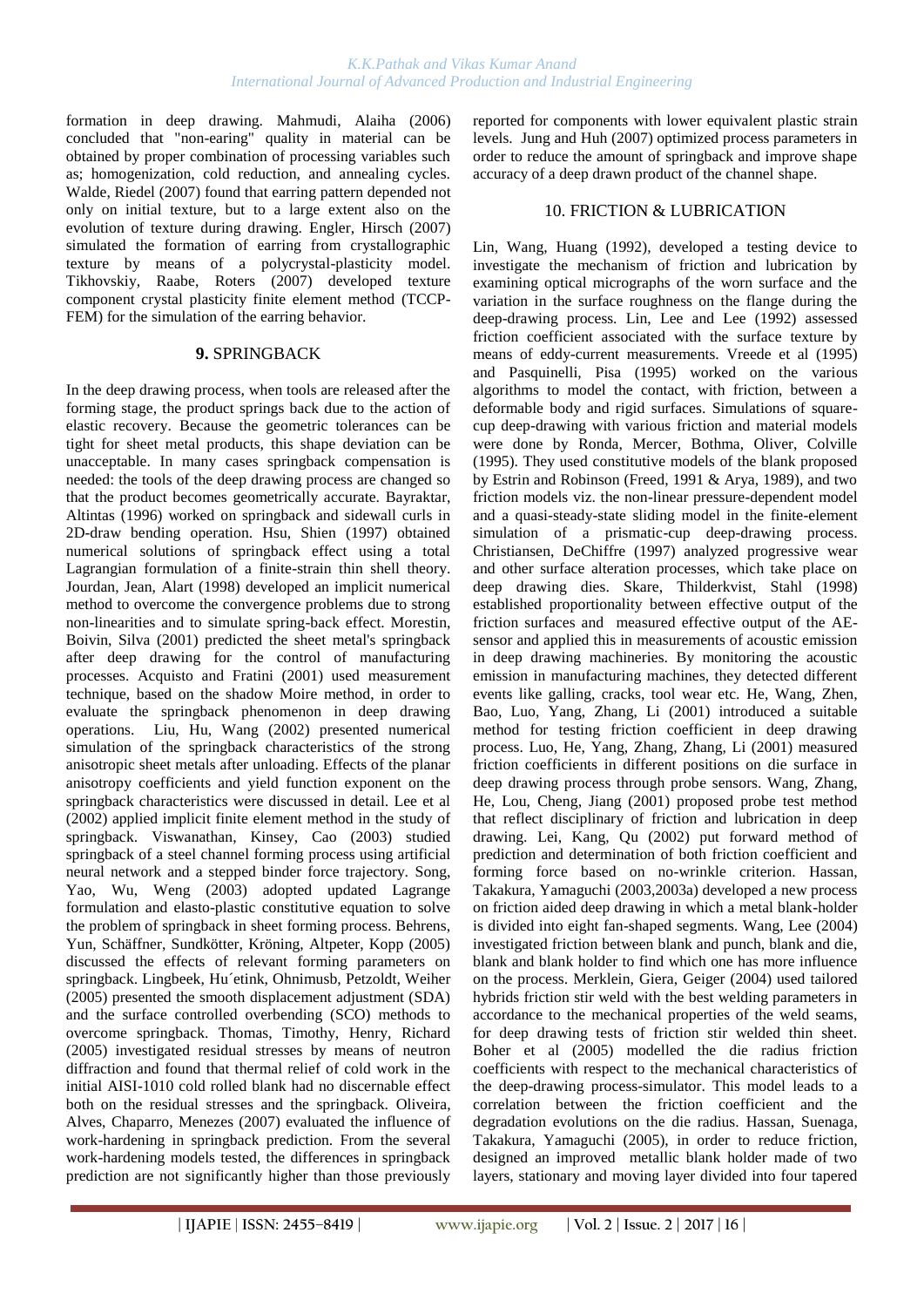segments. [Manabe,](http://apps.isiknowledge.com/WoS/CIW.cgi?SID=4F4DgpBnmJOk2a7nieI&Func=OneClickSearch&field=AU&val=Manabe+KI&ut=000233627200030&auloc=1&curr_doc=1/160&Form=FullRecordPage&doc=1/160) [Yamauchi,](http://apps.isiknowledge.com/WoS/CIW.cgi?SID=4F4DgpBnmJOk2a7nieI&Func=OneClickSearch&field=AU&val=Yamauchi+Y&ut=000233627200030&auloc=2&curr_doc=1/160&Form=FullRecordPage&doc=1/160) [Yagami](http://apps.isiknowledge.com/WoS/CIW.cgi?SID=4F4DgpBnmJOk2a7nieI&Func=OneClickSearch&field=AU&val=Yagami+T&ut=000233627200030&auloc=3&curr_doc=1/160&Form=FullRecordPage&doc=1/160) (2005) proposed a new algorithm for controlling blank holding force and punch speed in order to improve the friction conditions. [Oliveira,](http://apps.isiknowledge.com/WoS/CIW.cgi?SID=4F4DgpBnmJOk2a7nieI&Func=OneClickSearch&field=AU&val=Oliveira+MC&ut=000238056400286&auloc=1&curr_doc=1/105&Form=FullRecordPage&doc=1/105) [Alves,](http://apps.isiknowledge.com/WoS/CIW.cgi?SID=4F4DgpBnmJOk2a7nieI&Func=OneClickSearch&field=AU&val=Alves+JL&ut=000238056400286&auloc=2&curr_doc=1/105&Form=FullRecordPage&doc=1/105) [Menezes](http://apps.isiknowledge.com/WoS/CIW.cgi?SID=4F4DgpBnmJOk2a7nieI&Func=OneClickSearch&field=AU&val=Menezes+LF&ut=000238056400286&auloc=3&curr_doc=1/105&Form=FullRecordPage&doc=1/105) (2006) used Voce type constitutive law to describe the evolution of the friction coefficient over the entire process as function of the contact pressure.

[Bauer,](http://apps.isiknowledge.com/WoS/CIW.cgi?SID=1AJM5iKdKA546ePn1B6&Func=OneClickSearch&field=AU&val=BAUER+D&ut=A1992JA40400004&auloc=1&curr_doc=1/1130&Form=FullRecordPage&doc=1/1130) [Wendtginsberg](http://apps.isiknowledge.com/WoS/CIW.cgi?SID=1AJM5iKdKA546ePn1B6&Func=OneClickSearch&field=AU&val=WENDTGINSBERG+M&ut=A1992JA40400004&auloc=2&curr_doc=1/1130&Form=FullRecordPage&doc=1/1130) (1992) discussed applications of biodegradable lubricants during deep drawing of aluminum roll-bonded sheet to improve the lubricant absorption properties. [Mahdavian Sm,](http://apps.isiknowledge.com/WoS/CIW.cgi?SID=1AJM5iKdKA546ePn1B6&Func=OneClickSearch&field=AU&val=MAHDAVIAN+SM&ut=A1993KK63200016&auloc=1&curr_doc=1/1105&Form=FullRecordPage&doc=1/1105) [Shao Zm](http://apps.isiknowledge.com/WoS/CIW.cgi?SID=1AJM5iKdKA546ePn1B6&Func=OneClickSearch&field=AU&val=SHAO+ZM&ut=A1993KK63200016&auloc=2&curr_doc=1/1105&Form=FullRecordPage&doc=1/1105) (1993) developed analytical model for the iso-viscous hydrodynamic lubrication of deep drawing. [Manabe,](http://apps.isiknowledge.com/WoS/CIW.cgi?SID=2DkOCF9aP3omdaABJnA&Func=OneClickSearch&field=AU&val=Manabe+K&ut=000075700400070&auloc=1&curr_doc=1/806&Form=FullRecordPage&doc=1/806) [Yang,](http://apps.isiknowledge.com/WoS/CIW.cgi?SID=2DkOCF9aP3omdaABJnA&Func=OneClickSearch&field=AU&val=Yang+M&ut=000075700400070&auloc=2&curr_doc=1/806&Form=FullRecordPage&doc=1/806) [Yoshihara](http://apps.isiknowledge.com/WoS/CIW.cgi?SID=2DkOCF9aP3omdaABJnA&Func=OneClickSearch&field=AU&val=Yoshihara+S&ut=000075700400070&auloc=3&curr_doc=1/806&Form=FullRecordPage&doc=1/806)  (1998) proposed a new in-process identification method of material properties and lubrication condition of anisotropic sheet metals using a combination model of artificial neural network and elasto-plastic theory[. Yang \(1](http://apps.isiknowledge.com/WoS/CIW.cgi?SID=2DkOCF9aP3omdaABJnA&Func=OneClickSearch&field=AU&val=Yang+TS&ut=000082174500003&auloc=1&curr_doc=1/737&Form=FullRecordPage&doc=1/737)999) predicted film thickness and the strain distribution of full film lubrication and theoretical results showed excellent agreement with the experiment data. [Ashbridge,](http://apps.isiknowledge.com/WoS/CIW.cgi?SID=2DkOCF9aP3omdaABJnA&Func=OneClickSearch&field=AU&val=Ashbridge+MTJ&ut=000167767100002&auloc=1&curr_doc=1/610&Form=FullRecordPage&doc=1/610) [Gilmour,](http://apps.isiknowledge.com/WoS/CIW.cgi?SID=2DkOCF9aP3omdaABJnA&Func=OneClickSearch&field=AU&val=Gilmour+KR&ut=000167767100002&auloc=2&curr_doc=1/610&Form=FullRecordPage&doc=1/610) [Leacock](http://apps.isiknowledge.com/WoS/CIW.cgi?SID=2DkOCF9aP3omdaABJnA&Func=OneClickSearch&field=AU&val=Leacock+AG&ut=000167767100002&auloc=3&curr_doc=1/610&Form=FullRecordPage&doc=1/610) (2001) presented a new technique of determining the suitability of potential lubricants. [Roescher,](http://apps.isiknowledge.com/WoS/CIW.cgi?SID=2DkOCF9aP3omdaABJnA&Func=OneClickSearch&field=AU&val=Roescher+A&ut=000177046000013&auloc=1&curr_doc=1/489&Form=FullRecordPage&doc=1/489) [Tinnemans](http://apps.isiknowledge.com/WoS/CIW.cgi?SID=2DkOCF9aP3omdaABJnA&Func=OneClickSearch&field=AU&val=Tinnemans+AHA&ut=000177046000013&auloc=2&curr_doc=1/489&Form=FullRecordPage&doc=1/489) (2001) proposed new coatings which can perform both a preservation and lubrication. Function of these products is compatible with commercial paints that are generally used for coating of metal products. [Gilmour,](http://apps.isiknowledge.com/WoS/CIW.cgi?SID=2DkOCF9aP3omdaABJnA&Func=OneClickSearch&field=AU&val=Gilmour+KR&ut=000178565200024&auloc=1&curr_doc=1/463&Form=FullRecordPage&doc=1/463) [Paul,](http://apps.isiknowledge.com/WoS/CIW.cgi?SID=2DkOCF9aP3omdaABJnA&Func=OneClickSearch&field=AU&val=Paul+S&ut=000178565200024&auloc=2&curr_doc=1/463&Form=FullRecordPage&doc=1/463) [Leacock](http://apps.isiknowledge.com/WoS/CIW.cgi?SID=2DkOCF9aP3omdaABJnA&Func=OneClickSearch&field=AU&val=Leacock+AG&ut=000178565200024&auloc=3&curr_doc=1/463&Form=FullRecordPage&doc=1/463) (2002) used a numerical model to combine empirical measurements of friction coefficients. [Kataoka,](http://apps.isiknowledge.com/WoS/CIW.cgi?SID=2DkOCF9aP3omdaABJnA&Func=OneClickSearch&field=AU&val=Kataoka+S&ut=000189038100087&auloc=1&curr_doc=1/344&Form=FullRecordPage&doc=1/344) [Murakawa,](http://apps.isiknowledge.com/WoS/CIW.cgi?SID=2DkOCF9aP3omdaABJnA&Func=OneClickSearch&field=AU&val=Murakawa+M&ut=000189038100087&auloc=2&curr_doc=1/344&Form=FullRecordPage&doc=1/344) [Aizawa,](http://apps.isiknowledge.com/WoS/CIW.cgi?SID=2DkOCF9aP3omdaABJnA&Func=OneClickSearch&field=AU&val=Aizawa+T&ut=000189038100087&auloc=3&curr_doc=1/344&Form=FullRecordPage&doc=1/344) [Ike](http://apps.isiknowledge.com/WoS/CIW.cgi?SID=2DkOCF9aP3omdaABJnA&Func=OneClickSearch&field=AU&val=Ike+H&ut=000189038100087&auloc=4&curr_doc=1/344&Form=FullRecordPage&doc=1/344) (2004) prepared various ceramic die materials and applied to deepdrawing for various sheet materials without lubrication.

#### 11. TEMPERATURE

[Harasyn,](http://apps.isiknowledge.com/WoS/CIW.cgi?SID=1AJM5iKdKA546ePn1B6&Func=OneClickSearch&field=AU&val=HARASYN+DE&ut=A1994PP77500007&auloc=1&curr_doc=1/1039&Form=FullRecordPage&doc=1/1039) [Heestand,](http://apps.isiknowledge.com/WoS/CIW.cgi?SID=1AJM5iKdKA546ePn1B6&Func=OneClickSearch&field=AU&val=HEESTAND+RL&ut=A1994PP77500007&auloc=2&curr_doc=1/1039&Form=FullRecordPage&doc=1/1039) [Liu](http://apps.isiknowledge.com/WoS/CIW.cgi?SID=1AJM5iKdKA546ePn1B6&Func=OneClickSearch&field=AU&val=LIU+CT&ut=A1994PP77500007&auloc=3&curr_doc=1/1039&Form=FullRecordPage&doc=1/1039) (1994) observed that the frequency of cracks caused by tensile stress decreased with increasing drawing temperature above the ductile/brittle transition temperature. [Johnson,](http://apps.isiknowledge.com/WoS/CIW.cgi?SID=1AJM5iKdKA546ePn1B6&Func=OneClickSearch&field=AU&val=Johnson+DF&ut=A1996UJ41900010&auloc=1&curr_doc=1/969&Form=FullRecordPage&doc=1/969) [Opie,](http://apps.isiknowledge.com/WoS/CIW.cgi?SID=1AJM5iKdKA546ePn1B6&Func=OneClickSearch&field=AU&val=Opie+DB&ut=A1996UJ41900010&auloc=2&curr_doc=1/969&Form=FullRecordPage&doc=1/969) [Schone,](http://apps.isiknowledge.com/WoS/CIW.cgi?SID=1AJM5iKdKA546ePn1B6&Func=OneClickSearch&field=AU&val=Schone+HE&ut=A1996UJ41900010&auloc=3&curr_doc=1/969&Form=FullRecordPage&doc=1/969) [Lanagan,](http://apps.isiknowledge.com/WoS/CIW.cgi?SID=1AJM5iKdKA546ePn1B6&Func=OneClickSearch&field=AU&val=Lanagan+MT&ut=A1996UJ41900010&auloc=4&curr_doc=1/969&Form=FullRecordPage&doc=1/969) [Stevens](http://apps.isiknowledge.com/WoS/CIW.cgi?SID=1AJM5iKdKA546ePn1B6&Func=OneClickSearch&field=AU&val=Stevens+JC&ut=A1996UJ41900010&auloc=5&curr_doc=1/969&Form=FullRecordPage&doc=1/969) (1996) devised a new method for the construction of hightemperature superconducting magnetic shielding structures for deep drawing. [Chang,](http://apps.isiknowledge.com/WoS/CIW.cgi?SID=1AJM5iKdKA546ePn1B6&Func=OneClickSearch&field=AU&val=Chang+JS&ut=A1996UR12300005&auloc=1&curr_doc=1/960&Form=FullRecordPage&doc=1/960) [Chou \(](http://apps.isiknowledge.com/WoS/CIW.cgi?SID=1AJM5iKdKA546ePn1B6&Func=OneClickSearch&field=AU&val=Chou+SS&ut=A1996UR12300005&auloc=2&curr_doc=1/960&Form=FullRecordPage&doc=1/960)1996) investigated single and double temperature processes, in the range  $25{\text -}150$  °C for better drawability. [Sovakova,](http://apps.isiknowledge.com/WoS/CIW.cgi?SID=1AJM5iKdKA546ePn1B6&Func=OneClickSearch&field=AU&val=Sovakova+I&ut=A1996VK87300008&auloc=1&curr_doc=1/935&Form=FullRecordPage&doc=1/935) [Kovac,](http://apps.isiknowledge.com/WoS/CIW.cgi?SID=1AJM5iKdKA546ePn1B6&Func=OneClickSearch&field=AU&val=Kovac+F&ut=A1996VK87300008&auloc=2&curr_doc=1/935&Form=FullRecordPage&doc=1/935) [Boruta](http://apps.isiknowledge.com/WoS/CIW.cgi?SID=1AJM5iKdKA546ePn1B6&Func=OneClickSearch&field=AU&val=Boruta+J&ut=A1996VK87300008&auloc=3&curr_doc=1/935&Form=FullRecordPage&doc=1/935) (1996) studied hot strip finish rolling in the austenitic and ferrtic temperature regions and showed the decrease of finish rolling temperature resulted in substantial reduction of mean deformation. [Naka,](http://apps.isiknowledge.com/WoS/CIW.cgi?SID=2DkOCF9aP3omdaABJnA&Func=OneClickSearch&field=AU&val=Naka+T&ut=000074597700047&auloc=1&curr_doc=1/821&Form=FullRecordPage&doc=1/821) [Yoshida](http://apps.isiknowledge.com/WoS/CIW.cgi?SID=2DkOCF9aP3omdaABJnA&Func=OneClickSearch&field=AU&val=Yoshida+F&ut=000074597700047&auloc=2&curr_doc=1/821&Form=FullRecordPage&doc=1/821) (1998) performed cylindrical deep drawing tests on a fine-grain aluminum-magnesium alloy (5083-O) sheet at various temperatures and found that drawability was strongly affected by temperature. Chen, Huang and Chang et al (2003) worked on deep drawing of square cups with magnesium alloy AZ31 sheets using experimental approach and the finite element method. The test results showed that AZ31 sheets exhibit poor formability at room temperature, but the formability could be improved significantly at elevated temperatures up to 200°C. [Groche,](http://apps.isiknowledge.com/WoS/CIW.cgi?SID=4F4DgpBnmJOk2a7nieI&Func=OneClickSearch&field=AU&val=Groche+P&ut=000223017700006&auloc=1&curr_doc=1/298&Form=FullRecordPage&doc=1/298) [Nitzsche](http://apps.isiknowledge.com/WoS/CIW.cgi?SID=4F4DgpBnmJOk2a7nieI&Func=OneClickSearch&field=AU&val=Nitzsche+G&ut=000223017700006&auloc=2&curr_doc=1/298&Form=FullRecordPage&doc=1/298) et al (2004) analysed deep drawing with tempered tools to show correlation between adhesion and temperature. [Zhang,](http://apps.isiknowledge.com/WoS/CIW.cgi?SID=3Cic8Oijl8M@MI142Hp&Func=OneClickSearch&field=AU&val=Zhang+SH&ut=000245390000020&auloc=1&fullauth=%20(Zhang,%20S.%20H.)&curr_doc=1/27&Form=FullRecordPage&doc=1/27) [Zhang,](http://apps.isiknowledge.com/WoS/CIW.cgi?SID=3Cic8Oijl8M@MI142Hp&Func=OneClickSearch&field=AU&val=Zhang+K&ut=000245390000020&auloc=2&fullauth=%20(Zhang,%20K.)&curr_doc=1/27&Form=FullRecordPage&doc=1/27) [Xu,](http://apps.isiknowledge.com/WoS/CIW.cgi?SID=3Cic8Oijl8M@MI142Hp&Func=OneClickSearch&field=AU&val=Xu+YC&ut=000245390000020&auloc=3&fullauth=%20(Xu,%20Y.%20C.)&curr_doc=1/27&Form=FullRecordPage&doc=1/27) [Wang,](http://apps.isiknowledge.com/WoS/CIW.cgi?SID=3Cic8Oijl8M@MI142Hp&Func=OneClickSearch&field=AU&val=Wang+ZT&ut=000245390000020&auloc=4&fullauth=%20(Wang,%20Z.%20T.)&curr_doc=1/27&Form=FullRecordPage&doc=1/27) [Xu,](http://apps.isiknowledge.com/WoS/CIW.cgi?SID=3Cic8Oijl8M@MI142Hp&Func=OneClickSearch&field=AU&val=Xu+Y&ut=000245390000020&auloc=5&fullauth=%20(Xu,%20Y.)&curr_doc=1/27&Form=FullRecordPage&doc=1/27) [Wang](http://apps.isiknowledge.com/WoS/CIW.cgi?SID=3Cic8Oijl8M@MI142Hp&Func=OneClickSearch&field=AU&val=Wang+ZG&ut=000245390000020&auloc=6&fullauth=%20(Wang,%20Z.%20G.)&curr_doc=1/27&Form=FullRecordPage&doc=1/27) (2007) found that rolled magnesium alloy sheets have good deep drawing formability at a forming temperature range of  $105-170$   $\degree$ C. Boogaard, Hue'tink et al (2006) showed from the simulation studies, increasing the temperature in some and cooling other parts of the sheet could improve the formability of aluminum sheet.

# 12. PROCESS OPTIMIZATION

[Li \(](http://apps.isiknowledge.com/WoS/CIW.cgi?SID=1AJM5iKdKA546ePn1B6&Func=OneClickSearch&field=AU&val=LI+MQ&ut=A1991GA94200008&auloc=1&curr_doc=1/1160&Form=FullRecordPage&doc=1/1160)1991) proposed a method for predicting deep-drawing performance in terms of n and r-values obtained by means of the uniaxial tensile tests. [Doege,](http://apps.isiknowledge.com/WoS/CIW.cgi?SID=1AJM5iKdKA546ePn1B6&Func=OneClickSearch&field=AU&val=DOEGE+E&ut=A1992JQ97700056&auloc=1&curr_doc=1/1114&Form=FullRecordPage&doc=1/1114) [Schulte](http://apps.isiknowledge.com/WoS/CIW.cgi?SID=1AJM5iKdKA546ePn1B6&Func=OneClickSearch&field=AU&val=SCHULTE+S&ut=A1992JQ97700056&auloc=2&curr_doc=1/1114&Form=FullRecordPage&doc=1/1114) (1992) used the theory of plasticity for design of components with regard to failure of material in manufacturing. [Bauer,](http://apps.isiknowledge.com/WoS/CIW.cgi?SID=1AJM5iKdKA546ePn1B6&Func=OneClickSearch&field=AU&val=BAUER+D&ut=A1993MR21100004&auloc=1&curr_doc=1/1070&Form=FullRecordPage&doc=1/1070) [Krebs](http://apps.isiknowledge.com/WoS/CIW.cgi?SID=1AJM5iKdKA546ePn1B6&Func=OneClickSearch&field=AU&val=KREBS+R&ut=A1993MR21100004&auloc=2&curr_doc=1/1070&Form=FullRecordPage&doc=1/1070) (1993) used statistical design of experiments method to record more than one significant parameter on a target value in a specific and systematic way to optimize the process. [Guida,](http://apps.isiknowledge.com/WoS/CIW.cgi?SID=1AJM5iKdKA546ePn1B6&Func=OneClickSearch&field=AU&val=GUIDA+M&ut=A1994PD42300052&auloc=1&curr_doc=1/1050&Form=FullRecordPage&doc=1/1050) [Li,](http://apps.isiknowledge.com/WoS/CIW.cgi?SID=1AJM5iKdKA546ePn1B6&Func=OneClickSearch&field=AU&val=LI+X&ut=A1994PD42300052&auloc=2&curr_doc=1/1050&Form=FullRecordPage&doc=1/1050) [Messina,](http://apps.isiknowledge.com/WoS/CIW.cgi?SID=1AJM5iKdKA546ePn1B6&Func=OneClickSearch&field=AU&val=MESSINA+A&ut=A1994PD42300052&auloc=3&curr_doc=1/1050&Form=FullRecordPage&doc=1/1050) [Strona](http://apps.isiknowledge.com/WoS/CIW.cgi?SID=1AJM5iKdKA546ePn1B6&Func=OneClickSearch&field=AU&val=STRONA+PP&ut=A1994PD42300052&auloc=4&curr_doc=1/1050&Form=FullRecordPage&doc=1/1050) (1994) described the main activities performed for achieving efficiency and dissemination of integrated methodology in order to optimize components, dies and processes. A study on process improvements of multi-stage deep-drawing by the finite-element method was reported by Min et al (1995) while working on multi-stage deep-drawing processes, including normal drawing, reverse drawing, and redrawing, to shape the front shell of a master VAC for an automobile. [Iseki,](http://apps.isiknowledge.com/WoS/CIW.cgi?SID=1AJM5iKdKA546ePn1B6&Func=OneClickSearch&field=AU&val=ISEKI+H&ut=A1995TF11700010&auloc=1&curr_doc=1/986&Form=FullRecordPage&doc=1/986) [Sowerby](http://apps.isiknowledge.com/WoS/CIW.cgi?SID=1AJM5iKdKA546ePn1B6&Func=OneClickSearch&field=AU&val=SOWERBY+R&ut=A1995TF11700010&auloc=2&curr_doc=1/986&Form=FullRecordPage&doc=1/986) (1995) studied two processes one for calculation of optimum blank shapes and other for design of blank. Schfinemann Marco et al (1996) predicted the optimized process conditions in deep drawing and ironing of cans. [Moshksar,](http://apps.isiknowledge.com/WoS/CIW.cgi?SID=1AJM5iKdKA546ePn1B6&Func=OneClickSearch&field=AU&val=Moshksar+MM&ut=000071651500004&auloc=1&curr_doc=1/853&Form=FullRecordPage&doc=1/853) [Zamanian \(](http://apps.isiknowledge.com/WoS/CIW.cgi?SID=1AJM5iKdKA546ePn1B6&Func=OneClickSearch&field=AU&val=Zamanian+A&ut=000071651500004&auloc=2&curr_doc=1/853&Form=FullRecordPage&doc=1/853)1997) carried out a series of cup-drawing tests to study process optimization of deep drawing of commercial aluminum blanks. [Kuwabara,](http://apps.isiknowledge.com/WoS/CIW.cgi?SID=1AJM5iKdKA546ePn1B6&Func=OneClickSearch&field=AU&val=Kuwabara+T&ut=A1997WA73000013&auloc=1&curr_doc=1/920&Form=FullRecordPage&doc=1/920) [Si](http://apps.isiknowledge.com/WoS/CIW.cgi?SID=1AJM5iKdKA546ePn1B6&Func=OneClickSearch&field=AU&val=Si+WH&ut=A1997WA73000013&auloc=2&curr_doc=1/920&Form=FullRecordPage&doc=1/920) (1997) proposed a method of determining optimum blank shapes for the production of irregularly shaped prismatic shells. [Zaky,](http://apps.isiknowledge.com/WoS/CIW.cgi?SID=1AJM5iKdKA546ePn1B6&Func=OneClickSearch&field=AU&val=Zaky+AM&ut=000072777200035&auloc=1&curr_doc=1/846&Form=FullRecordPage&doc=1/846) [Nassr,](http://apps.isiknowledge.com/WoS/CIW.cgi?SID=1AJM5iKdKA546ePn1B6&Func=OneClickSearch&field=AU&val=Nassr+AB&ut=000072777200035&auloc=2&curr_doc=1/846&Form=FullRecordPage&doc=1/846) [El-Sebaie](http://apps.isiknowledge.com/WoS/CIW.cgi?SID=1AJM5iKdKA546ePn1B6&Func=OneClickSearch&field=AU&val=El-Sebaie+MG&ut=000072777200035&auloc=3&curr_doc=1/846&Form=FullRecordPage&doc=1/846) (1998) determined the optimum shape of a blank for the deep drawing of a cylindrical cup without ears. Ohata et al (1998) proposed an optimum process design system for the complex cup drawing and validated it experimentally. [Tai,](http://apps.isiknowledge.com/WoS/CIW.cgi?SID=2DkOCF9aP3omdaABJnA&Func=OneClickSearch&field=AU&val=Tai+CC&ut=000074917500002&auloc=1&curr_doc=1/814&Form=FullRecordPage&doc=1/814) [Lin](http://apps.isiknowledge.com/WoS/CIW.cgi?SID=2DkOCF9aP3omdaABJnA&Func=OneClickSearch&field=AU&val=Lin+JC&ut=000074917500002&auloc=2&curr_doc=1/814&Form=FullRecordPage&doc=1/814) et al (1998) carried out modeling of deep-drawing process using neural networks. Experimental results showed that deep-drawing performance was enhanced using proposed model. [Jensen,](http://apps.isiknowledge.com/WoS/CIW.cgi?SID=2DkOCF9aP3omdaABJnA&Func=OneClickSearch&field=AU&val=Jensen+MR&ut=000076192500011&auloc=1&curr_doc=1/795&Form=FullRecordPage&doc=1/795) [Damborg,](http://apps.isiknowledge.com/WoS/CIW.cgi?SID=2DkOCF9aP3omdaABJnA&Func=OneClickSearch&field=AU&val=Damborg+FF&ut=000076192500011&auloc=2&curr_doc=1/795&Form=FullRecordPage&doc=1/795) [Nielsen,](http://apps.isiknowledge.com/WoS/CIW.cgi?SID=2DkOCF9aP3omdaABJnA&Func=OneClickSearch&field=AU&val=Nielsen+KB&ut=000076192500011&auloc=3&curr_doc=1/795&Form=FullRecordPage&doc=1/795) [Danckert](http://apps.isiknowledge.com/WoS/CIW.cgi?SID=2DkOCF9aP3omdaABJnA&Func=OneClickSearch&field=AU&val=Danckert+J&ut=000076192500011&auloc=4&curr_doc=1/795&Form=FullRecordPage&doc=1/795) (1998) attempted to reduce tool wear using the finite-element method and a general optimization technique to re-design the geometry of the draw-die profile of a deep-drawing. [Kim,](http://apps.isiknowledge.com/WoS/CIW.cgi?SID=1AJM5iKdKA546ePn1B6&Func=OneClickSearch&field=AU&val=Kim+S&ut=000072750200012&auloc=1&curr_doc=1/845&Form=FullRecordPage&doc=1/845) [Park,](http://apps.isiknowledge.com/WoS/CIW.cgi?SID=1AJM5iKdKA546ePn1B6&Func=OneClickSearch&field=AU&val=Park+M&ut=000072750200012&auloc=2&curr_doc=1/845&Form=FullRecordPage&doc=1/845) [Kim,](http://apps.isiknowledge.com/WoS/CIW.cgi?SID=1AJM5iKdKA546ePn1B6&Func=OneClickSearch&field=AU&val=Kim+S&ut=000072750200012&auloc=3&curr_doc=1/845&Form=FullRecordPage&doc=1/845) [Seo](http://apps.isiknowledge.com/WoS/CIW.cgi?SID=1AJM5iKdKA546ePn1B6&Func=OneClickSearch&field=AU&val=Seo+D&ut=000072750200012&auloc=4&curr_doc=1/845&Form=FullRecordPage&doc=1/845) et al (1998) presented a method of determining an optimum blank shape for noncircular deep drawing processes. [Jurkovic,](http://apps.isiknowledge.com/WoS/CIW.cgi?SID=2DkOCF9aP3omdaABJnA&Func=OneClickSearch&field=AU&val=Jurkovic+Z&ut=000089462100002&auloc=1&curr_doc=1/654&Form=FullRecordPage&doc=1/654) [Jurkovic](http://apps.isiknowledge.com/WoS/CIW.cgi?SID=2DkOCF9aP3omdaABJnA&Func=OneClickSearch&field=AU&val=Jurkovic+M&ut=000089462100002&auloc=2&curr_doc=1/654&Form=FullRecordPage&doc=1/654) (2000), using mathematical models, showed dependency of deep drawing force and parameters of drawing process like tool geometry and tribological conditions. [Hofmann](http://apps.isiknowledge.com/WoS/CIW.cgi?SID=2DkOCF9aP3omdaABJnA&Func=OneClickSearch&field=AU&val=Hofmann+A&ut=000173193400019&auloc=1&curr_doc=1/530&Form=FullRecordPage&doc=1/530) (2001) showed, by softening of the material in the outer zone of deep drawing blanks, an increase of the limiting drawing ratio from 2.1 to 2.6 is possible for the alloy AA 6181A. [Pegada,](http://apps.isiknowledge.com/WoS/CIW.cgi?SID=2DkOCF9aP3omdaABJnA&Func=OneClickSearch&field=AU&val=Pegada+V&ut=000178405200107&auloc=1&curr_doc=1/476&Form=FullRecordPage&doc=1/476) [Chun,](http://apps.isiknowledge.com/WoS/CIW.cgi?SID=2DkOCF9aP3omdaABJnA&Func=OneClickSearch&field=AU&val=Chun+Y&ut=000178405200107&auloc=2&curr_doc=1/476&Form=FullRecordPage&doc=1/476) [Santhanam](http://apps.isiknowledge.com/WoS/CIW.cgi?SID=2DkOCF9aP3omdaABJnA&Func=OneClickSearch&field=AU&val=Santhanam+S&ut=000178405200107&auloc=3&curr_doc=1/476&Form=FullRecordPage&doc=1/476) (2002) used a planar anisotropic yield function and error metric to measure the amount of earring in deep drawing of cylindrical cup. [Vohar,](http://apps.isiknowledge.com/WoS/CIW.cgi?SID=2DkOCF9aP3omdaABJnA&Func=OneClickSearch&field=AU&val=Vohar+B&ut=000182113400005&auloc=1&curr_doc=1/421&Form=FullRecordPage&doc=1/421) [Gotlih,](http://apps.isiknowledge.com/WoS/CIW.cgi?SID=2DkOCF9aP3omdaABJnA&Func=OneClickSearch&field=AU&val=Gotlih+K&ut=000182113400005&auloc=2&curr_doc=1/421&Form=FullRecordPage&doc=1/421) [Flasker](http://apps.isiknowledge.com/WoS/CIW.cgi?SID=2DkOCF9aP3omdaABJnA&Func=OneClickSearch&field=AU&val=Flasker+J&ut=000182113400005&auloc=3&curr_doc=1/421&Form=FullRecordPage&doc=1/421)  (2002) used non-linear optimization procedure for deep drawing process design. [Sarkar,](http://apps.isiknowledge.com/WoS/CIW.cgi?SID=2FlDIFKMAffmlO8GHpf&Func=OneClickSearch&field=AU&val=Sarkar+B&ut=000221836800015&auloc=1&curr_doc=1/320&Form=FullRecordPage&doc=1/320) [Jha,](http://apps.isiknowledge.com/WoS/CIW.cgi?SID=2FlDIFKMAffmlO8GHpf&Func=OneClickSearch&field=AU&val=Jha+B&ut=000221836800015&auloc=2&curr_doc=1/320&Form=FullRecordPage&doc=1/320) [Deva](http://apps.isiknowledge.com/WoS/CIW.cgi?SID=2FlDIFKMAffmlO8GHpf&Func=OneClickSearch&field=AU&val=Deva+A&ut=000221836800015&auloc=3&curr_doc=1/320&Form=FullRecordPage&doc=1/320) (2004) investigated number of annealing cycles to find the optimum one to result in extra deep drawing. [Gantar,](http://apps.isiknowledge.com/WoS/CIW.cgi?SID=4F4DgpBnmJOk2a7nieI&Func=OneClickSearch&field=AU&val=Gantar+G&ut=000229609100079&auloc=1&curr_doc=1/212&Form=FullRecordPage&doc=1/212) [Kuman,](http://apps.isiknowledge.com/WoS/CIW.cgi?SID=4F4DgpBnmJOk2a7nieI&Func=OneClickSearch&field=AU&val=Kuman+K&ut=000229609100079&auloc=2&curr_doc=1/212&Form=FullRecordPage&doc=1/212) [Filipic](http://apps.isiknowledge.com/WoS/CIW.cgi?SID=4F4DgpBnmJOk2a7nieI&Func=OneClickSearch&field=AU&val=Filipic+B&ut=000229609100079&auloc=3&curr_doc=1/212&Form=FullRecordPage&doc=1/212) (2005) worked on optimization of the deep drawing processes in order to maximize the stability. [Tourki,](http://apps.isiknowledge.com/WoS/CIW.cgi?SID=4F4DgpBnmJOk2a7nieI&Func=OneClickSearch&field=AU&val=Tourki+Z&ut=000232380500003&auloc=1&curr_doc=1/174&Form=FullRecordPage&doc=1/174) [Sai](http://apps.isiknowledge.com/WoS/CIW.cgi?SID=4F4DgpBnmJOk2a7nieI&Func=OneClickSearch&field=AU&val=Sai+K&ut=000232380500003&auloc=2&curr_doc=1/174&Form=FullRecordPage&doc=1/174) (2005) gave an accurate description of the material plasticity as compared to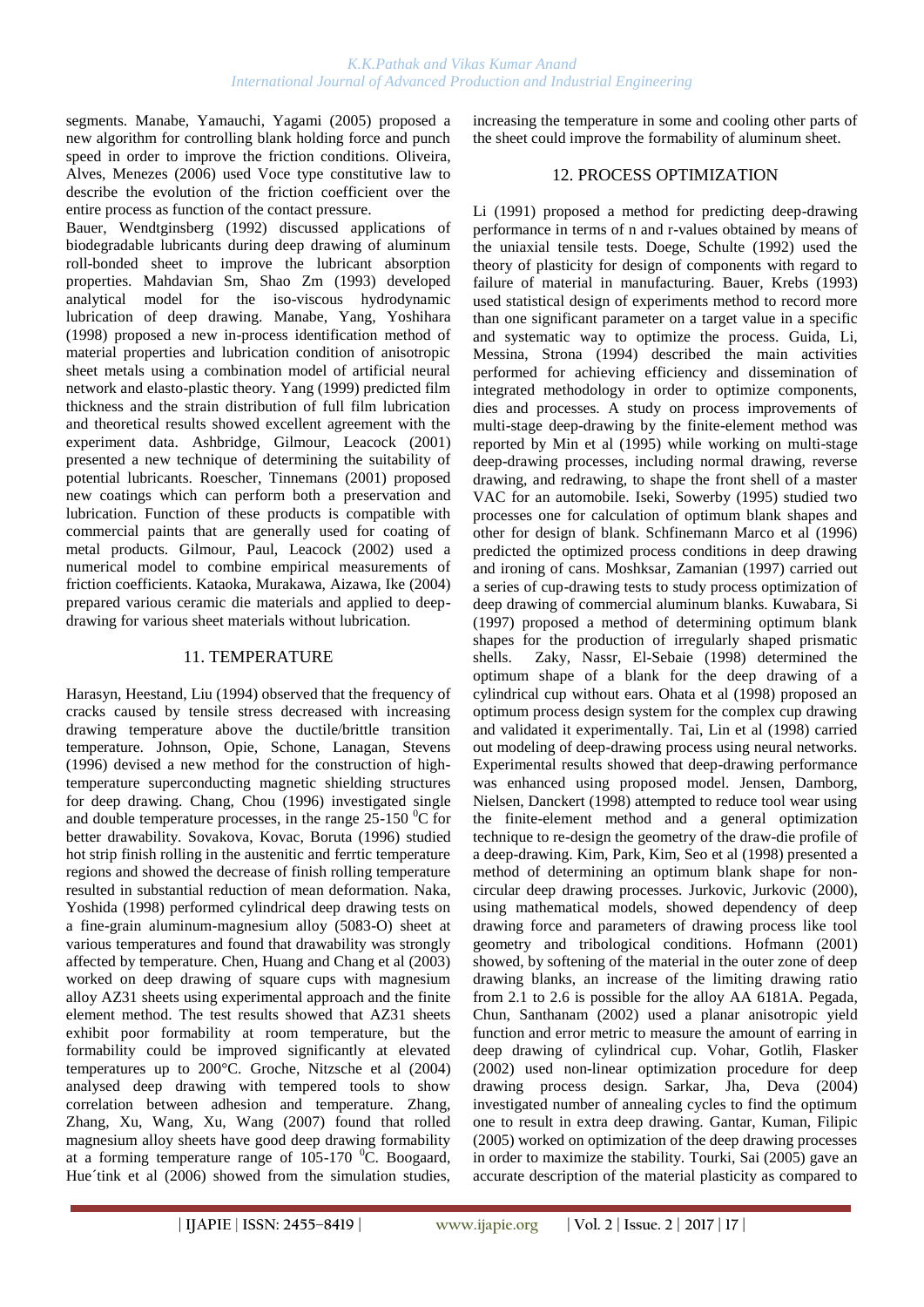#### *K.K.Pathak and Vikas Kumar Anand International Journal of Advanced Production and Industrial Engineering*

the Hill quadratic function using a Budiansky yield surface. [Li,](http://apps.isiknowledge.com/WoS/CIW.cgi?SID=4F4DgpBnmJOk2a7nieI&Func=OneClickSearch&field=AU&val=Li+CL&ut=000235279200122&auloc=1&curr_doc=1/135&Form=FullRecordPage&doc=1/135) [Huang,](http://apps.isiknowledge.com/WoS/CIW.cgi?SID=4F4DgpBnmJOk2a7nieI&Func=OneClickSearch&field=AU&val=Huang+YM&ut=000235279200122&auloc=2&curr_doc=1/135&Form=FullRecordPage&doc=1/135) [Tsai \(](http://apps.isiknowledge.com/WoS/CIW.cgi?SID=4F4DgpBnmJOk2a7nieI&Func=OneClickSearch&field=AU&val=Tsai+YW&ut=000235279200122&auloc=3&curr_doc=1/135&Form=FullRecordPage&doc=1/135)2006) developed a methodology for formulating an elasto-plastic finite element model to analyze the deep drawing process of the square cup. Groche, [Nitzsche](http://apps.isiknowledge.com/WoS/CIW.cgi?SID=4F4DgpBnmJOk2a7nieI&Func=OneClickSearch&field=AU&val=Nitzsche+G&ut=000236450500007&auloc=2&curr_doc=1/123&Form=FullRecordPage&doc=1/123) (2006) developed new technology to optimize the aluminum sheet forming process concerning forming limits and adhesive wear. [Li,](http://apps.isiknowledge.com/WoS/CIW.cgi?SID=4F4DgpBnmJOk2a7nieI&Func=OneClickSearch&field=AU&val=Li+YQ&ut=000240556200006&auloc=1&fullauth=%20(Li,%20Y.%20Q.)&curr_doc=1/77&Form=FullRecordPage&doc=1/77) [Cui,](http://apps.isiknowledge.com/WoS/CIW.cgi?SID=4F4DgpBnmJOk2a7nieI&Func=OneClickSearch&field=AU&val=Cui+ZS&ut=000240556200006&auloc=2&fullauth=%20(Cui,%20Z.%20S.)&curr_doc=1/77&Form=FullRecordPage&doc=1/77) [Ruan,](http://apps.isiknowledge.com/WoS/CIW.cgi?SID=4F4DgpBnmJOk2a7nieI&Func=OneClickSearch&field=AU&val=Ruan+XY&ut=000240556200006&auloc=3&fullauth=%20(Ruan,%20X.%20Y.)&curr_doc=1/77&Form=FullRecordPage&doc=1/77) [Zhang](http://apps.isiknowledge.com/WoS/CIW.cgi?SID=4F4DgpBnmJOk2a7nieI&Func=OneClickSearch&field=AU&val=Zhang+DJ&ut=000240556200006&auloc=4&fullauth=%20(Zhang,%20D.%20J.)&curr_doc=1/77&Form=FullRecordPage&doc=1/77) (2006) developed CAEbased six sigma robust design procedure to eliminate effect of uncertainties in design so as to improve the quality. [Anand,](http://apps.isiknowledge.com/WoS/CIW.cgi?SID=3Cic8Oijl8M@MI142Hp&Func=OneClickSearch&field=AU&val=Anand+RB&ut=000246549300011&auloc=1&fullauth=%20(Anand,%20Raj%20Bardhan)&curr_doc=1/23&Form=FullRecordPage&doc=1/23) [Shukla,](http://apps.isiknowledge.com/WoS/CIW.cgi?SID=3Cic8Oijl8M@MI142Hp&Func=OneClickSearch&field=AU&val=Shukla+SK&ut=000246549300011&auloc=2&fullauth=%20(Shukla,%20Sanjay%20Kumar)&curr_doc=1/23&Form=FullRecordPage&doc=1/23) [Ghorpade,](http://apps.isiknowledge.com/WoS/CIW.cgi?SID=3Cic8Oijl8M@MI142Hp&Func=OneClickSearch&field=AU&val=Ghorpade+A&ut=000246549300011&auloc=3&fullauth=%20(Ghorpade,%20Amol)&curr_doc=1/23&Form=FullRecordPage&doc=1/23) [Tiwari,](http://apps.isiknowledge.com/WoS/CIW.cgi?SID=3Cic8Oijl8M@MI142Hp&Func=OneClickSearch&field=AU&val=Tiwari+MK&ut=000246549300011&auloc=4&fullauth=%20(Tiwari,%20M.%20K.)&curr_doc=1/23&Form=FullRecordPage&doc=1/23) [Shankar, \(2007\)](http://apps.isiknowledge.com/WoS/CIW.cgi?SID=3Cic8Oijl8M@MI142Hp&Func=OneClickSearch&field=AU&val=Shankar+R&ut=000246549300011&auloc=5&fullauth=%20(Shankar,%20Ravi)&curr_doc=1/23&Form=FullRecordPage&doc=1/23)  [formulated a multiple response optimization model using](http://apps.isiknowledge.com/WoS/CIW.cgi?SID=3Cic8Oijl8M@MI142Hp&Func=OneClickSearch&field=AU&val=Shankar+R&ut=000246549300011&auloc=5&fullauth=%20(Shankar,%20Ravi)&curr_doc=1/23&Form=FullRecordPage&doc=1/23)  [fuzzy-rule-based system to optimize manufacturing](http://apps.isiknowledge.com/WoS/CIW.cgi?SID=3Cic8Oijl8M@MI142Hp&Func=OneClickSearch&field=AU&val=Shankar+R&ut=000246549300011&auloc=5&fullauth=%20(Shankar,%20Ravi)&curr_doc=1/23&Form=FullRecordPage&doc=1/23)  [processes. Sattari, Sedaghati, Ganesan \(2007\) performed](http://apps.isiknowledge.com/WoS/CIW.cgi?SID=3Cic8Oijl8M@MI142Hp&Func=OneClickSearch&field=AU&val=Shankar+R&ut=000246549300011&auloc=5&fullauth=%20(Shankar,%20Ravi)&curr_doc=1/23&Form=FullRecordPage&doc=1/23)  [shape optimization of blank contours using numerical](http://apps.isiknowledge.com/WoS/CIW.cgi?SID=3Cic8Oijl8M@MI142Hp&Func=OneClickSearch&field=AU&val=Shankar+R&ut=000246549300011&auloc=5&fullauth=%20(Shankar,%20Ravi)&curr_doc=1/23&Form=FullRecordPage&doc=1/23)  [procedure based on the coupling of the Total and Updated](http://apps.isiknowledge.com/WoS/CIW.cgi?SID=3Cic8Oijl8M@MI142Hp&Func=OneClickSearch&field=AU&val=Shankar+R&ut=000246549300011&auloc=5&fullauth=%20(Shankar,%20Ravi)&curr_doc=1/23&Form=FullRecordPage&doc=1/23)  [Lagrangian approach \(TUL\) and the sequential quadratic](http://apps.isiknowledge.com/WoS/CIW.cgi?SID=3Cic8Oijl8M@MI142Hp&Func=OneClickSearch&field=AU&val=Shankar+R&ut=000246549300011&auloc=5&fullauth=%20(Shankar,%20Ravi)&curr_doc=1/23&Form=FullRecordPage&doc=1/23)  [programming method \(SQP\). Zheng, Sorgentle, Palumbo,](http://apps.isiknowledge.com/WoS/CIW.cgi?SID=3Cic8Oijl8M@MI142Hp&Func=OneClickSearch&field=AU&val=Shankar+R&ut=000246549300011&auloc=5&fullauth=%20(Shankar,%20Ravi)&curr_doc=1/23&Form=FullRecordPage&doc=1/23)  [Tricarico \(2007\) worked on optimized design of blanks for](http://apps.isiknowledge.com/WoS/CIW.cgi?SID=3Cic8Oijl8M@MI142Hp&Func=OneClickSearch&field=AU&val=Shankar+R&ut=000246549300011&auloc=5&fullauth=%20(Shankar,%20Ravi)&curr_doc=1/23&Form=FullRecordPage&doc=1/23)  [deep drawing of Mg alloys under non-isothermal conditions.](http://apps.isiknowledge.com/WoS/CIW.cgi?SID=3Cic8Oijl8M@MI142Hp&Func=OneClickSearch&field=AU&val=Shankar+R&ut=000246549300011&auloc=5&fullauth=%20(Shankar,%20Ravi)&curr_doc=1/23&Form=FullRecordPage&doc=1/23) 

#### 13. CONCLUSIONS

Deep drawing is an important manufacturing process. Unfortunately there are not many dedicated review article on the topic. While searching a review title on deep drawing, just one citation article was found which covers whole spectrum of sheet forming. To fill this gap, present work was taken up. In this review paper large number of articles covering wide spectrum of deep drawing are refereed. It is hoped this paper will be of great value to the researchers and design engineers working on deep drawing. It will save huge amount of time going into literature survey.

# REFERNCES:

- [1] [Abichou, H.](http://apps.isiknowledge.com/WoS/CIW.cgi?SID=2DkOCF9aP3omdaABJnA&Func=OneClickSearch&field=AU&val=Abichou+H&ut=000086621100118&auloc=1&curr_doc=1/677&Form=FullRecordPage&doc=1/677), [Zahrouni, H.](http://apps.isiknowledge.com/WoS/CIW.cgi?SID=2DkOCF9aP3omdaABJnA&Func=OneClickSearch&field=AU&val=Zahrouni+H&ut=000086621100118&auloc=2&curr_doc=1/677&Form=FullRecordPage&doc=1/677), [Potier-Ferry, M.](http://apps.isiknowledge.com/WoS/CIW.cgi?SID=2DkOCF9aP3omdaABJnA&Func=OneClickSearch&field=AU&val=Potier-Ferry+M&ut=000086621100118&auloc=3&curr_doc=1/677&Form=FullRecordPage&doc=1/677), 2000. New approach for a 3D deep drawing using an Asymptotic Numerical method, Zeitschrift fur angewandte mathematik und mechanik 80, 499-500.
- [2] [Ahmed, M.](http://apps.isiknowledge.com/WoS/CIW.cgi?SID=2DkOCF9aP3omdaABJnA&Func=OneClickSearch&field=AU&val=Ahmed+M&ut=000181587100008&auloc=1&curr_doc=1/425&Form=FullRecordPage&doc=1/425), [Sekhon, G.S.,](http://apps.isiknowledge.com/WoS/CIW.cgi?SID=2DkOCF9aP3omdaABJnA&Func=OneClickSearch&field=AU&val=Sekhon+GS&ut=000181587100008&auloc=2&curr_doc=1/425&Form=FullRecordPage&doc=1/425)2003. Adaptive meshing for deep-drawing process, Defence Science Journal 53 (1), 51-56.
- [3] Ahmetoglu, Mustafa, A., Kinzel, Gary and Altan, Taylan, 1997. Forming of aluminum alloys- Application of computer simulations and blank holding force control, Journal of Materials Processing Technology 71,147-151.
- [4] [Ambrogio, G.](http://apps.isiknowledge.com/WoS/CIW.cgi?SID=4F4DgpBnmJOk2a7nieI&Func=OneClickSearch&field=AU&val=Ambrogio+G&ut=000229375500072&auloc=1&curr_doc=1/218&Form=FullRecordPage&doc=1/218), [Filice, L.,](http://apps.isiknowledge.com/WoS/CIW.cgi?SID=4F4DgpBnmJOk2a7nieI&Func=OneClickSearch&field=AU&val=Filice+L&ut=000229375500072&auloc=2&curr_doc=1/218&Form=FullRecordPage&doc=1/218) [Palumbo, G.,](http://apps.isiknowledge.com/WoS/CIW.cgi?SID=4F4DgpBnmJOk2a7nieI&Func=OneClickSearch&field=AU&val=Palumbo+G&ut=000229375500072&auloc=3&curr_doc=1/218&Form=FullRecordPage&doc=1/218) [Pinto, S.](http://apps.isiknowledge.com/WoS/CIW.cgi?SID=4F4DgpBnmJOk2a7nieI&Func=OneClickSearch&field=AU&val=Pinto+S&ut=000229375500072&auloc=4&curr_doc=1/218&Form=FullRecordPage&doc=1/218), 2005. Prediction of formability extension in deep drawing when superimposing a thermal gradient, Journal of Materials Processing Technology 162, 454-460.
- [5] [Anand,](http://apps.isiknowledge.com/WoS/CIW.cgi?SID=3Cic8Oijl8M@MI142Hp&Func=OneClickSearch&field=AU&val=Anand+RB&ut=000246549300011&auloc=1&fullauth=%20(Anand,%20Raj%20Bardhan)&curr_doc=1/23&Form=FullRecordPage&doc=1/23) R.B., [Shukla, S.K.](http://apps.isiknowledge.com/WoS/CIW.cgi?SID=3Cic8Oijl8M@MI142Hp&Func=OneClickSearch&field=AU&val=Shukla+SK&ut=000246549300011&auloc=2&fullauth=%20(Shukla,%20Sanjay%20Kumar)&curr_doc=1/23&Form=FullRecordPage&doc=1/23), [Ghorpade, A.,](http://apps.isiknowledge.com/WoS/CIW.cgi?SID=3Cic8Oijl8M@MI142Hp&Func=OneClickSearch&field=AU&val=Ghorpade+A&ut=000246549300011&auloc=3&fullauth=%20(Ghorpade,%20Amol)&curr_doc=1/23&Form=FullRecordPage&doc=1/23) [Tiwari, M.K.](http://apps.isiknowledge.com/WoS/CIW.cgi?SID=3Cic8Oijl8M@MI142Hp&Func=OneClickSearch&field=AU&val=Tiwari+MK&ut=000246549300011&auloc=4&fullauth=%20(Tiwari,%20M.%20K.)&curr_doc=1/23&Form=FullRecordPage&doc=1/23), [Shankar, R.](http://apps.isiknowledge.com/WoS/CIW.cgi?SID=3Cic8Oijl8M@MI142Hp&Func=OneClickSearch&field=AU&val=Shankar+R&ut=000246549300011&auloc=5&fullauth=%20(Shankar,%20Ravi)&curr_doc=1/23&Form=FullRecordPage&doc=1/23), 2007. Six sigma-based approach to optimize deep drawing operation variables, International Journal Of Production Research 45 (10), 2365-2385.
- [6] D['Acquisto, L.](http://findarticles.com/p/search?tb=art&qt=%22D%27Acquisto%2C+L%22), [Fratini, L.,](http://findarticles.com/p/search?tb=art&qt=%22Fratini%2C+L%22) [2001,](http://findarticles.com/p/articles/mi_qa3963/is_200101) An optical technique for springback measurement in axi-symmetrical deep drawing operations, [Journal of Manufacturing Processes.](http://findarticles.com/p/articles/mi_qa3963)
- [7] Arya, V.K., Kaufman, A.,1989. Finite element implementation of Robinson's unified viscoplastic model

and its application to some uniaxial and multiaxial problems, Eng. Computations, 6, 237–247.

- [8] [Ashbridge, M.T.J.](http://apps.isiknowledge.com/WoS/CIW.cgi?SID=2DkOCF9aP3omdaABJnA&Func=OneClickSearch&field=AU&val=Ashbridge+MTJ&ut=000167767100002&auloc=1&curr_doc=1/610&Form=FullRecordPage&doc=1/610), [Gilmour, K.R.](http://apps.isiknowledge.com/WoS/CIW.cgi?SID=2DkOCF9aP3omdaABJnA&Func=OneClickSearch&field=AU&val=Gilmour+KR&ut=000167767100002&auloc=2&curr_doc=1/610&Form=FullRecordPage&doc=1/610), [Leacock, A.G.](http://apps.isiknowledge.com/WoS/CIW.cgi?SID=2DkOCF9aP3omdaABJnA&Func=OneClickSearch&field=AU&val=Leacock+AG&ut=000167767100002&auloc=3&curr_doc=1/610&Form=FullRecordPage&doc=1/610), 2001. Establishing the effectiveness of a lubricant in the deep drawing process by means of prior loading duration variation, Journal of Engineering Tribology 215,19-24.
- [9] [Barlat, F.](http://apps.isiknowledge.com/WoS/CIW.cgi?SID=1AJM5iKdKA546ePn1B6&Func=OneClickSearch&field=AU&val=BARLAT+F&ut=A1991FV34900006&auloc=1&curr_doc=1/1165&Form=FullRecordPage&doc=1/1165), [Panchanadeeswaran, S.](http://apps.isiknowledge.com/WoS/CIW.cgi?SID=1AJM5iKdKA546ePn1B6&Func=OneClickSearch&field=AU&val=PANCHANADEESWARAN+S&ut=A1991FV34900006&auloc=2&curr_doc=1/1165&Form=FullRecordPage&doc=1/1165), [Richmond, O.](http://apps.isiknowledge.com/WoS/CIW.cgi?SID=1AJM5iKdKA546ePn1B6&Func=OneClickSearch&field=AU&val=RICHMOND+O&ut=A1991FV34900006&auloc=3&curr_doc=1/1165&Form=FullRecordPage&doc=1/1165), 1991. Earing in cup drawing face-centered cubic single-crystals and polycrystals, Physical Metallurgy And Materials Science 22 (7), 1525-1534.
- [10] Bauer, D., [Wendtginsberg, M.](http://apps.isiknowledge.com/WoS/CIW.cgi?SID=1AJM5iKdKA546ePn1B6&Func=OneClickSearch&field=AU&val=WENDTGINSBERG+M&ut=A1992JA40400004&auloc=2&curr_doc=1/1130&Form=FullRecordPage&doc=1/1130), 1992. Deep drawing of Aluminum rollbounded sheet with biodegradable lubricants, Metall, 46 (6),559-564.
- [11[\]Bauer, D.](http://apps.isiknowledge.com/WoS/CIW.cgi?SID=1AJM5iKdKA546ePn1B6&Func=OneClickSearch&field=AU&val=BAUER+D&ut=A1993MR21100004&auloc=1&curr_doc=1/1070&Form=FullRecordPage&doc=1/1070), [Krebs, R.](http://apps.isiknowledge.com/WoS/CIW.cgi?SID=1AJM5iKdKA546ePn1B6&Func=OneClickSearch&field=AU&val=KREBS+R&ut=A1993MR21100004&auloc=2&curr_doc=1/1070&Form=FullRecordPage&doc=1/1070), 1993. Optimization of deepdrawing conditions for aluminum auto body sheets using statistical design of experiments, Metall,47 (12), 1107- 1112.
- [12]Bayraktar, E., Altintas, S., 1996. Square cup deep drawing and 2D-draw bending analysis of Hadfield steel, [Journal of Materials Processing Technology](http://www.sciencedirect.com/science/journal/09240136) , 60(1- 4),183-190.
- [13]Behrens, B., Yun, J., Schäffner, C., Sundkötter, C., Kröning, M., Altpeter, I. Kopp, M., 2005. Influences on the part quality in conventional deep drawing processes, Proc. Int. Conf. on Steels in Cars and Trucks, Wiesbaden, June 06 – 10, 144-151.
- [14[\]Behrens, B.A.](http://apps.isiknowledge.com/WoS/CIW.cgi?SID=4F4DgpBnmJOk2a7nieI&Func=OneClickSearch&field=AU&val=Behrens+BA&ut=000230592900002&auloc=1&curr_doc=1/201&Form=FullRecordPage&doc=1/201), [Doege, E.](http://apps.isiknowledge.com/WoS/CIW.cgi?SID=4F4DgpBnmJOk2a7nieI&Func=OneClickSearch&field=AU&val=Doege+E&ut=000230592900002&auloc=2&curr_doc=1/201&Form=FullRecordPage&doc=1/201), [Springub, B.,](http://apps.isiknowledge.com/WoS/CIW.cgi?SID=4F4DgpBnmJOk2a7nieI&Func=OneClickSearch&field=AU&val=Springub+B&ut=000230592900002&auloc=3&curr_doc=1/201&Form=FullRecordPage&doc=1/201) 2005. Analytical calculation of the deep drawing force based on the "principle of virtual work, Forschung im Ingenieurwesen-Engineering Research,69 (3),132-136.
- [15]Boher, C., Attaf, D., Penazzi, L., 2005. Wear behavior on the radius portion of a die in deep-drawing: Identification, localization and evolution of the surface damage, Wear 259, 1097–1108.
- [16]Boogaard, A.H., van den, Hue´tink, J., 2006. Simulation of aluminum sheet forming at elevated temperatures, Comput. Methods Appl. Mech. Engrg.,195, 6691–6709.
- [17[\]Breuer, U.,](http://apps.isiknowledge.com/WoS/CIW.cgi?SID=1AJM5iKdKA546ePn1B6&Func=OneClickSearch&field=AU&val=Breuer+U&ut=A1996VC39100012&auloc=1&curr_doc=1/939&Form=FullRecordPage&doc=1/939) [Neitzel, M.](http://apps.isiknowledge.com/WoS/CIW.cgi?SID=1AJM5iKdKA546ePn1B6&Func=OneClickSearch&field=AU&val=Neitzel+M&ut=A1996VC39100012&auloc=2&curr_doc=1/939&Form=FullRecordPage&doc=1/939), [Ketzer, V.](http://apps.isiknowledge.com/WoS/CIW.cgi?SID=1AJM5iKdKA546ePn1B6&Func=OneClickSearch&field=AU&val=Ketzer+V&ut=A1996VC39100012&auloc=3&curr_doc=1/939&Form=FullRecordPage&doc=1/939), [Reinicke, R.](http://apps.isiknowledge.com/WoS/CIW.cgi?SID=1AJM5iKdKA546ePn1B6&Func=OneClickSearch&field=AU&val=Reinicke+R&ut=A1996VC39100012&auloc=4&curr_doc=1/939&Form=FullRecordPage&doc=1/939), 1996. Deep drawing of fabric-reinforced thermoplastics: Wrinkle formation and their reduction, Polymer Composites,17(4),643-647.
- [18[\]Ceretti, E.](http://apps.isiknowledge.com/WoS/CIW.cgi?SID=1AJM5iKdKA546ePn1B6&Func=OneClickSearch&field=AU&val=Ceretti+E&ut=A1995TP97400054&auloc=1&curr_doc=1/981&Form=FullRecordPage&doc=1/981), [Giardini, C.](http://apps.isiknowledge.com/WoS/CIW.cgi?SID=1AJM5iKdKA546ePn1B6&Func=OneClickSearch&field=AU&val=Giardini+C&ut=A1995TP97400054&auloc=2&curr_doc=1/981&Form=FullRecordPage&doc=1/981), [Maccarini, G.,](http://apps.isiknowledge.com/WoS/CIW.cgi?SID=1AJM5iKdKA546ePn1B6&Func=OneClickSearch&field=AU&val=Maccarini+G&ut=A1995TP97400054&auloc=3&curr_doc=1/981&Form=FullRecordPage&doc=1/981) 1995. Theoretical and Experimental Analysis of Non-Axisymmetrical Deep Drawing, Journal of Materials Processing Technology,54(1-4),375-384.
- [19[\]Chang, J.S.](http://apps.isiknowledge.com/WoS/CIW.cgi?SID=1AJM5iKdKA546ePn1B6&Func=OneClickSearch&field=AU&val=Chang+JS&ut=A1996UR12300005&auloc=1&curr_doc=1/960&Form=FullRecordPage&doc=1/960), [Chou, S.S.](http://apps.isiknowledge.com/WoS/CIW.cgi?SID=1AJM5iKdKA546ePn1B6&Func=OneClickSearch&field=AU&val=Chou+SS&ut=A1996UR12300005&auloc=2&curr_doc=1/960&Form=FullRecordPage&doc=1/960), 1996. Effect of temperature gradient in a blank on the microstructure of type 304 stainless steel in square-shaped deep drawing, Materials Transactions Jim, 37 (4): 586-594.
- [20]Chang Derform, Wang Jyhwen E., 1998. Analysis is of Draw- Redraw process, Int. J. Mech. Sci., 40(8),793-804.
- [21]Chang Qun-Feng, Li, Da-Yong, Peng, Ying-Hong, Zeng, Xiao-Qin, 2006. Experimental and numerical study of warm deep drawing of AZ31 magnesium alloy sheet, International Journal of Machine Tools & Manufacture, 47(3-4),436-443.
- [22]Chen, Fuh-Kuo, Huang, Tyng-Bin, Chang, Chih-Kun, 2003. Deep drawing of square cups with magnesium alloy AZ31 sheets, International Journal of Machine Tools & Manufacture,43,1553–1559.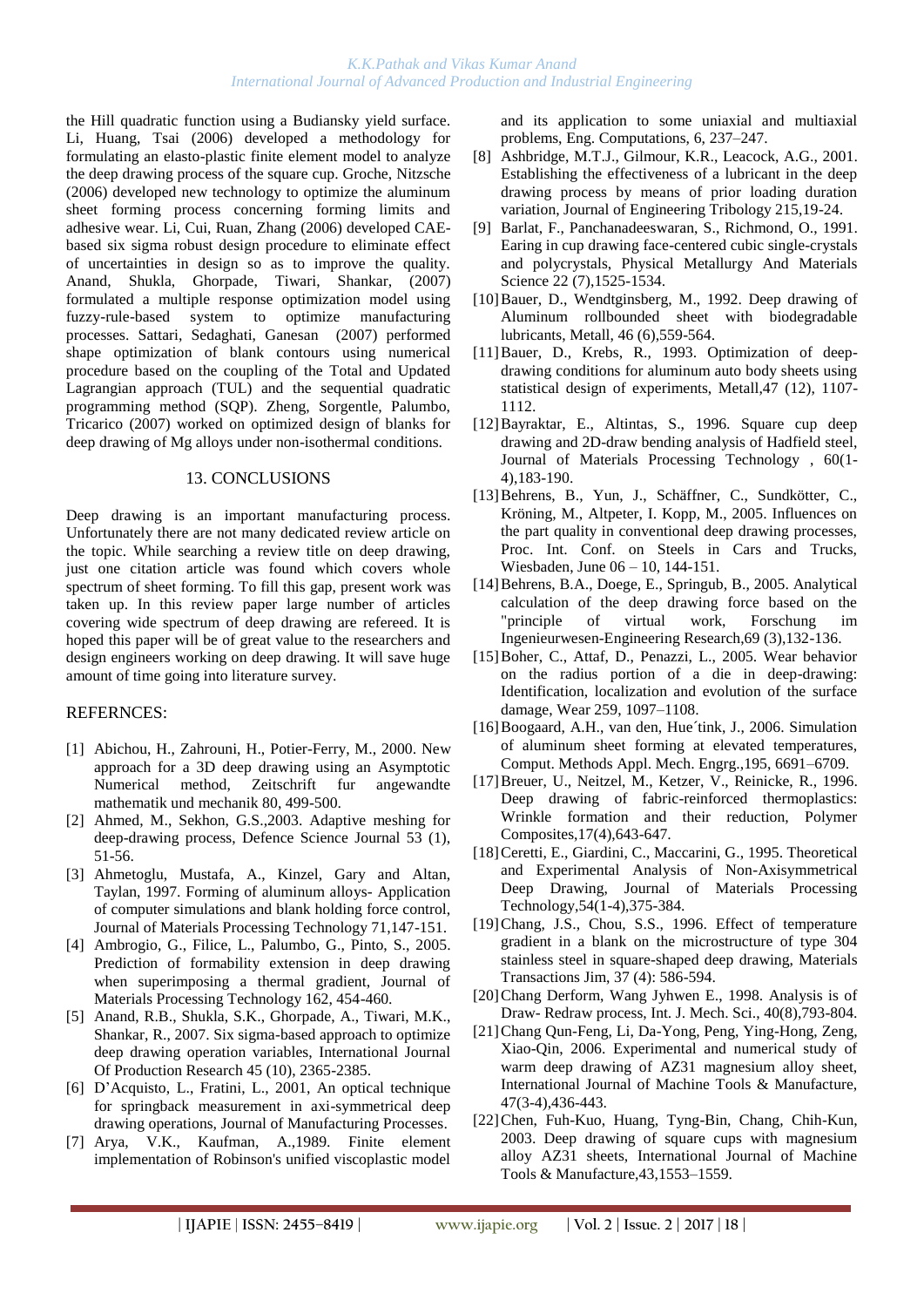- [23[\]Chen, X.](http://apps.isiknowledge.com/WoS/CIW.cgi?SID=1AJM5iKdKA546ePn1B6&Func=OneClickSearch&field=AU&val=Chen+X&ut=A1996TZ86800004&auloc=1&curr_doc=1/973&Form=FullRecordPage&doc=1/973), [Sowerby, R.](http://apps.isiknowledge.com/WoS/CIW.cgi?SID=1AJM5iKdKA546ePn1B6&Func=OneClickSearch&field=AU&val=Sowerby+R&ut=A1996TZ86800004&auloc=2&curr_doc=1/973&Form=FullRecordPage&doc=1/973),1996. Blank development and the prediction of earing in cup drawing, International Journal of Mechanical Sciences,38 (5),509-516.
- [24]Cherouat, Abdelhakim, Billoe¨t, Jean Louis, 2001. Mechanical and numerical modelling of composite manufacturing processes deep-drawing and laying-up of thin pre-impregnated woven fabrics, Journal of Materials Processing Technology,118,460–471.
- [25]Choi Shi-Hoon, Cho Jae-Hyung, Oh Kyu Hwan, Chung Kwansoo, Barlat Frederic, 2000. Texture evolution of FCC sheet metals during deep drawing process, International Journal of Mechanical Sciences,42,1571- 1592.
- [26[\]Choi, S.H.](http://apps.isiknowledge.com/WoS/CIW.cgi?SID=2DkOCF9aP3omdaABJnA&Func=OneClickSearch&field=AU&val=Choi+SH&ut=000074597700052&auloc=1&curr_doc=1/823&Form=FullRecordPage&doc=1/823), [Oh, K.H.](http://apps.isiknowledge.com/WoS/CIW.cgi?SID=2DkOCF9aP3omdaABJnA&Func=OneClickSearch&field=AU&val=Oh+KH&ut=000074597700052&auloc=2&curr_doc=1/823&Form=FullRecordPage&doc=1/823), [Chung, K,S.](http://apps.isiknowledge.com/WoS/CIW.cgi?SID=2DkOCF9aP3omdaABJnA&Func=OneClickSearch&field=AU&val=Chung+KS&ut=000074597700052&auloc=3&curr_doc=1/823&Form=FullRecordPage&doc=1/823), [Barlat, F.](http://apps.isiknowledge.com/WoS/CIW.cgi?SID=2DkOCF9aP3omdaABJnA&Func=OneClickSearch&field=AU&val=Barlat+F&ut=000074597700052&auloc=4&curr_doc=1/823&Form=FullRecordPage&doc=1/823), 1998. Stability of initial texture components during deep drawing of FCC polycrystals, Metals and Materials-Korea,4 (3),489-497.
- [27[\]Choi, T.H.](http://apps.isiknowledge.com/WoS/CIW.cgi?SID=2DkOCF9aP3omdaABJnA&Func=OneClickSearch&field=AU&val=Choi+TH&ut=000179981100013&auloc=1&curr_doc=1/429&Form=FullRecordPage&doc=1/429), [Choi, S.](http://apps.isiknowledge.com/WoS/CIW.cgi?SID=2DkOCF9aP3omdaABJnA&Func=OneClickSearch&field=AU&val=Choi+S&ut=000179981100013&auloc=2&curr_doc=1/429&Form=FullRecordPage&doc=1/429), [Na, K.J.,](http://apps.isiknowledge.com/WoS/CIW.cgi?SID=2DkOCF9aP3omdaABJnA&Func=OneClickSearch&field=AU&val=Na+KJ&ut=000179981100013&auloc=3&curr_doc=1/429&Form=FullRecordPage&doc=1/429) [Bae, H.S.](http://apps.isiknowledge.com/WoS/CIW.cgi?SID=2DkOCF9aP3omdaABJnA&Func=OneClickSearch&field=AU&val=Bae+HS&ut=000179981100013&auloc=4&curr_doc=1/429&Form=FullRecordPage&doc=1/429), [Chung, W.J.](http://apps.isiknowledge.com/WoS/CIW.cgi?SID=2DkOCF9aP3omdaABJnA&Func=OneClickSearch&field=AU&val=Chung+WJ&ut=000179981100013&auloc=5&curr_doc=1/429&Form=FullRecordPage&doc=1/429), 2002. Application of intelligent design support system for multi-step deep drawing process, Journal of Materials Processing Technology, 130,76-88.
- [28[\]Christiansen, S.,](http://apps.isiknowledge.com/WoS/CIW.cgi?SID=1AJM5iKdKA546ePn1B6&Func=OneClickSearch&field=AU&val=Christiansen+S&ut=A1997WX39400022&auloc=1&curr_doc=1/902&Form=FullRecordPage&doc=1/902) [DeChiffre, L.](http://apps.isiknowledge.com/WoS/CIW.cgi?SID=1AJM5iKdKA546ePn1B6&Func=OneClickSearch&field=AU&val=DeChiffre+L&ut=A1997WX39400022&auloc=2&curr_doc=1/902&Form=FullRecordPage&doc=1/902), 1997. Topographic characterization of progressive wear on deep drawing dies, Tribology Transactions,40 (2),346-352.
- [29]Chu, E., Xu Yu, 2001. An elastoplastic analysis of flange wrinkling in deep drawing process, Journal of Materials Processing Technology,43,1421-1440.
- [30]Colgan Mark, Monaghan John, 2003. Deep drawing process: analysis and experiment, Journal of Materials Processing Technology,132,35–41.
- [31]Correia, J.P., De Magalh˜aes, Ferron, G., Moreira, L.P., 2003. Analytical and numerical investigation of wrinkling for deep-drawn anisotropic metal sheets, International Journal of Mechanical Sciences,45,1167– 1180.
- [32]Correia João, Pedro de Magalhães, Ferron, Gérard, 2002. Wrinkling predictions in the deep-drawing process of anisotropic metal sheets, Journal of Materials Processing Technology,128,178-190.
- [33[\]Correia, J.P.D.,](http://apps.isiknowledge.com/WoS/CIW.cgi?SID=4F4DgpBnmJOk2a7nieI&Func=OneClickSearch&field=AU&val=Correia+JPD&ut=000225845800076&auloc=1&curr_doc=1/256&Form=FullRecordPage&doc=1/256) [Ferron, G.](http://apps.isiknowledge.com/WoS/CIW.cgi?SID=4F4DgpBnmJOk2a7nieI&Func=OneClickSearch&field=AU&val=Ferron+G&ut=000225845800076&auloc=2&curr_doc=1/256&Form=FullRecordPage&doc=1/256), 2004. Wrinkling of anisotropic metal sheets under deep-drawing: analytical and numerical study, Journal of Materials Processing Technology,155,1604-1610.
- [34[\]Courbon, J.](http://apps.isiknowledge.com/WoS/CIW.cgi?SID=1AJM5iKdKA546ePn1B6&Func=OneClickSearch&field=AU&val=COURBON+J&ut=A1993MT43600039&auloc=1&curr_doc=1/1063&Form=FullRecordPage&doc=1/1063), [Duval, J.](http://apps.isiknowledge.com/WoS/CIW.cgi?SID=1AJM5iKdKA546ePn1B6&Func=OneClickSearch&field=AU&val=DUVAL+JL&ut=A1993MT43600039&auloc=2&curr_doc=1/1063&Form=FullRecordPage&doc=1/1063)L.,1993. Strain-hardening of aluminum-alloy-3004 in the deep-drawing and ironing processes, Journal De Physique IV, 3 (c7),247-250.
- [35[\]Daniel, D.](http://apps.isiknowledge.com/WoS/CIW.cgi?SID=1AJM5iKdKA546ePn1B6&Func=OneClickSearch&field=AU&val=DANIEL+D&ut=A1991FW79000006&auloc=1&curr_doc=1/1162&Form=FullRecordPage&doc=1/1162), [Sakata, K.](http://apps.isiknowledge.com/WoS/CIW.cgi?SID=1AJM5iKdKA546ePn1B6&Func=OneClickSearch&field=AU&val=SAKATA+K&ut=A1991FW79000006&auloc=2&curr_doc=1/1162&Form=FullRecordPage&doc=1/1162), [Jonas, J.](http://apps.isiknowledge.com/WoS/CIW.cgi?SID=1AJM5iKdKA546ePn1B6&Func=OneClickSearch&field=AU&val=JONAS+JJ&ut=A1991FW79000006&auloc=3&curr_doc=1/1162&Form=FullRecordPage&doc=1/1162)J., 1991. Ultrasonic prediction of R-value in deep drawing steels, ISIJ International ,31(7), 696-705.
- [36[\]Daniel, D.,](http://apps.isiknowledge.com/WoS/CIW.cgi?SID=1AJM5iKdKA546ePn1B6&Func=OneClickSearch&field=AU&val=DANIEL+D&ut=A1993LD46700028&auloc=1&curr_doc=1/1094&Form=FullRecordPage&doc=1/1094) [Savoie, J.](http://apps.isiknowledge.com/WoS/CIW.cgi?SID=1AJM5iKdKA546ePn1B6&Func=OneClickSearch&field=AU&val=SAVOIE+J&ut=A1993LD46700028&auloc=2&curr_doc=1/1094&Form=FullRecordPage&doc=1/1094), [Jonas, Jj,](http://apps.isiknowledge.com/WoS/CIW.cgi?SID=1AJM5iKdKA546ePn1B6&Func=OneClickSearch&field=AU&val=JONAS+JJ&ut=A1993LD46700028&auloc=3&curr_doc=1/1094&Form=FullRecordPage&doc=1/1094) 1993. Textures induced by tension and deep-drawing in low-carbon and extra low-carbon steel sheets, Acta Metallurgica et Materialia,41(6),1907-1920.
- [37[\]Darmannnowak, C.,](http://apps.isiknowledge.com/WoS/CIW.cgi?SID=1AJM5iKdKA546ePn1B6&Func=OneClickSearch&field=AU&val=DARMANNNOWAK+C&ut=A1991HB31800007&auloc=1&curr_doc=1/1149&Form=FullRecordPage&doc=1/1149) [Engl, B.](http://apps.isiknowledge.com/WoS/CIW.cgi?SID=1AJM5iKdKA546ePn1B6&Func=OneClickSearch&field=AU&val=ENGL+B&ut=A1991HB31800007&auloc=2&curr_doc=1/1149&Form=FullRecordPage&doc=1/1149),1991.Influence of hotrolling conditions on texture development in deepdrawing dteels, Steel Research, 62 (12), 576-579.
- [38]Doege, E., El-Dsoki, T., Seibert, V., 1995. Prediction of necking and wrinkling in sheet metal forming , Journal of Materials Processing Technology, 50,197-206.
- [39[\]Doege, E.](http://apps.isiknowledge.com/WoS/CIW.cgi?SID=1AJM5iKdKA546ePn1B6&Func=OneClickSearch&field=AU&val=DOEGE+E&ut=A1992JD99200014&auloc=1&curr_doc=1/1127&Form=FullRecordPage&doc=1/1127), [Eldsoki, T.](http://apps.isiknowledge.com/WoS/CIW.cgi?SID=1AJM5iKdKA546ePn1B6&Func=OneClickSearch&field=AU&val=ELDSOKI+T&ut=A1992JD99200014&auloc=2&curr_doc=1/1127&Form=FullRecordPage&doc=1/1127),1992. Deep-drawing cracks stretching cracks - 2 different types of cracks in deepdrawing processes, Journal of Materials Processing Technology,32(1-2),161-168.
- [40[\]Doege, E.](http://apps.isiknowledge.com/WoS/CIW.cgi?SID=1AJM5iKdKA546ePn1B6&Func=OneClickSearch&field=AU&val=DOEGE+E&ut=A1992JQ97700056&auloc=1&curr_doc=1/1114&Form=FullRecordPage&doc=1/1114), [Schulte, S.,](http://apps.isiknowledge.com/WoS/CIW.cgi?SID=1AJM5iKdKA546ePn1B6&Func=OneClickSearch&field=AU&val=SCHULTE+S&ut=A1992JQ97700056&auloc=2&curr_doc=1/1114&Form=FullRecordPage&doc=1/1114) 1992. Design of deep drawn components with elementary calculation methods, Journal of Materials Processing Technology, 34 (1- 4),439-447.
- [41[\]Duchene, L.](http://apps.isiknowledge.com/WoS/CIW.cgi?SID=2DkOCF9aP3omdaABJnA&Func=OneClickSearch&field=AU&val=Duchene+L&ut=000178405200014&auloc=1&curr_doc=1/472&Form=FullRecordPage&doc=1/472), [Godinas, A.,](http://apps.isiknowledge.com/WoS/CIW.cgi?SID=2DkOCF9aP3omdaABJnA&Func=OneClickSearch&field=AU&val=Godinas+A&ut=000178405200014&auloc=2&curr_doc=1/472&Form=FullRecordPage&doc=1/472) [Cescotto, S.](http://apps.isiknowledge.com/WoS/CIW.cgi?SID=2DkOCF9aP3omdaABJnA&Func=OneClickSearch&field=AU&val=Cescotto+S&ut=000178405200014&auloc=3&curr_doc=1/472&Form=FullRecordPage&doc=1/472), [Habraken, A.M.](http://apps.isiknowledge.com/WoS/CIW.cgi?SID=2DkOCF9aP3omdaABJnA&Func=OneClickSearch&field=AU&val=Habraken+AM&ut=000178405200014&auloc=4&curr_doc=1/472&Form=FullRecordPage&doc=1/472), 2002. Texture evolution during deep-drawing processes, Journal of Materials Processing Technology,125,110- 118.
- [42[\]Duchene, L.](http://apps.isiknowledge.com/WoS/CIW.cgi?SID=2DkOCF9aP3omdaABJnA&Func=OneClickSearch&field=AU&val=Duchene+L&ut=000183274400027&auloc=1&curr_doc=1/406&Form=FullRecordPage&doc=1/406), [Godinas, A.,](http://apps.isiknowledge.com/WoS/CIW.cgi?SID=2DkOCF9aP3omdaABJnA&Func=OneClickSearch&field=AU&val=Godinas+A&ut=000183274400027&auloc=2&curr_doc=1/406&Form=FullRecordPage&doc=1/406) [Cescotto, S.](http://apps.isiknowledge.com/WoS/CIW.cgi?SID=2DkOCF9aP3omdaABJnA&Func=OneClickSearch&field=AU&val=Cescotto+S&ut=000183274400027&auloc=3&curr_doc=1/406&Form=FullRecordPage&doc=1/406), [Habraken, A.M.](http://apps.isiknowledge.com/WoS/CIW.cgi?SID=2DkOCF9aP3omdaABJnA&Func=OneClickSearch&field=AU&val=Habraken+AM&ut=000183274400027&auloc=4&curr_doc=1/406&Form=FullRecordPage&doc=1/406), 2003. Micro-macro analysis of steel sheet behaviour in finite element simulations. Application to deep-drawing process, Journal De Physique IV,105, 223-230.
- [43[\]Eldomiaty,](http://apps.isiknowledge.com/WoS/CIW.cgi?SID=1AJM5iKdKA546ePn1B6&Func=OneClickSearch&field=AU&val=ELDOMIATY+A&ut=A1995QK23400007&auloc=1&curr_doc=1/1021&Form=FullRecordPage&doc=1/1021) A., [Shabara, M](http://apps.isiknowledge.com/WoS/CIW.cgi?SID=1AJM5iKdKA546ePn1B6&Func=OneClickSearch&field=AU&val=SHABARA+MA&ut=A1995QK23400007&auloc=2&curr_doc=1/1021&Form=FullRecordPage&doc=1/1021).A.,1995. Improvement of deep drawability by radially pressurized fluid, International Journal of Machine Tools & Manufacture,35 (5),739-749.
- [44[\]Elmouatassim, M.](http://apps.isiknowledge.com/WoS/CIW.cgi?SID=1AJM5iKdKA546ePn1B6&Func=OneClickSearch&field=AU&val=ELMOUATASSIM+M&ut=A1994PD42300051&auloc=1&curr_doc=1/1049&Form=FullRecordPage&doc=1/1049), [Jameux, J.P.](http://apps.isiknowledge.com/WoS/CIW.cgi?SID=1AJM5iKdKA546ePn1B6&Func=OneClickSearch&field=AU&val=JAMEUX+JP&ut=A1994PD42300051&auloc=2&curr_doc=1/1049&Form=FullRecordPage&doc=1/1049)[,Thomas, B.](http://apps.isiknowledge.com/WoS/CIW.cgi?SID=1AJM5iKdKA546ePn1B6&Func=OneClickSearch&field=AU&val=THOMAS+B&ut=A1994PD42300051&auloc=3&curr_doc=1/1049&Form=FullRecordPage&doc=1/1049), [Mehrez, F.](http://apps.isiknowledge.com/WoS/CIW.cgi?SID=1AJM5iKdKA546ePn1B6&Func=OneClickSearch&field=AU&val=MEHREZ+F&ut=A1994PD42300051&auloc=4&curr_doc=1/1049&Form=FullRecordPage&doc=1/1049), [Milcent,](http://apps.isiknowledge.com/WoS/CIW.cgi?SID=1AJM5iKdKA546ePn1B6&Func=OneClickSearch&field=AU&val=MILCENT+G&ut=A1994PD42300051&auloc=5&curr_doc=1/1049&Form=FullRecordPage&doc=1/1049) G.,1994. Simulation of multi-operation deepdrawing process at Renault with pam stamp, Journal of Materials Processing Technology, 45(1-4),317-322.
- [45[\]Endelt, B.](http://apps.isiknowledge.com/WoS/CIW.cgi?SID=3Cic8Oijl8M@MI142Hp&Func=OneClickSearch&field=AU&val=Endelt+B&ut=000239611900095&auloc=1&fullauth=%20(Endelt,%20Benny)&curr_doc=1/94&Form=FullRecordPage&doc=1/94), [Nielsen, K.B.](http://apps.isiknowledge.com/WoS/CIW.cgi?SID=3Cic8Oijl8M@MI142Hp&Func=OneClickSearch&field=AU&val=Nielsen+KB&ut=000239611900095&auloc=2&fullauth=%20(Nielsen,%20Karl%20Brian)&curr_doc=1/94&Form=FullRecordPage&doc=1/94), [Danckert, J.](http://apps.isiknowledge.com/WoS/CIW.cgi?SID=3Cic8Oijl8M@MI142Hp&Func=OneClickSearch&field=AU&val=Danckert+J&ut=000239611900095&auloc=3&fullauth=%20(Danckert,%20Joachim)&curr_doc=1/94&Form=FullRecordPage&doc=1/94), 2006. New framework for on-line feedback control of a deepdrawing operation, Journal of Materials Processing Technology, 177(1-3),426-429.
- [46]Engler Olaf, Kalz Stefan, 2004. Simulation of earing profiles from texture data by means of a visco-plastic self-consistent polycrystal plasticity approach, Materials Science and Engineering A,373,350–362.
- [47[\]Engler, O.](http://apps.isiknowledge.com/WoS/CIW.cgi?SID=3Cic8Oijl8M@MI142Hp&Func=OneClickSearch&field=AU&val=Engler+O&ut=000245639800087&auloc=1&fullauth=%20(Engler,%20Olaf)&curr_doc=1/24&Form=FullRecordPage&doc=1/24), [Hirsch, J.](http://apps.isiknowledge.com/WoS/CIW.cgi?SID=3Cic8Oijl8M@MI142Hp&Func=OneClickSearch&field=AU&val=Hirsch+J&ut=000245639800087&auloc=2&fullauth=%20(Hirsch,%20Juergen)&curr_doc=1/24&Form=FullRecordPage&doc=1/24), 2007. Polycrystal-plasticity simulation of six and eight ears in deep-drawn aluminum cups, Materials Science and Engineering Processing,452,640-651.
- [48]Eriksen, M., 1997. The influence of die geometry on tool wear in deep drawing, Wear, 207, 10-15.
- [49]Evangelista, S.H., Lirani, J., Al-Qureshi, H.A., 2002. Implementing a modified Marciniak-Kuczynski model using the element method for the simulation of sheet metal deep drawing, Journal of Materials Processing Technology 130-131,135-144.
- [50]Fan, J.P., Tang, C.Y., Tsui, C.P., Chan, L.C., Lee, T.C., 2006. 3D finite element simulation of deep drawing with damage development, International Journal of Machine Tools & Manufacture,46,1035–1044.
- [51[\]Fazli, A.](http://apps.isiknowledge.com/WoS/CIW.cgi?SID=3Cic8Oijl8M@MI142Hp&Func=OneClickSearch&field=AU&val=Fazli+A&ut=000243418200003&auloc=1&fullauth=%20(Fazli,%20A.)&curr_doc=1/45&Form=FullRecordPage&doc=1/45), [Dariani, B.M.](http://apps.isiknowledge.com/WoS/CIW.cgi?SID=3Cic8Oijl8M@MI142Hp&Func=OneClickSearch&field=AU&val=Dariani+BM&ut=000243418200003&auloc=2&fullauth=%20(Mollaei%20Dariani,%20B.)&curr_doc=1/45&Form=FullRecordPage&doc=1/45), 2006. Parameter study of the axisymmetric hydromechanical deep drawing process, Journal of Engineering Manufacture,220 (12).
- [52]Fereshteh-Saniee, Montazeran, M.H., 2003. A comparative estimation of the forming load in the deep drawing process, Journal of Materials Processing Technology,140,555–561.
- [53]Ferran, A.C. de, Moura, A.C. de, Moreira, L.P., 1998. Computer aided development of a bending–drawing test for thin metallic sheets, Journal of Materials Processing Technology,80–81,531–537.
- [54]Freed A.D.,Walker K.P.(Eds.),1991. High Temperature Constitutive Modelling Theory and Application, ASME.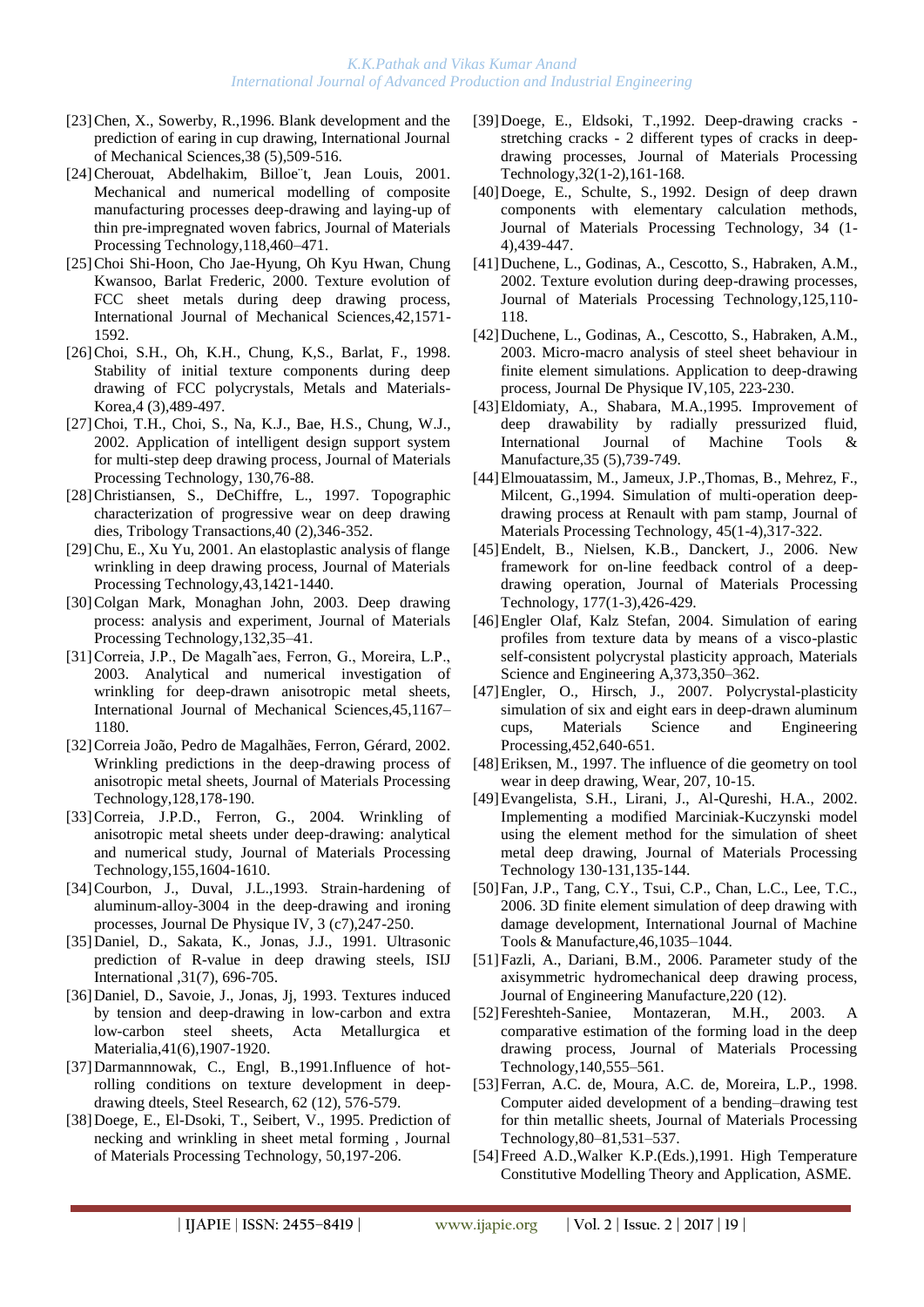- [55[\]Fu, M.W.,](http://apps.isiknowledge.com/WoS/CIW.cgi?SID=2DkOCF9aP3omdaABJnA&Func=OneClickSearch&field=AU&val=Fu+MW&ut=000171487900016&auloc=1&curr_doc=1/557&Form=FullRecordPage&doc=1/557) [Huang, M.H.](http://apps.isiknowledge.com/WoS/CIW.cgi?SID=2DkOCF9aP3omdaABJnA&Func=OneClickSearch&field=AU&val=Huang+MH&ut=000171487900016&auloc=2&curr_doc=1/557&Form=FullRecordPage&doc=1/557), 2001. Process parameters and products quality analysis of flexible-die deep-drawing using a viscoplastic pressure-carrying medium, Journal of Materials Processing Technology,115 (3),384-390.
- [56]Gantar, G., Kuzman, K., 2002. Sensitivity and stability evaluation of the deep drawing process, Journal of Materials Processing Technology,125–126,302–308.
- [57[\]Gantar, G.](http://apps.isiknowledge.com/WoS/CIW.cgi?SID=4F4DgpBnmJOk2a7nieI&Func=OneClickSearch&field=AU&val=Gantar+G&ut=000229609100079&auloc=1&curr_doc=1/212&Form=FullRecordPage&doc=1/212), [Kuman, K.](http://apps.isiknowledge.com/WoS/CIW.cgi?SID=4F4DgpBnmJOk2a7nieI&Func=OneClickSearch&field=AU&val=Kuman+K&ut=000229609100079&auloc=2&curr_doc=1/212&Form=FullRecordPage&doc=1/212), [Filipic, B.](http://apps.isiknowledge.com/WoS/CIW.cgi?SID=4F4DgpBnmJOk2a7nieI&Func=OneClickSearch&field=AU&val=Filipic+B&ut=000229609100079&auloc=3&curr_doc=1/212&Form=FullRecordPage&doc=1/212), 2005. Increasing the stability of the deep drawing process by simulationbased optimization, Journal of Materials Processing Technology,164,1343-1350.
- [58]Garc´ia Claudio, Celentano Diego, Flores Fernando, Ponthot, Jean-Philippe, 2006. Numerical modelling and experimental validation of steel deep drawing processes Part I. Material characterization, Journal of Materials Processing Technology,172,451–460.
- [59]Garc´ia Claudio, Celentano Diego, Flores Fernando, Ponthot Jean-Philippe, Oliva Omar, 2006. Numerical modelling and experimental validation of steel deep drawing processes Part II: Applications, Journal of Materials Processing Technology,172,461–471.
- [60] Gavas, M., [Izciler, M.](http://apps.isiknowledge.com/WoS/CIW.cgi?SID=4F4DgpBnmJOk2a7nieI&Func=OneClickSearch&field=AU&val=Izciler+M&ut=000234864200014&auloc=2&curr_doc=1/143&Form=FullRecordPage&doc=1/143), 2006. Design and application of blank holder system with spiral spring in deep drawing of square cups, Journal of Materials Processing Technology,171(2),274-282.
- [61[\]Gavas, M.](http://apps.isiknowledge.com/WoS/CIW.cgi?SID=3Cic8Oijl8M@MI142Hp&Func=OneClickSearch&field=AU&val=Gavas+M&ut=000241994900005&auloc=1&fullauth=%20(Gavas,%20M.)&curr_doc=1/65&Form=FullRecordPage&doc=1/65), [Izciler, M.](http://apps.isiknowledge.com/WoS/CIW.cgi?SID=3Cic8Oijl8M@MI142Hp&Func=OneClickSearch&field=AU&val=Izciler+M&ut=000241994900005&auloc=2&fullauth=%20(Izciler,%20M.)&curr_doc=1/65&Form=FullRecordPage&doc=1/65), 2006. Deep drawing with antilock braking system (ABS), Mechanism and Machine Theory,41(12),1467-1476.
- [62] Gavas, M., [Izciler, M.](http://apps.isiknowledge.com/WoS/CIW.cgi?SID=3Cic8Oijl8M@MI142Hp&Func=OneClickSearch&field=AU&val=Izciler+M&ut=000245047300024&auloc=2&fullauth=%20(Izciler,%20M.)&curr_doc=1/28&Form=FullRecordPage&doc=1/28), 2007. Effect of blank holder gap on deep drawing of square cups, Materials & Design,28 (5),1641-1646.
- [63[\]Geiger, M.](http://apps.isiknowledge.com/WoS/CIW.cgi?SID=2FlDIFKMAffmlO8GHpf&Func=OneClickSearch&field=AU&val=Geiger+M&ut=000222519700054&auloc=1&curr_doc=1/308&Form=FullRecordPage&doc=1/308), [Merklein, M.,](http://apps.isiknowledge.com/WoS/CIW.cgi?SID=2FlDIFKMAffmlO8GHpf&Func=OneClickSearch&field=AU&val=Merklein+M&ut=000222519700054&auloc=2&curr_doc=1/308&Form=FullRecordPage&doc=1/308) [Kerausch, M.](http://apps.isiknowledge.com/WoS/CIW.cgi?SID=2FlDIFKMAffmlO8GHpf&Func=OneClickSearch&field=AU&val=Kerausch+M&ut=000222519700054&auloc=3&curr_doc=1/308&Form=FullRecordPage&doc=1/308), 2004. Finite element simulation of deep drawing of tailored heat treated blanks, CIRP Annals-Manufacturing Technology, 53 (1),223-226.
- [64[\]Gilmour, K.R.](http://apps.isiknowledge.com/WoS/CIW.cgi?SID=2DkOCF9aP3omdaABJnA&Func=OneClickSearch&field=AU&val=Gilmour+KR&ut=000178565200024&auloc=1&curr_doc=1/463&Form=FullRecordPage&doc=1/463), [Paul, S.](http://apps.isiknowledge.com/WoS/CIW.cgi?SID=2DkOCF9aP3omdaABJnA&Func=OneClickSearch&field=AU&val=Paul+S&ut=000178565200024&auloc=2&curr_doc=1/463&Form=FullRecordPage&doc=1/463), [Leacock, A.G.](http://apps.isiknowledge.com/WoS/CIW.cgi?SID=2DkOCF9aP3omdaABJnA&Func=OneClickSearch&field=AU&val=Leacock+AG&ut=000178565200024&auloc=3&curr_doc=1/463&Form=FullRecordPage&doc=1/463), 2002. Influence of lubricant film thickness on friction coefficients during slow speed deep drawing operations, Journal of Tribology-Transactions of ASME,124(4),846-851.
- [65]Gotoh, M., Yamashita, M., Itoh, M., 2003. An experimental study on the deep-drawing of metal-wire cloth, Journal of Materials Processing Technology,138,564–571.
- [66[\]Groche, P.](http://apps.isiknowledge.com/WoS/CIW.cgi?SID=4F4DgpBnmJOk2a7nieI&Func=OneClickSearch&field=AU&val=Groche+P&ut=000223017700006&auloc=1&curr_doc=1/298&Form=FullRecordPage&doc=1/298), [Nitzsche, G.](http://apps.isiknowledge.com/WoS/CIW.cgi?SID=4F4DgpBnmJOk2a7nieI&Func=OneClickSearch&field=AU&val=Nitzsche+G&ut=000223017700006&auloc=2&curr_doc=1/298&Form=FullRecordPage&doc=1/298), 2004. Influence of temperature on adhesive wear at deep drawing of aluminium alloys, Materialwissenschaft Und Werkstofftechnik,35 (7),461- 466.
- [67[\]Groche, P.](http://apps.isiknowledge.com/WoS/CIW.cgi?SID=4F4DgpBnmJOk2a7nieI&Func=OneClickSearch&field=AU&val=Groche+P&ut=000236450500007&auloc=1&curr_doc=1/123&Form=FullRecordPage&doc=1/123), [Nitzsche, G.](http://apps.isiknowledge.com/WoS/CIW.cgi?SID=4F4DgpBnmJOk2a7nieI&Func=OneClickSearch&field=AU&val=Nitzsche+G&ut=000236450500007&auloc=2&curr_doc=1/123&Form=FullRecordPage&doc=1/123), 2006. Reduction of friction in deep drawing of aluminum alloys by generating local hydrostatic-pressure lubrication, Journal of Engineering Manufacture, 220 (1),43-48.
- [68[\]Guida, M.,](http://apps.isiknowledge.com/WoS/CIW.cgi?SID=1AJM5iKdKA546ePn1B6&Func=OneClickSearch&field=AU&val=GUIDA+M&ut=A1994PD42300052&auloc=1&curr_doc=1/1050&Form=FullRecordPage&doc=1/1050) [Li, X.](http://apps.isiknowledge.com/WoS/CIW.cgi?SID=1AJM5iKdKA546ePn1B6&Func=OneClickSearch&field=AU&val=LI+X&ut=A1994PD42300052&auloc=2&curr_doc=1/1050&Form=FullRecordPage&doc=1/1050), [Messina, A.](http://apps.isiknowledge.com/WoS/CIW.cgi?SID=1AJM5iKdKA546ePn1B6&Func=OneClickSearch&field=AU&val=MESSINA+A&ut=A1994PD42300052&auloc=3&curr_doc=1/1050&Form=FullRecordPage&doc=1/1050), [Strona, P.P.](http://apps.isiknowledge.com/WoS/CIW.cgi?SID=1AJM5iKdKA546ePn1B6&Func=OneClickSearch&field=AU&val=STRONA+PP&ut=A1994PD42300052&auloc=4&curr_doc=1/1050&Form=FullRecordPage&doc=1/1050), 1994. Industrial integrated methodology for deep-drawing processes optimization by numerical-simulation, Journal of Materials Processing Technology,45(1-4),323-328.
- [69[\]Gunnarsson, L.](http://apps.isiknowledge.com/WoS/CIW.cgi?SID=1AJM5iKdKA546ePn1B6&Func=OneClickSearch&field=AU&val=Gunnarsson+L&ut=000071336800013&auloc=1&curr_doc=1/862&Form=FullRecordPage&doc=1/862), [Asnafi, N.](http://apps.isiknowledge.com/WoS/CIW.cgi?SID=1AJM5iKdKA546ePn1B6&Func=OneClickSearch&field=AU&val=Asnafi+N&ut=000071336800013&auloc=2&curr_doc=1/862&Form=FullRecordPage&doc=1/862), [Schedin, E.](http://apps.isiknowledge.com/WoS/CIW.cgi?SID=1AJM5iKdKA546ePn1B6&Func=OneClickSearch&field=AU&val=Schedin+E&ut=000071336800013&auloc=3&curr_doc=1/862&Form=FullRecordPage&doc=1/862), 1998. Inprocess control of blank holder force in axi-symmetric deep drawing with degressive gas springs, Journal of Materials Processing Technology,73 (1-3),89-96.
- [70[\]Hama, T.](http://apps.isiknowledge.com/WoS/CIW.cgi?SID=3Cic8Oijl8M@MI142Hp&Func=OneClickSearch&field=AU&val=Hama+T&ut=000243654500005&auloc=1&fullauth=%20(Hama,%20Takayuki)&curr_doc=1/44&Form=FullRecordPage&doc=1/44), [Hatakeyama, T.](http://apps.isiknowledge.com/WoS/CIW.cgi?SID=3Cic8Oijl8M@MI142Hp&Func=OneClickSearch&field=AU&val=Hatakeyama+T&ut=000243654500005&auloc=2&fullauth=%20(Hatakeyama,%20Tomohiro)&curr_doc=1/44&Form=FullRecordPage&doc=1/44), [Asakawa, M.](http://apps.isiknowledge.com/WoS/CIW.cgi?SID=3Cic8Oijl8M@MI142Hp&Func=OneClickSearch&field=AU&val=Asakawa+M&ut=000243654500005&auloc=3&fullauth=%20(Asakawa,%20Motoo)&curr_doc=1/44&Form=FullRecordPage&doc=1/44), [Amino, H.](http://apps.isiknowledge.com/WoS/CIW.cgi?SID=3Cic8Oijl8M@MI142Hp&Func=OneClickSearch&field=AU&val=Amino+H&ut=000243654500005&auloc=4&fullauth=%20(Amino,%20Hiroyuki)&curr_doc=1/44&Form=FullRecordPage&doc=1/44), [Makinouchi, A.](http://apps.isiknowledge.com/WoS/CIW.cgi?SID=3Cic8Oijl8M@MI142Hp&Func=OneClickSearch&field=AU&val=Makinouchi+A&ut=000243654500005&auloc=5&fullauth=%20(Makinouchi,%20Akitake)&curr_doc=1/44&Form=FullRecordPage&doc=1/44), [Fujimoto, H.](http://apps.isiknowledge.com/WoS/CIW.cgi?SID=3Cic8Oijl8M@MI142Hp&Func=OneClickSearch&field=AU&val=Fujimoto+H&ut=000243654500005&auloc=6&fullauth=%20(Fujimoto,%20Hitoshi)&curr_doc=1/44&Form=FullRecordPage&doc=1/44), [Takuda, H.,](http://apps.isiknowledge.com/WoS/CIW.cgi?SID=3Cic8Oijl8M@MI142Hp&Func=OneClickSearch&field=AU&val=Takuda+H&ut=000243654500005&auloc=7&fullauth=%20(Takuda,%20Hirohiko)&curr_doc=1/44&Form=FullRecordPage&doc=1/44) 2007. Finiteelement simulation of the elliptical cup deep drawing process by sheet hydroforming, Finite Elements in Analysis and Design,43(3), 234-246.
- [71[\]Hassan, M.A.](http://apps.isiknowledge.com/WoS/CIW.cgi?SID=2DkOCF9aP3omdaABJnA&Func=OneClickSearch&field=AU&val=Hassan+MA&ut=000181838500009&auloc=1&curr_doc=1/423&Form=FullRecordPage&doc=1/423), [Takakura, N.,](http://apps.isiknowledge.com/WoS/CIW.cgi?SID=2DkOCF9aP3omdaABJnA&Func=OneClickSearch&field=AU&val=Takakura+N&ut=000181838500009&auloc=2&curr_doc=1/423&Form=FullRecordPage&doc=1/423) [Yamaguchi, K.](http://apps.isiknowledge.com/WoS/CIW.cgi?SID=2DkOCF9aP3omdaABJnA&Func=OneClickSearch&field=AU&val=Yamaguchi+K&ut=000181838500009&auloc=3&curr_doc=1/423&Form=FullRecordPage&doc=1/423), 2003. Friction aided deep drawing using newly developed blank-holder divided into eight segments, International Journal of Machine Tools & Manufacture,43(6),637-646.
- [72[\]Hassan, M.A.,](http://apps.isiknowledge.com/WoS/CIW.cgi?SID=2DkOCF9aP3omdaABJnA&Func=OneClickSearch&field=AU&val=Hassan+MA&ut=000184438800069&auloc=1&curr_doc=1/390&Form=FullRecordPage&doc=1/390) [Takakura, N.](http://apps.isiknowledge.com/WoS/CIW.cgi?SID=2DkOCF9aP3omdaABJnA&Func=OneClickSearch&field=AU&val=Takakura+N&ut=000184438800069&auloc=2&curr_doc=1/390&Form=FullRecordPage&doc=1/390), [Yamaguchi, K.](http://apps.isiknowledge.com/WoS/CIW.cgi?SID=2DkOCF9aP3omdaABJnA&Func=OneClickSearch&field=AU&val=Yamaguchi+K&ut=000184438800069&auloc=3&curr_doc=1/390&Form=FullRecordPage&doc=1/390), 2003, A novel technique of friction aided deep drawing using a blank-holder divided into four segments, Journal of Materials Processing Technology,139 (1-3),408-413.
- [73[\]Hassan, M.A.](http://apps.isiknowledge.com/WoS/CIW.cgi?SID=4F4DgpBnmJOk2a7nieI&Func=OneClickSearch&field=AU&val=Hassan+MA&ut=000227194500019&auloc=1&curr_doc=1/236&Form=FullRecordPage&doc=1/236), [Suenaga, R.](http://apps.isiknowledge.com/WoS/CIW.cgi?SID=4F4DgpBnmJOk2a7nieI&Func=OneClickSearch&field=AU&val=Suenaga+R&ut=000227194500019&auloc=2&curr_doc=1/236&Form=FullRecordPage&doc=1/236), [Takakura, N.](http://apps.isiknowledge.com/WoS/CIW.cgi?SID=4F4DgpBnmJOk2a7nieI&Func=OneClickSearch&field=AU&val=Takakura+N&ut=000227194500019&auloc=3&curr_doc=1/236&Form=FullRecordPage&doc=1/236), [Yamaguchi,](http://apps.isiknowledge.com/WoS/CIW.cgi?SID=4F4DgpBnmJOk2a7nieI&Func=OneClickSearch&field=AU&val=Yamaguchi+K&ut=000227194500019&auloc=4&curr_doc=1/236&Form=FullRecordPage&doc=1/236)  [K.](http://apps.isiknowledge.com/WoS/CIW.cgi?SID=4F4DgpBnmJOk2a7nieI&Func=OneClickSearch&field=AU&val=Yamaguchi+K&ut=000227194500019&auloc=4&curr_doc=1/236&Form=FullRecordPage&doc=1/236), 2005. Novel process on friction aided deep drawing using tapered blank holder divided into four segments, Journal of Materials Processing Technology,159 (3),418- 425.
- [74[\]Harasyn, D.](http://apps.isiknowledge.com/WoS/CIW.cgi?SID=1AJM5iKdKA546ePn1B6&Func=OneClickSearch&field=AU&val=HARASYN+DE&ut=A1994PP77500007&auloc=1&curr_doc=1/1039&Form=FullRecordPage&doc=1/1039)E., [Heestand, R.](http://apps.isiknowledge.com/WoS/CIW.cgi?SID=1AJM5iKdKA546ePn1B6&Func=OneClickSearch&field=AU&val=HEESTAND+RL&ut=A1994PP77500007&auloc=2&curr_doc=1/1039&Form=FullRecordPage&doc=1/1039)L., [Liu, C.](http://apps.isiknowledge.com/WoS/CIW.cgi?SID=1AJM5iKdKA546ePn1B6&Func=OneClickSearch&field=AU&val=LIU+CT&ut=A1994PP77500007&auloc=3&curr_doc=1/1039&Form=FullRecordPage&doc=1/1039)T., 1994. Deep-Drawing of Ir-0.3-Percent-W Alloys, Materials Science And Engineering A- Structural Materials Properties Microstructure and Processing,187(2),155-160.
- [75] Hasford, W.F., Caddell, R.M., 1983. Metal Forming-Mechanics and Metallurgy, Prentice Hall, NJ.
- [76[\]Haupt, H.](http://apps.isiknowledge.com/WoS/CIW.cgi?SID=2DkOCF9aP3omdaABJnA&Func=OneClickSearch&field=AU&val=Haupt+H&ut=000170787500003&auloc=1&curr_doc=1/570&Form=FullRecordPage&doc=1/570), [Barschdorff, D.](http://apps.isiknowledge.com/WoS/CIW.cgi?SID=2DkOCF9aP3omdaABJnA&Func=OneClickSearch&field=AU&val=Barschdorff+D&ut=000170787500003&auloc=2&curr_doc=1/570&Form=FullRecordPage&doc=1/570), 2001. Monitoring of deep drawing by means of acoustic emission, Technisches Messen,68(4),166-169.
- [77[\]He, D.N.](http://apps.isiknowledge.com/WoS/CIW.cgi?SID=2DkOCF9aP3omdaABJnA&Func=OneClickSearch&field=AU&val=He+DN&ut=000171793000035&auloc=1&curr_doc=1/553&Form=FullRecordPage&doc=1/553), [Wang, R.](http://apps.isiknowledge.com/WoS/CIW.cgi?SID=2DkOCF9aP3omdaABJnA&Func=OneClickSearch&field=AU&val=Wang+R&ut=000171793000035&auloc=2&curr_doc=1/553&Form=FullRecordPage&doc=1/553), [Zhen, X.D.](http://apps.isiknowledge.com/WoS/CIW.cgi?SID=2DkOCF9aP3omdaABJnA&Func=OneClickSearch&field=AU&val=Zhen+XD&ut=000171793000035&auloc=3&curr_doc=1/553&Form=FullRecordPage&doc=1/553), [Bao, X.J.](http://apps.isiknowledge.com/WoS/CIW.cgi?SID=2DkOCF9aP3omdaABJnA&Func=OneClickSearch&field=AU&val=Bao+XJ&ut=000171793000035&auloc=4&curr_doc=1/553&Form=FullRecordPage&doc=1/553), [Luo, Y.J.](http://apps.isiknowledge.com/WoS/CIW.cgi?SID=2DkOCF9aP3omdaABJnA&Func=OneClickSearch&field=AU&val=Luo+YJ&ut=000171793000035&auloc=5&curr_doc=1/553&Form=FullRecordPage&doc=1/553), [Yang, J.H.](http://apps.isiknowledge.com/WoS/CIW.cgi?SID=2DkOCF9aP3omdaABJnA&Func=OneClickSearch&field=AU&val=Yang+JH&ut=000171793000035&auloc=6&curr_doc=1/553&Form=FullRecordPage&doc=1/553), [Zhang, W.](http://apps.isiknowledge.com/WoS/CIW.cgi?SID=2DkOCF9aP3omdaABJnA&Func=OneClickSearch&field=AU&val=Zhang+W&ut=000171793000035&auloc=7&curr_doc=1/553&Form=FullRecordPage&doc=1/553), [Li, J.](http://apps.isiknowledge.com/WoS/CIW.cgi?SID=2DkOCF9aP3omdaABJnA&Func=OneClickSearch&field=AU&val=Li+J&ut=000171793000035&auloc=8&curr_doc=1/553&Form=FullRecordPage&doc=1/553), 2001, Study on the testing methods of friction coefficient in metal sheet deep drawing, Science in China Series A- Mathematics, Pphysics, Astronomy ,44, 223-229.
- [78] Hematian, J., [Wild, P.M.](http://apps.isiknowledge.com/WoS/CIW.cgi?SID=2DkOCF9aP3omdaABJnA&Func=OneClickSearch&field=AU&val=Wild+PM&ut=000087560100006&auloc=2&curr_doc=1/671&Form=FullRecordPage&doc=1/671), 2000. Initial imperfections and the initiation of wrinkling in finite element modelling of deep drawing, Journal of Process Mechanical Engineering,214,63-73.
- [79] Hematian, J., [Wild, P.M.](http://apps.isiknowledge.com/WoS/CIW.cgi?SID=2DkOCF9aP3omdaABJnA&Func=OneClickSearch&field=AU&val=Wild+PM&ut=000171892600012&auloc=2&curr_doc=1/548&Form=FullRecordPage&doc=1/548), 2001. Effects of tooling imperfections on the initiation of wrinkling in finite element modeling of a deep drawing process, Journal of Engineering Materials and Technology-Transactions of ASME,123 (4),442-446.
- [80[\]Hofmann, A.](http://apps.isiknowledge.com/WoS/CIW.cgi?SID=2DkOCF9aP3omdaABJnA&Func=OneClickSearch&field=AU&val=Hofmann+A&ut=000173193400019&auloc=1&curr_doc=1/530&Form=FullRecordPage&doc=1/530),2001. Deep drawing of process optimized blanks, Journal of Materials Processing Technology,119(1-3),127-132.
- [81]Hsu, T.C., Shien, I.R., 1997. Finite element modeling of sheet forming process with bending effects, [Journal of](http://www.sciencedirect.com/science/journal/09240136)  [Materials Processing Technology,](http://www.sciencedirect.com/science/journal/09240136) 63(1-4),733-737.
- [82]Hu Jian Guo, Jonas, J.J., Ishikawa,Takashi, 1998. FEM simulation of the forming of textured aluminum sheets, Materials Science and Engineering A,256,51–59.
- [83]Hu, P., Liu, Y.Q., Wang, J.C., 2001. Numerical study of the flange earring of deep-drawing sheets with stronger anisotropy, International Journal of Mechanical Sciences, 43,279-296.
- [84]Huang Tyng-Bin, Tsai Yung-An, Chen, Fuh-Kuo, 2006. Finite element analysis and formability of nonisothermal deep drawing of AZ31B sheets, Journal of Materials Processing Technology, 177,142–145.
- [85]Huo Tongru, Nakamachi Eiji, 1995. Evaluation of the dynamic explicit/elastoviscoplastic finite-element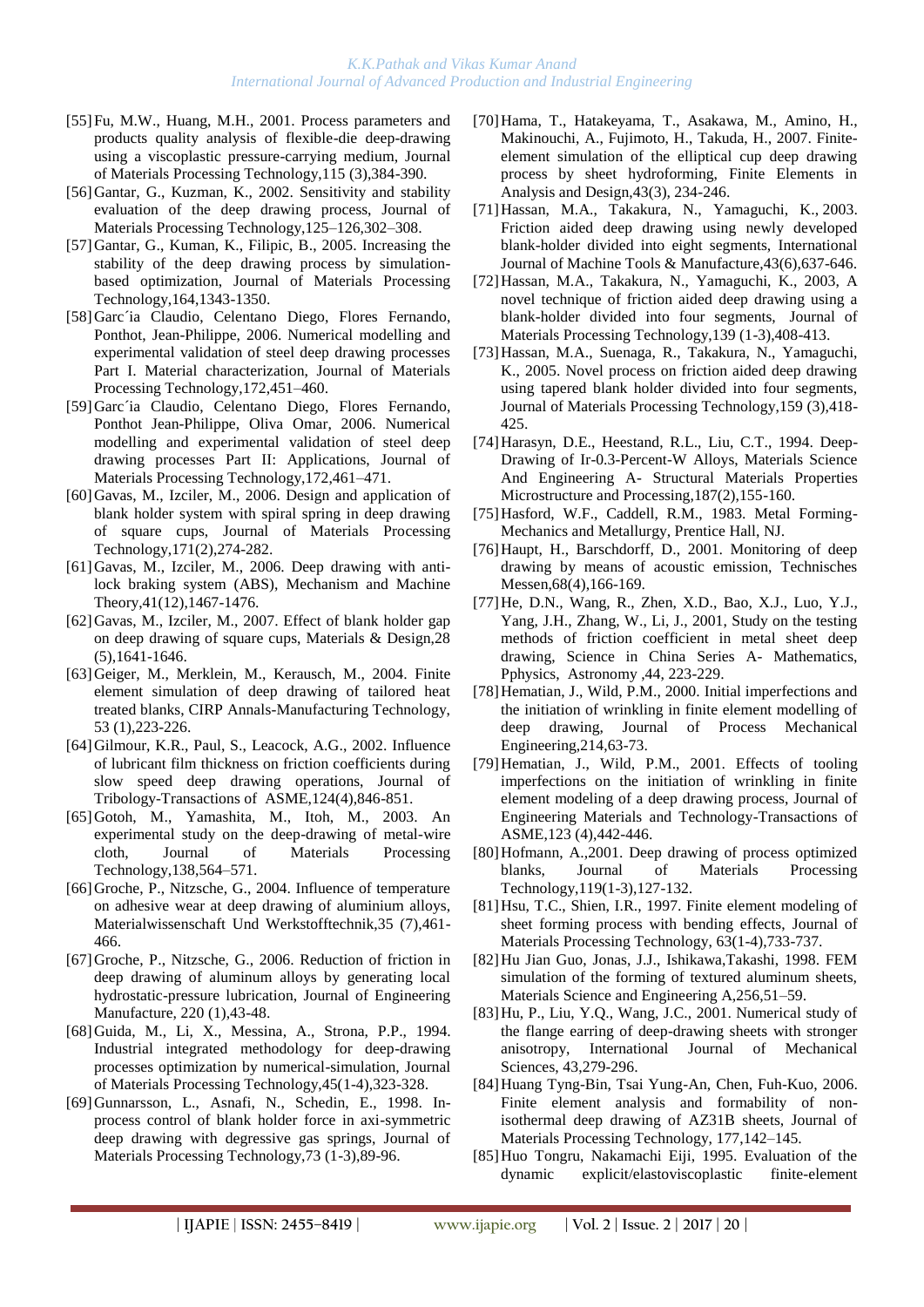method in sheet-forming simulation, Journal of Materials Processing Technology 50,180-196.

- [86]Inala, K.K., Wub, P.D.K., Neale, K.W., 2000. Simulation of earring in textured Aluminum Sheets, International Journal of Plasticity,16, 635-648.
- [87[\]Incandela, O.,](http://apps.isiknowledge.com/WoS/CIW.cgi?SID=4F4DgpBnmJOk2a7nieI&Func=OneClickSearch&field=AU&val=Incandela+O&ut=000225845800001&auloc=1&curr_doc=1/252&Form=FullRecordPage&doc=1/252) [Tabourot, L.,](http://apps.isiknowledge.com/WoS/CIW.cgi?SID=4F4DgpBnmJOk2a7nieI&Func=OneClickSearch&field=AU&val=Tabourot+L&ut=000225845800001&auloc=2&curr_doc=1/252&Form=FullRecordPage&doc=1/252) [Porret, P.](http://apps.isiknowledge.com/WoS/CIW.cgi?SID=4F4DgpBnmJOk2a7nieI&Func=OneClickSearch&field=AU&val=Porret+P&ut=000225845800001&auloc=3&curr_doc=1/252&Form=FullRecordPage&doc=1/252), [Balland. P.](http://apps.isiknowledge.com/WoS/CIW.cgi?SID=4F4DgpBnmJOk2a7nieI&Func=OneClickSearch&field=AU&val=Balland+P&ut=000225845800001&auloc=4&curr_doc=1/252&Form=FullRecordPage&doc=1/252), [Arrieux, R.](http://apps.isiknowledge.com/WoS/CIW.cgi?SID=4F4DgpBnmJOk2a7nieI&Func=OneClickSearch&field=AU&val=Arrieux+R&ut=000225845800001&auloc=5&curr_doc=1/252&Form=FullRecordPage&doc=1/252), [Ducher, F.](http://apps.isiknowledge.com/WoS/CIW.cgi?SID=4F4DgpBnmJOk2a7nieI&Func=OneClickSearch&field=AU&val=Ducher+F&ut=000225845800001&auloc=6&curr_doc=1/252&Form=FullRecordPage&doc=1/252), 2004. Modelling and analysis of a deep-drawing operation, Journal of Materials Processing Technology,155, 1105-1110.
- [88[\]Iseki, H.,](http://apps.isiknowledge.com/WoS/CIW.cgi?SID=1AJM5iKdKA546ePn1B6&Func=OneClickSearch&field=AU&val=ISEKI+H&ut=A1993KT38500010&auloc=1&curr_doc=1/1099&Form=FullRecordPage&doc=1/1099) [Sowerby, R.](http://apps.isiknowledge.com/WoS/CIW.cgi?SID=1AJM5iKdKA546ePn1B6&Func=OneClickSearch&field=AU&val=SOWERBY+R&ut=A1993KT38500010&auloc=2&curr_doc=1/1099&Form=FullRecordPage&doc=1/1099), 1993. Method for evaluating limiting drawing ratios, Journal of Materials Engineering and Performance,2 (1),107-112.
- [89[\]Iseki, H.](http://apps.isiknowledge.com/WoS/CIW.cgi?SID=1AJM5iKdKA546ePn1B6&Func=OneClickSearch&field=AU&val=ISEKI+H&ut=A1995TF11700010&auloc=1&curr_doc=1/986&Form=FullRecordPage&doc=1/986), [Sowerby, R.](http://apps.isiknowledge.com/WoS/CIW.cgi?SID=1AJM5iKdKA546ePn1B6&Func=OneClickSearch&field=AU&val=SOWERBY+R&ut=A1995TF11700010&auloc=2&curr_doc=1/986&Form=FullRecordPage&doc=1/986), 1995. Determination of the optimum blank shape when deep-drawing nonaxisymmetric cups using a finite-element method, JSME International Journal Series A - Mechanics and Material Engineering,38(4),473-479.
- [90]Jaroslav Mackerle, 2004. Finite element analyses and simulations of sheet metal forming processes, Engineering Computations,21(8),891-940.
- [91[\]Jensen, M.R.](http://apps.isiknowledge.com/WoS/CIW.cgi?SID=2DkOCF9aP3omdaABJnA&Func=OneClickSearch&field=AU&val=Jensen+MR&ut=000076192500011&auloc=1&curr_doc=1/795&Form=FullRecordPage&doc=1/795), [Damborg, F.F.,](http://apps.isiknowledge.com/WoS/CIW.cgi?SID=2DkOCF9aP3omdaABJnA&Func=OneClickSearch&field=AU&val=Damborg+FF&ut=000076192500011&auloc=2&curr_doc=1/795&Form=FullRecordPage&doc=1/795) [Nielsen, K.B.](http://apps.isiknowledge.com/WoS/CIW.cgi?SID=2DkOCF9aP3omdaABJnA&Func=OneClickSearch&field=AU&val=Nielsen+KB&ut=000076192500011&auloc=3&curr_doc=1/795&Form=FullRecordPage&doc=1/795), [Danckert,](http://apps.isiknowledge.com/WoS/CIW.cgi?SID=2DkOCF9aP3omdaABJnA&Func=OneClickSearch&field=AU&val=Danckert+J&ut=000076192500011&auloc=4&curr_doc=1/795&Form=FullRecordPage&doc=1/795)  [J.](http://apps.isiknowledge.com/WoS/CIW.cgi?SID=2DkOCF9aP3omdaABJnA&Func=OneClickSearch&field=AU&val=Danckert+J&ut=000076192500011&auloc=4&curr_doc=1/795&Form=FullRecordPage&doc=1/795), 1998. Optimization of the draw-die design in conventional deep-drawing in order to minimize tool wear, Journal of Materials Processing Technology, 83 (1-3),106-114.
- [92[\]Jiang, Q.W.](http://apps.isiknowledge.com/WoS/CIW.cgi?SID=2DkOCF9aP3omdaABJnA&Func=OneClickSearch&field=AU&val=Jiang+QW&ut=000178202200173&auloc=1&curr_doc=1/468&Form=FullRecordPage&doc=1/468), [Zhang, Y.D.](http://apps.isiknowledge.com/WoS/CIW.cgi?SID=2DkOCF9aP3omdaABJnA&Func=OneClickSearch&field=AU&val=Zhang+YD&ut=000178202200173&auloc=2&curr_doc=1/468&Form=FullRecordPage&doc=1/468), [Zhao, X.](http://apps.isiknowledge.com/WoS/CIW.cgi?SID=2DkOCF9aP3omdaABJnA&Func=OneClickSearch&field=AU&val=Zhao+X&ut=000178202200173&auloc=3&curr_doc=1/468&Form=FullRecordPage&doc=1/468), [Liang, ZD.](http://apps.isiknowledge.com/WoS/CIW.cgi?SID=2DkOCF9aP3omdaABJnA&Func=OneClickSearch&field=AU&val=Liang+ZD&ut=000178202200173&auloc=4&curr_doc=1/468&Form=FullRecordPage&doc=1/468), [Wang,](http://apps.isiknowledge.com/WoS/CIW.cgi?SID=2DkOCF9aP3omdaABJnA&Func=OneClickSearch&field=AU&val=Wang+F&ut=000178202200173&auloc=5&curr_doc=1/468&Form=FullRecordPage&doc=1/468)  [F.](http://apps.isiknowledge.com/WoS/CIW.cgi?SID=2DkOCF9aP3omdaABJnA&Func=OneClickSearch&field=AU&val=Wang+F&ut=000178202200173&auloc=5&curr_doc=1/468&Form=FullRecordPage&doc=1/468), [Zuo, L.](http://apps.isiknowledge.com/WoS/CIW.cgi?SID=2DkOCF9aP3omdaABJnA&Func=OneClickSearch&field=AU&val=Zuo+L&ut=000178202200173&auloc=6&curr_doc=1/468&Form=FullRecordPage&doc=1/468), 2002. Calculation of plastic strain ratio of deep-drawing steel sheets from texture, Textures of Materials, Part 1-2, Materials Science Forum,408(4),1103-1108.
- [93[\]Jimma, T.](http://apps.isiknowledge.com/WoS/CIW.cgi?SID=2DkOCF9aP3omdaABJnA&Func=OneClickSearch&field=AU&val=Jimma+T&ut=000075700400068&auloc=1&curr_doc=1/804&Form=FullRecordPage&doc=1/804), [Kasuga, Y.,](http://apps.isiknowledge.com/WoS/CIW.cgi?SID=2DkOCF9aP3omdaABJnA&Func=OneClickSearch&field=AU&val=Kasuga+Y&ut=000075700400068&auloc=2&curr_doc=1/804&Form=FullRecordPage&doc=1/804) [Iwaki, N.](http://apps.isiknowledge.com/WoS/CIW.cgi?SID=2DkOCF9aP3omdaABJnA&Func=OneClickSearch&field=AU&val=Iwaki+N&ut=000075700400068&auloc=3&curr_doc=1/804&Form=FullRecordPage&doc=1/804), [Miyazawa, O.,](http://apps.isiknowledge.com/WoS/CIW.cgi?SID=2DkOCF9aP3omdaABJnA&Func=OneClickSearch&field=AU&val=Miyazawa+O&ut=000075700400068&auloc=4&curr_doc=1/804&Form=FullRecordPage&doc=1/804) [Mori,](http://apps.isiknowledge.com/WoS/CIW.cgi?SID=2DkOCF9aP3omdaABJnA&Func=OneClickSearch&field=AU&val=Mori+E&ut=000075700400068&auloc=5&curr_doc=1/804&Form=FullRecordPage&doc=1/804)  [E.](http://apps.isiknowledge.com/WoS/CIW.cgi?SID=2DkOCF9aP3omdaABJnA&Func=OneClickSearch&field=AU&val=Mori+E&ut=000075700400068&auloc=5&curr_doc=1/804&Form=FullRecordPage&doc=1/804), [Ito, K.](http://apps.isiknowledge.com/WoS/CIW.cgi?SID=2DkOCF9aP3omdaABJnA&Func=OneClickSearch&field=AU&val=Ito+K&ut=000075700400068&auloc=6&curr_doc=1/804&Form=FullRecordPage&doc=1/804), [Hatano, H.](http://apps.isiknowledge.com/WoS/CIW.cgi?SID=2DkOCF9aP3omdaABJnA&Func=OneClickSearch&field=AU&val=Hatano+H&ut=000075700400068&auloc=7&curr_doc=1/804&Form=FullRecordPage&doc=1/804), 1998. An application of ultrasonic vibration to the deep drawing process, Journal of Materials Processing Technology,80(1),406-412.
- [94[\]Johnson, D.F.](http://apps.isiknowledge.com/WoS/CIW.cgi?SID=1AJM5iKdKA546ePn1B6&Func=OneClickSearch&field=AU&val=Johnson+DF&ut=A1996UJ41900010&auloc=1&curr_doc=1/969&Form=FullRecordPage&doc=1/969), [Opie, D.B.](http://apps.isiknowledge.com/WoS/CIW.cgi?SID=1AJM5iKdKA546ePn1B6&Func=OneClickSearch&field=AU&val=Opie+DB&ut=A1996UJ41900010&auloc=2&curr_doc=1/969&Form=FullRecordPage&doc=1/969), [Schone, H.E.](http://apps.isiknowledge.com/WoS/CIW.cgi?SID=1AJM5iKdKA546ePn1B6&Func=OneClickSearch&field=AU&val=Schone+HE&ut=A1996UJ41900010&auloc=3&curr_doc=1/969&Form=FullRecordPage&doc=1/969), [Lanagan, M.T.](http://apps.isiknowledge.com/WoS/CIW.cgi?SID=1AJM5iKdKA546ePn1B6&Func=OneClickSearch&field=AU&val=Lanagan+MT&ut=A1996UJ41900010&auloc=4&curr_doc=1/969&Form=FullRecordPage&doc=1/969), [Stevens, J.C.](http://apps.isiknowledge.com/WoS/CIW.cgi?SID=1AJM5iKdKA546ePn1B6&Func=OneClickSearch&field=AU&val=Stevens+JC&ut=A1996UJ41900010&auloc=5&curr_doc=1/969&Form=FullRecordPage&doc=1/969), 1996. High-temperature superconducting magnetic shields formed by deep drawing, IEEE Transactions on Applied Superconductivity,6(1),50-54.
- [95]Jourdan, F., Jean, M., Alart, P., 1998. An alternative method between implicit and explicit schemes devoted to frictional contact problems in deep drawing simulation, Journal of Materials Processing Technology, 80–81,257– 262.
- [96]Jung, D.W., Yang, D.Y., 1998. Step-wise combined implicit–explicit finite-element simulation of autobody stamping processes, Journal of Materials Processing Technology, 83,245–260.
- [97]Jung, D.W., Song, I.S.,Yang, D.Y.,1995, An improved method for the application of blank holding force considering the sheet thickness in the deep drawing simulation of planar anisotropic sheet, Journal of Materials Processing Technology,52,472-488.
- [98[\]Jung-Han Song,](http://scitation.aip.org/vsearch/servlet/VerityServlet?KEY=ALL&possible1=Song%2C+Jung-Han&possible1zone=author&maxdisp=25&smode=strresults&aqs=true) [Hoon Huh,](http://scitation.aip.org/vsearch/servlet/VerityServlet?KEY=ALL&possible1=Huh%2C+Hoon&possible1zone=author&maxdisp=25&smode=strresults&aqs=true) 2007. Stress-based springback reduction of a channel shaped auto-body part with high-strength steel using response surface methodology, Journal of Engineering Materials and Technology, 129(3), 397-406.
- [99[\]Jurkovic Z,](http://apps.isiknowledge.com/WoS/CIW.cgi?SID=2DkOCF9aP3omdaABJnA&Func=OneClickSearch&field=AU&val=Jurkovic+Z&ut=000089462100002&auloc=1&curr_doc=1/654&Form=FullRecordPage&doc=1/654) [Jurkovic M,](http://apps.isiknowledge.com/WoS/CIW.cgi?SID=2DkOCF9aP3omdaABJnA&Func=OneClickSearch&field=AU&val=Jurkovic+M&ut=000089462100002&auloc=2&curr_doc=1/654&Form=FullRecordPage&doc=1/654) 2000. Modelling and optimization of the tool geometry for deep drawing of sheet metal, Metalurgija, 39 (4),231-236.
- [100] Kaiping, Li, Habraken, A.M., Bruneel, H., 1995. Simulation of square-cup deep-drawing with different finite elements, Journal of Materials Processing Technology,50,81-91.
- [101] Kampus, Z., Balic, J., 2003. Deep drawing of tailored blanks without a blankholder, Journal of Materials Processing Technology,133,128-133.
- [102] [Kampus, Z.](http://apps.isiknowledge.com/WoS/CIW.cgi?SID=1AJM5iKdKA546ePn1B6&Func=OneClickSearch&field=AU&val=KAMPUS+Z&ut=A1992JQ97700016&auloc=1&curr_doc=1/1112&Form=FullRecordPage&doc=1/1112), [Kuzman, K.](http://apps.isiknowledge.com/WoS/CIW.cgi?SID=1AJM5iKdKA546ePn1B6&Func=OneClickSearch&field=AU&val=KUZMAN+K&ut=A1992JQ97700016&auloc=2&curr_doc=1/1112&Form=FullRecordPage&doc=1/1112), 1992. Experimental and numerical (FEM) analysis of deep drawing of relatively thick sheet-metal, Journal of Materials Processing Technology,34(1-4),133-140.
- [103] [Kang, S.S.](http://apps.isiknowledge.com/WoS/CIW.cgi?SID=2DkOCF9aP3omdaABJnA&Func=OneClickSearch&field=AU&val=Kang+SS&ut=000176776800007&auloc=1&curr_doc=1/497&Form=FullRecordPage&doc=1/497), [Park, D.H.](http://apps.isiknowledge.com/WoS/CIW.cgi?SID=2DkOCF9aP3omdaABJnA&Func=OneClickSearch&field=AU&val=Park+DH&ut=000176776800007&auloc=2&curr_doc=1/497&Form=FullRecordPage&doc=1/497), 2002. Application of computer-aided process planning system for nonaxisymmetric deep drawing products, Journal of Materials Processing Technology,124 (1-2),36-48.
- [104] [Kataoka, S.](http://apps.isiknowledge.com/WoS/CIW.cgi?SID=2DkOCF9aP3omdaABJnA&Func=OneClickSearch&field=AU&val=Kataoka+S&ut=000189038100087&auloc=1&curr_doc=1/344&Form=FullRecordPage&doc=1/344), [Murakawa, M.](http://apps.isiknowledge.com/WoS/CIW.cgi?SID=2DkOCF9aP3omdaABJnA&Func=OneClickSearch&field=AU&val=Murakawa+M&ut=000189038100087&auloc=2&curr_doc=1/344&Form=FullRecordPage&doc=1/344), [Aizawa, T.,](http://apps.isiknowledge.com/WoS/CIW.cgi?SID=2DkOCF9aP3omdaABJnA&Func=OneClickSearch&field=AU&val=Aizawa+T&ut=000189038100087&auloc=3&curr_doc=1/344&Form=FullRecordPage&doc=1/344) [Ike, H.](http://apps.isiknowledge.com/WoS/CIW.cgi?SID=2DkOCF9aP3omdaABJnA&Func=OneClickSearch&field=AU&val=Ike+H&ut=000189038100087&auloc=4&curr_doc=1/344&Form=FullRecordPage&doc=1/344), 2004. Tribology of dry deep-drawing of various metal sheets with use of ceramics tools, Surface & Coatings Technology,177,582-590.
- [105] Kawka, M., Olejnik, L., Rosochowski, A., Sunaga, H., Makinouchi, A., 2001. Simulation of wrinkling in sheet metal forming, Journal of Materials Processing Technology,109, 283-289.
- [106] [Kestens, L.](http://apps.isiknowledge.com/WoS/CIW.cgi?SID=2DkOCF9aP3omdaABJnA&Func=OneClickSearch&field=AU&val=Kestens+L&ut=000083514400002&auloc=1&curr_doc=1/722&Form=FullRecordPage&doc=1/722), [Jonas, J.J.](http://apps.isiknowledge.com/WoS/CIW.cgi?SID=2DkOCF9aP3omdaABJnA&Func=OneClickSearch&field=AU&val=Jonas+JJ&ut=000083514400002&auloc=2&curr_doc=1/722&Form=FullRecordPage&doc=1/722), 1999. Deep drawing textures in low carbon steels, Metals and Materials-Korea, 5(5),419-427.
- [107] [Kim, S.](http://apps.isiknowledge.com/WoS/CIW.cgi?SID=1AJM5iKdKA546ePn1B6&Func=OneClickSearch&field=AU&val=Kim+S&ut=000072750200012&auloc=1&curr_doc=1/845&Form=FullRecordPage&doc=1/845), [Park, M.](http://apps.isiknowledge.com/WoS/CIW.cgi?SID=1AJM5iKdKA546ePn1B6&Func=OneClickSearch&field=AU&val=Park+M&ut=000072750200012&auloc=2&curr_doc=1/845&Form=FullRecordPage&doc=1/845), [Kim, S.](http://apps.isiknowledge.com/WoS/CIW.cgi?SID=1AJM5iKdKA546ePn1B6&Func=OneClickSearch&field=AU&val=Kim+S&ut=000072750200012&auloc=3&curr_doc=1/845&Form=FullRecordPage&doc=1/845), [Seo, D.](http://apps.isiknowledge.com/WoS/CIW.cgi?SID=1AJM5iKdKA546ePn1B6&Func=OneClickSearch&field=AU&val=Seo+D&ut=000072750200012&auloc=4&curr_doc=1/845&Form=FullRecordPage&doc=1/845), 1998. Blank design and formability for non-circular deep drawing processes by the finite-element method, Journal of Materials Processing Technology,75 (1-3),94-99.
- [108] [Kim, J.B.](http://apps.isiknowledge.com/WoS/CIW.cgi?SID=2DkOCF9aP3omdaABJnA&Func=OneClickSearch&field=AU&val=Kim+JB&ut=000168462000033&auloc=1&curr_doc=1/606&Form=FullRecordPage&doc=1/606), [Yoon, J.W.](http://apps.isiknowledge.com/WoS/CIW.cgi?SID=2DkOCF9aP3omdaABJnA&Func=OneClickSearch&field=AU&val=Yoon+JW&ut=000168462000033&auloc=2&curr_doc=1/606&Form=FullRecordPage&doc=1/606), [Yang D.Y.](http://apps.isiknowledge.com/WoS/CIW.cgi?SID=2DkOCF9aP3omdaABJnA&Func=OneClickSearch&field=AU&val=Yang+DY&ut=000168462000033&auloc=3&curr_doc=1/606&Form=FullRecordPage&doc=1/606), [Barlat, F.](http://apps.isiknowledge.com/WoS/CIW.cgi?SID=2DkOCF9aP3omdaABJnA&Func=OneClickSearch&field=AU&val=Barlat+F&ut=000168462000033&auloc=4&curr_doc=1/606&Form=FullRecordPage&doc=1/606), 2001. Investigation into wrinkling behavior in the elliptical cup deep drawing process by finite element analysis using bifurcation theory, Journal Of Materials Processing Technology,111(1-3),170-174.
- [109] [Kim, J.B.](http://apps.isiknowledge.com/WoS/CIW.cgi?SID=2DkOCF9aP3omdaABJnA&Func=OneClickSearch&field=AU&val=Kim+JB&ut=000181820800001&auloc=1&curr_doc=1/424&Form=FullRecordPage&doc=1/424), [Yoon, J.W.](http://apps.isiknowledge.com/WoS/CIW.cgi?SID=2DkOCF9aP3omdaABJnA&Func=OneClickSearch&field=AU&val=Yoon+JW&ut=000181820800001&auloc=2&curr_doc=1/424&Form=FullRecordPage&doc=1/424), [Yang, D.Y.,](http://apps.isiknowledge.com/WoS/CIW.cgi?SID=2DkOCF9aP3omdaABJnA&Func=OneClickSearch&field=AU&val=Yang+DY&ut=000181820800001&auloc=3&curr_doc=1/424&Form=FullRecordPage&doc=1/424) 2003. Investigation into the wrinkling behaviour of thin sheets in the cylindrical cup deep drawing process using bifurcation theory, International Journal for Numerical Methods in Engineering,56(12),1673-1705.
- [110] Kirby, D.S.K., Wild, P.M., 2000. Deep drawing of pressure vessels end closures: Finite element simulation and validation, Journal of Materials Processing Technology,103,247-260.
- [111] Kishor, N., Kumar, D. Ravi, 2002. Optimization of initial blank shape to minimize earring in deep drawing using finite element method, Journal of Materials Processing Technology 130-131,20-30.
- [112] [Knockaert, R.,](http://apps.isiknowledge.com/WoS/CIW.cgi?SID=2DkOCF9aP3omdaABJnA&Func=OneClickSearch&field=AU&val=Knockaert+R&ut=000167487800005&auloc=1&curr_doc=1/613&Form=FullRecordPage&doc=1/613) [Chastel, Y.](http://apps.isiknowledge.com/WoS/CIW.cgi?SID=2DkOCF9aP3omdaABJnA&Func=OneClickSearch&field=AU&val=Chastel+Y&ut=000167487800005&auloc=2&curr_doc=1/613&Form=FullRecordPage&doc=1/613), [Massoni, E.,](http://apps.isiknowledge.com/WoS/CIW.cgi?SID=2DkOCF9aP3omdaABJnA&Func=OneClickSearch&field=AU&val=Massoni+E&ut=000167487800005&auloc=3&curr_doc=1/613&Form=FullRecordPage&doc=1/613) 2001. Experimental and numerical determination of texture evolution during deep drawing tests, Journal of Materials Processing Technology,110(3), 300-311.
- [113] [Kohzu, M.](http://apps.isiknowledge.com/WoS/CIW.cgi?SID=2DkOCF9aP3omdaABJnA&Func=OneClickSearch&field=AU&val=Kohzu+M&ut=000170408600021&auloc=1&curr_doc=1/577&Form=FullRecordPage&doc=1/577), [Yoshida, F.](http://apps.isiknowledge.com/WoS/CIW.cgi?SID=2DkOCF9aP3omdaABJnA&Func=OneClickSearch&field=AU&val=Yoshida+F&ut=000170408600021&auloc=2&curr_doc=1/577&Form=FullRecordPage&doc=1/577), [Somekawa, H.](http://apps.isiknowledge.com/WoS/CIW.cgi?SID=2DkOCF9aP3omdaABJnA&Func=OneClickSearch&field=AU&val=Somekawa+H&ut=000170408600021&auloc=3&curr_doc=1/577&Form=FullRecordPage&doc=1/577), [Yoshikawa,](http://apps.isiknowledge.com/WoS/CIW.cgi?SID=2DkOCF9aP3omdaABJnA&Func=OneClickSearch&field=AU&val=Yoshikawa+M&ut=000170408600021&auloc=4&curr_doc=1/577&Form=FullRecordPage&doc=1/577)  [M.](http://apps.isiknowledge.com/WoS/CIW.cgi?SID=2DkOCF9aP3omdaABJnA&Func=OneClickSearch&field=AU&val=Yoshikawa+M&ut=000170408600021&auloc=4&curr_doc=1/577&Form=FullRecordPage&doc=1/577), [Tanabe, S.](http://apps.isiknowledge.com/WoS/CIW.cgi?SID=2DkOCF9aP3omdaABJnA&Func=OneClickSearch&field=AU&val=Tanabe+S&ut=000170408600021&auloc=5&curr_doc=1/577&Form=FullRecordPage&doc=1/577), [Higashi, K.](http://apps.isiknowledge.com/WoS/CIW.cgi?SID=2DkOCF9aP3omdaABJnA&Func=OneClickSearch&field=AU&val=Higashi+K&ut=000170408600021&auloc=6&curr_doc=1/577&Form=FullRecordPage&doc=1/577), 2001. Fracture mechanism and forming limit in deep-drawing of magnesium alloy AZ3, Materials Transactions,42 (7),1273-1276.
- [114] Koyama Hiroshi, Manabe Kenichi, 2003. Virtual processing in intelligent BHF control deep drawing, Journal of Materials Processing Technology,143- 144,261-265.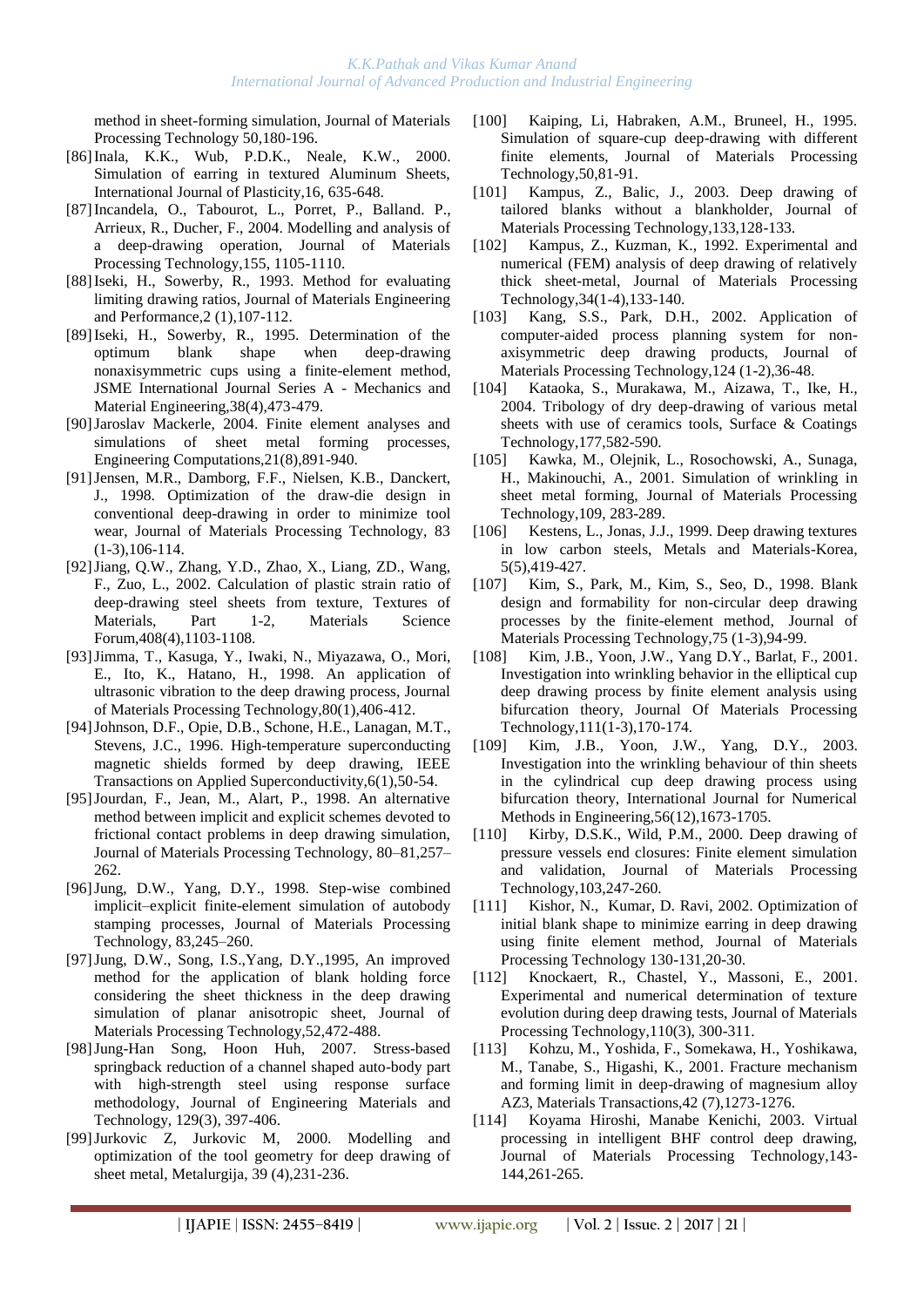- [115] [Ku, T.W.](http://apps.isiknowledge.com/WoS/CIW.cgi?SID=4F4DgpBnmJOk2a7nieI&Func=OneClickSearch&field=AU&val=Ku+TW&ut=000227161500069&auloc=1&curr_doc=1/239&Form=FullRecordPage&doc=1/239), [Kang, B.S.](http://apps.isiknowledge.com/WoS/CIW.cgi?SID=4F4DgpBnmJOk2a7nieI&Func=OneClickSearch&field=AU&val=Kang+BS&ut=000227161500069&auloc=2&curr_doc=1/239&Form=FullRecordPage&doc=1/239), 2004. Process design and FE analysis of multi-stage rectangular deep drawing with extreme aspect ratio, Advances in Engineering Plasticity and Its Applications, Engineering Materials,274- 276,427-432.
- [116] Kumar, D. Ravi, 2002. Formability analysis of extra-deep drawing steel, Journal of Materials Processing Technology,130,31-41.
- [117] [Kuwabara, T.](http://apps.isiknowledge.com/WoS/CIW.cgi?SID=1AJM5iKdKA546ePn1B6&Func=OneClickSearch&field=AU&val=Kuwabara+T&ut=A1997WA73000013&auloc=1&curr_doc=1/920&Form=FullRecordPage&doc=1/920), [Si, W.H.](http://apps.isiknowledge.com/WoS/CIW.cgi?SID=1AJM5iKdKA546ePn1B6&Func=OneClickSearch&field=AU&val=Si+WH&ut=A1997WA73000013&auloc=2&curr_doc=1/920&Form=FullRecordPage&doc=1/920), 1997. PC-based blank design system for deep-drawing irregularly shaped prismatic shells with arbitrarily shaped flange, Journal of Materials Processing Technology,63 (1-3), 89-94.
- [118] Lang, L.H., Danckert, J., Nielsen, K.B., Kang, D.C. and Zhang, S.H., 2004. Key technologies of the simulation of the hydrodynamic deep drawing of irregular parts, Journal of Materials Processing Technology,150,40–47.
- [119] Lang Lihui, Danckert Joachim, Nielsen Karl Brian, 2004. Investigation into the effect of pre-bulging during hydromechanical deep drawing with uniform pressure onto the blank, International Journal of Machine Tools & Manufacture,44,649–657.
- [120] Lang Lihui, Danckert Joachim, Nielsen K.B., 2004. Study on hydromechanical deep drawing with uniform pressure onto the blank, International Journal of Machine Tools & Manufacture,44,495–502.
- [121] Lang Lihui, Danckert Joachim, Nielsen Karl Brian, Zhou Xibin, 2005. Investigation into the forming of a complex cup locally constrained by a round die based on an innovative hydromechanical deep drawing method, Journal of Materials Processing Technology,167,191– 200.
- [122] Lee S.W., 2002. Study on the forming parameters of the metal bellows, Journal of Materials Processing Technology,130–131,47–53.
- [123] Lee, J.H., Chun, B.S., 2005, Investigation on the variation of deep drawability of STS304 using FEM simulations, Journal of Materials Processing Technology,159,389–396.
- [124] Lembit, M., Kutt, S., Allan, B., Pifko, Jerrell A. Nardiello, John M. Papazian, 1998. Slow-dynamic finite element simulation of manufacturing processes, Computers & Structures, 66(1),I-17.
- [125] [Lee, Y.S.](http://apps.isiknowledge.com/WoS/CIW.cgi?SID=3Cic8Oijl8M@MI142Hp&Func=OneClickSearch&field=AU&val=Lee+YS&ut=000245898200024&auloc=1&fullauth=%20(Lee,%20Y.%20S.)&curr_doc=1/13&Form=FullRecordPage&doc=1/13), [Kim, M.C.,](http://apps.isiknowledge.com/WoS/CIW.cgi?SID=3Cic8Oijl8M@MI142Hp&Func=OneClickSearch&field=AU&val=Kim+MC&ut=000245898200024&auloc=2&fullauth=%20(Kim,%20M.%20C.)&curr_doc=1/13&Form=FullRecordPage&doc=1/13) [Kim, S.W.](http://apps.isiknowledge.com/WoS/CIW.cgi?SID=3Cic8Oijl8M@MI142Hp&Func=OneClickSearch&field=AU&val=Kim+SW&ut=000245898200024&auloc=3&fullauth=%20(Kim,%20S.%20W.)&curr_doc=1/13&Form=FullRecordPage&doc=1/13), [Kwon, Y.N.](http://apps.isiknowledge.com/WoS/CIW.cgi?SID=3Cic8Oijl8M@MI142Hp&Func=OneClickSearch&field=AU&val=Kwon+YN&ut=000245898200024&auloc=4&fullauth=%20(Kwon,%20Y.%20N.)&curr_doc=1/13&Form=FullRecordPage&doc=1/13), [Choi, S.W.](http://apps.isiknowledge.com/WoS/CIW.cgi?SID=3Cic8Oijl8M@MI142Hp&Func=OneClickSearch&field=AU&val=Choi+SW&ut=000245898200024&auloc=5&fullauth=%20(Choi,%20S.%20W.)&curr_doc=1/13&Form=FullRecordPage&doc=1/13), [Lee JH,](http://apps.isiknowledge.com/WoS/CIW.cgi?SID=3Cic8Oijl8M@MI142Hp&Func=OneClickSearch&field=AU&val=Lee+JH&ut=000245898200024&auloc=6&fullauth=%20(Lee,%20J.%20H.)&curr_doc=1/13&Form=FullRecordPage&doc=1/13) 2007. Experimental and analytical studies for forming limit of AZ31 alloy on warm sheet metal forming, Journal of Materials Processing Technology,187,103-107.
- [126] [Lei, J.X.](http://apps.isiknowledge.com/WoS/CIW.cgi?SID=2DkOCF9aP3omdaABJnA&Func=OneClickSearch&field=AU&val=Lei+JX&ut=000080921800010&auloc=1&curr_doc=1/744&Form=FullRecordPage&doc=1/744), 1998. Prediction and control of both wrinkle limit and fracture limit on cylindrical cup deepdrawing, Journal of University of Science and Technology Beijing,5 (4),237.
- [127] [Lei, J.X.](http://apps.isiknowledge.com/WoS/CIW.cgi?SID=2DkOCF9aP3omdaABJnA&Func=OneClickSearch&field=AU&val=Lei+JX&ut=000179015000010&auloc=1&curr_doc=1/458&Form=FullRecordPage&doc=1/458), [Kang, Y.L.,](http://apps.isiknowledge.com/WoS/CIW.cgi?SID=2DkOCF9aP3omdaABJnA&Func=OneClickSearch&field=AU&val=Kang+YL&ut=000179015000010&auloc=2&curr_doc=1/458&Form=FullRecordPage&doc=1/458) [Qu, F.Q.](http://apps.isiknowledge.com/WoS/CIW.cgi?SID=2DkOCF9aP3omdaABJnA&Func=OneClickSearch&field=AU&val=Qu+FQ&ut=000179015000010&auloc=3&curr_doc=1/458&Form=FullRecordPage&doc=1/458), 2002. Prediction and determination of both friction coefficient and forming force on sheet metal deep-drawing, Journal of University of Science and Technology Beijing, 9 (5),360-362.
- [128] [Les, P.](http://apps.isiknowledge.com/WoS/CIW.cgi?SID=1AJM5iKdKA546ePn1B6&Func=OneClickSearch&field=AU&val=LES+P&ut=A1994QP58700009&auloc=1&curr_doc=1/1020&Form=FullRecordPage&doc=1/1020), [Volk, D.](http://apps.isiknowledge.com/WoS/CIW.cgi?SID=1AJM5iKdKA546ePn1B6&Func=OneClickSearch&field=AU&val=VOLK+D&ut=A1994QP58700009&auloc=2&curr_doc=1/1020&Form=FullRecordPage&doc=1/1020), 1994. Determination of Liquid Pressure in Hydrostatic Deep-Drawing, Strojniski

Vestnik-Journal of Mechanical Engineering,40 (11- 12),451-453.

- [129] [Leu, D.K.](http://apps.isiknowledge.com/WoS/CIW.cgi?SID=1AJM5iKdKA546ePn1B6&Func=OneClickSearch&field=AU&val=Leu+DK&ut=000071451400013&auloc=1&curr_doc=1/857&Form=FullRecordPage&doc=1/857), 1997. Prediction of the maximum drawing load in the cup-drawing process of sheet metals, Journal of Materials Processing Technology,72(2),256- 261.
- [130] [Li, C.L.](http://apps.isiknowledge.com/WoS/CIW.cgi?SID=4F4DgpBnmJOk2a7nieI&Func=OneClickSearch&field=AU&val=Li+CL&ut=000235279200122&auloc=1&curr_doc=1/135&Form=FullRecordPage&doc=1/135), [Huang, Y.M.,](http://apps.isiknowledge.com/WoS/CIW.cgi?SID=4F4DgpBnmJOk2a7nieI&Func=OneClickSearch&field=AU&val=Huang+YM&ut=000235279200122&auloc=2&curr_doc=1/135&Form=FullRecordPage&doc=1/135) [Tsai, Y.W.](http://apps.isiknowledge.com/WoS/CIW.cgi?SID=4F4DgpBnmJOk2a7nieI&Func=OneClickSearch&field=AU&val=Tsai+YW&ut=000235279200122&auloc=3&curr_doc=1/135&Form=FullRecordPage&doc=1/135), 2006. Study of optimum blank in the deep drawing process of square cup with flange by using adaptive network fuzzy inference system, Progress on Advanced Manufacture for Micro/Nano Technology.
- [131] [Li, D.Y.](http://apps.isiknowledge.com/WoS/CIW.cgi?SID=4F4DgpBnmJOk2a7nieI&Func=OneClickSearch&field=AU&val=Li+DY&ut=000227161500091&auloc=1&curr_doc=1/240&Form=FullRecordPage&doc=1/240), [Zhang, S.R.](http://apps.isiknowledge.com/WoS/CIW.cgi?SID=4F4DgpBnmJOk2a7nieI&Func=OneClickSearch&field=AU&val=Zhang+SR&ut=000227161500091&auloc=2&curr_doc=1/240&Form=FullRecordPage&doc=1/240), [Peng, Y.H.](http://apps.isiknowledge.com/WoS/CIW.cgi?SID=4F4DgpBnmJOk2a7nieI&Func=OneClickSearch&field=AU&val=Peng+YH&ut=000227161500091&auloc=3&curr_doc=1/240&Form=FullRecordPage&doc=1/240), 2004. Investigation of the flange earring of deep-drawing aluminum sheets by rate-independent polycrystalline plasticity finite element analysis, Engineering Materials,274-276,559-564.
- [132] [Li, M.Q.](http://apps.isiknowledge.com/WoS/CIW.cgi?SID=1AJM5iKdKA546ePn1B6&Func=OneClickSearch&field=AU&val=LI+MQ&ut=A1991GA94200008&auloc=1&curr_doc=1/1160&Form=FullRecordPage&doc=1/1160), 1991. Prediction of the optimum dimensions of the crystalline grains for the deep-drawing of metals, Journal of Materials Processing Technology,26 (3),349-354.
- [133] [Li, Y.Q.](http://apps.isiknowledge.com/WoS/CIW.cgi?SID=3Cic8Oijl8M@MI142Hp&Func=OneClickSearch&field=AU&val=Li+YQ&ut=000240556200006&auloc=1&fullauth=%20(Li,%20Y.%20Q.)&curr_doc=1/76&Form=FullRecordPage&doc=1/76), [Cui, Z.S.](http://apps.isiknowledge.com/WoS/CIW.cgi?SID=3Cic8Oijl8M@MI142Hp&Func=OneClickSearch&field=AU&val=Cui+ZS&ut=000240556200006&auloc=2&fullauth=%20(Cui,%20Z.%20S.)&curr_doc=1/76&Form=FullRecordPage&doc=1/76), [Ruan, X.Y.](http://apps.isiknowledge.com/WoS/CIW.cgi?SID=3Cic8Oijl8M@MI142Hp&Func=OneClickSearch&field=AU&val=Ruan+XY&ut=000240556200006&auloc=3&fullauth=%20(Ruan,%20X.%20Y.)&curr_doc=1/76&Form=FullRecordPage&doc=1/76), [Zhang, D.J.](http://apps.isiknowledge.com/WoS/CIW.cgi?SID=3Cic8Oijl8M@MI142Hp&Func=OneClickSearch&field=AU&val=Zhang+DJ&ut=000240556200006&auloc=4&fullauth=%20(Zhang,%20D.%20J.)&curr_doc=1/76&Form=FullRecordPage&doc=1/76), 2006. CAE-based six sigma robust optimization for deepdrawing process of sheet metal, International Journal of Advanced Manufacturing Technology,30(7-8),631-637.
- [134] Lin, J.C., 2003. Using FEM and neural network prediction on hydrodynamic deep drawing of T-piece maximum length, Finite Elements in Analysis and Design,39,445–456.
- [135] [Liu, Y.Z.](http://apps.isiknowledge.com/WoS/CIW.cgi?SID=2DkOCF9aP3omdaABJnA&Func=OneClickSearch&field=AU&val=Liu+YZ&ut=000185489700089&auloc=1&curr_doc=1/375&Form=FullRecordPage&doc=1/375), [Sun, J.H.](http://apps.isiknowledge.com/WoS/CIW.cgi?SID=2DkOCF9aP3omdaABJnA&Func=OneClickSearch&field=AU&val=Sun+JH&ut=000185489700089&auloc=2&curr_doc=1/375&Form=FullRecordPage&doc=1/375), [Zhou, L.Y.](http://apps.isiknowledge.com/WoS/CIW.cgi?SID=2DkOCF9aP3omdaABJnA&Func=OneClickSearch&field=AU&val=Zhou+LY&ut=000185489700089&auloc=3&curr_doc=1/375&Form=FullRecordPage&doc=1/375), [Tu, Y.G.](http://apps.isiknowledge.com/WoS/CIW.cgi?SID=2DkOCF9aP3omdaABJnA&Func=OneClickSearch&field=AU&val=Tu+YG&ut=000185489700089&auloc=4&curr_doc=1/375&Form=FullRecordPage&doc=1/375), [Xing, F.](http://apps.isiknowledge.com/WoS/CIW.cgi?SID=2DkOCF9aP3omdaABJnA&Func=OneClickSearch&field=AU&val=Xing+F&ut=000185489700089&auloc=5&curr_doc=1/375&Form=FullRecordPage&doc=1/375), [Guo, Y.C.,](http://apps.isiknowledge.com/WoS/CIW.cgi?SID=2DkOCF9aP3omdaABJnA&Func=OneClickSearch&field=AU&val=Guo+YC&ut=000185489700089&auloc=6&curr_doc=1/375&Form=FullRecordPage&doc=1/375) [Tong, Q.](http://apps.isiknowledge.com/WoS/CIW.cgi?SID=2DkOCF9aP3omdaABJnA&Func=OneClickSearch&field=AU&val=Tong+Q&ut=000185489700089&auloc=7&curr_doc=1/375&Form=FullRecordPage&doc=1/375), 2003. Experiment investigation of deep-drawing sheet texture evolution, Journal of Materials Processing Technology,140, 509-513.
- [136] Liu, Y., Peng, X.,Qin, Y.,2004. FE simulation for concurrent design and manufacture of automotive sheetmetal parts, Journal of Materials Processing Technology, 150,145–150.
- [137] [Lin, J.](http://apps.isiknowledge.com/WoS/CIW.cgi?SID=1AJM5iKdKA546ePn1B6&Func=OneClickSearch&field=AU&val=LIN+JF&ut=A1992JF58500014&auloc=1&curr_doc=1/1124&Form=FullRecordPage&doc=1/1124)F., [Wang, L.Y](http://apps.isiknowledge.com/WoS/CIW.cgi?SID=1AJM5iKdKA546ePn1B6&Func=OneClickSearch&field=AU&val=WANG+LY&ut=A1992JF58500014&auloc=2&curr_doc=1/1124&Form=FullRecordPage&doc=1/1124)., [Huang, T.](http://apps.isiknowledge.com/WoS/CIW.cgi?SID=1AJM5iKdKA546ePn1B6&Func=OneClickSearch&field=AU&val=HUANG+TK&ut=A1992JF58500014&auloc=3&curr_doc=1/1124&Form=FullRecordPage&doc=1/1124)K., 1992. Friction in deep drawing of aluminum sheet, Wear,156 (1), 189- 199.
- [138] [Lin, J.](http://apps.isiknowledge.com/WoS/CIW.cgi?SID=1AJM5iKdKA546ePn1B6&Func=OneClickSearch&field=AU&val=LIN+JF&ut=A1992JR74600008&auloc=1&curr_doc=1/1116&Form=FullRecordPage&doc=1/1116)F., [Lee, A.Y](http://apps.isiknowledge.com/WoS/CIW.cgi?SID=1AJM5iKdKA546ePn1B6&Func=OneClickSearch&field=AU&val=LEE+AY&ut=A1992JR74600008&auloc=2&curr_doc=1/1116&Form=FullRecordPage&doc=1/1116)., [Lee, K.](http://apps.isiknowledge.com/WoS/CIW.cgi?SID=1AJM5iKdKA546ePn1B6&Func=OneClickSearch&field=AU&val=LEE+KY&ut=A1992JR74600008&auloc=3&curr_doc=1/1116&Form=FullRecordPage&doc=1/1116)Y., 1992. Friction evaluation in deep drawing using an instrumented blankholder, Tribology Transactions,35 (4),635-642.
- [139] Lingbeek, R., Hu´etink, J., Ohnimus, S., Petzoldt, M., Weiher, J., 2005. The development of a finite elements based springback compensation tool for sheet metal products, Journal of Materials Processing Technology,115–125.
- [140] Liu Yazheng, Sun Jinghong, Zhou Leyu, Tu Yonggang, Xing Feng, Guo Yanchang, Tong Qiang, 2003. Experiment investigation of deep-drawing sheet texture evolution, Journal of Materials Processing Technology,140, 509-513.
- [141] [Liu, Y.Q.,](http://apps.isiknowledge.com/WoS/CIW.cgi?SID=2DkOCF9aP3omdaABJnA&Func=OneClickSearch&field=AU&val=Liu+YQ&ut=000176582600007&auloc=1&curr_doc=1/501&Form=FullRecordPage&doc=1/501) [Hu, P.](http://apps.isiknowledge.com/WoS/CIW.cgi?SID=2DkOCF9aP3omdaABJnA&Func=OneClickSearch&field=AU&val=Hu+P&ut=000176582600007&auloc=2&curr_doc=1/501&Form=FullRecordPage&doc=1/501), [Wang, J.C.](http://apps.isiknowledge.com/WoS/CIW.cgi?SID=2DkOCF9aP3omdaABJnA&Func=OneClickSearch&field=AU&val=Wang+JC&ut=000176582600007&auloc=3&curr_doc=1/501&Form=FullRecordPage&doc=1/501), 2002. Springback simulation and analysis of strong anisotropic sheet metals in U-channel bending process, Acta Mechanica Sinica,18 (3),264-273.
- [142] [Lu, Q.G.,](http://apps.isiknowledge.com/WoS/CIW.cgi?SID=2DkOCF9aP3omdaABJnA&Func=OneClickSearch&field=AU&val=Lu+QG&ut=000172766900002&auloc=1&curr_doc=1/540&Form=FullRecordPage&doc=1/540) [Chen, G.N.](http://apps.isiknowledge.com/WoS/CIW.cgi?SID=2DkOCF9aP3omdaABJnA&Func=OneClickSearch&field=AU&val=Chen+GN&ut=000172766900002&auloc=2&curr_doc=1/540&Form=FullRecordPage&doc=1/540), [Chang, J.](http://apps.isiknowledge.com/WoS/CIW.cgi?SID=2DkOCF9aP3omdaABJnA&Func=OneClickSearch&field=AU&val=Chang+J&ut=000172766900002&auloc=3&curr_doc=1/540&Form=FullRecordPage&doc=1/540), [Cheng, X.D.](http://apps.isiknowledge.com/WoS/CIW.cgi?SID=2DkOCF9aP3omdaABJnA&Func=OneClickSearch&field=AU&val=Cheng+XD&ut=000172766900002&auloc=4&curr_doc=1/540&Form=FullRecordPage&doc=1/540), [Tang, L.](http://apps.isiknowledge.com/WoS/CIW.cgi?SID=2DkOCF9aP3omdaABJnA&Func=OneClickSearch&field=AU&val=Tang+L&ut=000172766900002&auloc=5&curr_doc=1/540&Form=FullRecordPage&doc=1/540), [Zhou, J.C.](http://apps.isiknowledge.com/WoS/CIW.cgi?SID=2DkOCF9aP3omdaABJnA&Func=OneClickSearch&field=AU&val=Zhou+JC&ut=000172766900002&auloc=6&curr_doc=1/540&Form=FullRecordPage&doc=1/540), 2001. Characteristics of non-{111} textures in micro-carbon deep drawing steel sheets and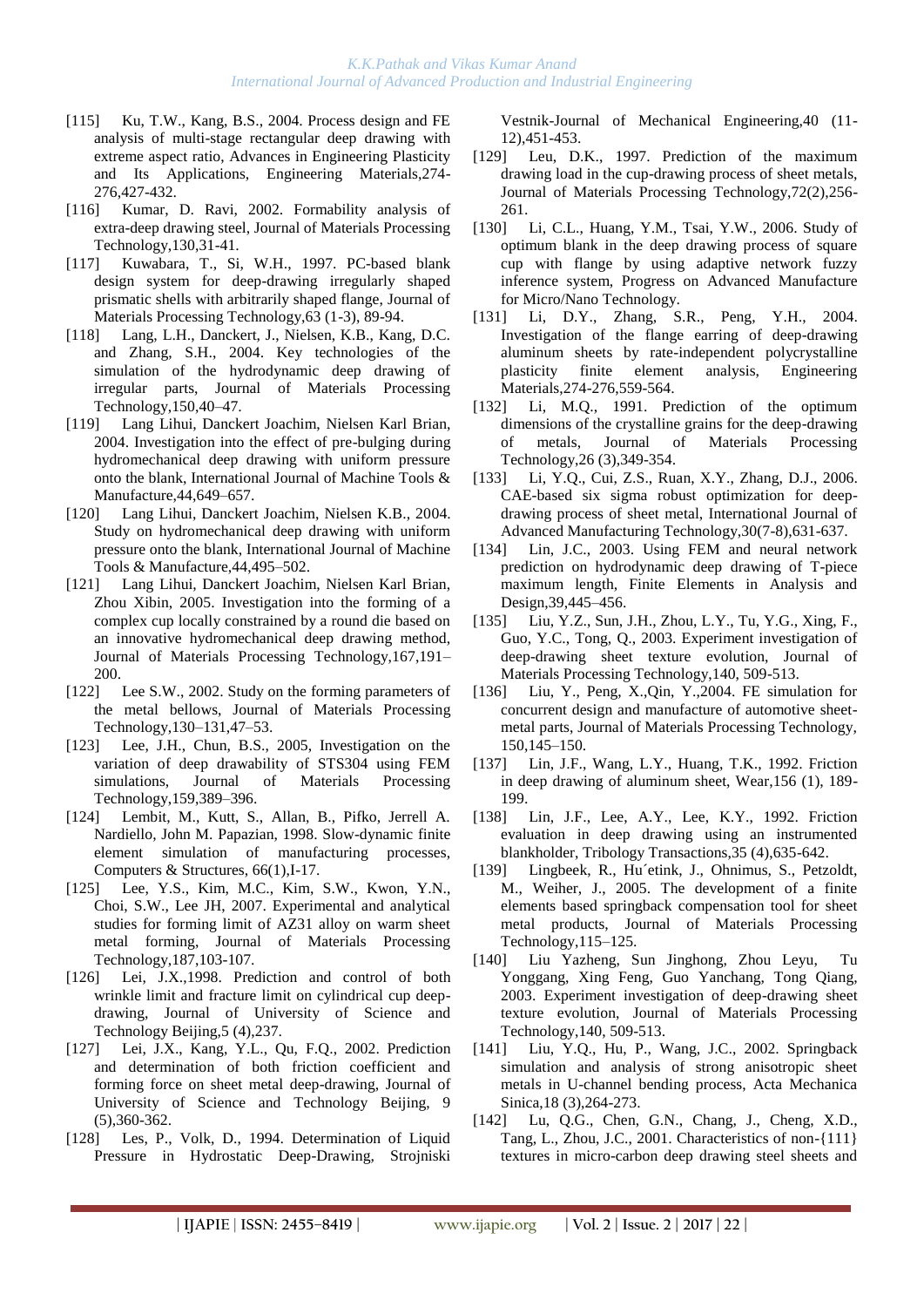their influence on the (r)over-bar and Delta r values, Acta Metallurgica Sinica,37 (6), 567-570.

- [143] [Luo, Y.J.](http://apps.isiknowledge.com/WoS/CIW.cgi?SID=2DkOCF9aP3omdaABJnA&Func=OneClickSearch&field=AU&val=Luo+YJ&ut=000171793000036&auloc=1&curr_doc=1/554&Form=FullRecordPage&doc=1/554), [He, D.N.](http://apps.isiknowledge.com/WoS/CIW.cgi?SID=2DkOCF9aP3omdaABJnA&Func=OneClickSearch&field=AU&val=He+DN&ut=000171793000036&auloc=2&curr_doc=1/554&Form=FullRecordPage&doc=1/554), [Yang, J.H.](http://apps.isiknowledge.com/WoS/CIW.cgi?SID=2DkOCF9aP3omdaABJnA&Func=OneClickSearch&field=AU&val=Yang+JH&ut=000171793000036&auloc=3&curr_doc=1/554&Form=FullRecordPage&doc=1/554), [Zhang, Y.Q.](http://apps.isiknowledge.com/WoS/CIW.cgi?SID=2DkOCF9aP3omdaABJnA&Func=OneClickSearch&field=AU&val=Zhang+YQ&ut=000171793000036&auloc=4&curr_doc=1/554&Form=FullRecordPage&doc=1/554), [Zhang, W.](http://apps.isiknowledge.com/WoS/CIW.cgi?SID=2DkOCF9aP3omdaABJnA&Func=OneClickSearch&field=AU&val=Zhang+W&ut=000171793000036&auloc=5&curr_doc=1/554&Form=FullRecordPage&doc=1/554), [Li, J.](http://apps.isiknowledge.com/WoS/CIW.cgi?SID=2DkOCF9aP3omdaABJnA&Func=OneClickSearch&field=AU&val=Li+J&ut=000171793000036&auloc=6&curr_doc=1/554&Form=FullRecordPage&doc=1/554), 2001. Research on friction law in deep drawing process of rectangular parts, Science in China Series A –Mathematics, Physics, Astronomy, 44, 230- 234.
- [144] [Mahdavian, S.M](http://apps.isiknowledge.com/WoS/CIW.cgi?SID=1AJM5iKdKA546ePn1B6&Func=OneClickSearch&field=AU&val=MAHDAVIAN+SM&ut=A1993KK63200016&auloc=1&curr_doc=1/1105&Form=FullRecordPage&doc=1/1105)., [Shao, Z.M.](http://apps.isiknowledge.com/WoS/CIW.cgi?SID=1AJM5iKdKA546ePn1B6&Func=OneClickSearch&field=AU&val=SHAO+ZM&ut=A1993KK63200016&auloc=2&curr_doc=1/1105&Form=FullRecordPage&doc=1/1105), 1993. Isoviscous hydrodynamic lubrication of deep drawing and its comparison with experiment, Journal of Tribology-Transactions of ASME,115 (1),111-118.
- [145] Mamalis, A.G., Manolakos, D.E. and Baldoukas, A.K., 1996. On the finite-element modelling of the deepdrawing of square sections of coated steels, Journal of Materials Processing Technology, 58,153-159.
- [146] [Mahmudi, R.](http://apps.isiknowledge.com/WoS/CIW.cgi?SID=3Cic8Oijl8M@MI142Hp&Func=OneClickSearch&field=AU&val=Mahmudi+R&ut=000240309000245&auloc=1&fullauth=%20(Mahmudi,%20R.)&curr_doc=1/78&Form=FullRecordPage&doc=1/78), [Alaiha, M.M.](http://apps.isiknowledge.com/WoS/CIW.cgi?SID=3Cic8Oijl8M@MI142Hp&Func=OneClickSearch&field=AU&val=Alaiha+MM&ut=000240309000245&auloc=2&fullauth=%20(Alaiha,%20M.%20M.)&curr_doc=1/78&Form=FullRecordPage&doc=1/78), 2006. Control of earing in deep drawing of roll-cast AA3003 aluminum sheets, Materials Science Forum Part 1-2, 519-521,1545-1550.
- [147] Mamalis, A.G., Manolakos, D.E. and Baldoukas, A.K., 1996. On the finite-element modelling of the deepdrawing of square sections of coated steels, Journal of Materials Processing Technology,58,153-159.
- [148] Mamalis, A.G., Manolakos, D.E. and Baldoukas, A.K., 1997. Simulation of sheet metal forming using explicit finite element techniques: effect of material and forming characteristics Part 2. Deep-drawing of square cups, Journal of Materials Processing Technology, 72,110–116.
- [149] [Manabe, K.](http://apps.isiknowledge.com/WoS/CIW.cgi?SID=2DkOCF9aP3omdaABJnA&Func=OneClickSearch&field=AU&val=Manabe+K&ut=000075700400070&auloc=1&curr_doc=1/806&Form=FullRecordPage&doc=1/806), [Yang, M.](http://apps.isiknowledge.com/WoS/CIW.cgi?SID=2DkOCF9aP3omdaABJnA&Func=OneClickSearch&field=AU&val=Yang+M&ut=000075700400070&auloc=2&curr_doc=1/806&Form=FullRecordPage&doc=1/806), [Yoshihara, S.](http://apps.isiknowledge.com/WoS/CIW.cgi?SID=2DkOCF9aP3omdaABJnA&Func=OneClickSearch&field=AU&val=Yoshihara+S&ut=000075700400070&auloc=3&curr_doc=1/806&Form=FullRecordPage&doc=1/806), 1998. Artificial intelligence identification of process parameters and adaptive control system for deep-drawing process, Journal of Materials Processing Technology,80(1),421-426.
- [150] [Manabe, K.I.](http://apps.isiknowledge.com/WoS/CIW.cgi?SID=4F4DgpBnmJOk2a7nieI&Func=OneClickSearch&field=AU&val=Manabe+KI&ut=000233627200030&auloc=1&curr_doc=1/160&Form=FullRecordPage&doc=1/160), [Yamauchi, Y.,](http://apps.isiknowledge.com/WoS/CIW.cgi?SID=4F4DgpBnmJOk2a7nieI&Func=OneClickSearch&field=AU&val=Yamauchi+Y&ut=000233627200030&auloc=2&curr_doc=1/160&Form=FullRecordPage&doc=1/160) [Yagami, T.](http://apps.isiknowledge.com/WoS/CIW.cgi?SID=4F4DgpBnmJOk2a7nieI&Func=OneClickSearch&field=AU&val=Yagami+T&ut=000233627200030&auloc=3&curr_doc=1/160&Form=FullRecordPage&doc=1/160), 2005. FE simulation on blank holder control using friction reducing algorithm in deep drawing process, JSME International Journal Series A-Solid Mechanics and Material Engineering,48 (4),341-345.
- [151] [Manabe, K.,](http://apps.isiknowledge.com/WoS/CIW.cgi?SID=3Cic8Oijl8M@MI142Hp&Func=OneClickSearch&field=AU&val=Manabe+K&ut=000245898200055&auloc=1&fullauth=%20(Manabe,%20K.)&curr_doc=1/18&Form=FullRecordPage&doc=1/18) [Shimizu, T.](http://apps.isiknowledge.com/WoS/CIW.cgi?SID=3Cic8Oijl8M@MI142Hp&Func=OneClickSearch&field=AU&val=Shimizu+T&ut=000245898200055&auloc=2&fullauth=%20(Shimizu,%20T.)&curr_doc=1/18&Form=FullRecordPage&doc=1/18), [Koyama, H.](http://apps.isiknowledge.com/WoS/CIW.cgi?SID=3Cic8Oijl8M@MI142Hp&Func=OneClickSearch&field=AU&val=Koyama+H&ut=000245898200055&auloc=3&fullauth=%20(Koyama,%20H.)&curr_doc=1/18&Form=FullRecordPage&doc=1/18), 2007. Evaluation of milli-scale cylindrical cup in two-stage deep drawing process, Journal of Materials Processing Technology,187,245-249.
- [152] [Manach, P.Y.](http://apps.isiknowledge.com/WoS/CIW.cgi?SID=2DkOCF9aP3omdaABJnA&Func=OneClickSearch&field=AU&val=Manach+PY&ut=000179553200125&auloc=1&curr_doc=1/450&Form=FullRecordPage&doc=1/450), [Oliveira, M.C.](http://apps.isiknowledge.com/WoS/CIW.cgi?SID=2DkOCF9aP3omdaABJnA&Func=OneClickSearch&field=AU&val=Oliveira+MC&ut=000179553200125&auloc=2&curr_doc=1/450&Form=FullRecordPage&doc=1/450), [Thuillier, S.](http://apps.isiknowledge.com/WoS/CIW.cgi?SID=2DkOCF9aP3omdaABJnA&Func=OneClickSearch&field=AU&val=Thuillier+S&ut=000179553200125&auloc=3&curr_doc=1/450&Form=FullRecordPage&doc=1/450), [Menezes, L.F.,](http://apps.isiknowledge.com/WoS/CIW.cgi?SID=2DkOCF9aP3omdaABJnA&Func=OneClickSearch&field=AU&val=Menezes+LF&ut=000179553200125&auloc=4&curr_doc=1/450&Form=FullRecordPage&doc=1/450) 2002. Reverse deep drawing: Experimental and numerical simulation results, Advanced Materials Forum - Key Engineering Materials,230(2),541-544.
- [153] [Marques Mjmb,](http://apps.isiknowledge.com/WoS/CIW.cgi?SID=1AJM5iKdKA546ePn1B6&Func=OneClickSearch&field=AU&val=MARQUES+MJMB&ut=A1990EP16200007&auloc=1&curr_doc=1/1181&Form=FullRecordPage&doc=1/1181) [Baptista Rmso,](http://apps.isiknowledge.com/WoS/CIW.cgi?SID=1AJM5iKdKA546ePn1B6&Func=OneClickSearch&field=AU&val=BAPTISTA+RMSO&ut=A1990EP16200007&auloc=2&curr_doc=1/1181&Form=FullRecordPage&doc=1/1181) 1990. Theoretical and experimental-analysis of axisymmetrical deep drawing, Journal of Materials Processing Technology,24,53-63.
- [154] Meinders, T., Berg, A. van den, Huetink, J., 2000. Deep drawing: simulations of tailored blanks and experimental verification, Journal of Material Processing Technology,103,65-73.
- [155] Meinders, T., Boogaard, A.H. van den, Huétnik, J., 2003, Improvement of the implicit finite element code performance in deep drawing simulations by dynamics contributions, Journal of Materials Processing Technology,134,413-420.
- [156] Menezes, L.F., Teodosiu, C., 2000. Threedimensional numerical simulation of the deep-drawing process using solid finite elements, Journal of Materials Processing Technology, 97,100-106.
- [157] [Merklein, M.](http://apps.isiknowledge.com/WoS/CIW.cgi?SID=4F4DgpBnmJOk2a7nieI&Func=OneClickSearch&field=AU&val=Merklein+M&ut=000227238700030&auloc=1&curr_doc=1/233&Form=FullRecordPage&doc=1/233), [Giera, A.](http://apps.isiknowledge.com/WoS/CIW.cgi?SID=4F4DgpBnmJOk2a7nieI&Func=OneClickSearch&field=AU&val=Giera+A&ut=000227238700030&auloc=2&curr_doc=1/233&Form=FullRecordPage&doc=1/233), [Geiger, M.](http://apps.isiknowledge.com/WoS/CIW.cgi?SID=4F4DgpBnmJOk2a7nieI&Func=OneClickSearch&field=AU&val=Geiger+M&ut=000227238700030&auloc=3&curr_doc=1/233&Form=FullRecordPage&doc=1/233), 2004. Deep drawing of friction stir welded thin sheet aluminium steel tailored hybrids, Steel Research International,76(2- 3),250-256.
- [158] Min Dong-Kyun, Jeon Byung-Hee, Kim Hyung-Jong, Kim Naksoo, 1995. A study on process improvements of multi-stage deep-drawing by the finiteelement method, Journal of Materials Processing Technology,54,230-238.
- [159] Morestin, F., Boivin, M., Silva, C., 2001. Elasto plastic formulation using a kinematic hardening model for springback analysis in sheet metal forming, [Journal](http://www.sciencedirect.com/science/journal/09240136)  [of Materials Processing Technology,](http://www.sciencedirect.com/science/journal/09240136) 56(1-4),619-630.
- [160] Morsy, E.l., Wahab Abdel, Manabe KenIchi, 2006. Finite element analysis of magnesium AZ31 alloy sheet in warm deep-drawing process considering heat transfer effect, Materials Letters,60(15),1866-1870.
- [161] [Moshksar, M.M.](http://apps.isiknowledge.com/WoS/CIW.cgi?SID=1AJM5iKdKA546ePn1B6&Func=OneClickSearch&field=AU&val=Moshksar+MM&ut=000071651500004&auloc=1&curr_doc=1/853&Form=FullRecordPage&doc=1/853), [Zamanian, A.](http://apps.isiknowledge.com/WoS/CIW.cgi?SID=1AJM5iKdKA546ePn1B6&Func=OneClickSearch&field=AU&val=Zamanian+A&ut=000071651500004&auloc=2&curr_doc=1/853&Form=FullRecordPage&doc=1/853), 1997. Optimization of the tool geometry in the deep drawing of aluminum, Journal of Materials Processing Technology,72 (3),363- 370.
- [162] Moura, G.C.R., Aguilar, M.T.P., Pertence, A.E.M., Cetlin, P.R., 2004. The failure analysis of a deep drawing die in the manufacturing of an automotive shock absorber cap, Engineering Failure Analysis,11,943–950.
- [163] [Namoco, C.S.,](http://apps.isiknowledge.com/WoS/CIW.cgi?SID=3Cic8Oijl8M@MI142Hp&Func=OneClickSearch&field=AU&val=Namoco+CS&ut=000245898200045&auloc=1&fullauth=%20(Namoco,%20C.%20S.,%20Jr.)&curr_doc=1/17&Form=FullRecordPage&doc=1/17) [Iizuka, T.](http://apps.isiknowledge.com/WoS/CIW.cgi?SID=3Cic8Oijl8M@MI142Hp&Func=OneClickSearch&field=AU&val=Iizuka+T&ut=000245898200045&auloc=2&fullauth=%20(Iizuka,%20T.)&curr_doc=1/17&Form=FullRecordPage&doc=1/17), [Narita, K.](http://apps.isiknowledge.com/WoS/CIW.cgi?SID=3Cic8Oijl8M@MI142Hp&Func=OneClickSearch&field=AU&val=Narita+K&ut=000245898200045&auloc=3&fullauth=%20(Narita,%20K.)&curr_doc=1/17&Form=FullRecordPage&doc=1/17), [Takakura, N.](http://apps.isiknowledge.com/WoS/CIW.cgi?SID=3Cic8Oijl8M@MI142Hp&Func=OneClickSearch&field=AU&val=Takakura+N&ut=000245898200045&auloc=4&fullauth=%20(Takakura,%20N.)&curr_doc=1/17&Form=FullRecordPage&doc=1/17), [Yamaguchi, K.](http://apps.isiknowledge.com/WoS/CIW.cgi?SID=3Cic8Oijl8M@MI142Hp&Func=OneClickSearch&field=AU&val=Yamaguchi+K&ut=000245898200045&auloc=5&fullauth=%20(Yamaguchi,%20K.)&curr_doc=1/17&Form=FullRecordPage&doc=1/17), 2007. Effects of embossing and restoration process on the deep drawability of aluminum alloy sheets, Journal of Materials Processing Technology,187,202-206.
- [164] [Naess, S.E.,](http://apps.isiknowledge.com/WoS/CIW.cgi?SID=1AJM5iKdKA546ePn1B6&Func=OneClickSearch&field=AU&val=NAESS+SE&ut=A1991FK79200002&auloc=1&curr_doc=1/1172&Form=FullRecordPage&doc=1/1172) 1991. Development of earing and texture during temper rolling of the aluminum-alloys Aa3005, Zeitschrift Fur Metallkunde,82(4),259-264.
- [165] Naceur, H., Delaméziere, A., Batoz, J. L., Guo, Y. Q., Knopf-Lenoir, C., 2004. Some improvements on the optimum process design in deep drawing using the inverse approach, Journal of Materials Processing Technology,146,250-262.
- [166] [Naka, T.](http://apps.isiknowledge.com/WoS/CIW.cgi?SID=2DkOCF9aP3omdaABJnA&Func=OneClickSearch&field=AU&val=Naka+T&ut=000074597700047&auloc=1&curr_doc=1/821&Form=FullRecordPage&doc=1/821), [Yoshida, F.](http://apps.isiknowledge.com/WoS/CIW.cgi?SID=2DkOCF9aP3omdaABJnA&Func=OneClickSearch&field=AU&val=Yoshida+F&ut=000074597700047&auloc=2&curr_doc=1/821&Form=FullRecordPage&doc=1/821), 1998. Effect of temperature and forming speed on deep drawability of 5083 aluminium alloy sheet, Metals and Materials-Korea,4 (3),464-466.
- [167] Nakamachi, E., 1995. Sheet-forming process characterization by static-explicit anisotropic elasticplastic finite-element simulation, Journal of Materials Processing Technology, 50,116-132.
- [168] [Narayanasamy,](http://apps.isiknowledge.com/WoS/CIW.cgi?SID=1AJM5iKdKA546ePn1B6&Func=OneClickSearch&field=AU&val=NARAYANASAMY+R&ut=A1994MY38000003&auloc=1&curr_doc=1/1062&Form=FullRecordPage&doc=1/1062) R., [Sowerby,](http://apps.isiknowledge.com/WoS/CIW.cgi?SID=1AJM5iKdKA546ePn1B6&Func=OneClickSearch&field=AU&val=SOWERBY+R&ut=A1994MY38000003&auloc=2&curr_doc=1/1062&Form=FullRecordPage&doc=1/1062) R., 1994. Wrinkling of sheet metals when drawing through a conical die, Journal of Materials Processing Technology, 41(30), 275-290.
- [169] [Narayanasmy, R.](http://apps.isiknowledge.com/WoS/CIW.cgi?SID=3Cic8Oijl8M@MI142Hp&Func=OneClickSearch&field=AU&val=Narayanasmy+R&ut=000243733400019&auloc=1&fullauth=%20(Narayanasmy,%20R.)&curr_doc=1/42&Form=FullRecordPage&doc=1/42), [Loganathan, C.](http://apps.isiknowledge.com/WoS/CIW.cgi?SID=3Cic8Oijl8M@MI142Hp&Func=OneClickSearch&field=AU&val=Loganathan+C&ut=000243733400019&auloc=2&fullauth=%20(Loganathan,%20C.)&curr_doc=1/42&Form=FullRecordPage&doc=1/42), 2007. Influence of friction on the prediction of wrinkling of prestrained blanks when drawing through a conical die, Materials & Design,28(3),904-912.
- [170] Natarajana, S., Venkataswamy B. S., Bagavathiperumala, P., 2002. A note on deep drawing process: numerical simulation and experimental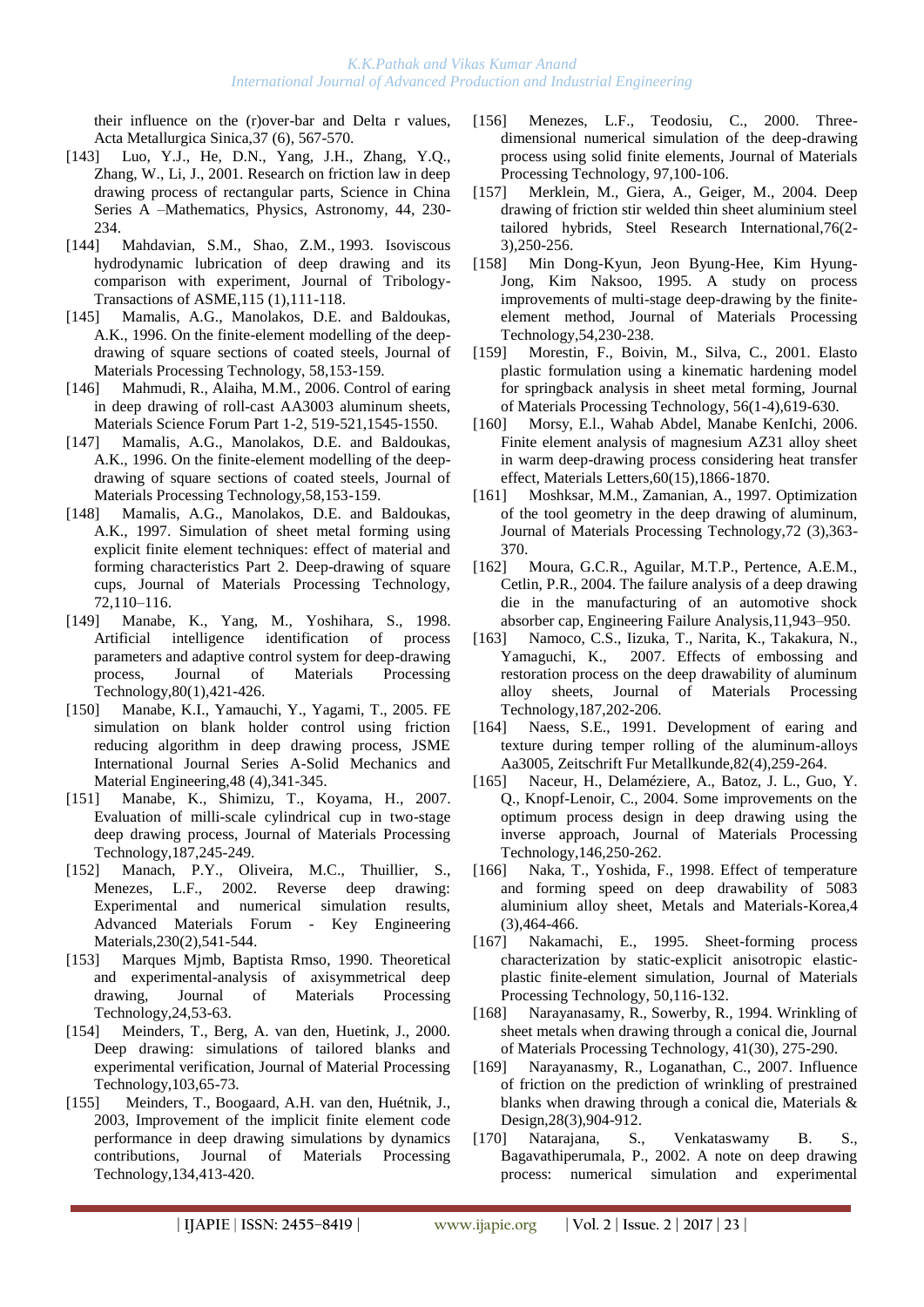validation, Journal of Materials Processing Technology,127,64–67.

- [171] [Neutz, J.](http://apps.isiknowledge.com/WoS/CIW.cgi?SID=2DkOCF9aP3omdaABJnA&Func=OneClickSearch&field=AU&val=Neutz+J&ut=000176726400011&auloc=1&curr_doc=1/496&Form=FullRecordPage&doc=1/496), [Ebeling, H.](http://apps.isiknowledge.com/WoS/CIW.cgi?SID=2DkOCF9aP3omdaABJnA&Func=OneClickSearch&field=AU&val=Ebeling+H&ut=000176726400011&auloc=2&curr_doc=1/496&Form=FullRecordPage&doc=1/496), [Hill, W.](http://apps.isiknowledge.com/WoS/CIW.cgi?SID=2DkOCF9aP3omdaABJnA&Func=OneClickSearch&field=AU&val=Hill+W&ut=000176726400011&auloc=3&curr_doc=1/496&Form=FullRecordPage&doc=1/496), [Konig, A.](http://apps.isiknowledge.com/WoS/CIW.cgi?SID=2DkOCF9aP3omdaABJnA&Func=OneClickSearch&field=AU&val=Konig+A&ut=000176726400011&auloc=4&curr_doc=1/496&Form=FullRecordPage&doc=1/496), [Klose,](http://apps.isiknowledge.com/WoS/CIW.cgi?SID=2DkOCF9aP3omdaABJnA&Func=OneClickSearch&field=AU&val=Klose+L&ut=000176726400011&auloc=5&curr_doc=1/496&Form=FullRecordPage&doc=1/496)  [L.](http://apps.isiknowledge.com/WoS/CIW.cgi?SID=2DkOCF9aP3omdaABJnA&Func=OneClickSearch&field=AU&val=Klose+L&ut=000176726400011&auloc=5&curr_doc=1/496&Form=FullRecordPage&doc=1/496), [Muller, A.](http://apps.isiknowledge.com/WoS/CIW.cgi?SID=2DkOCF9aP3omdaABJnA&Func=OneClickSearch&field=AU&val=Muller+A&ut=000176726400011&auloc=6&curr_doc=1/496&Form=FullRecordPage&doc=1/496), 2002. Gas generators for deep drawing applications, Propellants Explosives Pyrotechnics,27(3),175-178.
- [172] Nguyen Nhat, T., Arrieux, R., Vacher, P., Tabourot, L., 1998. Plastic instability for off-axes loading in deepdrawing operations, Journal of Materials Processing Technology,77,175–179.
- [173] [Ohsawa, H.,](http://apps.isiknowledge.com/WoS/CIW.cgi?SID=1AJM5iKdKA546ePn1B6&Func=OneClickSearch&field=AU&val=OHSAWA+H&ut=A1993LN32300005&auloc=1&curr_doc=1/1086&Form=FullRecordPage&doc=1/1086) [Ikeda, M.](http://apps.isiknowledge.com/WoS/CIW.cgi?SID=1AJM5iKdKA546ePn1B6&Func=OneClickSearch&field=AU&val=IKEDA+M&ut=A1993LN32300005&auloc=2&curr_doc=1/1086&Form=FullRecordPage&doc=1/1086), 1993. Tensile ductility and deep drawability of rate-dependent sheet materials, Journal of Materials Processing Technology, 38(4),703- 722.
- [174] [Oh, J.E.](http://apps.isiknowledge.com/WoS/CIW.cgi?SID=2DkOCF9aP3omdaABJnA&Func=OneClickSearch&field=AU&val=Oh+JE&ut=000178202200189&auloc=1&curr_doc=1/469&Form=FullRecordPage&doc=1/469), [Kim, J.K.](http://apps.isiknowledge.com/WoS/CIW.cgi?SID=2DkOCF9aP3omdaABJnA&Func=OneClickSearch&field=AU&val=Kim+JK&ut=000178202200189&auloc=2&curr_doc=1/469&Form=FullRecordPage&doc=1/469), [Park, Y.B.](http://apps.isiknowledge.com/WoS/CIW.cgi?SID=2DkOCF9aP3omdaABJnA&Func=OneClickSearch&field=AU&val=Park+YB&ut=000178202200189&auloc=3&curr_doc=1/469&Form=FullRecordPage&doc=1/469), 2002. Influence of sulfur on formability of galvannealed ultra deep drawing quality steel, Textures of Materials, 408(4),1203-1208.
- [175] [Oh, S.T.](http://apps.isiknowledge.com/WoS/CIW.cgi?SID=4F4DgpBnmJOk2a7nieI&Func=OneClickSearch&field=AU&val=Oh+ST&ut=000237302600004&auloc=1&curr_doc=1/116&Form=FullRecordPage&doc=1/116), [Chan, H.J.](http://apps.isiknowledge.com/WoS/CIW.cgi?SID=4F4DgpBnmJOk2a7nieI&Func=OneClickSearch&field=AU&val=Chan+HJ&ut=000237302600004&auloc=2&curr_doc=1/116&Form=FullRecordPage&doc=1/116), [Oh, K.H.](http://apps.isiknowledge.com/WoS/CIW.cgi?SID=4F4DgpBnmJOk2a7nieI&Func=OneClickSearch&field=AU&val=Oh+KH&ut=000237302600004&auloc=3&curr_doc=1/116&Form=FullRecordPage&doc=1/116), [Han, H.N.](http://apps.isiknowledge.com/WoS/CIW.cgi?SID=4F4DgpBnmJOk2a7nieI&Func=OneClickSearch&field=AU&val=Han+HN&ut=000237302600004&auloc=4&curr_doc=1/116&Form=FullRecordPage&doc=1/116), 2006. Prediction of forming limit in hydro-mechanical deep drawing of steel sheets using ductile fracture criterion, Metals and Materials International,12(2),121- 129.
- [176] Ohata Tomiso, Nakamura Yasunori, Katayama Tsutao, Nakamachi Eiji, Omori Nobuaki, 1998, Improvement of optimum process design system by numerical simulation, Journal of Materials Processing Technology,80–81,635–641.
- [177] [Oliveira, M.C.](http://apps.isiknowledge.com/WoS/CIW.cgi?SID=4F4DgpBnmJOk2a7nieI&Func=OneClickSearch&field=AU&val=Oliveira+MC&ut=000238056400286&auloc=1&curr_doc=1/105&Form=FullRecordPage&doc=1/105), [Alves, J.L.](http://apps.isiknowledge.com/WoS/CIW.cgi?SID=4F4DgpBnmJOk2a7nieI&Func=OneClickSearch&field=AU&val=Alves+JL&ut=000238056400286&auloc=2&curr_doc=1/105&Form=FullRecordPage&doc=1/105), [Menezes, L.F.](http://apps.isiknowledge.com/WoS/CIW.cgi?SID=4F4DgpBnmJOk2a7nieI&Func=OneClickSearch&field=AU&val=Menezes+LF&ut=000238056400286&auloc=3&curr_doc=1/105&Form=FullRecordPage&doc=1/105), 2006. Evolutional friction law in the numerical simulation of the deep drawing of a rail, Advanced Materials Forum,514-516,Part 1-2,1443-1447.
- [178] Oliveira, M. C., Alves, J. L., Chaparro, B. M. Menezes, L. F., 2007. Study on the influence of workhardening modeling in springback prediction, International Journal of Plasticity, 23 (3),516-543.
- [179] [Park, C.S.,](http://apps.isiknowledge.com/WoS/CIW.cgi?SID=4F4DgpBnmJOk2a7nieI&Func=OneClickSearch&field=AU&val=Park+CS&ut=000225845500122&auloc=1&curr_doc=1/264&Form=FullRecordPage&doc=1/264) [Ku, T.W.](http://apps.isiknowledge.com/WoS/CIW.cgi?SID=4F4DgpBnmJOk2a7nieI&Func=OneClickSearch&field=AU&val=Ku+TW&ut=000225845500122&auloc=2&curr_doc=1/264&Form=FullRecordPage&doc=1/264), [Kang, B.S.](http://apps.isiknowledge.com/WoS/CIW.cgi?SID=4F4DgpBnmJOk2a7nieI&Func=OneClickSearch&field=AU&val=Kang+BS&ut=000225845500122&auloc=3&curr_doc=1/264&Form=FullRecordPage&doc=1/264), [Hwang, S.M.](http://apps.isiknowledge.com/WoS/CIW.cgi?SID=4F4DgpBnmJOk2a7nieI&Func=OneClickSearch&field=AU&val=Hwang+SM&ut=000225845500122&auloc=4&curr_doc=1/264&Form=FullRecordPage&doc=1/264), 2004. Process design and blank modification in the multistage rectangular deep drawing of an extreme aspect ratio, Journal of Materials Processing Technology,153,778-784.
- [180] [Park, J.H.](http://apps.isiknowledge.com/WoS/CIW.cgi?SID=2FlDIFKMAffmlO8GHpf&Func=OneClickSearch&field=AU&val=Park+JH&ut=000221990400003&auloc=1&curr_doc=1/318&Form=FullRecordPage&doc=1/318), [Kim, C.](http://apps.isiknowledge.com/WoS/CIW.cgi?SID=2FlDIFKMAffmlO8GHpf&Func=OneClickSearch&field=AU&val=Kim+C&ut=000221990400003&auloc=2&curr_doc=1/318&Form=FullRecordPage&doc=1/318), [Choi, J.C.](http://apps.isiknowledge.com/WoS/CIW.cgi?SID=2FlDIFKMAffmlO8GHpf&Func=OneClickSearch&field=AU&val=Choi+JC&ut=000221990400003&auloc=3&curr_doc=1/318&Form=FullRecordPage&doc=1/318), 2004. An integrated CAD/CAM system for CNG pressure vessel manufactured by deep drawing and ironing operation, KSME International Journal,18 (6), 904-914.
- [181] [Park, N.J.](http://apps.isiknowledge.com/WoS/CIW.cgi?SID=2DkOCF9aP3omdaABJnA&Func=OneClickSearch&field=AU&val=Park+NJ&ut=000074597700048&auloc=1&curr_doc=1/822&Form=FullRecordPage&doc=1/822), 1998. Texture development of deep drawn aluminum cups, Metals and Materials-Korea,4 (3),467-471.
- [182] [Park, S.B.](http://apps.isiknowledge.com/WoS/CIW.cgi?SID=1AJM5iKdKA546ePn1B6&Func=OneClickSearch&field=AU&val=Park+SB&ut=000072750200003&auloc=1&curr_doc=1/844&Form=FullRecordPage&doc=1/844), [Choi, Y.,](http://apps.isiknowledge.com/WoS/CIW.cgi?SID=1AJM5iKdKA546ePn1B6&Func=OneClickSearch&field=AU&val=Choi+Y&ut=000072750200003&auloc=2&curr_doc=1/844&Form=FullRecordPage&doc=1/844) [Kim, B.M.](http://apps.isiknowledge.com/WoS/CIW.cgi?SID=1AJM5iKdKA546ePn1B6&Func=OneClickSearch&field=AU&val=Kim+BM&ut=000072750200003&auloc=3&curr_doc=1/844&Form=FullRecordPage&doc=1/844)[, Choi, J.C.,](http://apps.isiknowledge.com/WoS/CIW.cgi?SID=1AJM5iKdKA546ePn1B6&Func=OneClickSearch&field=AU&val=Choi+JC&ut=000072750200003&auloc=4&curr_doc=1/844&Form=FullRecordPage&doc=1/844) 1999. A CAD/CAM system for deep drawing dies in a simpleaction press, Journal of Materials Processing Technology,87(1-3),2958-2965.
- [183] [Park, D.H.](http://apps.isiknowledge.com/WoS/CIW.cgi?SID=2DkOCF9aP3omdaABJnA&Func=OneClickSearch&field=AU&val=Park+DH&ut=000089404200082&auloc=1&curr_doc=1/652&Form=FullRecordPage&doc=1/652), [Bae, W.R.](http://apps.isiknowledge.com/WoS/CIW.cgi?SID=2DkOCF9aP3omdaABJnA&Func=OneClickSearch&field=AU&val=Bae+WR&ut=000089404200082&auloc=2&curr_doc=1/652&Form=FullRecordPage&doc=1/652), [Kang, S.S.](http://apps.isiknowledge.com/WoS/CIW.cgi?SID=2DkOCF9aP3omdaABJnA&Func=OneClickSearch&field=AU&val=Kang+SS&ut=000089404200082&auloc=3&curr_doc=1/652&Form=FullRecordPage&doc=1/652), 2000. Computer aided process planning system for non-axisymmetric deep drawing process, Advances In Engineering Plasticity, Pts 1-2 Key Engineering Materials,177(1), 523-528.
- [184] [Park, D.H.](http://apps.isiknowledge.com/WoS/CIW.cgi?SID=2DkOCF9aP3omdaABJnA&Func=OneClickSearch&field=AU&val=Park+DH&ut=000179981100014&auloc=1&curr_doc=1/430&Form=FullRecordPage&doc=1/430), [Huh, Y.M.](http://apps.isiknowledge.com/WoS/CIW.cgi?SID=2DkOCF9aP3omdaABJnA&Func=OneClickSearch&field=AU&val=Huh+YM&ut=000179981100014&auloc=2&curr_doc=1/430&Form=FullRecordPage&doc=1/430), [Kang, S.S.](http://apps.isiknowledge.com/WoS/CIW.cgi?SID=2DkOCF9aP3omdaABJnA&Func=OneClickSearch&field=AU&val=Kang+SS&ut=000179981100014&auloc=3&curr_doc=1/430&Form=FullRecordPage&doc=1/430), 2002. Study on punch load of non-axisymmetric deep drawing product according to blank shape, Journal of Materials Processing Technology,130,89-94.
- [185] [Park, D.H.](http://apps.isiknowledge.com/WoS/CIW.cgi?SID=4F4DgpBnmJOk2a7nieI&Func=OneClickSearch&field=AU&val=Park+DH&ut=000229609100111&auloc=1&curr_doc=1/214&Form=FullRecordPage&doc=1/214), [Yarlagadda, P.K.D.V.](http://apps.isiknowledge.com/WoS/CIW.cgi?SID=4F4DgpBnmJOk2a7nieI&Func=OneClickSearch&field=AU&val=Yarlagadda+PKDV&ut=000229609100111&auloc=2&curr_doc=1/214&Form=FullRecordPage&doc=1/214), 2005. Industrial application of surface area calculating system in nonaxisymmetric deep drawing process, Journal of Materials Processing Technology, 164,1578-1583.
- [186] Parsa Mohammad Habibi, Yamaguchi Katsuhiko, Takakura Norio, 2001. Redrawing analysis of aluminum–stainless-steel laminated sheet using FEM simulations and experiments, International Journal of Mechanical Sciences, 43,2331–2347.
- [187] [Parsa, M.H.,](http://apps.isiknowledge.com/WoS/CIW.cgi?SID=1AJM5iKdKA546ePn1B6&Func=OneClickSearch&field=AU&val=PARSA+MH&ut=A1993LC00700009&auloc=1&curr_doc=1/1095&Form=FullRecordPage&doc=1/1095) [Yamaguchi, K.](http://apps.isiknowledge.com/WoS/CIW.cgi?SID=1AJM5iKdKA546ePn1B6&Func=OneClickSearch&field=AU&val=YAMAGUCHI+K&ut=A1993LC00700009&auloc=2&curr_doc=1/1095&Form=FullRecordPage&doc=1/1095), [Takakura, N.](http://apps.isiknowledge.com/WoS/CIW.cgi?SID=1AJM5iKdKA546ePn1B6&Func=OneClickSearch&field=AU&val=TAKAKURA+N&ut=A1993LC00700009&auloc=3&curr_doc=1/1095&Form=FullRecordPage&doc=1/1095), 1993. Increase In Limiting Drawing Ratio By Using Partially Thickened Blanks, International Journal of Machine Tools & Manufacture,33 (3), 465-474.
- [188] [Pasierb, A.,](http://apps.isiknowledge.com/WoS/CIW.cgi?SID=1AJM5iKdKA546ePn1B6&Func=OneClickSearch&field=AU&val=PASIERB+A&ut=A1992JQ97700062&auloc=1&curr_doc=1/1115&Form=FullRecordPage&doc=1/1115) [Wojnar, A.](http://apps.isiknowledge.com/WoS/CIW.cgi?SID=1AJM5iKdKA546ePn1B6&Func=OneClickSearch&field=AU&val=WOJNAR+A&ut=A1992JQ97700062&auloc=2&curr_doc=1/1115&Form=FullRecordPage&doc=1/1115), 1992. Experimental investigation of deep drawing and drawing processes of thin - walled products with utilization of ultrasonic vibrations, Journal of Materials Processing Technology, 34 (1-4), 489-494.
- [189] Pasquinelli. G. Cnuce, Pisa, C.N.R., 1995. Simulation of metal-forming processes by the finite element method, International Journal of Plasticity, 1(5), 6234-6251.
- [190] [Paul, S.K.,](http://apps.isiknowledge.com/WoS/CIW.cgi?SID=1AJM5iKdKA546ePn1B6&Func=OneClickSearch&field=AU&val=Paul+SK&ut=A1997WF87400003&auloc=1&curr_doc=1/916&Form=FullRecordPage&doc=1/916) [Ray, A.,](http://apps.isiknowledge.com/WoS/CIW.cgi?SID=1AJM5iKdKA546ePn1B6&Func=OneClickSearch&field=AU&val=Ray+A&ut=A1997WF87400003&auloc=2&curr_doc=1/916&Form=FullRecordPage&doc=1/916) 1997. Influence of inclusion characteristics on the formability and toughness properties of a hot-rolled deep-drawing quality steel, Journal of Materials Engineering and Performance,6(1), 27-34.
- [191] Pegada Vijay, Chun Young, Santhanam Sridhar, 2002. An algorithm for determining the optimal blank shape for the deep drawing of aluminum cups, Journal of Materials processing Technology, 125-126,743-750.
- [192] [Peled, A.](http://apps.isiknowledge.com/WoS/CIW.cgi?SID=2DkOCF9aP3omdaABJnA&Func=OneClickSearch&field=AU&val=Peled+A&ut=000189092400004&auloc=1&curr_doc=1/341&Form=FullRecordPage&doc=1/341), [Rubin, M.B.](http://apps.isiknowledge.com/WoS/CIW.cgi?SID=2DkOCF9aP3omdaABJnA&Func=OneClickSearch&field=AU&val=Rubin+MB&ut=000189092400004&auloc=2&curr_doc=1/341&Form=FullRecordPage&doc=1/341)[, Tirosh, J.](http://apps.isiknowledge.com/WoS/CIW.cgi?SID=2DkOCF9aP3omdaABJnA&Func=OneClickSearch&field=AU&val=Tirosh+J&ut=000189092400004&auloc=3&curr_doc=1/341&Form=FullRecordPage&doc=1/341), 2004. Analysis of blank thickening in deep drawing processes using the theory of a Cosserat generalized membrane, Journal of the Mechanics and Physics of Solids, 52 (2),317-340.
- [193] Peng Chen, Zhong-qin Lin, Long Chen, Muamme K., 2006. Parametric analysis of warm forming of aluminum blanks with FEA and DOE, Trans. Nonferrous Met. Soc. China, 16, 267-273.
- [194] Qin Yi, Balendra Raj, 2004. Design considerations for hydromechanical deep drawing of sheet components with concave features, Journal of Materials Processing Technology 145,163–170.
- [195] [Raabe, D.](http://apps.isiknowledge.com/WoS/CIW.cgi?SID=4F4DgpBnmJOk2a7nieI&Func=OneClickSearch&field=AU&val=Raabe+D&ut=000231284400234&auloc=1&curr_doc=1/185&Form=FullRecordPage&doc=1/185), [Roters, F.](http://apps.isiknowledge.com/WoS/CIW.cgi?SID=4F4DgpBnmJOk2a7nieI&Func=OneClickSearch&field=AU&val=Roters+F&ut=000231284400234&auloc=2&curr_doc=1/185&Form=FullRecordPage&doc=1/185), [Wang, Y.,](http://apps.isiknowledge.com/WoS/CIW.cgi?SID=4F4DgpBnmJOk2a7nieI&Func=OneClickSearch&field=AU&val=Wang+Y&ut=000231284400234&auloc=3&curr_doc=1/185&Form=FullRecordPage&doc=1/185) 2005. Simulation of earing during deep drawing of bcc steel by use of a texture component crystal plasticity finite element method, Textures of Materials, 495-497, Part 1&2, 1529- 1534.
- [196] [Roescher, A.,](http://apps.isiknowledge.com/WoS/CIW.cgi?SID=2DkOCF9aP3omdaABJnA&Func=OneClickSearch&field=AU&val=Roescher+A&ut=000177046000013&auloc=1&curr_doc=1/489&Form=FullRecordPage&doc=1/489) [Tinnemans, A.H.A.](http://apps.isiknowledge.com/WoS/CIW.cgi?SID=2DkOCF9aP3omdaABJnA&Func=OneClickSearch&field=AU&val=Tinnemans+AHA&ut=000177046000013&auloc=2&curr_doc=1/489&Form=FullRecordPage&doc=1/489), 2001. Coating for deep drawing with preservation-lubricant-primer properties, Progress in Organic Coatings,43 (1-3),111- 122.
- [197] Ronda, J., Mercer, C.D., Bothma, A.S., Oliver, G.J., Colville, K.W., 1995. Simulation of square-cup deepdrawing with various friction and material models, Journal of Materials Processing Technology, 50,92-104.
- [198] Samuel, M., 2004. Numerical and experimental investigations of forming limit diagrams in metal sheets, Journal of Materials Processing Technology, 153-154, 424–431.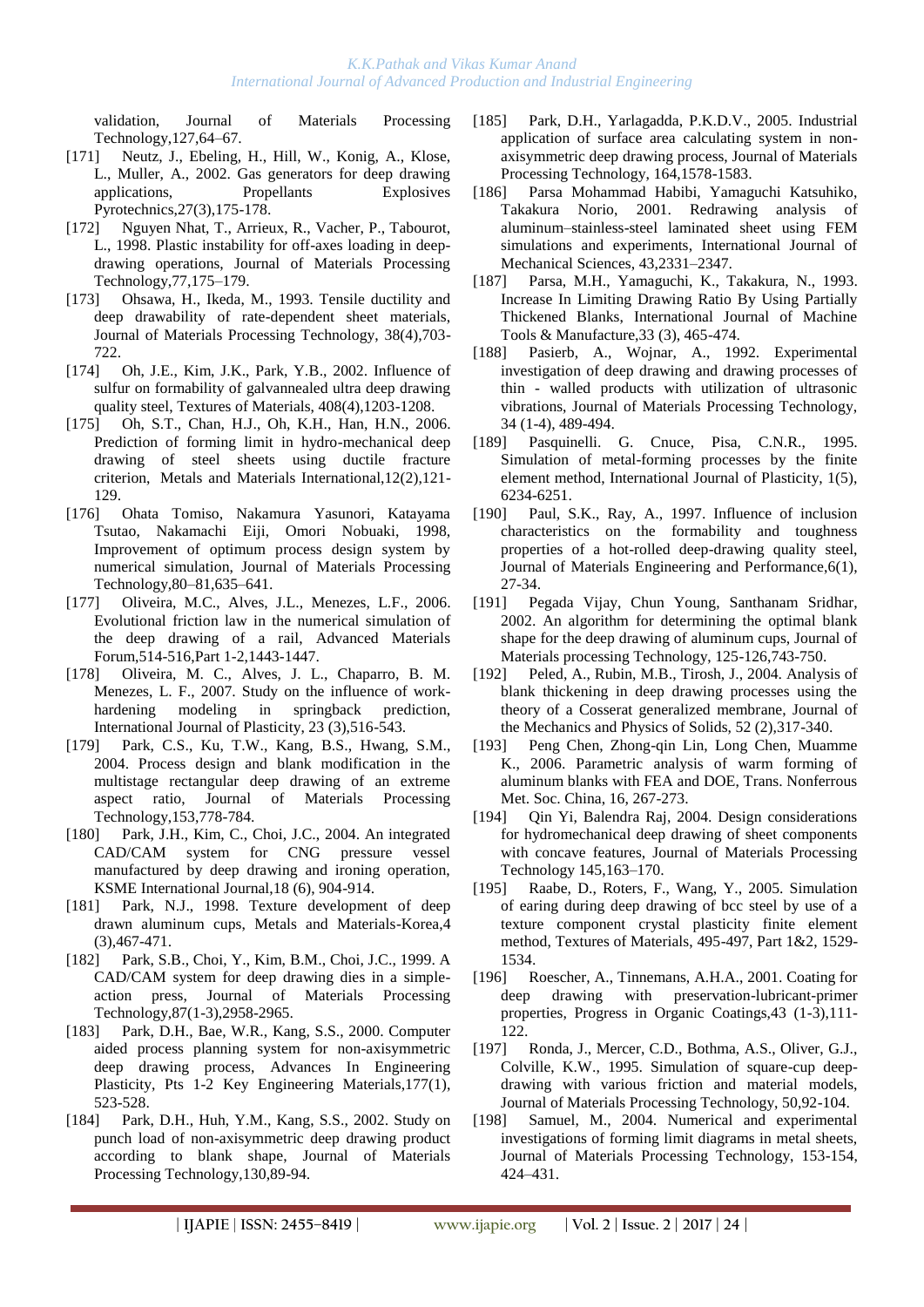- [199] Saniee, F. Fereshteh, Montazeran, M.H., 2003. Comparative estimation of the forming load in the deep drawing process, Journal of Materials Processing Technology,140, 555-561.
- [200] [Sarkar, B.](http://apps.isiknowledge.com/WoS/CIW.cgi?SID=2FlDIFKMAffmlO8GHpf&Func=OneClickSearch&field=AU&val=Sarkar+B&ut=000221836800015&auloc=1&curr_doc=1/320&Form=FullRecordPage&doc=1/320), [Jha, B.](http://apps.isiknowledge.com/WoS/CIW.cgi?SID=2FlDIFKMAffmlO8GHpf&Func=OneClickSearch&field=AU&val=Jha+B&ut=000221836800015&auloc=2&curr_doc=1/320&Form=FullRecordPage&doc=1/320), [Deva, A.](http://apps.isiknowledge.com/WoS/CIW.cgi?SID=2FlDIFKMAffmlO8GHpf&Func=OneClickSearch&field=AU&val=Deva+A&ut=000221836800015&auloc=3&curr_doc=1/320&Form=FullRecordPage&doc=1/320), 2004. Optimization of annealing parameters for improvement in formability of extra deep drawing, Journal of Materials Engineering and Performance, 13(3),361-365.
- [201] [Sattari, H.](http://apps.isiknowledge.com/WoS/CIW.cgi?SID=3Cic8Oijl8M@MI142Hp&Func=OneClickSearch&field=AU&val=Sattari+H&ut=000244811800012&auloc=1&fullauth=%20(Sattari,%20H.)&curr_doc=1/31&Form=FullRecordPage&doc=1/31), [Sedaghati, R.](http://apps.isiknowledge.com/WoS/CIW.cgi?SID=3Cic8Oijl8M@MI142Hp&Func=OneClickSearch&field=AU&val=Sedaghati+R&ut=000244811800012&auloc=2&fullauth=%20(Sedaghati,%20R.)&curr_doc=1/31&Form=FullRecordPage&doc=1/31), [Ganesan, R.,](http://apps.isiknowledge.com/WoS/CIW.cgi?SID=3Cic8Oijl8M@MI142Hp&Func=OneClickSearch&field=AU&val=Ganesan+R&ut=000244811800012&auloc=3&fullauth=%20(Ganesan,%20R.)&curr_doc=1/31&Form=FullRecordPage&doc=1/31) 2007. Analysis and design optimization of deep drawing process - Part II: Optimization, Journal of Materials Processing Technology,184(1-3),84-92.
- [202] [Savoie, J.](http://apps.isiknowledge.com/WoS/CIW.cgi?SID=1AJM5iKdKA546ePn1B6&Func=OneClickSearch&field=AU&val=Savoie+J&ut=A1996TY67900018&auloc=1&curr_doc=1/974&Form=FullRecordPage&doc=1/974), [Zhou, Y.](http://apps.isiknowledge.com/WoS/CIW.cgi?SID=1AJM5iKdKA546ePn1B6&Func=OneClickSearch&field=AU&val=Zhou+Y&ut=A1996TY67900018&auloc=2&curr_doc=1/974&Form=FullRecordPage&doc=1/974), [Jonas, J.J.](http://apps.isiknowledge.com/WoS/CIW.cgi?SID=1AJM5iKdKA546ePn1B6&Func=OneClickSearch&field=AU&val=Jonas+JJ&ut=A1996TY67900018&auloc=3&curr_doc=1/974&Form=FullRecordPage&doc=1/974), [MacEwen, S.R.](http://apps.isiknowledge.com/WoS/CIW.cgi?SID=1AJM5iKdKA546ePn1B6&Func=OneClickSearch&field=AU&val=MacEwen+SR&ut=A1996TY67900018&auloc=4&curr_doc=1/974&Form=FullRecordPage&doc=1/974), 1996. Textures induced by tension and deep drawing in aluminum sheets, Acta Materialia,44 (2),587-605.
- [203] Sato Eiji, Shimizu Tom, Sano Toshio, Fuchizawa Sadakatsu, 1995. Square cup deep drawing of thick plate by multi-axial loading, Part 1: Finite element analysis, Journal of Materials Processing Technology,48,69-74.
- [204] [Savas, V.](http://apps.isiknowledge.com/WoS/CIW.cgi?SID=3Cic8Oijl8M@MI142Hp&Func=OneClickSearch&field=AU&val=Savas+V&ut=000244232400030&auloc=1&fullauth=%20(Savas,%20Vedat)&curr_doc=1/38&Form=FullRecordPage&doc=1/38), [Secgin, O.,](http://apps.isiknowledge.com/WoS/CIW.cgi?SID=3Cic8Oijl8M@MI142Hp&Func=OneClickSearch&field=AU&val=Secgin+O&ut=000244232400030&auloc=2&fullauth=%20(Secgin,%20Omer)&curr_doc=1/38&Form=FullRecordPage&doc=1/38) 2007. A new type of deep drawing die design and experimental results, Materials & Design,28 (4),1330-1333.
- [205] Schfinemann Marco, Ahmetoglu Mustafa A., Altan Taylan, 1996. Prediction of process conditions in drawing and ironing of cans, Journal of Materials Processing Technology, 59,1-9.
- [206] [Schuocker, D.](http://apps.isiknowledge.com/WoS/CIW.cgi?SID=2DkOCF9aP3omdaABJnA&Func=OneClickSearch&field=AU&val=Schuocker+D&ut=000170255500020&auloc=1&curr_doc=1/580&Form=FullRecordPage&doc=1/580), 2001. Mathematical modeling of laser-assisted deep drawing, Journal of Materials Processing Technology,115 (1),104-107.
- [207] Shaghouei, E., Webb, D.C., Kormi, K., 1995. Use of FEM as an effective teaching tool and as a flexible aid in the simulation of manufacturing processes and multiple rigid-body collisions , Journal of Materials Processing Technology,55,391-407.
- [208] Sheng, Z.Q., Jirathearanat, S., Altan, T., 2004. Adaptive FEM simulation for prediction of variable blank holder force in conical cup drawing, International Journal of Machine Tools & Manufacture,44, 487–494.
- [209] Shi XiaoxianI, Wei YuanpinI, Ruan Xuey., 2001. Simulation of sheet metal forming by a one step approach: Choice of element, Journal of Materials Processing Technology,108, 300-306.
- [210] [Shim, H.B.](http://apps.isiknowledge.com/WoS/CIW.cgi?SID=1AJM5iKdKA546ePn1B6&Func=OneClickSearch&field=AU&val=Shim+HB&ut=A1997XV70800011&auloc=1&curr_doc=1/887&Form=FullRecordPage&doc=1/887), [Yang, D.Y.](http://apps.isiknowledge.com/WoS/CIW.cgi?SID=1AJM5iKdKA546ePn1B6&Func=OneClickSearch&field=AU&val=Yang+DY&ut=A1997XV70800011&auloc=2&curr_doc=1/887&Form=FullRecordPage&doc=1/887), 1997. Elastic-plastic finite element analysis of deep drawing processes by membrane and shell elements, Journal of Manufacturing Science and Engineering-Transactions of ASME,119 (3),341-349.
- [211] [Shinagawa, K.,](http://apps.isiknowledge.com/WoS/CIW.cgi?SID=1AJM5iKdKA546ePn1B6&Func=OneClickSearch&field=AU&val=SHINAGAWA+K&ut=A1991GB70500020&auloc=1&curr_doc=1/1159&Form=FullRecordPage&doc=1/1159) [Mori Ki,](http://apps.isiknowledge.com/WoS/CIW.cgi?SID=1AJM5iKdKA546ePn1B6&Func=OneClickSearch&field=AU&val=MORI+KI&ut=A1991GB70500020&auloc=2&curr_doc=1/1159&Form=FullRecordPage&doc=1/1159) [Osakada, K.](http://apps.isiknowledge.com/WoS/CIW.cgi?SID=1AJM5iKdKA546ePn1B6&Func=OneClickSearch&field=AU&val=OSAKADA+K&ut=A1991GB70500020&auloc=3&curr_doc=1/1159&Form=FullRecordPage&doc=1/1159), 1991. Finiteelement simulation of deep drawing of stainless-steel sheet with deformation-induced transformation, Journal of Materials Processing Technology,27 (1-3), 301-310.
- [212] [Shirizly, A.](http://apps.isiknowledge.com/WoS/CIW.cgi?SID=1AJM5iKdKA546ePn1B6&Func=OneClickSearch&field=AU&val=SHIRIZLY+A&ut=A1994MR84400004&auloc=1&curr_doc=1/1066&Form=FullRecordPage&doc=1/1066), [Yossifon, S.](http://apps.isiknowledge.com/WoS/CIW.cgi?SID=1AJM5iKdKA546ePn1B6&Func=OneClickSearch&field=AU&val=YOSSIFON+S&ut=A1994MR84400004&auloc=2&curr_doc=1/1066&Form=FullRecordPage&doc=1/1066), [Tirosh, J.](http://apps.isiknowledge.com/WoS/CIW.cgi?SID=1AJM5iKdKA546ePn1B6&Func=OneClickSearch&field=AU&val=TIROSH+J&ut=A1994MR84400004&auloc=3&curr_doc=1/1066&Form=FullRecordPage&doc=1/1066), 1994. The role of die curvature in the performance of deep-drawing processes, International Journal of Mechanical Sciences,36(2),121-135.
- [213] [Shulkin, L.](http://apps.isiknowledge.com/WoS/CIW.cgi?SID=1AJM5iKdKA546ePn1B6&Func=OneClickSearch&field=AU&val=Shulkin+L&ut=A1996UY65800006&auloc=1&curr_doc=1/945&Form=FullRecordPage&doc=1/945), [Jansen, S.W.](http://apps.isiknowledge.com/WoS/CIW.cgi?SID=1AJM5iKdKA546ePn1B6&Func=OneClickSearch&field=AU&val=Jansen+SW&ut=A1996UY65800006&auloc=2&curr_doc=1/945&Form=FullRecordPage&doc=1/945), [Ahmetoglu, M.A.](http://apps.isiknowledge.com/WoS/CIW.cgi?SID=1AJM5iKdKA546ePn1B6&Func=OneClickSearch&field=AU&val=Ahmetoglu+MA&ut=A1996UY65800006&auloc=3&curr_doc=1/945&Form=FullRecordPage&doc=1/945), [Kinzel,](http://apps.isiknowledge.com/WoS/CIW.cgi?SID=1AJM5iKdKA546ePn1B6&Func=OneClickSearch&field=AU&val=Kinzel+GL&ut=A1996UY65800006&auloc=4&curr_doc=1/945&Form=FullRecordPage&doc=1/945)  [G.L.,](http://apps.isiknowledge.com/WoS/CIW.cgi?SID=1AJM5iKdKA546ePn1B6&Func=OneClickSearch&field=AU&val=Kinzel+GL&ut=A1996UY65800006&auloc=4&curr_doc=1/945&Form=FullRecordPage&doc=1/945) [Altan, T.](http://apps.isiknowledge.com/WoS/CIW.cgi?SID=1AJM5iKdKA546ePn1B6&Func=OneClickSearch&field=AU&val=Altan+T&ut=A1996UY65800006&auloc=5&curr_doc=1/945&Form=FullRecordPage&doc=1/945), 1996. Elastic deflections of the blank holder in deep drawing of sheet metal, Journal of Materials Processing Technology,59 (1-2), 34-40.
- [214] [Siegert, K.](http://apps.isiknowledge.com/WoS/CIW.cgi?SID=1AJM5iKdKA546ePn1B6&Func=OneClickSearch&field=AU&val=Siegert+K&ut=A1997YA23400018&auloc=1&curr_doc=1/879&Form=FullRecordPage&doc=1/879), [Ziegler, M.,](http://apps.isiknowledge.com/WoS/CIW.cgi?SID=1AJM5iKdKA546ePn1B6&Func=OneClickSearch&field=AU&val=Ziegler+M&ut=A1997YA23400018&auloc=2&curr_doc=1/879&Form=FullRecordPage&doc=1/879) [Wagner, S.,](http://apps.isiknowledge.com/WoS/CIW.cgi?SID=1AJM5iKdKA546ePn1B6&Func=OneClickSearch&field=AU&val=Wagner+S&ut=A1997YA23400018&auloc=3&curr_doc=1/879&Form=FullRecordPage&doc=1/879) 1997. Closed loop control of the friction force. Deep drawing process, Journal of Materials Processing Technology,71(1),126- 133.
- [215] [Singh, S.K.](http://apps.isiknowledge.com/WoS/CIW.cgi?SID=2FlDIFKMAffmlO8GHpf&Func=OneClickSearch&field=AU&val=Singh+SK&ut=000222601300008&auloc=1&curr_doc=1/303&Form=FullRecordPage&doc=1/303), [Kumar, D.R.,](http://apps.isiknowledge.com/WoS/CIW.cgi?SID=2FlDIFKMAffmlO8GHpf&Func=OneClickSearch&field=AU&val=Kumar+DR&ut=000222601300008&auloc=2&curr_doc=1/303&Form=FullRecordPage&doc=1/303) 2004. Numerical prediction of limiting draw ratio and thickness variation in hydromechanical deep drawing, International Journal of Materials & Product Technology,21(1-3),106-123.
- [216] [Skare, T.](http://apps.isiknowledge.com/WoS/CIW.cgi?SID=2DkOCF9aP3omdaABJnA&Func=OneClickSearch&field=AU&val=Skare+T&ut=000075700400043&auloc=1&curr_doc=1/803&Form=FullRecordPage&doc=1/803), [Thilderkvist, P.](http://apps.isiknowledge.com/WoS/CIW.cgi?SID=2DkOCF9aP3omdaABJnA&Func=OneClickSearch&field=AU&val=Thilderkvist+P&ut=000075700400043&auloc=2&curr_doc=1/803&Form=FullRecordPage&doc=1/803), [Stahl, J.E.](http://apps.isiknowledge.com/WoS/CIW.cgi?SID=2DkOCF9aP3omdaABJnA&Func=OneClickSearch&field=AU&val=Stahl+JE&ut=000075700400043&auloc=3&curr_doc=1/803&Form=FullRecordPage&doc=1/803), 1998. Monitoring of friction processes by the means of acoustic emission measurements - deep drawing of sheet metal, Journal of Materials Processing Technology,80(1),263-272.
- [217] [Song, Y.T.](http://apps.isiknowledge.com/WoS/CIW.cgi?SID=2DkOCF9aP3omdaABJnA&Func=OneClickSearch&field=AU&val=Song+YT&ut=000185638700062&auloc=1&curr_doc=1/372&Form=FullRecordPage&doc=1/372)[, Yao, D.M.](http://apps.isiknowledge.com/WoS/CIW.cgi?SID=2DkOCF9aP3omdaABJnA&Func=OneClickSearch&field=AU&val=Yao+DM&ut=000185638700062&auloc=2&curr_doc=1/372&Form=FullRecordPage&doc=1/372)[, Wu, S.T.](http://apps.isiknowledge.com/WoS/CIW.cgi?SID=2DkOCF9aP3omdaABJnA&Func=OneClickSearch&field=AU&val=Wu+ST&ut=000185638700062&auloc=3&curr_doc=1/372&Form=FullRecordPage&doc=1/372)[, Weng, P.D.](http://apps.isiknowledge.com/WoS/CIW.cgi?SID=2DkOCF9aP3omdaABJnA&Func=OneClickSearch&field=AU&val=Weng+PD&ut=000185638700062&auloc=4&curr_doc=1/372&Form=FullRecordPage&doc=1/372), 2003. Spring-back simulation of sheet metal forming for the HT-7U vacuum vessel, Fusion Engineering and Design,69 (1-4),361-365.
- [218] [Sovakova, I.](http://apps.isiknowledge.com/WoS/CIW.cgi?SID=1AJM5iKdKA546ePn1B6&Func=OneClickSearch&field=AU&val=Sovakova+I&ut=A1996VK87300008&auloc=1&curr_doc=1/935&Form=FullRecordPage&doc=1/935), [Kovac, F.](http://apps.isiknowledge.com/WoS/CIW.cgi?SID=1AJM5iKdKA546ePn1B6&Func=OneClickSearch&field=AU&val=Kovac+F&ut=A1996VK87300008&auloc=2&curr_doc=1/935&Form=FullRecordPage&doc=1/935), [Boruta, J.](http://apps.isiknowledge.com/WoS/CIW.cgi?SID=1AJM5iKdKA546ePn1B6&Func=OneClickSearch&field=AU&val=Boruta+J&ut=A1996VK87300008&auloc=3&curr_doc=1/935&Form=FullRecordPage&doc=1/935), 1996. Deep drawing steel rolling in two temperature regions, Metalurgija,35(3),173-177.
- [219] [Sun, C.Z.](http://apps.isiknowledge.com/WoS/CIW.cgi?SID=4F4DgpBnmJOk2a7nieI&Func=OneClickSearch&field=AU&val=Sun+CZ&ut=000223667300008&auloc=1&curr_doc=1/288&Form=FullRecordPage&doc=1/288), [Chen, G.L.](http://apps.isiknowledge.com/WoS/CIW.cgi?SID=4F4DgpBnmJOk2a7nieI&Func=OneClickSearch&field=AU&val=Chen+GL&ut=000223667300008&auloc=2&curr_doc=1/288&Form=FullRecordPage&doc=1/288), [Lin, Z.Q.](http://apps.isiknowledge.com/WoS/CIW.cgi?SID=4F4DgpBnmJOk2a7nieI&Func=OneClickSearch&field=AU&val=Lin+ZQ&ut=000223667300008&auloc=3&curr_doc=1/288&Form=FullRecordPage&doc=1/288), [Zhao, Y.X.](http://apps.isiknowledge.com/WoS/CIW.cgi?SID=4F4DgpBnmJOk2a7nieI&Func=OneClickSearch&field=AU&val=Zhao+YX&ut=000223667300008&auloc=4&curr_doc=1/288&Form=FullRecordPage&doc=1/288), 2004. Novel algorithm for determining optimal blankholder forces in deep drawing of aluminum alloy sheet, Transactions of Nonferrous Metals Society of China,14 (4),675-680.
- [220] [Tikhovskiy I,](http://apps.isiknowledge.com/WoS/CIW.cgi?SID=3Cic8Oijl8M@MI142Hp&Func=OneClickSearch&field=AU&val=Tikhovskiy+I&ut=000244827000004&auloc=1&fullauth=%20(Tikhovskiy,%20I.)&curr_doc=1/30&Form=FullRecordPage&doc=1/30) [Raabe D,](http://apps.isiknowledge.com/WoS/CIW.cgi?SID=3Cic8Oijl8M@MI142Hp&Func=OneClickSearch&field=AU&val=Raabe+D&ut=000244827000004&auloc=2&fullauth=%20(Raabe,%20D.)&curr_doc=1/30&Form=FullRecordPage&doc=1/30) [Roters F,](http://apps.isiknowledge.com/WoS/CIW.cgi?SID=3Cic8Oijl8M@MI142Hp&Func=OneClickSearch&field=AU&val=Roters+F&ut=000244827000004&auloc=3&fullauth=%20(Roters,%20F.)&curr_doc=1/30&Form=FullRecordPage&doc=1/30) 2007. Simulation of earing during deep drawing using a texture component crystal plasticity FEM, Journal of Materials Processing Technology, 183(2-3),169-175.
- [221] Tabourot, L., Vacher, P., Coudert, T., Toussaint, F., Arrieux, R., 2005. Numerical determination of strain localisation during finite element simulation of deepdrawing operations, Journal of Materials Processing Technology,159,152-158.
- [222] [Tai, C.C.,](http://apps.isiknowledge.com/WoS/CIW.cgi?SID=2DkOCF9aP3omdaABJnA&Func=OneClickSearch&field=AU&val=Tai+CC&ut=000074917500002&auloc=1&curr_doc=1/814&Form=FullRecordPage&doc=1/814) [Lin, J.C.](http://apps.isiknowledge.com/WoS/CIW.cgi?SID=2DkOCF9aP3omdaABJnA&Func=OneClickSearch&field=AU&val=Lin+JC&ut=000074917500002&auloc=2&curr_doc=1/814&Form=FullRecordPage&doc=1/814), 1998. Optimization deep-draw clearance design for deep-draw dies, International Journal of Advanced Manufacturing Technology,14(6),390-398.
- [223] Takuda, H., Mori, K., Masuda, I., Abe, Y., Matsuo, M., 2002. Finite element simulation of warm deep drawing of aluminium alloy sheet when accounting for heat conduction, Journal of Materials Technology,120,142- 418.
- [224] Takuda, H., Yoshii, T., Hatta, N., 1999. Finiteelement analysis of the formability of a magnesiumbased alloy AZ31 sheet, Journal of Materials Processing Technology,89–90, 135–140.
- [225] Thomas Gnaeupel-Herold, Timothy Foecke, Henry J. Prask, Richard J. Fields, 2005. An investigation of springback stresses in AISI-1010 deep drawn cups, Materials Science and Engineering A,229(1-2),26–32.
- [226] [Thiruvarudchelvan, S.,](http://apps.isiknowledge.com/WoS/CIW.cgi?SID=1AJM5iKdKA546ePn1B6&Func=OneClickSearch&field=AU&val=THIRUVARUDCHELVAN+S&ut=A1992KF05400006&auloc=1&curr_doc=1/1107&Form=FullRecordPage&doc=1/1107) [Travis, F.](http://apps.isiknowledge.com/WoS/CIW.cgi?SID=1AJM5iKdKA546ePn1B6&Func=OneClickSearch&field=AU&val=TRAVIS+FW&ut=A1992KF05400006&auloc=2&curr_doc=1/1107&Form=FullRecordPage&doc=1/1107)W., 1992. Experimental investigation of a short-stroke device for deep drawing, Journal of Materials Processing Technology,36 (1),69-78.
- [227] [Thiruvarudchelvan, S.](http://apps.isiknowledge.com/WoS/CIW.cgi?SID=1AJM5iKdKA546ePn1B6&Func=OneClickSearch&field=AU&val=THIRUVARUDCHELVAN+S&ut=A1994MW12600008&auloc=1&curr_doc=1/1065&Form=FullRecordPage&doc=1/1065), [Loh, N.H.](http://apps.isiknowledge.com/WoS/CIW.cgi?SID=1AJM5iKdKA546ePn1B6&Func=OneClickSearch&field=AU&val=LOH+NH&ut=A1994MW12600008&auloc=2&curr_doc=1/1065&Form=FullRecordPage&doc=1/1065), 1994. Deepdrawing of cylindrical cups with friction-actuated blank holding, Journal of Materials Processing Technology 40 (3-4): 343-358.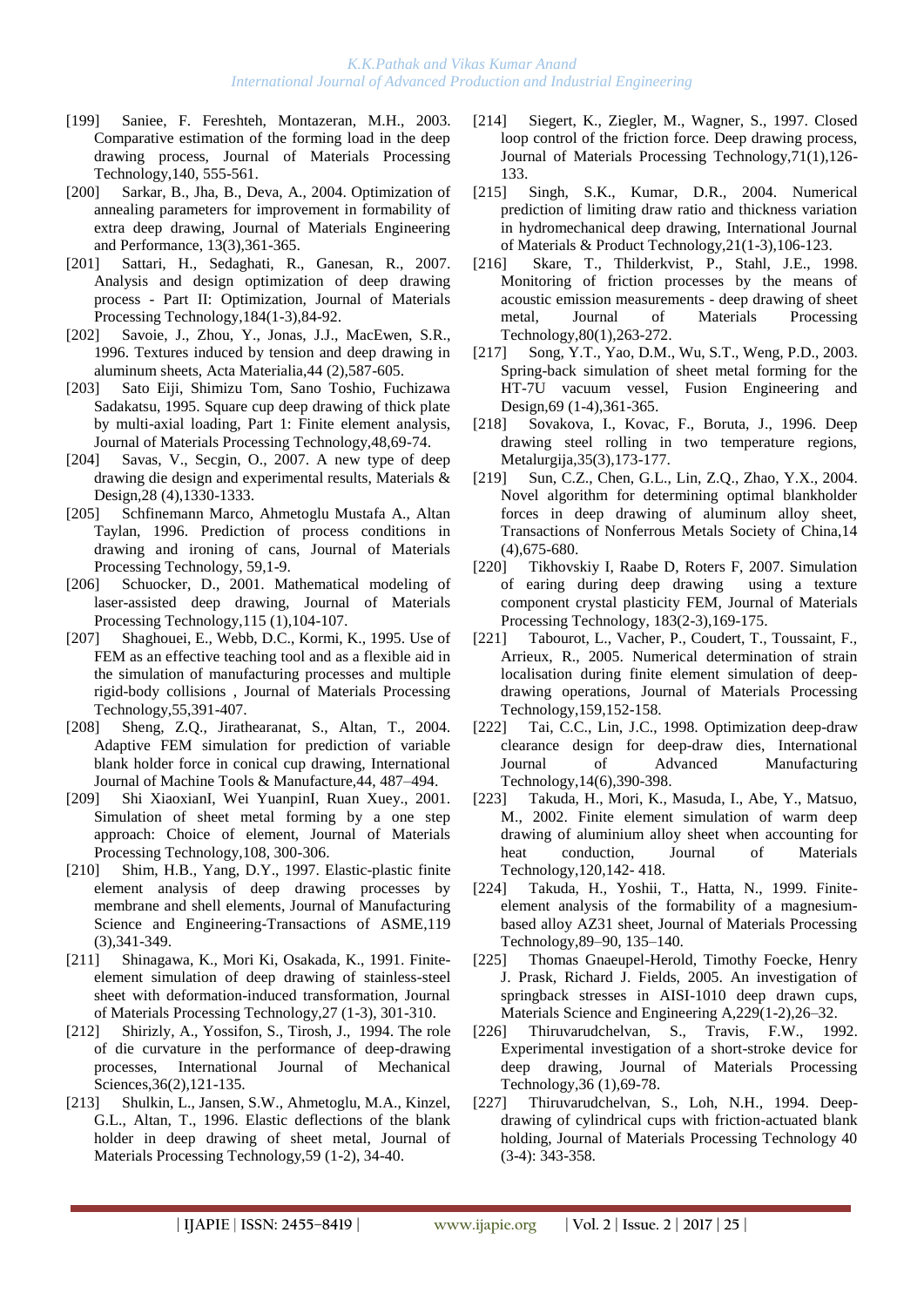- [228] [Thiruvarudchelvan, S.](http://apps.isiknowledge.com/WoS/CIW.cgi?SID=1AJM5iKdKA546ePn1B6&Func=OneClickSearch&field=AU&val=THIRUVARUDCHELVAN+S&ut=A1995RH06700008&auloc=1&curr_doc=1/998&Form=FullRecordPage&doc=1/998), 1995. Hydraulic short-stroke device for deep-drawing with the blank-holder force proportional to the punch force, Journal of Materials Processing Technology, 51(1-4),106-121.
- [229] [Thiruvarudchelvan, S.,](http://apps.isiknowledge.com/WoS/CIW.cgi?SID=1AJM5iKdKA546ePn1B6&Func=OneClickSearch&field=AU&val=Thiruvarudchelvan+S&ut=000071656400042&auloc=1&curr_doc=1/854&Form=FullRecordPage&doc=1/854) [Wang, H.B.](http://apps.isiknowledge.com/WoS/CIW.cgi?SID=1AJM5iKdKA546ePn1B6&Func=OneClickSearch&field=AU&val=Wang+HB&ut=000071656400042&auloc=2&curr_doc=1/854&Form=FullRecordPage&doc=1/854), 1998. Pressure generated in the hydraulic-pressure augmented deepdrawing process, Journal of Materials Processing Technology,74(1-3), 286-291.
- [230] Thiruvarudchelvan, S., Wang, H., 2000. Investigations into the hydraulic-pressure augmented deep drawing process, Journal of Materials Processing Technology,105,161-175.
- [231] Thiruvarudchelvan, S., Wang, H., 2001. Investigations into the hydraulic-pressure augmented deep drawing process", Journal of Materials Processing Technology,110,112-126.
- [232] [Thuillier, S.,](http://apps.isiknowledge.com/WoS/CIW.cgi?SID=2DkOCF9aP3omdaABJnA&Func=OneClickSearch&field=AU&val=Thuillier+S&ut=000179553200127&auloc=1&curr_doc=1/451&Form=FullRecordPage&doc=1/451) [Alves, J.L.,](http://apps.isiknowledge.com/WoS/CIW.cgi?SID=2DkOCF9aP3omdaABJnA&Func=OneClickSearch&field=AU&val=Alves+JL&ut=000179553200127&auloc=2&curr_doc=1/451&Form=FullRecordPage&doc=1/451) [Menezes, L.F.](http://apps.isiknowledge.com/WoS/CIW.cgi?SID=2DkOCF9aP3omdaABJnA&Func=OneClickSearch&field=AU&val=Menezes+LF&ut=000179553200127&auloc=3&curr_doc=1/451&Form=FullRecordPage&doc=1/451), [Manach,](http://apps.isiknowledge.com/WoS/CIW.cgi?SID=2DkOCF9aP3omdaABJnA&Func=OneClickSearch&field=AU&val=Manach+PY&ut=000179553200127&auloc=4&curr_doc=1/451&Form=FullRecordPage&doc=1/451)  [P.Y.](http://apps.isiknowledge.com/WoS/CIW.cgi?SID=2DkOCF9aP3omdaABJnA&Func=OneClickSearch&field=AU&val=Manach+PY&ut=000179553200127&auloc=4&curr_doc=1/451&Form=FullRecordPage&doc=1/451), 2002. Comparison of experimental and simulated results for a mild steel and a dual-phase steel deformed under tension and deep-drawing, Advanced Materials Forum - Key Engineering Materials,230(2),549-552.
- [233] [Takuda, H.](http://apps.isiknowledge.com/WoS/CIW.cgi?SID=1AJM5iKdKA546ePn1B6&Func=OneClickSearch&field=AU&val=Takuda+H&ut=A1996UT57300046&auloc=1&curr_doc=1/955&Form=FullRecordPage&doc=1/955), [Mori, K.,](http://apps.isiknowledge.com/WoS/CIW.cgi?SID=1AJM5iKdKA546ePn1B6&Func=OneClickSearch&field=AU&val=Mori+K&ut=A1996UT57300046&auloc=2&curr_doc=1/955&Form=FullRecordPage&doc=1/955) [Fujimoto, H.,](http://apps.isiknowledge.com/WoS/CIW.cgi?SID=1AJM5iKdKA546ePn1B6&Func=OneClickSearch&field=AU&val=Fujimoto+H&ut=A1996UT57300046&auloc=3&curr_doc=1/955&Form=FullRecordPage&doc=1/955) [Hatta, N.](http://apps.isiknowledge.com/WoS/CIW.cgi?SID=1AJM5iKdKA546ePn1B6&Func=OneClickSearch&field=AU&val=Hatta+N&ut=A1996UT57300046&auloc=4&curr_doc=1/955&Form=FullRecordPage&doc=1/955), 1996. Prediction of forming limit in deep drawing of Fe/Al laminated composite sheets using ductile fracture criterion, Journal of Materials Processing Technology,60 (1-4), 291-296.
- [234] Tourki, Z., Zeghloul, A., Ferron, G., 1996. Sheet metal forming simulations using a new model for orthotropic plasticity, Computational Materials Science,5,255-262.
- [235] [Tourki, Z.,](http://apps.isiknowledge.com/WoS/CIW.cgi?SID=4F4DgpBnmJOk2a7nieI&Func=OneClickSearch&field=AU&val=Tourki+Z&ut=000232380500003&auloc=1&curr_doc=1/174&Form=FullRecordPage&doc=1/174) [Sai, K.](http://apps.isiknowledge.com/WoS/CIW.cgi?SID=4F4DgpBnmJOk2a7nieI&Func=OneClickSearch&field=AU&val=Sai+K&ut=000232380500003&auloc=2&curr_doc=1/174&Form=FullRecordPage&doc=1/174), 2005. Design and loading parameter optimisation in deep drawing process, International Journal of Vehicle Design,39(1-2), 25-37.
- [236] Traversin Marc, Kergen Richard, 1995. Closed-loop control of the blank-holder force in deep-drawing: finiteelement modeling of its effects and advantages, Journal of Materials Processing Technology,50,306- 317.
- [237] [Ueda, K.](http://apps.isiknowledge.com/WoS/CIW.cgi?SID=2DkOCF9aP3omdaABJnA&Func=OneClickSearch&field=AU&val=Ueda+K&ut=000179535200002&auloc=1&curr_doc=1/453&Form=FullRecordPage&doc=1/453), [Kanai, H.](http://apps.isiknowledge.com/WoS/CIW.cgi?SID=2DkOCF9aP3omdaABJnA&Func=OneClickSearch&field=AU&val=Kanai+H&ut=000179535200002&auloc=2&curr_doc=1/453&Form=FullRecordPage&doc=1/453), [Amari, T.](http://apps.isiknowledge.com/WoS/CIW.cgi?SID=2DkOCF9aP3omdaABJnA&Func=OneClickSearch&field=AU&val=Amari+T&ut=000179535200002&auloc=3&curr_doc=1/453&Form=FullRecordPage&doc=1/453), 2002. Viscoelastic properties of paint films and formability in deep drawing of pre-painted steel sheets, Progress in Organic Coatings,45 (1),15-21.
- [238] Vacher, P., Tabourot, L., Coudert, T., Toussaint, F., Arrieux, R., 2005. Numerical determination of strain localisation during finite element simulation of deepdrawing operations, Journal of Materials Processing Technology,159,152–158.
- [239] Vahdat Vahid, Santhanam Sridhar, Chun Young W., 2006. The numerical investigation on the use of drawbeads to minimize ear formation in deep drawing, Journal of Materials Processing Technology,176,70–76.
- [240] [Viswanathan](http://scitation.aip.org/vsearch/servlet/VerityServlet?KEY=ALL&possible1=Viswanathan%2C+Vikram&possible1zone=author&maxdisp=25&smode=strresults&aqs=true) Vikram, [Kinsey](http://scitation.aip.org/vsearch/servlet/VerityServlet?KEY=ALL&possible1=Kinsey%2C+Brad&possible1zone=author&maxdisp=25&smode=strresults&aqs=true) Brad, [Cao](http://scitation.aip.org/vsearch/servlet/VerityServlet?KEY=ALL&possible1=Cao%2C+Jian&possible1zone=author&maxdisp=25&smode=strresults&aqs=true) Jian, 2003. Experimental Implementation of Neural Network Springback Control for Sheet Metal Forming, Journal of Engineering Materials and Technology, 125(2),141-147.
- [241] [Vohar, B.](http://apps.isiknowledge.com/WoS/CIW.cgi?SID=2DkOCF9aP3omdaABJnA&Func=OneClickSearch&field=AU&val=Vohar+B&ut=000182113400005&auloc=1&curr_doc=1/421&Form=FullRecordPage&doc=1/421), [Gotlih, K.](http://apps.isiknowledge.com/WoS/CIW.cgi?SID=2DkOCF9aP3omdaABJnA&Func=OneClickSearch&field=AU&val=Gotlih+K&ut=000182113400005&auloc=2&curr_doc=1/421&Form=FullRecordPage&doc=1/421), [Flasker, J.](http://apps.isiknowledge.com/WoS/CIW.cgi?SID=2DkOCF9aP3omdaABJnA&Func=OneClickSearch&field=AU&val=Flasker+J&ut=000182113400005&auloc=3&curr_doc=1/421&Form=FullRecordPage&doc=1/421), 2002. Optimization of link-drive mechanism for deep drawing mechanical press, Strojniski Vestnik-Journal of Mechanical Engineering,48 (11), 601-612.
- [242] Vreede, P.T., Carleer, B.D., Louwes, M.F.M., Huéink, J., 1995. Finite-element simulation of sheet-

forming processes with the help of contact elements on small-scale workstations, Journal of Materials Processing Technology,50,264-276.

- [243] [Wan, M.](http://apps.isiknowledge.com/WoS/CIW.cgi?SID=2DkOCF9aP3omdaABJnA&Func=OneClickSearch&field=AU&val=Wan+M&ut=000169769000003&auloc=1&curr_doc=1/584&Form=FullRecordPage&doc=1/584), [Yang, Y.Y.,](http://apps.isiknowledge.com/WoS/CIW.cgi?SID=2DkOCF9aP3omdaABJnA&Func=OneClickSearch&field=AU&val=Yang+YY&ut=000169769000003&auloc=2&curr_doc=1/584&Form=FullRecordPage&doc=1/584) [Li, S.B.](http://apps.isiknowledge.com/WoS/CIW.cgi?SID=2DkOCF9aP3omdaABJnA&Func=OneClickSearch&field=AU&val=Li+SB&ut=000169769000003&auloc=3&curr_doc=1/584&Form=FullRecordPage&doc=1/584), 2001. Determination of fracture criteria during the deep drawing of conical cups, Journal of Materials Processing Technology,114 (2),109-113.
- [244] Wang, X. W., Zhu, X. H., 1995. Numerical simulation of deep-drawing process, Journal of Materials Processing Technology,48,123-127.
- [245] [Wang, D.Z.](http://apps.isiknowledge.com/WoS/CIW.cgi?SID=2DkOCF9aP3omdaABJnA&Func=OneClickSearch&field=AU&val=Wang+DZ&ut=000172767000009&auloc=1&curr_doc=1/538&Form=FullRecordPage&doc=1/538), [Zhang, Y.Q.,](http://apps.isiknowledge.com/WoS/CIW.cgi?SID=2DkOCF9aP3omdaABJnA&Func=OneClickSearch&field=AU&val=Zhang+YQ&ut=000172767000009&auloc=2&curr_doc=1/538&Form=FullRecordPage&doc=1/538) [He, D.N.](http://apps.isiknowledge.com/WoS/CIW.cgi?SID=2DkOCF9aP3omdaABJnA&Func=OneClickSearch&field=AU&val=He+DN&ut=000172767000009&auloc=3&curr_doc=1/538&Form=FullRecordPage&doc=1/538), [Lou, Z.L.](http://apps.isiknowledge.com/WoS/CIW.cgi?SID=2DkOCF9aP3omdaABJnA&Func=OneClickSearch&field=AU&val=Lou+ZL&ut=000172767000009&auloc=4&curr_doc=1/538&Form=FullRecordPage&doc=1/538), [Cheng, J.L.,](http://apps.isiknowledge.com/WoS/CIW.cgi?SID=2DkOCF9aP3omdaABJnA&Func=OneClickSearch&field=AU&val=Cheng+JL&ut=000172767000009&auloc=5&curr_doc=1/538&Form=FullRecordPage&doc=1/538) [Jiang, J.Y.](http://apps.isiknowledge.com/WoS/CIW.cgi?SID=2DkOCF9aP3omdaABJnA&Func=OneClickSearch&field=AU&val=Jiang+JY&ut=000172767000009&auloc=6&curr_doc=1/538&Form=FullRecordPage&doc=1/538), 2001. Friction characters of St14 steel material for big covering-parts in deep drawing, Acta Metallurgica Sinica,37(7), 723-726.
- [246] [Wang, L.,](http://apps.isiknowledge.com/WoS/CIW.cgi?SID=4F4DgpBnmJOk2a7nieI&Func=OneClickSearch&field=AU&val=Wang+L&ut=000227161500136&auloc=1&curr_doc=1/243&Form=FullRecordPage&doc=1/243) [Lee, T.C.](http://apps.isiknowledge.com/WoS/CIW.cgi?SID=4F4DgpBnmJOk2a7nieI&Func=OneClickSearch&field=AU&val=Lee+TC&ut=000227161500136&auloc=2&curr_doc=1/243&Form=FullRecordPage&doc=1/243), 2004. Friction condition effect on the deep drawing process using Taauchi method, Advances in Engineering Plasticity and its Applications,274-276,829-834.
- [247] [Wang, L.,](http://apps.isiknowledge.com/WoS/CIW.cgi?SID=4F4DgpBnmJOk2a7nieI&Func=OneClickSearch&field=AU&val=Wang+L&ut=000230414200006&auloc=1&curr_doc=1/205&Form=FullRecordPage&doc=1/205) [Lee, T.C.](http://apps.isiknowledge.com/WoS/CIW.cgi?SID=4F4DgpBnmJOk2a7nieI&Func=OneClickSearch&field=AU&val=Lee+TC&ut=000230414200006&auloc=2&curr_doc=1/205&Form=FullRecordPage&doc=1/205), 2005. Numerical simulation of the effects of the space-variant blank-holder force and geometrical variables in the deep-drawing process, Journal of Strain Analysis for Engineering Design,40 (4), 375-384.
- [248] [Walde, T.](http://apps.isiknowledge.com/WoS/CIW.cgi?SID=3Cic8Oijl8M@MI142Hp&Func=OneClickSearch&field=AU&val=Walde+T&ut=000246435100010&auloc=1&fullauth=%20(Walde,%20Tom)&curr_doc=1/7&Form=FullRecordPage&doc=1/7), [Riedel, H.](http://apps.isiknowledge.com/WoS/CIW.cgi?SID=3Cic8Oijl8M@MI142Hp&Func=OneClickSearch&field=AU&val=Riedel+H&ut=000246435100010&auloc=2&fullauth=%20(Riedel,%20Hermann)&curr_doc=1/7&Form=FullRecordPage&doc=1/7), 2007. Simulation of earring during deep drawing of magnesium alloy AZ31, Acta Materialia,55 (3), 867-874.
- [249] [Wan, M.](http://apps.isiknowledge.com/WoS/CIW.cgi?SID=2DkOCF9aP3omdaABJnA&Func=OneClickSearch&field=AU&val=Wan+M&ut=000169769000004&auloc=1&curr_doc=1/585&Form=FullRecordPage&doc=1/585), [Yang, Y.Y.,](http://apps.isiknowledge.com/WoS/CIW.cgi?SID=2DkOCF9aP3omdaABJnA&Func=OneClickSearch&field=AU&val=Yang+YY&ut=000169769000004&auloc=2&curr_doc=1/585&Form=FullRecordPage&doc=1/585) [Li, S.B.](http://apps.isiknowledge.com/WoS/CIW.cgi?SID=2DkOCF9aP3omdaABJnA&Func=OneClickSearch&field=AU&val=Li+SB&ut=000169769000004&auloc=3&curr_doc=1/585&Form=FullRecordPage&doc=1/585), 2001. Determination of the limiting drawing coefficient in the deep drawing of conical cups, Journal of Materials Processing Technology,114(2),114-117.
- [250] Wu, J., Balendra, R., Qin, Y., 2004. A study on the forming limits of the hydromechanical deep drawing of components with stepped geometries, Journal of Materials Processing Technology,145, 242–246.
- [251] [Yamaguchi, K.](http://apps.isiknowledge.com/WoS/CIW.cgi?SID=1AJM5iKdKA546ePn1B6&Func=OneClickSearch&field=AU&val=YAMAGUCHI+K&ut=A1993LD99500008&auloc=1&curr_doc=1/1093&Form=FullRecordPage&doc=1/1093), [Kanayama, K.](http://apps.isiknowledge.com/WoS/CIW.cgi?SID=1AJM5iKdKA546ePn1B6&Func=OneClickSearch&field=AU&val=KANAYAMA+K&ut=A1993LD99500008&auloc=2&curr_doc=1/1093&Form=FullRecordPage&doc=1/1093), [Parsa, M.](http://apps.isiknowledge.com/WoS/CIW.cgi?SID=1AJM5iKdKA546ePn1B6&Func=OneClickSearch&field=AU&val=PARSA+MH&ut=A1993LD99500008&auloc=3&curr_doc=1/1093&Form=FullRecordPage&doc=1/1093)H., [Takakura, N.](http://apps.isiknowledge.com/WoS/CIW.cgi?SID=1AJM5iKdKA546ePn1B6&Func=OneClickSearch&field=AU&val=TAKAKURA+N&ut=A1993LD99500008&auloc=4&curr_doc=1/1093&Form=FullRecordPage&doc=1/1093), 1993. Production of tapered cups by sequential deep-drawing of sheet metals using drawn cups as a part of punch, Journal of Engineering for Industry-Transactions of ASME,115 (2),224-229.
- [252] [Yagami, T.](http://apps.isiknowledge.com/WoS/CIW.cgi?SID=3Cic8Oijl8M@MI142Hp&Func=OneClickSearch&field=AU&val=Yagami+T&ut=000245898200042&auloc=1&fullauth=%20(Yagami,%20T.)&curr_doc=1/15&Form=FullRecordPage&doc=1/15), [Manabe, K.](http://apps.isiknowledge.com/WoS/CIW.cgi?SID=3Cic8Oijl8M@MI142Hp&Func=OneClickSearch&field=AU&val=Manabe+K&ut=000245898200042&auloc=2&fullauth=%20(Manabe,%20K.)&curr_doc=1/15&Form=FullRecordPage&doc=1/15), [Yamauchi, Y.,](http://apps.isiknowledge.com/WoS/CIW.cgi?SID=3Cic8Oijl8M@MI142Hp&Func=OneClickSearch&field=AU&val=Yamauchi+Y&ut=000245898200042&auloc=3&fullauth=%20(Yamauchi,%20Y.)&curr_doc=1/15&Form=FullRecordPage&doc=1/15) 2007. Effect of alternating blank holder motion of drawing and wrinkle elimination on deep-drawability, Journal of Materials Processing Technology, 187,187-191.
- [253] [Yang, Y.](http://apps.isiknowledge.com/WoS/CIW.cgi?SID=1AJM5iKdKA546ePn1B6&Func=OneClickSearch&field=AU&val=YANG+YY&ut=A1992HR82800003&auloc=1&curr_doc=1/1133&Form=FullRecordPage&doc=1/1133)Y., [Li, C.F.](http://apps.isiknowledge.com/WoS/CIW.cgi?SID=1AJM5iKdKA546ePn1B6&Func=OneClickSearch&field=AU&val=LI+CF&ut=A1992HR82800003&auloc=2&curr_doc=1/1133&Form=FullRecordPage&doc=1/1133), [Xu, H.Z.](http://apps.isiknowledge.com/WoS/CIW.cgi?SID=1AJM5iKdKA546ePn1B6&Func=OneClickSearch&field=AU&val=XU+HZ&ut=A1992HR82800003&auloc=3&curr_doc=1/1133&Form=FullRecordPage&doc=1/1133), 1992. Study of longitudinal cracking and the forming technology for deep-drawn austenitic stainless-steel sups, Journal of Materials Processing Technology,30(2),167-172.
- [254] [Yang, D](http://apps.isiknowledge.com/WoS/CIW.cgi?SID=1AJM5iKdKA546ePn1B6&Func=OneClickSearch&field=AU&val=YANG+DY&ut=A1993LH41700004&auloc=1&curr_doc=1/1090&Form=FullRecordPage&doc=1/1090).Y., [Lee, H](http://apps.isiknowledge.com/WoS/CIW.cgi?SID=1AJM5iKdKA546ePn1B6&Func=OneClickSearch&field=AU&val=LEE+HS&ut=A1993LH41700004&auloc=2&curr_doc=1/1090&Form=FullRecordPage&doc=1/1090).S., 1993. Analysis of 3dimensional deep-drawing by the energy method, International Journal of Mechanical Sciences,35 (6),491- 516.
- [255] Yang, D.Y., Jung, D.W., Song, I.S., Yoo, D.J., Lee, J.H., 1995. Comparative investigation into implicit, explicit, and iterative implicit/explicit schemes for the simulation of sheet-metal forming processes, Journal of Materials Processing Technology,50,39-53.
- [256] [Yang, T.S.,](http://apps.isiknowledge.com/WoS/CIW.cgi?SID=2DkOCF9aP3omdaABJnA&Func=OneClickSearch&field=AU&val=Yang+TS&ut=000082174500003&auloc=1&curr_doc=1/737&Form=FullRecordPage&doc=1/737) 1999. Full film lubrication of deep drawing, Tribology International,32(2),89-96.
- [257] [Yang, Y.Y.](http://apps.isiknowledge.com/WoS/CIW.cgi?SID=2FlDIFKMAffmlO8GHpf&Func=OneClickSearch&field=AU&val=Yang+YY&ut=000220898800074&auloc=1&curr_doc=1/329&Form=FullRecordPage&doc=1/329), [Yu, Z.Q.,](http://apps.isiknowledge.com/WoS/CIW.cgi?SID=2FlDIFKMAffmlO8GHpf&Func=OneClickSearch&field=AU&val=Yu+ZQ&ut=000220898800074&auloc=2&curr_doc=1/329&Form=FullRecordPage&doc=1/329) [Li, X.C.](http://apps.isiknowledge.com/WoS/CIW.cgi?SID=2FlDIFKMAffmlO8GHpf&Func=OneClickSearch&field=AU&val=Li+XC&ut=000220898800074&auloc=3&curr_doc=1/329&Form=FullRecordPage&doc=1/329), [Sun, Z.Z.,](http://apps.isiknowledge.com/WoS/CIW.cgi?SID=2FlDIFKMAffmlO8GHpf&Func=OneClickSearch&field=AU&val=Sun+ZZ&ut=000220898800074&auloc=4&curr_doc=1/329&Form=FullRecordPage&doc=1/329) 2003. A new ductile fracture criterion and its application to the